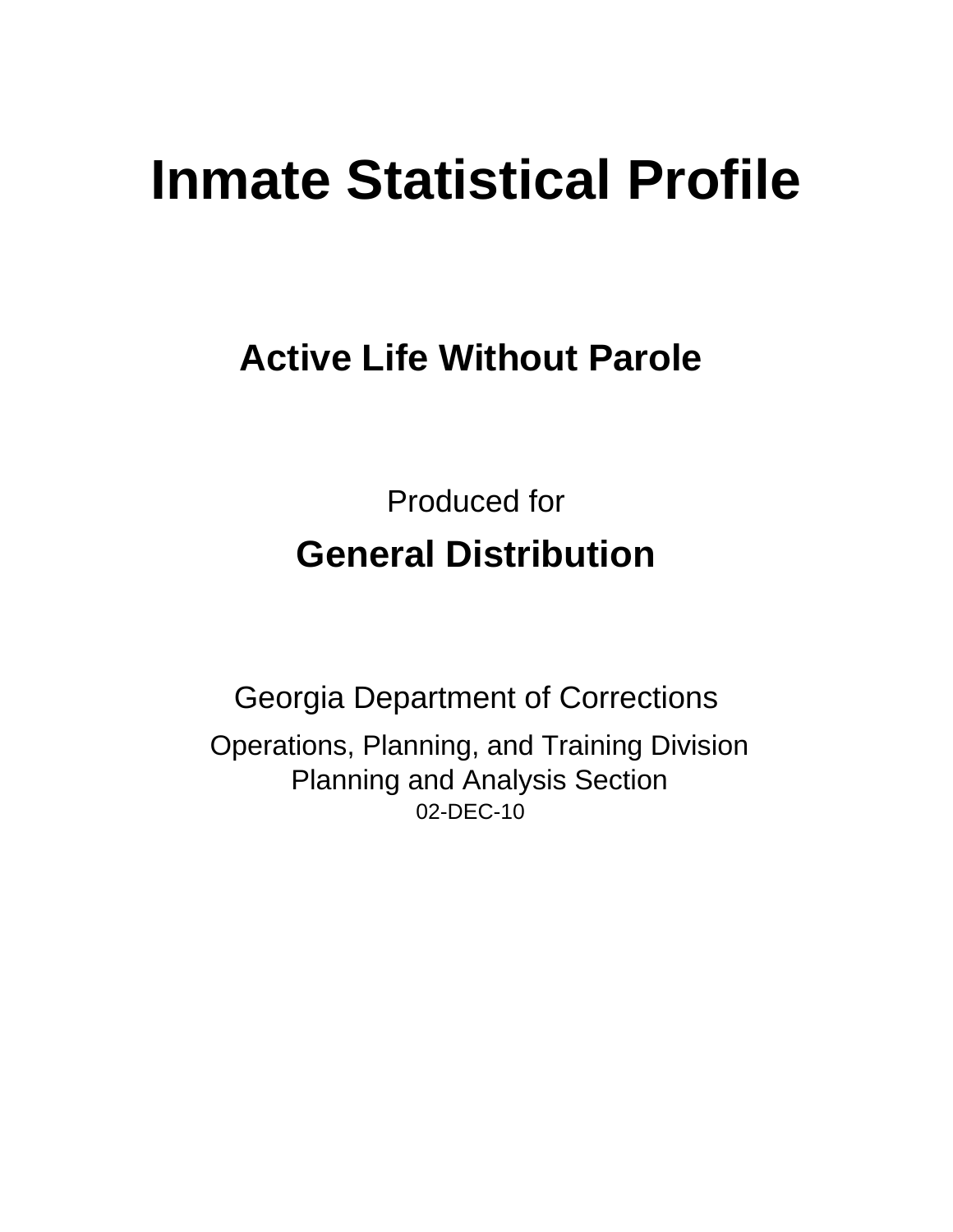# Inmate Statistical Profile 02-DEC-10

Contents

**Active Life Without Parole** 

Produced for General Distribution

# **Table of Contents**

| <b>Demographic information</b>                                       |
|----------------------------------------------------------------------|
| 5 Current age, broken out in ten year age groups                     |
| 6 Race group                                                         |
| 7 Hispanic Origin                                                    |
| 8 Marital status, self-reported at entry to prison                   |
| 9 Number of children, self-reported at entry to prison               |
| 10 Religious affiliation, self-reported at entry to prison           |
| 11 Home county - self-reported at entry to prison                    |
| 14 Socioeconomic class, self-reported at entry to prison             |
| 15 Environment to age 16, self-reported at entry to prison           |
| 16 Guardian status to age 16, self-reported at entry to prison       |
| 17 Employment status before prison, self-reported at entry to prison |
| 18 Age at admission                                                  |
| 20 Height, measured at entry to prison                               |
| 21 Weight, measured at entry to prison                               |
| 22 Military service                                                  |
| <b>Correctional information</b>                                      |
| 23 Type of admission to prison                                       |
| 24 Current / last security status                                    |
| 25 Current / last institution type                                   |
| 26 Institution type - transitional centers                           |
| 27 Institution type - mental hospitals                               |
| 28 Institution type - county prisons                                 |
| 29 Institution type - state prisons                                  |
| 30 Institution type - private prisons                                |
| 31 Institution type - prison annexes                                 |
| 32 Institution type - pre-release centers                            |
| 33 Institution type - inmate boot camp                               |
| 34 Number of disciplinary reports                                    |
| 35 Number of transfers                                               |
| 36 Number of escapes                                                 |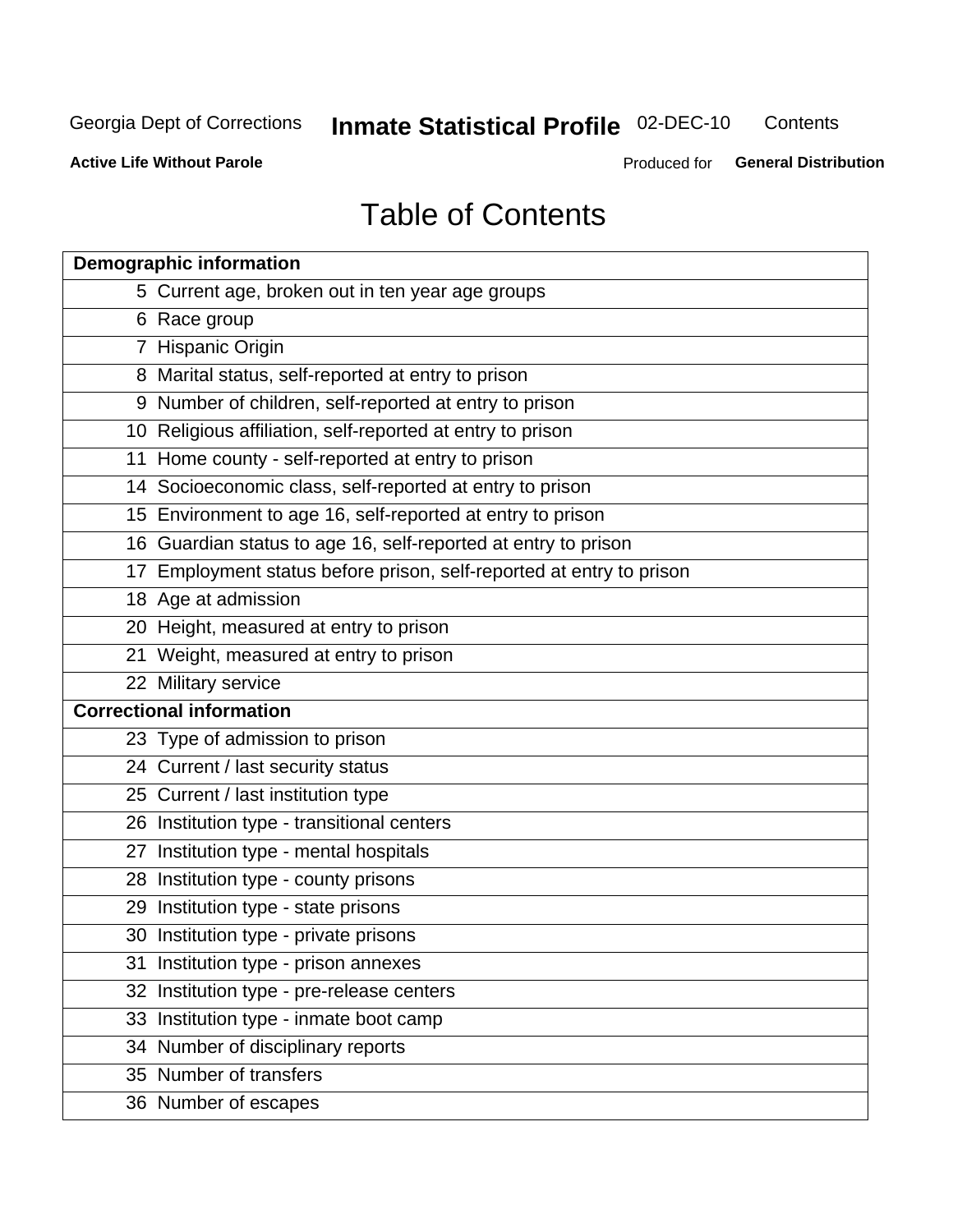# **Inmate Statistical Profile 02-DEC-10**

Contents

**Active Life Without Parole** 

Produced for General Distribution

# **Table of Contents**

| <b>Correctional information</b>                                  |  |  |  |  |  |  |
|------------------------------------------------------------------|--|--|--|--|--|--|
| 37 Time served in current (or last) institution                  |  |  |  |  |  |  |
| <b>Educational, psychological and physical information</b>       |  |  |  |  |  |  |
| 38 Highest grade level attained                                  |  |  |  |  |  |  |
| 39 Culture fair IQ scores                                        |  |  |  |  |  |  |
| 40 Wide Range Achievement Test (WRAT) reading score              |  |  |  |  |  |  |
| 41 Wide Range Achievement Test (WRAT) math score                 |  |  |  |  |  |  |
| 42 Wide Range Achievement Test (WRAT) spelling score             |  |  |  |  |  |  |
| 43 Scope of substance abuse - summary                            |  |  |  |  |  |  |
| 44 Scope of substance abuse - detail                             |  |  |  |  |  |  |
| 45 Current / last mental health treatment level                  |  |  |  |  |  |  |
| 46 PULHESDWIT medical scale - 'P' overall condition ('P'hysical) |  |  |  |  |  |  |
| 47 PULHESDWIT medical scale - 'U' upper body                     |  |  |  |  |  |  |
| 48 PULHESDWIT medical scale - 'L' lower body                     |  |  |  |  |  |  |
| 49 PULHESDWIT medical scale - 'H' hearing                        |  |  |  |  |  |  |
| 50 PULHESDWIT medical scale - 'E' vision                         |  |  |  |  |  |  |
| 51 PULHESDWIT medical scale -'S' psychiatric                     |  |  |  |  |  |  |
| 52 PULHESDWIT medical scale - 'D' dental                         |  |  |  |  |  |  |
| 53 PULHESDWIT medical scale - 'W' work ability                   |  |  |  |  |  |  |
| 54 PULHESDWIT medical scale - 'I' impairment                     |  |  |  |  |  |  |
| 55 PULHESDWIT medical scale - 'T' transportability               |  |  |  |  |  |  |
| 56 Criminality in family, self-reported                          |  |  |  |  |  |  |
| 57 Alcoholism in family, self-reported                           |  |  |  |  |  |  |
| 58 Drug abuse in family, self-reported                           |  |  |  |  |  |  |
| 59 Subjected to frequent beatings, self-reported                 |  |  |  |  |  |  |
| 60 Father absent during inmate's childhood                       |  |  |  |  |  |  |
| Mother absent during inmate's childhood<br>61                    |  |  |  |  |  |  |
| 62 Inmate diagnosed as manipulative                              |  |  |  |  |  |  |
| 63 Inmate diagnosed as assaultive                                |  |  |  |  |  |  |
| <b>Crimes and criminal history information</b>                   |  |  |  |  |  |  |
| 64 Number of prior Georgia incarcerations                        |  |  |  |  |  |  |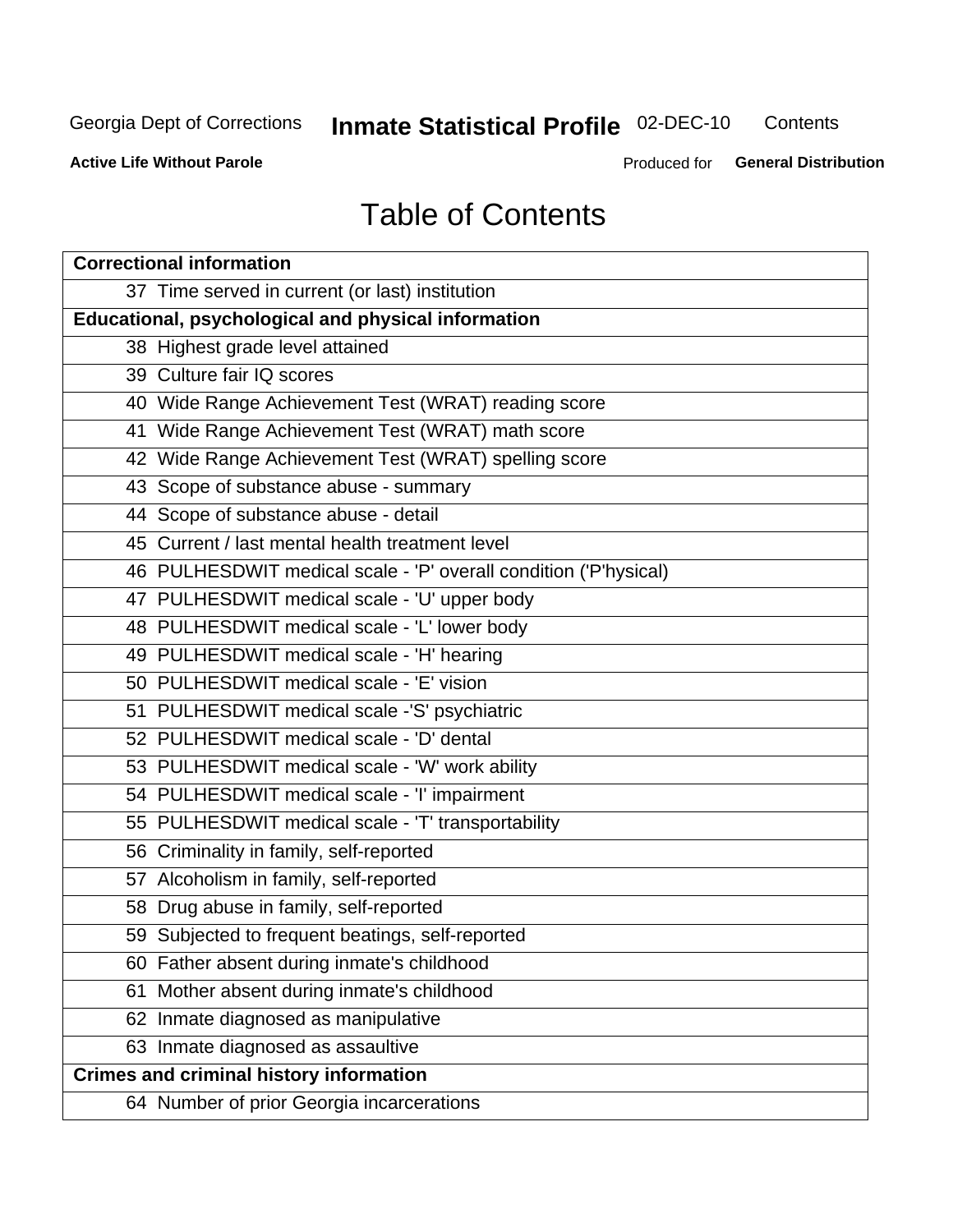# Inmate Statistical Profile 02-DEC-10

Contents

**Active Life Without Parole** 

Produced for General Distribution

# **Table of Contents**

| <b>Crimes and criminal history information</b>                 |
|----------------------------------------------------------------|
| 65 Prison sentence in years                                    |
| 66 Primary offense, broken out into felonies vs misdemeanors   |
| 67 Primary offense, broken out into six broad crime categories |
| 68 Primary offense, detailed offense code                      |
| 69 County of conviction of primary offense                     |
| 73 Circuit of conviction of primary offense                    |
| 74 Years served (jail + prison) in this incarceration          |
| <b>Medical information</b>                                     |
| 75 Results of most recent HIV test                             |
| 76 Results of most recent tuberculosis test                    |
| 77 Results of most recent syphilis test                        |
| 78 Results of most recent Hepatitis-C test                     |
|                                                                |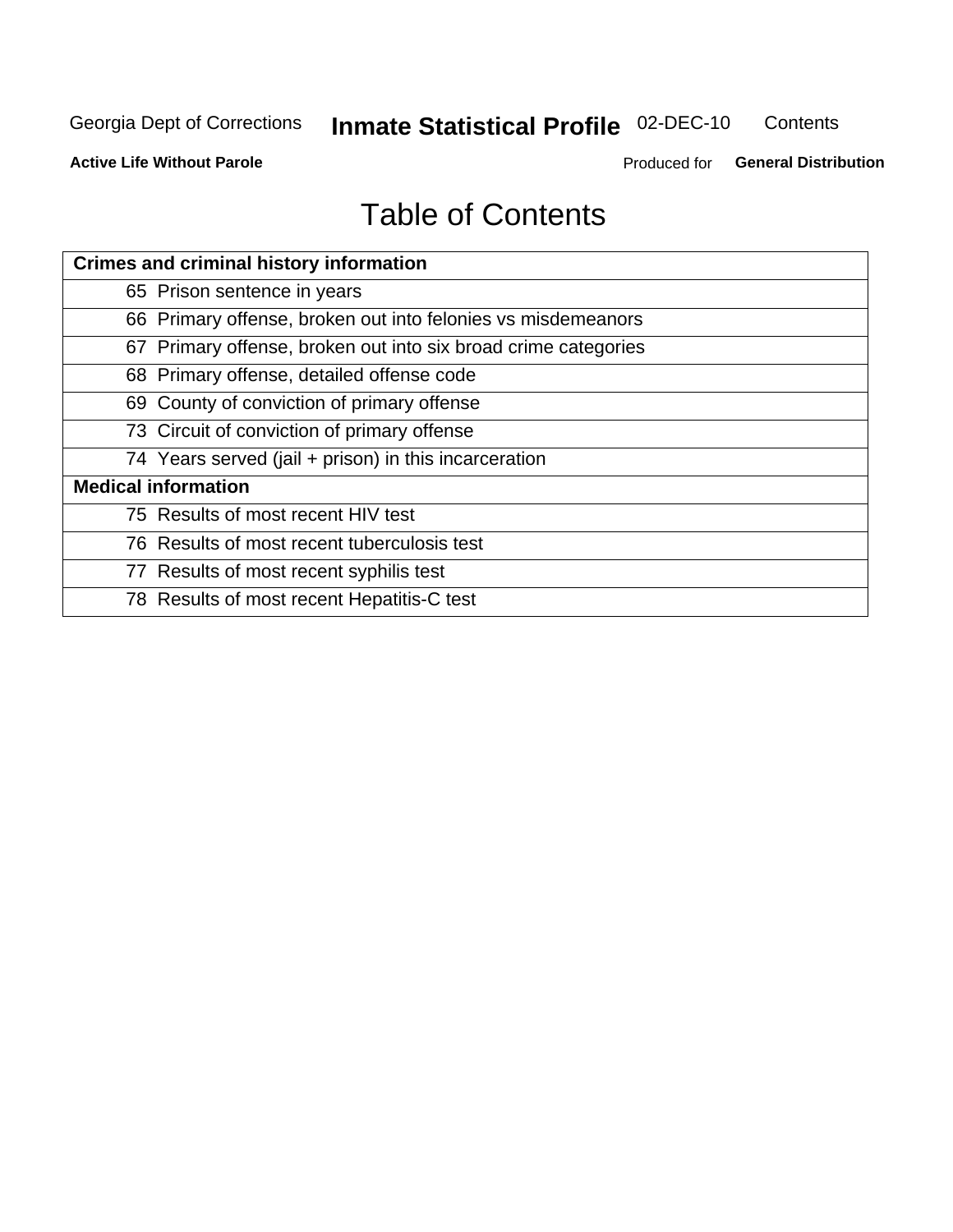## Inmate Statistical Profile 02-DEC-10 Page 5

#### **Active Life Without Parole**

#### Produced for General Distribution

### Current age, broken out in ten-year age groups

COL % - percent each COUNT is of its particular column

|                          |              | <b>Male</b> |         |                | <b>Female</b> |       |                 | <b>Total</b> |
|--------------------------|--------------|-------------|---------|----------------|---------------|-------|-----------------|--------------|
| <b>Current Age</b>       | <b>Count</b> | Col %       | Row %   | <b>Count</b>   | Col %         | Row % | <b>Total</b>    | Col %        |
| <b>Teens (1-19)</b>      | 2            | 0.33%       | 100.00% |                |               |       | 2 <sub>1</sub>  | 0.33%        |
| <b>Twenties (20-29)</b>  | 48           | 7.96%       | 94.12%  | 3 <sup>1</sup> | 25.00%        | 5.88% | 511             | 8.29%        |
| <b>Thirties (30-39)</b>  | 196          | $32.50\%$   | 98.99%  | $\overline{2}$ | 16.67%        | 1.01% |                 | 198 32.20%   |
| <b>Forties (40-49)</b>   | 196          | 32.50%      | 98.49%  | 3 <sup>1</sup> | 25.00%        | 1.51% |                 | 199 32.36%   |
| <b>Fifties (50-59)</b>   | 121          | 20.07%      | 96.80%  | 4              | 33.33%        | 3.20% |                 | 125 20.33%   |
| <b>Sixties (60-69)</b>   | 29           | 4.81%       | 100.00% |                |               |       | 29              | 4.72%        |
| Seventy + (70 and above) | 11           | 1.82%       | 100.00% |                |               |       | 11 <sup>1</sup> | 1.79%        |
| <b>Total Reported</b>    | 603          | 100%        | 98.05%  | 12             | 100%          | 1.95% |                 | 615 100.0%   |

| بمستعدد<br>. tea<br>$\sim$ |     |                          |  |
|----------------------------|-----|--------------------------|--|
| $T = 4 - T$                | 603 | $\overline{\phantom{0}}$ |  |

| Mean<br>(average)       | 42.90 | 42.89 |
|-------------------------|-------|-------|
| Median (middle)         |       |       |
| Mode<br>(most frequent) |       |       |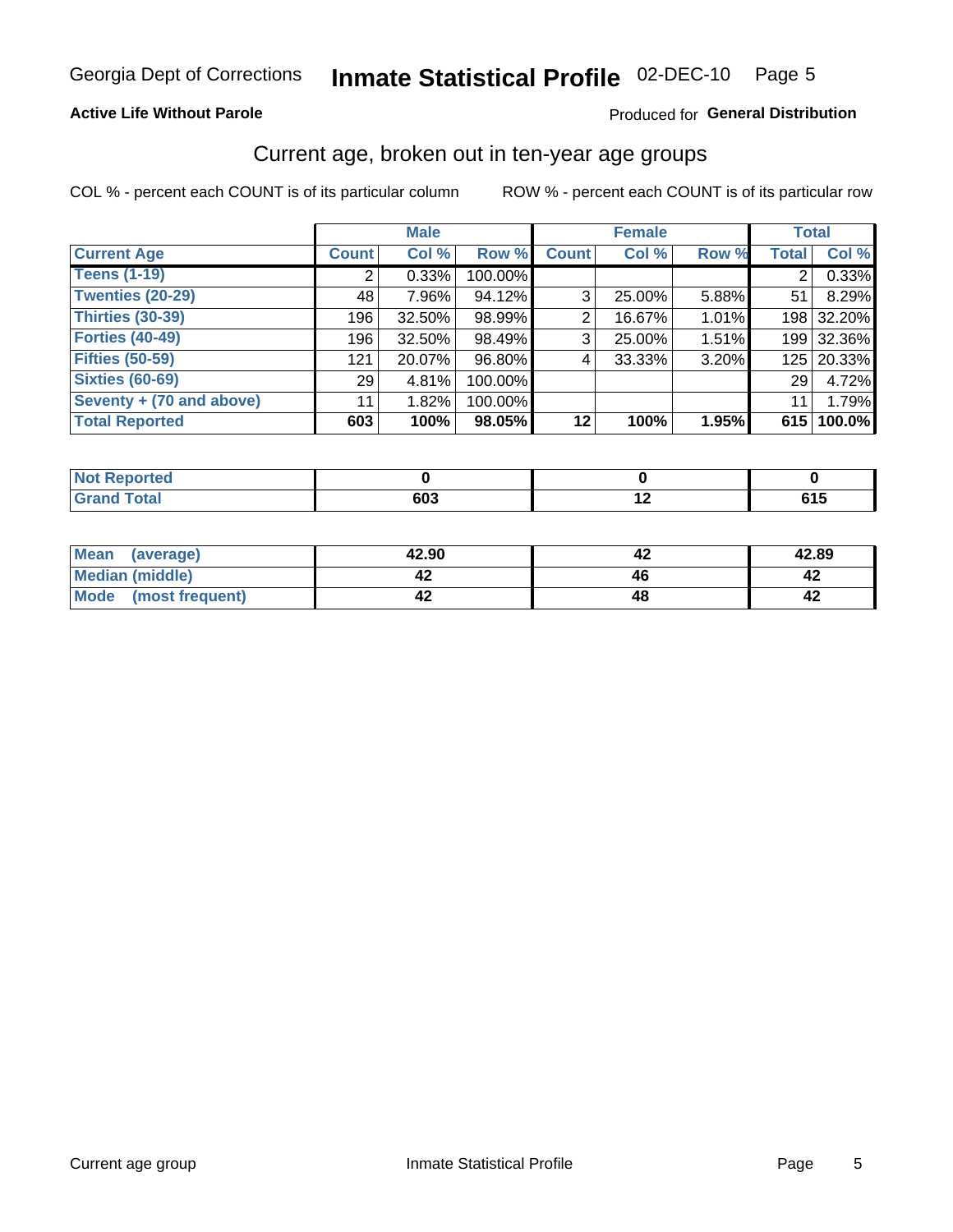#### Inmate Statistical Profile 02-DEC-10 Page 6

#### **Active Life Without Parole**

Produced for General Distribution

### Race group

COL % - percent each COUNT is of its particular column

|                       |              | <b>Male</b> |                    |         | <b>Female</b> |       |       | <b>Total</b> |
|-----------------------|--------------|-------------|--------------------|---------|---------------|-------|-------|--------------|
| <b>Race Group</b>     | <b>Count</b> | Col %       | <b>Row % Count</b> |         | Col %         | Row % | Total | Col %        |
| <b>White</b>          | 148          | 24.54%      | 95.48%             |         | 58.33%        | 4.52% | 155   | 25.20%       |
| <b>Black</b>          | 442          | 73.30%      | 98.88%             | 5       | 41.67%        | 1.12% | 447   | 72.68%       |
| <b>Other</b><br>5     |              | $.17\%$     | 100.00%            |         |               |       |       | .16%         |
| <b>Asian</b><br>6     |              | $.17\%$     | 100.00%            |         |               |       |       | .16%         |
| <b>Hispanic</b><br>10 | 11           | 1.82%       | 100.00%            |         |               |       | 11    | 1.79%        |
| <b>Total Reported</b> | 603          | 100%        | 98.05%             | $12 \,$ | 100%          | 1.95% | 615   | 100%         |

| <b>rted</b>            |     |                          |                      |
|------------------------|-----|--------------------------|----------------------|
| <b>Total</b><br>______ | 603 | $\overline{\phantom{0}}$ | - - -<br>. . J<br>__ |

| M | .<br>w<br>$\sim$ $\sim$ $\sim$ $\sim$ | Piasn |
|---|---------------------------------------|-------|
|   |                                       |       |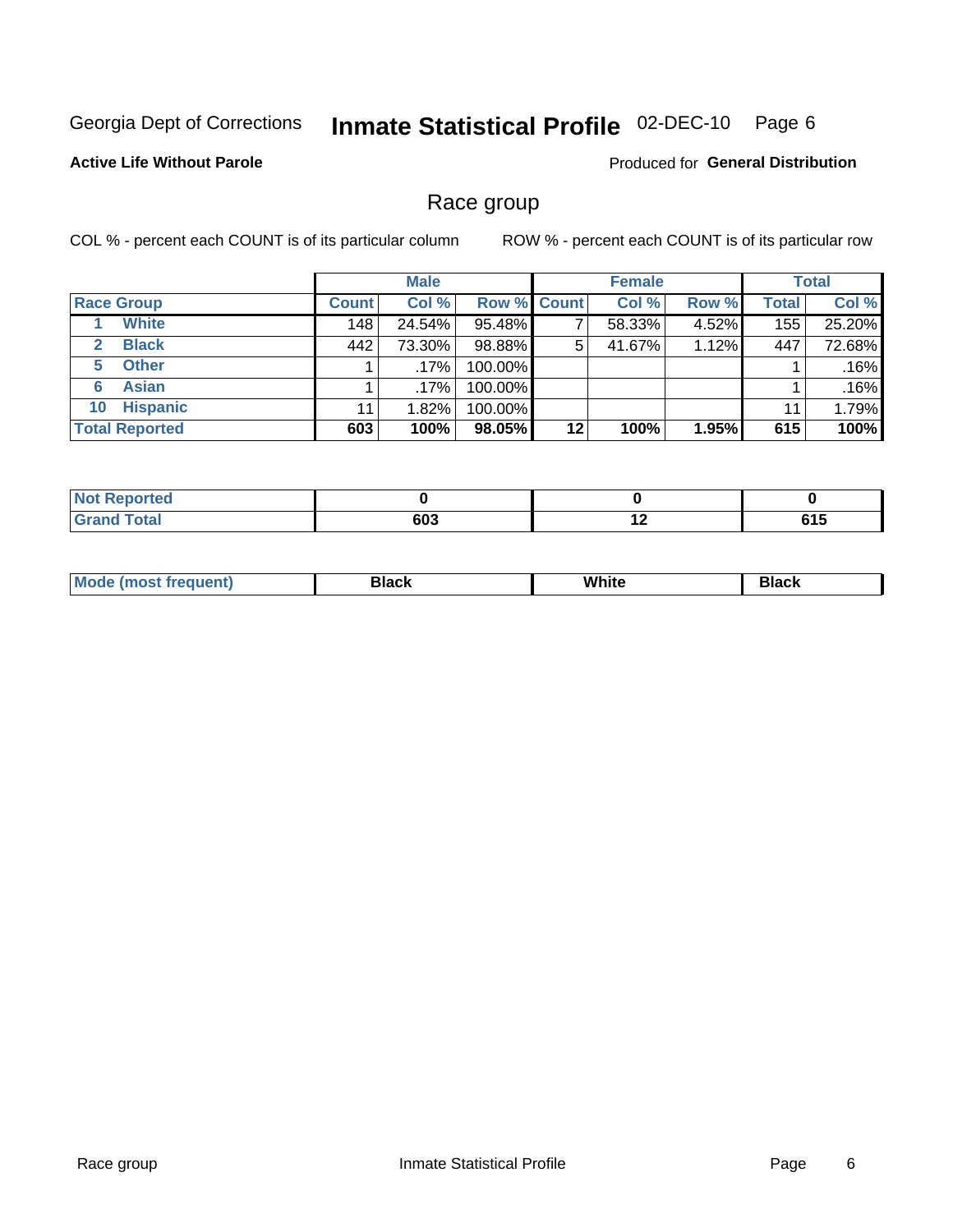#### Inmate Statistical Profile 02-DEC-10 Page 7

**Active Life Without Parole** 

Produced for General Distribution

### **Hispanic Origin**

COL % - percent each COUNT is of its particular column

ROW % - percent each COUNT is of its particular row

|                        |              | <b>Male</b> |                    |     | <b>Female</b> |          |       | <b>Total</b> |
|------------------------|--------------|-------------|--------------------|-----|---------------|----------|-------|--------------|
| <b>Hispanic Origin</b> | <b>Count</b> | Col %       | <b>Row % Count</b> |     | Col %         | Row %    | Total | Col %        |
| <b>Non Hispanic</b>    | 592          | 98.18%      | 98.01%             | 121 | 100.00%       | $1.99\%$ | 604   | 98.21%       |
| <b>Hispanic</b>        |              | 1.82%       | 100.00%            |     |               |          | 11    | 1.79%        |
| <b>Total Reported</b>  | 603          | 100%        | 98.05%             | 12  | 100%          | 1.95%    | 615   | 100%         |

An inmate is counted as Hispanic if

(a) he self-reported as Hispanic during the diagnostic process, or

(b) his primary language is Spanish, or

(c) he claimed birth or citizenship in Spain or a Latin American country, or

(d) he had a common Spanish surname such as Lopez or Garcia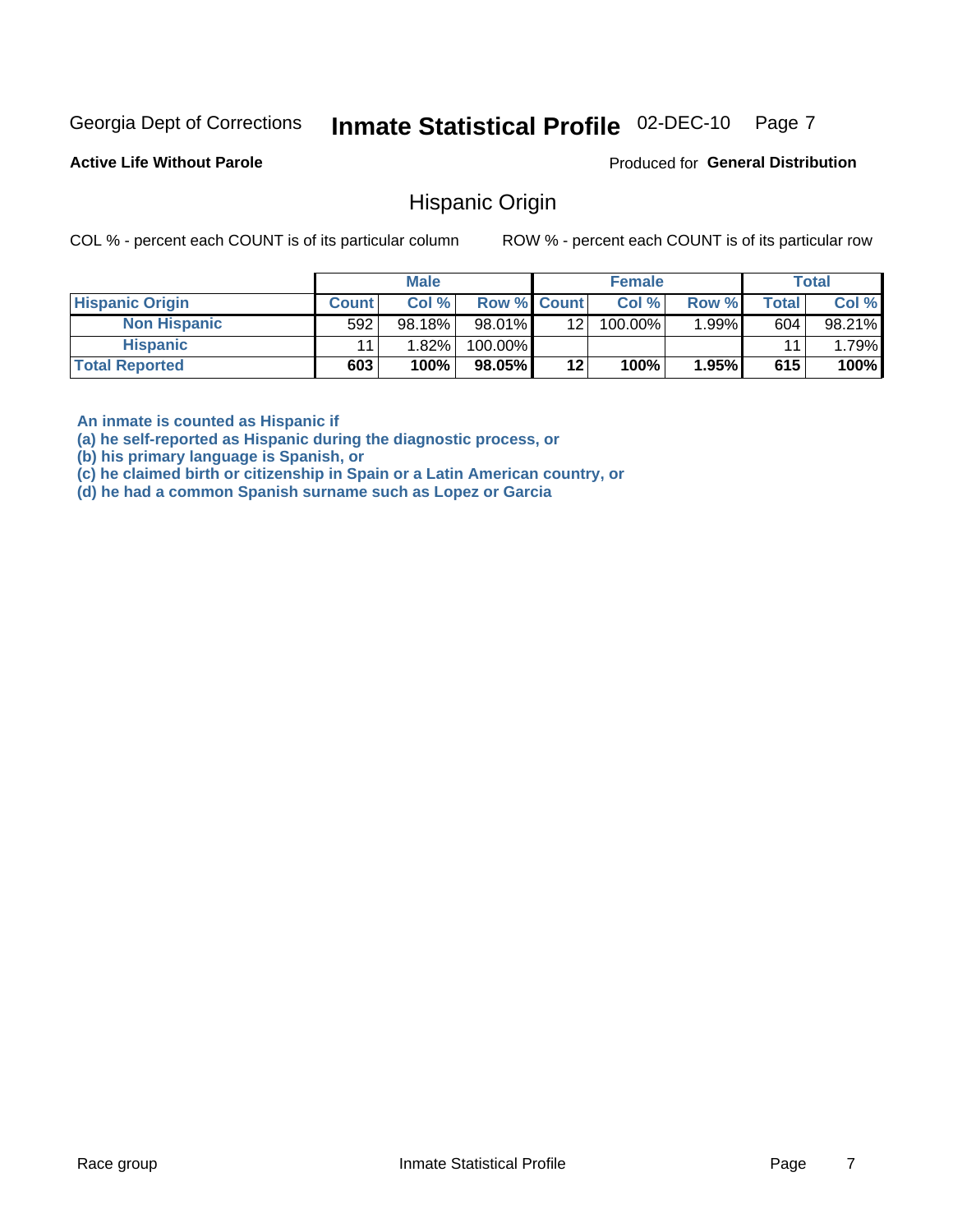# Inmate Statistical Profile 02-DEC-10 Page 8

#### **Active Life Without Parole**

#### **Produced for General Distribution**

### Marital status, self-reported at entry to prison

COL % - percent each COUNT is of its particular column

|                        | <b>Male</b>     |          |         | <b>Female</b>   |        |        | <b>Total</b> |        |
|------------------------|-----------------|----------|---------|-----------------|--------|--------|--------------|--------|
| <b>Marital Status</b>  | <b>Count</b>    | Col %    | Row %   | <b>Count</b>    | Col %  | Row %  | Total        | Col %  |
| <b>Divorced</b><br>D   | 44              | $7.30\%$ | 97.78%  |                 | 8.33%  | 2.22%  | 45           | 7.32%  |
| <b>Married</b><br>М    | 104             | 17.25%   | 98.11%  | 2               | 16.67% | 1.89%  | 106          | 17.24% |
| <b>Separated</b><br>S. | 13              | 2.16%    | 100.00% |                 |        |        | 13           | 2.11%  |
| <b>Unmarried</b><br>U  | 428             | 70.98%   | 98.85%  | 5               | 41.67% | 1.15%  | 433          | 70.41% |
| <b>Widow</b><br>W      | 14 <sub>1</sub> | 2.32%    | 77.78%  | 4               | 33.33% | 22.22% | 18           | 2.93%  |
| <b>Total Reported</b>  | 603             | 100%     | 98.05%  | 12 <sub>1</sub> | 100%   | 1.95%  | 615          | 100%   |

| <b>Not Reported</b> |      |            |
|---------------------|------|------------|
| <b>Total</b>        | cna  | <b>CAI</b> |
| Granu               | ึറഗാ | uw         |

| <b>Mode (most frequent)</b> | Jnmarried | Unmarried | Unmarried |
|-----------------------------|-----------|-----------|-----------|
|-----------------------------|-----------|-----------|-----------|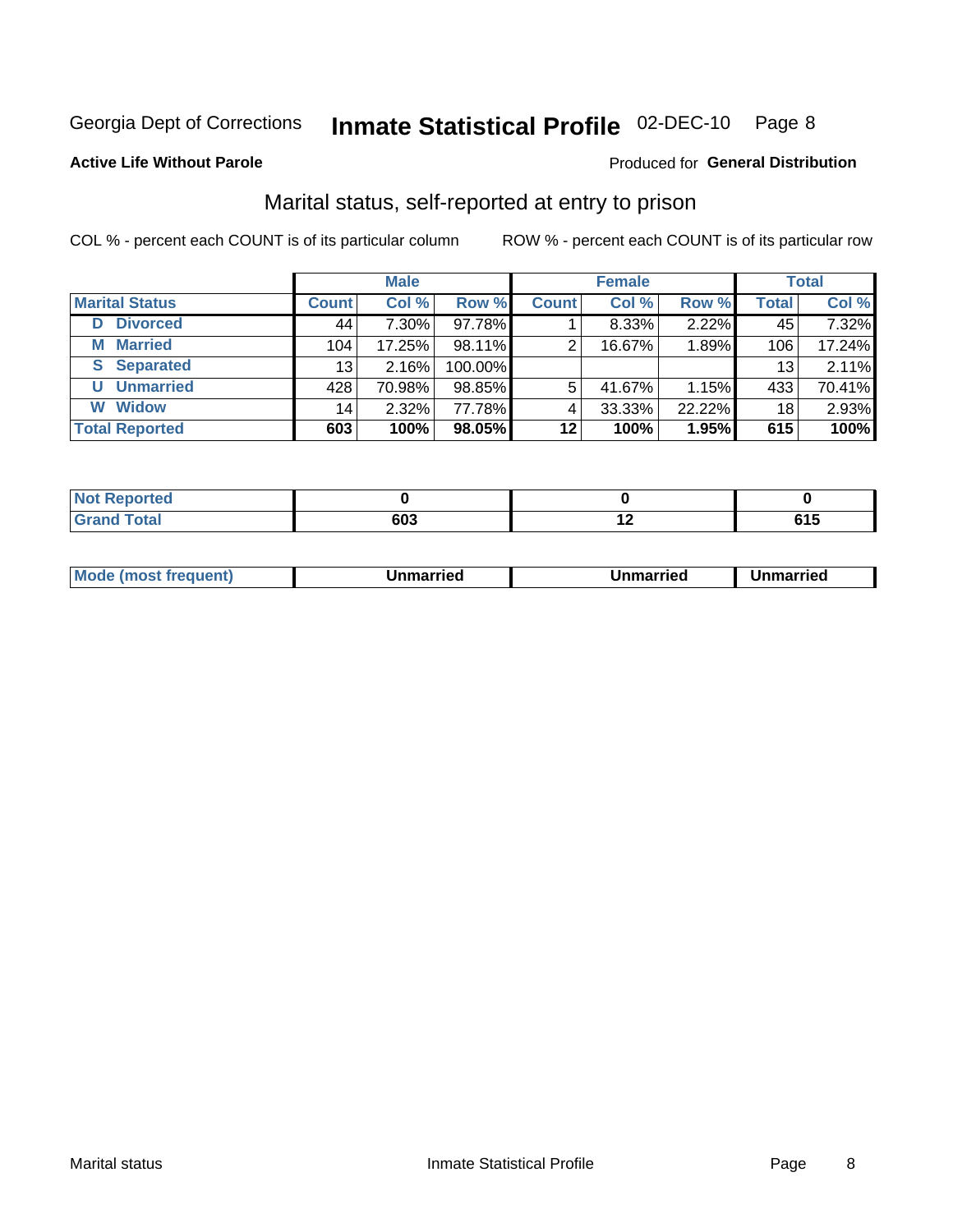# Inmate Statistical Profile 02-DEC-10 Page 9

#### **Active Life Without Parole**

#### Produced for General Distribution

## Number of children, self reported at entry to prison

COL % - percent each COUNT is of its particular column

|                           |              | <b>Male</b> |         |              | <b>Female</b> |       | <b>Total</b> |        |
|---------------------------|--------------|-------------|---------|--------------|---------------|-------|--------------|--------|
| <b>Number of Children</b> | <b>Count</b> | Col %       | Row %   | <b>Count</b> | Col %         | Row % | <b>Total</b> | Col %  |
| $\bf{0}$                  | 215          | 35.77%      | 98.17%  | 4            | 33.33%        | 1.83% | 219          | 35.73% |
|                           | 156          | 25.96%      | 97.50%  | 4            | 33.33%        | 2.50% | 160          | 26.10% |
| $\overline{2}$            | 103          | 17.14%      | 98.10%  | 2            | 16.67%        | 1.90% | 105          | 17.13% |
| 3                         | 59           | 9.82%       | 98.33%  |              | 8.33%         | 1.67% | 60           | 9.79%  |
| 4                         | 37           | 6.16%       | 97.37%  |              | 8.33%         | 2.63% | 38           | 6.20%  |
| 5                         | 17           | 2.83%       | 100.00% |              |               |       | 17           | 2.77%  |
| 6                         | 6            | 1.00%       | 100.00% |              |               |       | 6            | 0.98%  |
|                           |              | 0.17%       | 100.00% |              |               |       |              | 0.16%  |
| 8                         |              | 0.17%       | 100.00% |              |               |       |              | 0.16%  |
| $\boldsymbol{9}$          | 2            | 0.33%       | 100.00% |              |               |       | 2            | 0.33%  |
| 10                        |              | 0.17%       | 100.00% |              |               |       |              | 0.16%  |
| Over 10                   | 3            | 0.50%       | 100.00% |              |               |       | 3            | 0.49%  |
| <b>Total Reported</b>     | 601          | 100%        | 98.04%  | 12           | 100%          | 1.96% | 613          | 100%   |

| meo<br>w.                                    |     |                 |
|----------------------------------------------|-----|-----------------|
| $\mathcal{L} = 4 \times 7$<br>υιαι<br>$\sim$ | ისა | $\cdots$<br>. . |

| Mean (average)         | .47 | .25 | 1.47 |
|------------------------|-----|-----|------|
| <b>Median (middle)</b> |     |     |      |
| Mode (most frequent)   |     |     |      |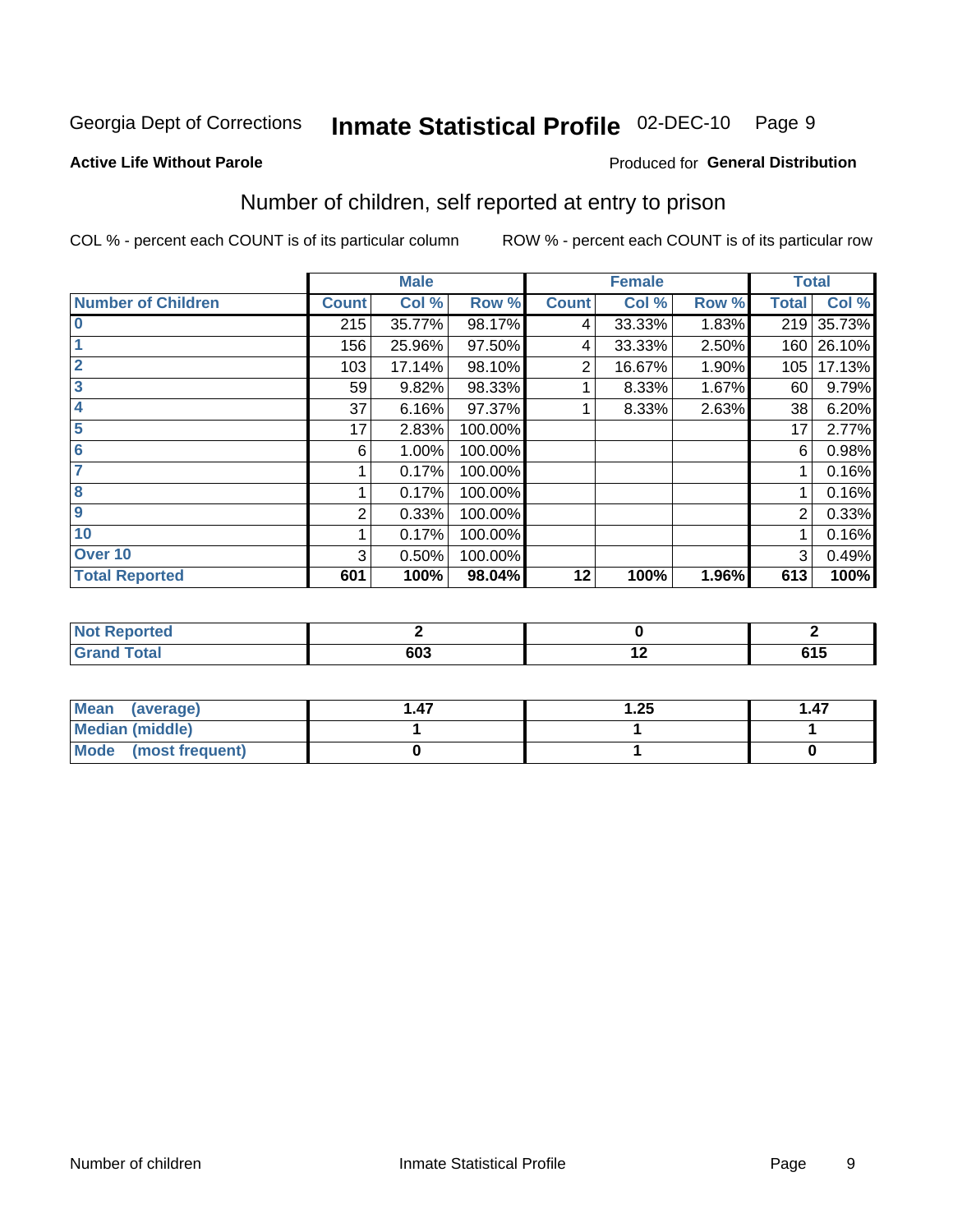#### Inmate Statistical Profile 02-DEC-10 Page 10

#### **Active Life Without Parole**

#### Produced for General Distribution

### Religious affiliation, self-reported at entry to prison

COL % - percent each COUNT is of its particular column

|              |                              |              | <b>Male</b> |         |              | <b>Female</b> |        |                  | <b>Total</b> |
|--------------|------------------------------|--------------|-------------|---------|--------------|---------------|--------|------------------|--------------|
|              | <b>Religious Affiliation</b> | <b>Count</b> | Col %       | Row %   | <b>Count</b> | Col %         | Row %  | <b>Total</b>     | Col %        |
|              | <b>Islam</b>                 | 39           | 7.74%       | 97.50%  |              | 9.09%         | 2.50%  | 40               | 7.77%        |
| $\mathbf{2}$ | <b>Catholic</b>              | 19           | 3.77%       | 95.00%  |              | 9.09%         | 5.00%  | 20               | 3.88%        |
| 3            | <b>Baptist</b>               | 212          | 42.06%      | 97.70%  | 5            | 45.45%        | 2.30%  | 217              | 42.14%       |
| 4            | <b>Methodist</b>             |              | 1.39%       | 100.00% |              |               |        |                  | 1.36%        |
| 7            | <b>Chc Of God</b>            | 2            | .40%        | 66.67%  |              | 9.09%         | 33.33% | 3                | .58%         |
| 8            | <b>Holiness</b>              | 17           | 3.37%       | 94.44%  |              | 9.09%         | 5.56%  | 18               | 3.50%        |
| 9            | <b>Jewish</b>                |              | .20%        | 100.00% |              |               |        |                  | .19%         |
| 10           | <b>Anglican</b>              |              | .20%        | 100.00% |              |               |        |                  | .19%         |
| 12           | <b>Hindu</b>                 |              | .20%        | 100.00% |              |               |        |                  | .19%         |
| 16           | <b>Seven D Ad</b>            | 4            | .79%        | 100.00% |              |               |        | 4                | .78%         |
| 17           | <b>Jehovah Wt</b>            | 9            | 1.79%       | 100.00% |              |               |        | 9                | 1.75%        |
| 18           | <b>Latr Day S</b>            |              | .20%        | 100.00% |              |               |        |                  | .19%         |
| 20           | <b>Other Prot</b>            | 81           | 16.07%      | 97.59%  | 2            | 18.18%        | 2.41%  | 83               | 16.12%       |
| 96           | <b>None</b>                  | 110          | 21.83%      | 100.00% |              |               |        | 110              | 21.36%       |
|              | <b>Total Reported</b>        | 504          | 100%        | 97.86%  | 11           | 100%          | 2.14%  | $\overline{515}$ | 100%         |

| τωσ    | ^^                       |        | 1 N.N |
|--------|--------------------------|--------|-------|
| .      | ◡                        |        | טעו   |
| $\sim$ | <u>__</u><br>טט<br>- - - | $\sim$ | .     |

| <b>Mode (most frequent)</b> | `aptist | 3aptisเ | laptist |
|-----------------------------|---------|---------|---------|
|                             |         |         |         |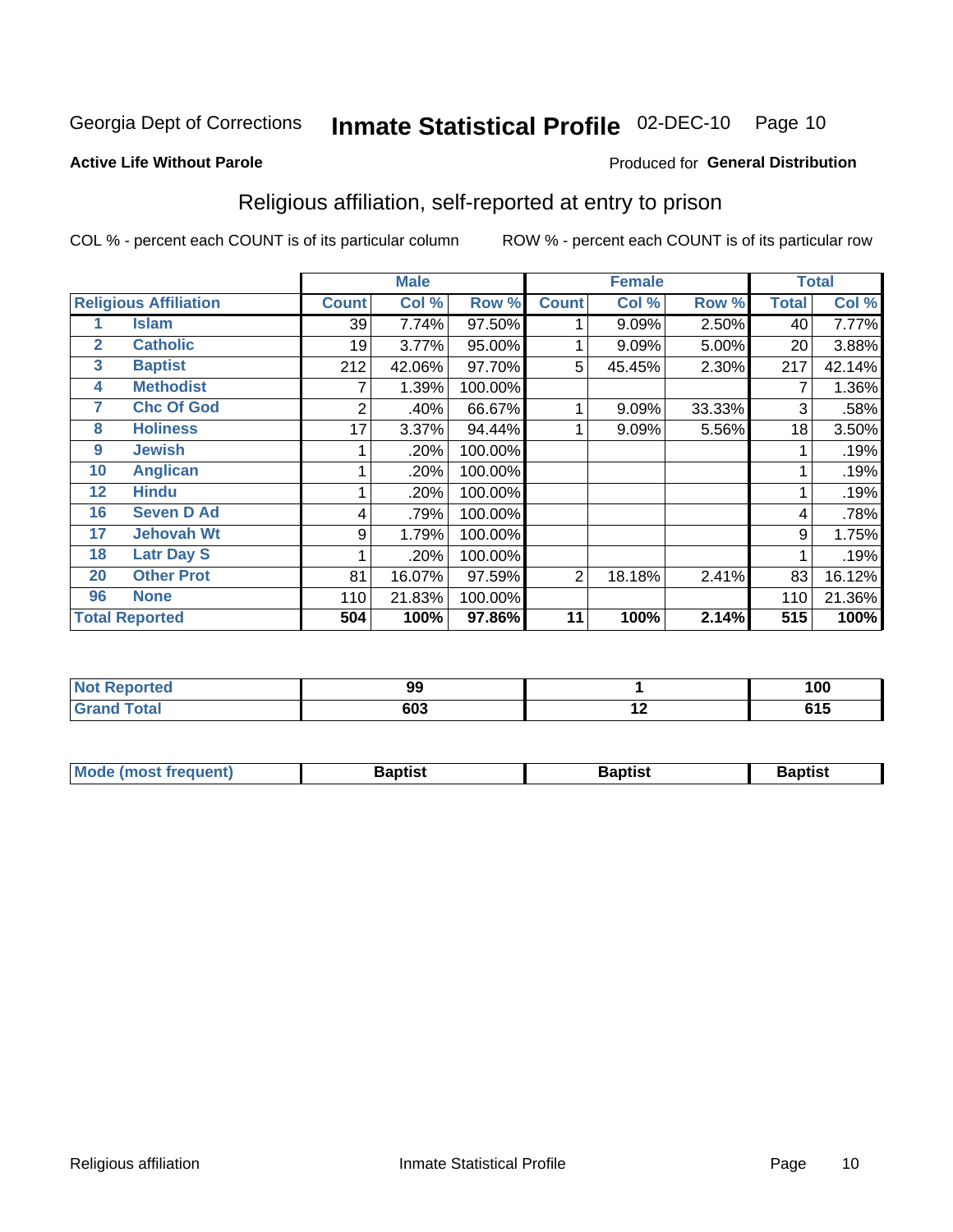**Active Life Without Parole** 

#### Inmate Statistical Profile 02-DEC-10 Page 11

Produced for General Distribution

# Home county, self-reported at entry to prison

COL % - percent each COUNT is of its particular column

|                         |                      |                | <b>Male</b> |         |              | <b>Female</b> |         | <b>Total</b>            |       |
|-------------------------|----------------------|----------------|-------------|---------|--------------|---------------|---------|-------------------------|-------|
|                         | <b>Home County</b>   | <b>Count</b>   | Col %       | Row %   | <b>Count</b> | Col %         | Row %   | <b>Total</b>            | Col % |
| $\overline{1}$          | <b>Appling</b>       | 1              | .18%        | 100.00% |              |               |         | 1                       | .18%  |
| $\overline{2}$          | <b>Atkinson</b>      | 1              | .18%        | 100.00% |              |               |         | 1                       | .18%  |
| 5                       | <b>Baldwin</b>       | 4              | .74%        | 100.00% |              |               |         | $\overline{\mathbf{4}}$ | .72%  |
| 7                       | <b>Barrow</b>        | 4              | .74%        | 100.00% |              |               |         | 4                       | .72%  |
| $\overline{\mathbf{8}}$ | <b>Bartow</b>        | 6              | 1.11%       | 100.00% |              |               |         | 6                       | 1.08% |
| $\boldsymbol{9}$        | <b>Ben Hill</b>      | 4              | .74%        | 100.00% |              |               |         | 4                       | .72%  |
| 10                      | <b>Berrien</b>       | 1              | .18%        | 100.00% |              |               |         | 1                       | .18%  |
| $\overline{11}$         | <b>Bibb</b>          | 10             | 1.85%       | 100.00% |              |               |         | 10                      | 1.81% |
| 12                      | <b>Bleckley</b>      | 3              | .55%        | 100.00% |              |               |         | 3                       | .54%  |
| 14                      | <b>Brooks</b>        | 1              | .18%        | 100.00% |              |               |         | 1                       | .18%  |
| 16                      | <b>Bulloch</b>       | 4              | .74%        | 80.00%  | 1            | 8.33%         | 20.00%  | 5                       | .90%  |
| 17                      | <b>Burke</b>         | 5              | .92%        | 100.00% |              |               |         | 5                       | .90%  |
| 18                      | <b>Butts</b>         | $\overline{2}$ | .37%        | 100.00% |              |               |         | $\overline{2}$          | .36%  |
| 20                      | <b>Camden</b>        | 5              | .92%        | 100.00% |              |               |         | 5                       | .90%  |
| $\overline{22}$         | <b>Carroll</b>       | $\overline{2}$ | .37%        | 100.00% |              |               |         | $\overline{2}$          | .36%  |
| 23                      | <b>Catoosa</b>       | 1              | .18%        | 100.00% |              |               |         | 1                       | .18%  |
| 24                      | <b>Charlton</b>      | 1              | .18%        | 100.00% |              |               |         | 1                       | .18%  |
| $\overline{25}$         | <b>Chatham</b>       | 28             | 5.17%       | 100.00% |              |               |         | 28                      | 5.05% |
| 26                      | <b>Chattahoochee</b> | 1              | .18%        | 100.00% |              |               |         | 1                       | .18%  |
| 27                      | <b>Chattooga</b>     |                |             |         | 1            | 8.33%         | 100.00% | 1                       | .18%  |
| 28                      | <b>Cherokee</b>      | $\overline{2}$ | .37%        | 100.00% |              |               |         | $\overline{2}$          | .36%  |
| 29                      | <b>Clarke</b>        | 12             | 2.21%       | 100.00% |              |               |         | 12                      | 2.17% |
| 31                      | <b>Clayton</b>       | 15             | 2.77%       | 100.00% |              |               |         | 15                      | 2.71% |
| 33                      | <b>Cobb</b>          | 18             | 3.32%       | 100.00% |              |               |         | 18                      | 3.25% |
| 34                      | <b>Coffee</b>        | 3              | .55%        | 100.00% |              |               |         | 3                       | .54%  |
| 35                      | <b>Colquitt</b>      | 2              | .37%        | 100.00% |              |               |         | $\overline{2}$          | .36%  |
| 36                      | <b>Columbia</b>      | $\overline{3}$ | .55%        | 100.00% |              |               |         | 3                       | .54%  |
| 37                      | <b>Cook</b>          | 5              | .92%        | 100.00% |              |               |         | 5                       | .90%  |
| 38                      | <b>Coweta</b>        | 4              | .74%        | 100.00% |              |               |         | 4                       | .72%  |
| 40                      | <b>Crisp</b>         | 3              | .55%        | 100.00% |              |               |         | 3                       | .54%  |
| 42                      | <b>Dawson</b>        | 1              | .18%        | 100.00% |              |               |         | 1                       | .18%  |
| 43                      | <b>Decatur</b>       | 1              | .18%        | 100.00% |              |               |         | 1                       | .18%  |
| 44                      | <b>Dekalb</b>        | 41             | 7.56%       | 100.00% |              |               |         | 41                      | 7.40% |
| 46                      | <b>Dooly</b>         | 1              | .18%        | 50.00%  | 1            | 8.33%         | 50.00%  | $\overline{2}$          | .36%  |
| 47                      | <b>Dougherty</b>     | 21             | 3.87%       | 100.00% |              |               |         | 21                      | 3.79% |
| 48                      | <b>Douglas</b>       | 7              | 1.29%       | 87.50%  | 1            | 8.33%         | 12.50%  | 8                       | 1.44% |
| 49                      | <b>Early</b>         | 1              | .18%        | 100.00% |              |               |         | 1                       | .18%  |
| 51                      | <b>Effingham</b>     | $\mathbf 1$    | .18%        | 100.00% |              |               |         | 1                       | .18%  |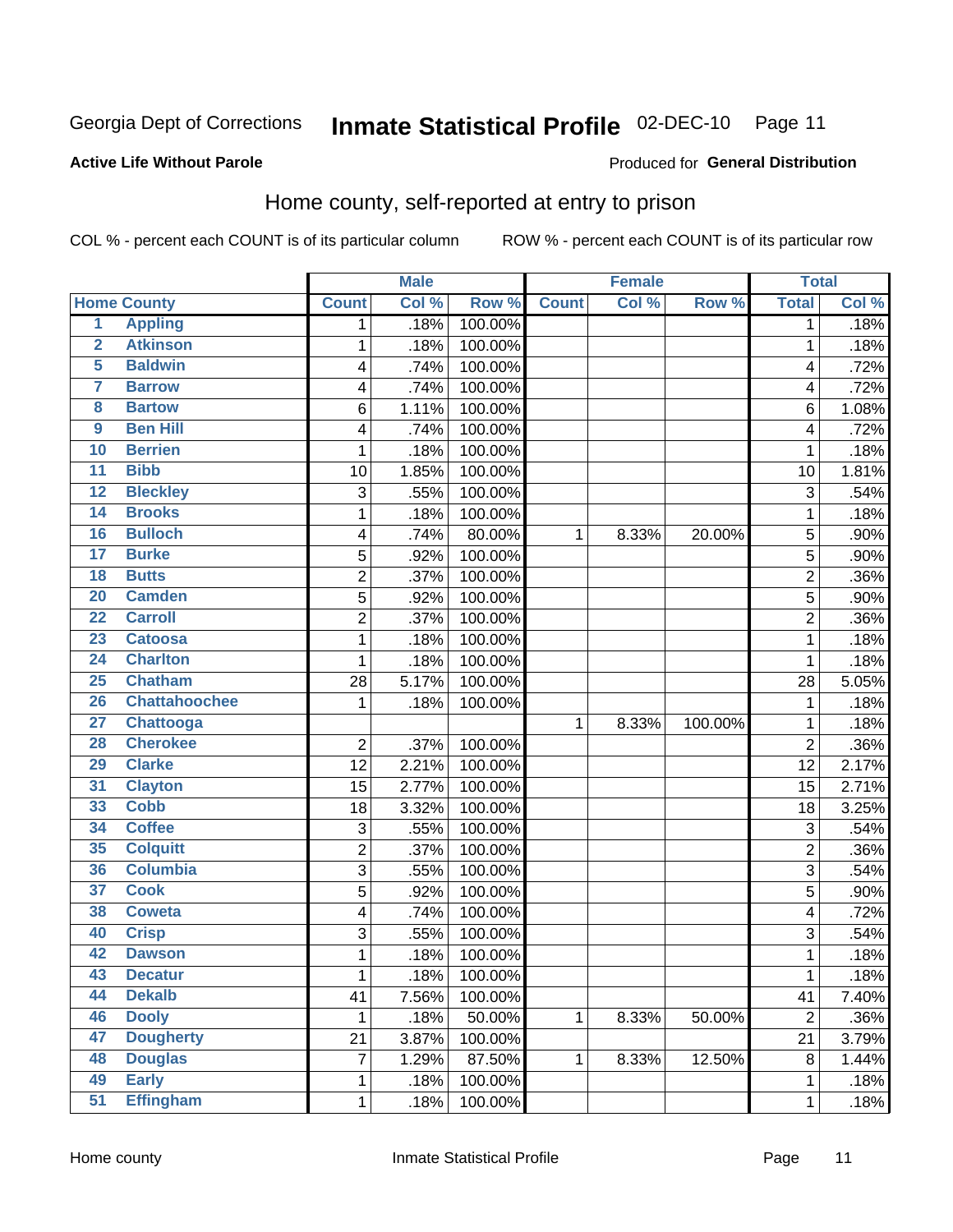#### Inmate Statistical Profile 02-DEC-10 Page 12

#### **Active Life Without Parole**

#### Produced for General Distribution

### Home county, self-reported at entry to prison

COL % - percent each COUNT is of its particular column

|                 |                    |                         | <b>Male</b> |         |              | <b>Female</b> |        | <b>Total</b>   |         |
|-----------------|--------------------|-------------------------|-------------|---------|--------------|---------------|--------|----------------|---------|
|                 | <b>Home County</b> | <b>Count</b>            | Col %       | Row %   | <b>Count</b> | Col %         | Row %  | <b>Total</b>   | Col %   |
| 52              | <b>Elbert</b>      | $\overline{3}$          | .55%        | 100.00% |              |               |        | 3              | .54%    |
| 53              | <b>Emanuel</b>     | $\mathbf{1}$            | .18%        | 100.00% |              |               |        | 1              | .18%    |
| 56              | <b>Fayette</b>     | 3                       | .55%        | 100.00% |              |               |        | 3              | .54%    |
| 57              | <b>Floyd</b>       | 8                       | 1.48%       | 100.00% |              |               |        | 8              | 1.44%   |
| 58              | <b>Forsyth</b>     | $\mathbf 1$             | .18%        | 100.00% |              |               |        | 1              | .18%    |
| 59              | <b>Franklin</b>    | $\overline{2}$          | .37%        | 100.00% |              |               |        | $\overline{2}$ | .36%    |
| 60              | <b>Fulton</b>      | 81                      | 14.94%      | 98.78%  | 1            | 8.33%         | 1.22%  | 82             | 14.80%  |
| 61              | <b>Gilmer</b>      | 1                       | .18%        | 100.00% |              |               |        | 1              | .18%    |
| 63              | <b>Glynn</b>       | 11                      | 2.03%       | 100.00% |              |               |        | 11             | 1.99%   |
| 66              | <b>Greene</b>      | $\mathbf{1}$            | .18%        | 100.00% |              |               |        | 1              | .18%    |
| 67              | <b>Gwinnett</b>    | 10                      | 1.85%       | 90.91%  | 1            | 8.33%         | 9.09%  | 11             | 1.99%   |
| 68              | <b>Habersham</b>   | $\mathbf 1$             | .18%        | 100.00% |              |               |        | 1              | .18%    |
| 69              | <b>Hall</b>        | 8                       | 1.48%       | 100.00% |              |               |        | 8              | 1.44%   |
| 70              | <b>Hancock</b>     | $\overline{c}$          | .37%        | 100.00% |              |               |        | $\overline{c}$ | .36%    |
| $\overline{71}$ | <b>Haralson</b>    | $\overline{c}$          | .37%        | 100.00% |              |               |        | $\overline{2}$ | .36%    |
| $\overline{72}$ | <b>Harris</b>      | $\mathbf{1}$            | .18%        | 50.00%  | 1            | 8.33%         | 50.00% | $\overline{2}$ | .36%    |
| 73              | <b>Hart</b>        | $\overline{c}$          | .37%        | 100.00% |              |               |        | 2              | .36%    |
| 75              | <b>Henry</b>       | 4                       | .74%        | 100.00% |              |               |        | 4              | .72%    |
| 76              | <b>Houston</b>     | $\overline{7}$          | 1.29%       | 100.00% |              |               |        | 7              | 1.26%   |
| 78              | <b>Jackson</b>     | 5                       | .92%        | 100.00% |              |               |        | 5              | .90%    |
| 80              | <b>Jeff Davis</b>  | $\mathbf 1$             | .18%        | 100.00% |              |               |        | 1              | .18%    |
| $\overline{81}$ | <b>Jefferson</b>   | $\mathbf 1$             | .18%        | 100.00% |              |               |        | 1              | .18%    |
| 82              | <b>Jenkins</b>     | $\mathbf 1$             | .18%        | 100.00% |              |               |        | 1              | .18%    |
| 87              | <b>Laurens</b>     | 4                       | .74%        | 100.00% |              |               |        | 4              | .72%    |
| 88              | Lee                | $\mathbf 1$             | .18%        | 100.00% |              |               |        | 1              | .18%    |
| 89              | <b>Liberty</b>     | 6                       | 1.11%       | 100.00% |              |               |        | 6              | 1.08%   |
| 90              | <b>Lincoln</b>     | $\mathbf 1$             | .18%        | 100.00% |              |               |        | 1              | .18%    |
| 91              | Long               | $\mathbf{1}$            | .18%        | 100.00% |              |               |        | 1              | .18%    |
| 92              | <b>Lowndes</b>     | $\overline{\mathbf{4}}$ | .74%        | 100.00% |              |               |        | 4              | .72%    |
| 96              | <b>Marion</b>      | $\mathbf 1$             | .18%        | 100.00% |              |               |        | 1              | .18%    |
| 97              | <b>Mcduffie</b>    | $\overline{c}$          | .37%        | 100.00% |              |               |        | $\overline{c}$ | $.36\%$ |
| 98              | <b>Mcintosh</b>    | 2                       | .37%        | 100.00% |              |               |        | 2              | $.36\%$ |
| 100             | <b>Miller</b>      | $\mathbf 1$             | .18%        | 100.00% |              |               |        | 1              | .18%    |
| 101             | <b>Mitchell</b>    | $\mathbf{1}$            | .18%        | 100.00% |              |               |        | 1              | .18%    |
| 102             | <b>Monroe</b>      | $\overline{c}$          | .37%        | 100.00% |              |               |        | 2              | .36%    |
| 104             | <b>Morgan</b>      | $\mathbf{1}$            | .18%        | 100.00% |              |               |        | 1              | .18%    |
| 106             | <b>Muscogee</b>    | 17                      | 3.14%       | 100.00% |              |               |        | 17             | 3.07%   |
| 107             | <b>Newton</b>      | $\overline{2}$          | .37%        | 66.67%  | $\mathbf 1$  | 8.33%         | 33.33% | 3              | .54%    |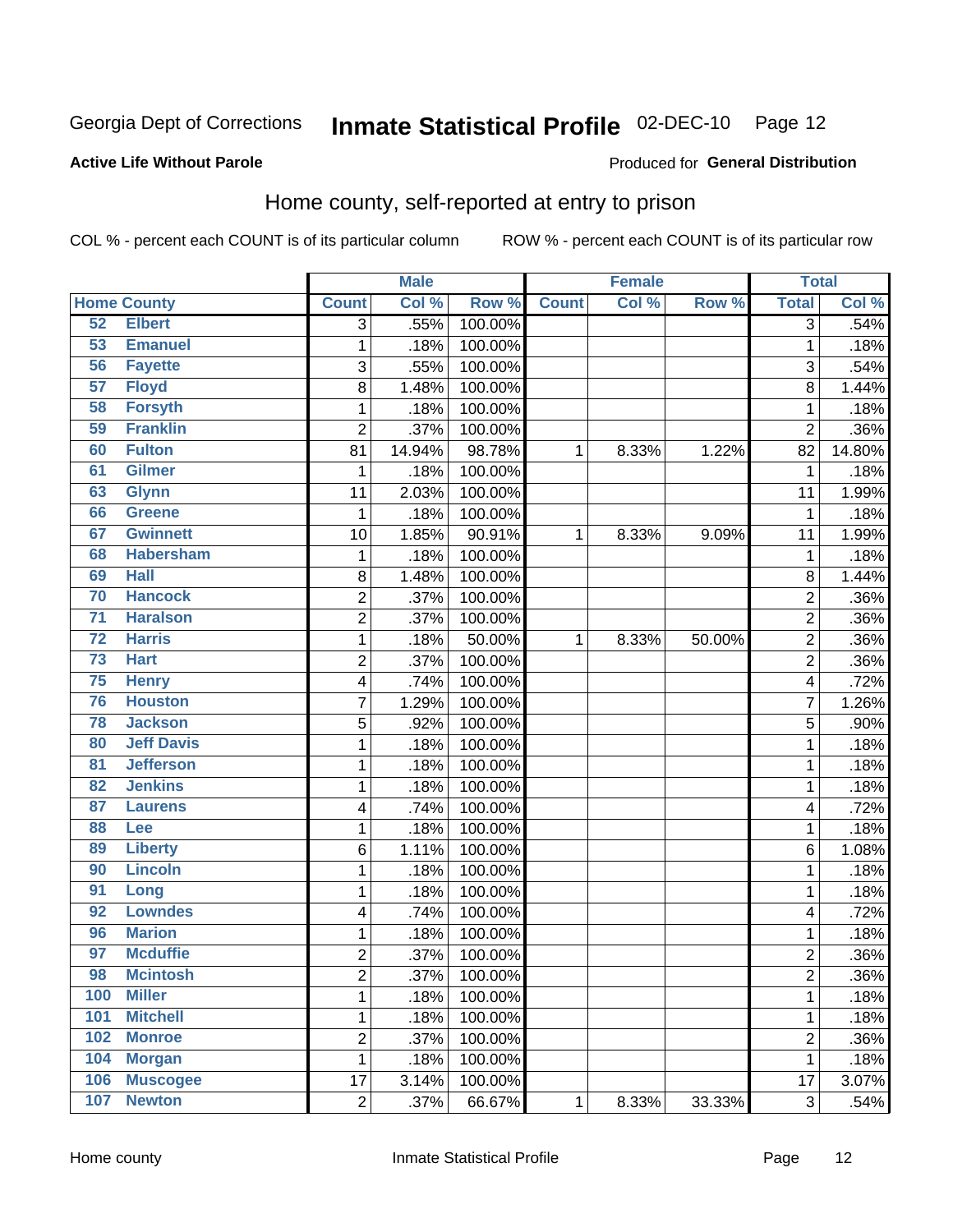#### Inmate Statistical Profile 02-DEC-10 Page 13

#### **Active Life Without Parole**

#### Produced for General Distribution

### Home county, self-reported at entry to prison

COL % - percent each COUNT is of its particular column

|     |                      |                         | <b>Male</b> |         |                 | <b>Female</b> |        | <b>Total</b>   |       |
|-----|----------------------|-------------------------|-------------|---------|-----------------|---------------|--------|----------------|-------|
|     | <b>Home County</b>   | <b>Count</b>            | Col %       | Row %   | <b>Count</b>    | Col %         | Row %  | <b>Total</b>   | Col % |
| 109 | <b>Oglethorpe</b>    | $\overline{2}$          | .37%        | 100.00% |                 |               |        | $\overline{2}$ | .36%  |
| 110 | <b>Paulding</b>      | 2                       | .37%        | 100.00% |                 |               |        | $\overline{2}$ | .36%  |
| 113 | <b>Pierce</b>        | 3                       | .55%        | 100.00% |                 |               |        | 3              | .54%  |
| 114 | <b>Pike</b>          | 3                       | .55%        | 75.00%  | $\mathbf{1}$    | 8.33%         | 25.00% | 4              | .72%  |
| 115 | <b>Polk</b>          | $\overline{2}$          | .37%        | 100.00% |                 |               |        | $\overline{2}$ | .36%  |
| 117 | <b>Putnam</b>        | 3                       | .55%        | 100.00% |                 |               |        | 3              | .54%  |
| 119 | <b>Rabun</b>         | 1                       | .18%        | 100.00% |                 |               |        | 1              | .18%  |
| 120 | Randolph             | $\overline{2}$          | .37%        | 100.00% |                 |               |        | $\overline{2}$ | .36%  |
| 121 | <b>Richmond</b>      | 20                      | 3.69%       | 95.24%  | $\mathbf{1}$    | 8.33%         | 4.76%  | 21             | 3.79% |
| 122 | <b>Rockdale</b>      | $\overline{\mathbf{c}}$ | .37%        | 100.00% |                 |               |        | $\overline{2}$ | .36%  |
| 125 | <b>Seminole</b>      | 1                       | .18%        | 100.00% |                 |               |        | 1              | .18%  |
| 126 | <b>Spalding</b>      | 7                       | 1.29%       | 100.00% |                 |               |        | 7              | 1.26% |
| 127 | <b>Stephens</b>      | $\overline{2}$          | .37%        | 100.00% |                 |               |        | $\overline{2}$ | .36%  |
| 129 | <b>Sumter</b>        | 1                       | .18%        | 100.00% |                 |               |        | 1              | .18%  |
| 132 | <b>Tattnall</b>      | 1                       | .18%        | 100.00% |                 |               |        | 1              | .18%  |
| 134 | <b>Telfair</b>       | 1                       | .18%        | 100.00% |                 |               |        | 1              | .18%  |
| 136 | <b>Thomas</b>        | 4                       | .74%        | 100.00% |                 |               |        | $\overline{4}$ | .72%  |
| 137 | <b>Tift</b>          | 4                       | .74%        | 100.00% |                 |               |        | $\overline{4}$ | .72%  |
| 138 | <b>Toombs</b>        | 10                      | 1.85%       | 100.00% |                 |               |        | 10             | 1.81% |
| 142 | <b>Turner</b>        | $\mathbf{1}$            | .18%        | 100.00% |                 |               |        | 1              | .18%  |
| 144 | <b>Union</b>         | 1                       | .18%        | 100.00% |                 |               |        | 1              | .18%  |
| 145 | <b>Upson</b>         | $\overline{2}$          | .37%        | 100.00% |                 |               |        | $\overline{2}$ | .36%  |
| 146 | <b>Walker</b>        | $\overline{2}$          | .37%        | 66.67%  | 1               | 8.33%         | 33.33% | 3              | .54%  |
| 147 | <b>Walton</b>        | 3                       | .55%        | 100.00% |                 |               |        | 3              | .54%  |
| 148 | <b>Ware</b>          | 6                       | 1.11%       | 100.00% |                 |               |        | 6              | 1.08% |
| 150 | <b>Washington</b>    | 3                       | .55%        | 100.00% |                 |               |        | 3              | .54%  |
| 151 | <b>Wayne</b>         | $\overline{c}$          | .37%        | 100.00% |                 |               |        | $\overline{2}$ | .36%  |
| 155 | <b>Whitfield</b>     | 3                       | .55%        | 100.00% |                 |               |        | 3              | .54%  |
| 158 | <b>Wilkinson</b>     | 1                       | .18%        | 100.00% |                 |               |        | 1              | .18%  |
| 160 | <b>Unknown</b>       | 19                      | 3.51%       | 95.00%  | 1               | 8.33%         | 5.00%  | 20             | 3.61% |
|     | <b>Total Rported</b> | 542                     | 100%        | 97.83%  | $\overline{12}$ | 100%          | 2.17%  | 554            | 100%  |

| Reported |            |                          | -          |
|----------|------------|--------------------------|------------|
| Total    | 603<br>--- | $\overline{\phantom{a}}$ | <b>v</b> v |

| <b>Mode</b> | ∙ultor | <b>Walker</b> | ultor |  |
|-------------|--------|---------------|-------|--|
| $\cdots$    |        |               |       |  |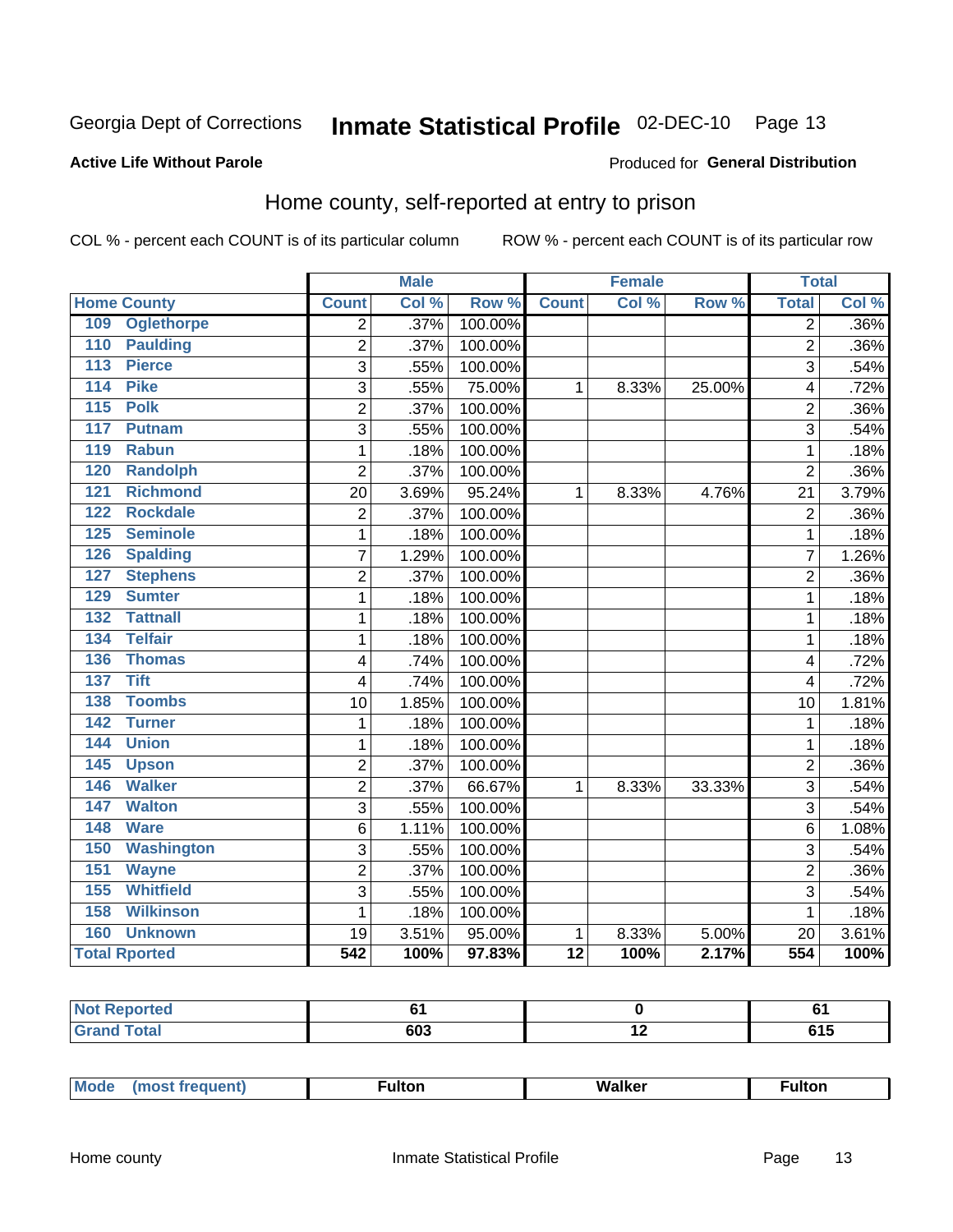# Inmate Statistical Profile 02-DEC-10 Page 14

#### **Active Life Without Parole**

#### Produced for General Distribution

### Socioeconomic class, self-reported at entry to prison

COL % - percent each COUNT is of its particular column

|                       |              | <b>Male</b> |            |              | <b>Female</b> |       |       | <b>Total</b> |
|-----------------------|--------------|-------------|------------|--------------|---------------|-------|-------|--------------|
| Socioeconomic Class   | <b>Count</b> | Col %       | Row %      | <b>Count</b> | Col %         | Row % | Total | Col %        |
| <b>Welfare</b>        | 32           | 6.20%       | 100.00%    |              |               |       | 32    | 6.11%        |
| <b>Occ Employ</b>     | 23           | 4.46%       | $100.00\%$ |              |               |       | 23    | 4.39%        |
| <b>Minimum Std</b>    | 262          | 50.78%      | $99.62\%$  |              | $12.50\%$     | .38%  | 263   | 50.19%       |
| <b>Middle</b>         | 199          | 38.57%      | 96.60%     |              | 87.50%        | 3.40% | 206   | 39.31%       |
| <b>Total Reported</b> | 516          | 100%        | 98.47%     |              | 100%          | 1.53% | 524   | 100%         |

| rtea<br>NO<br><br>. | ~-  | œ     |
|---------------------|-----|-------|
|                     | 603 | .<br> |

|  | Mo | Minin<br>Std<br>$- - - -$ | <b>Middle</b> | Min<br>Std<br>. |
|--|----|---------------------------|---------------|-----------------|
|--|----|---------------------------|---------------|-----------------|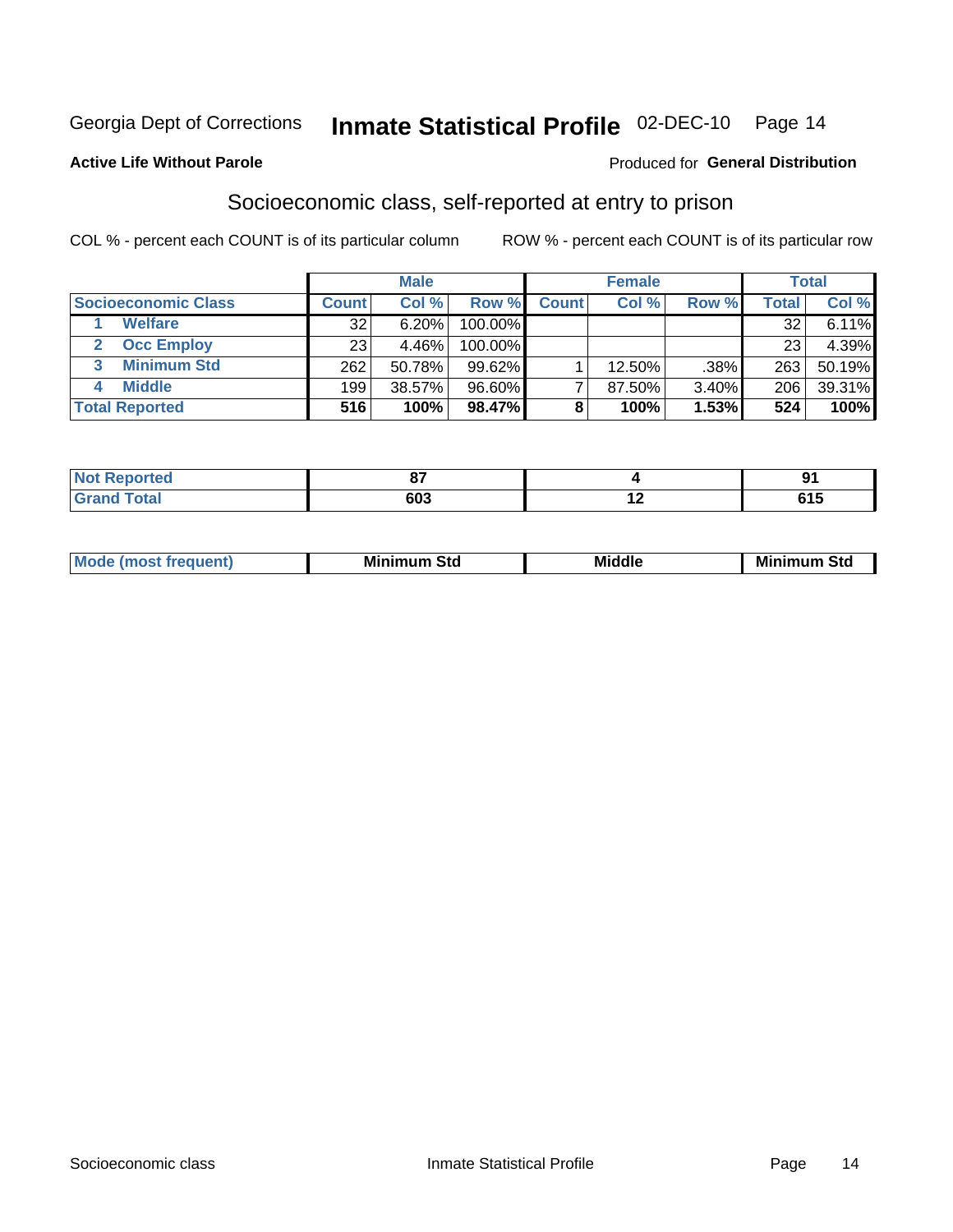# Inmate Statistical Profile 02-DEC-10 Page 15

#### **Active Life Without Parole**

#### **Produced for General Distribution**

### Environment to age 16, self-reported at entry to prison

COL % - percent each COUNT is of its particular column

|                                    |                 | <b>Male</b> |         |                | <b>Female</b> |        |                 | <b>Total</b> |
|------------------------------------|-----------------|-------------|---------|----------------|---------------|--------|-----------------|--------------|
| <b>Environment to age 16</b>       | <b>Count</b>    | Col %       | Row %   | <b>Count</b>   | Col %         | Row %  | <b>Total</b>    | Col %        |
| <b>Rural/Farm</b>                  | 10              | $1.90\%$    | 100.00% |                |               |        | 10 <sub>1</sub> | 1.87%        |
| <b>Rural/Nfarm</b><br>$\mathbf{2}$ | 24 <sub>1</sub> | 4.57%       | 88.89%  | 3 <sub>1</sub> | 33.33%        | 11.11% | 27              | 5.06%        |
| 3 S.M.S.A                          | 216             | 41.14%      | 99.54%  |                | 11.11%        | .46%   | 217             | 40.64%       |
| <b>Urban</b><br>4                  | 110             | 20.95%      | 97.35%  | 3              | 33.33%        | 2.65%  | 113             | 21.16%       |
| <b>Small Town</b><br>5             | 165             | 31.43%      | 98.80%  | 2              | 22.22%        | 1.20%  | 167             | 31.27%       |
| <b>Total Reported</b>              | 525             | 100%        | 98.31%  | 9              | 100%          | 1.69%  | 534             | 100%         |

| Reported<br>NOT.<br>. | --  |     | n.            |
|-----------------------|-----|-----|---------------|
| <b>Total</b>          | 603 | . . | CA E<br>u i j |

| Mo | M<br>______ | <b>17516</b><br><b>Ifarm</b><br>. | -<br>M<br>_____ |
|----|-------------|-----------------------------------|-----------------|
|    |             |                                   |                 |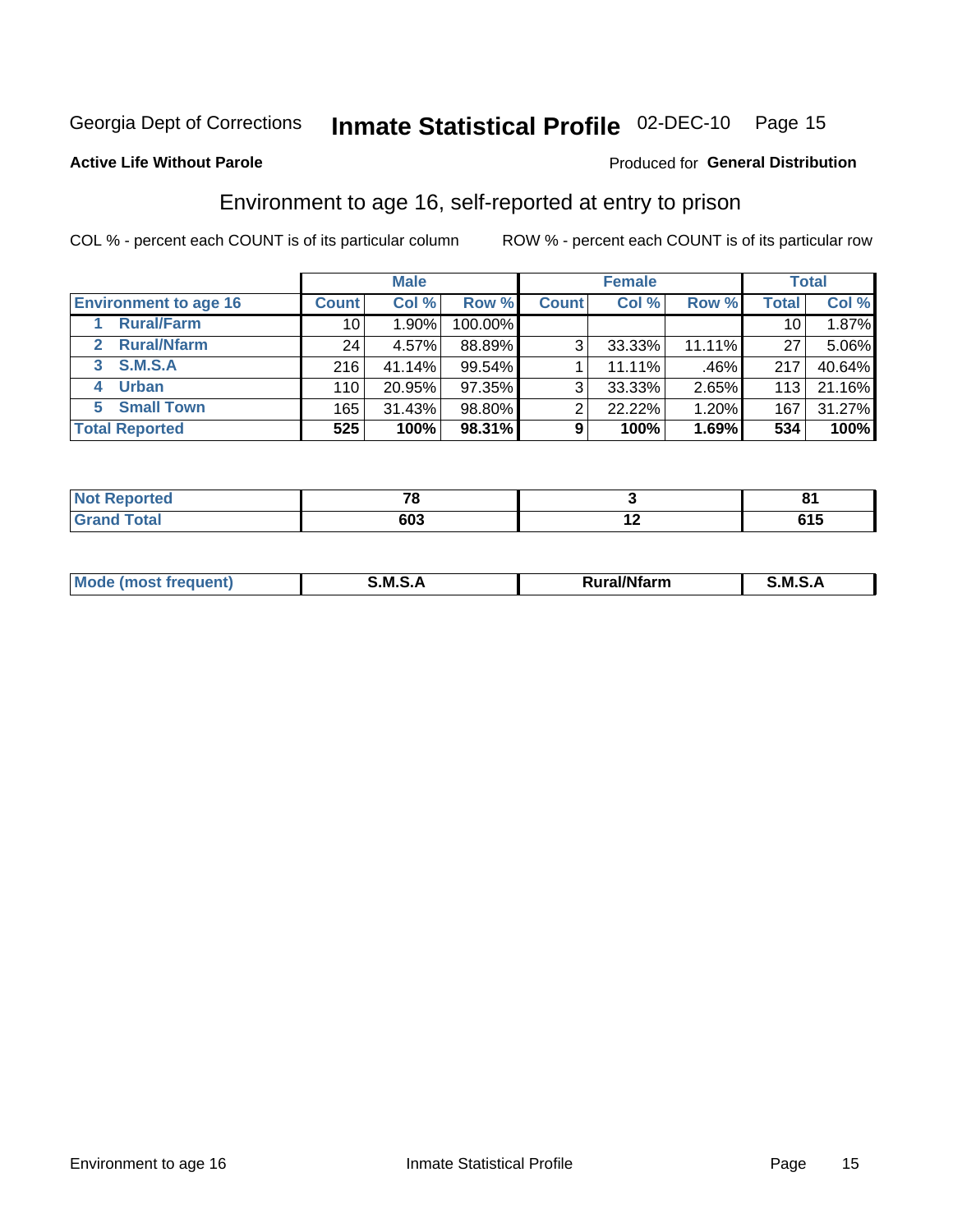# Inmate Statistical Profile 02-DEC-10 Page 16

#### **Active Life Without Parole**

#### Produced for General Distribution

### Guardian status to age 16, self-reported at entry to prison

COL % - percent each COUNT is of its particular column

|                                  |                 | <b>Male</b> |         |              | <b>Female</b> |       |                 | <b>Total</b> |
|----------------------------------|-----------------|-------------|---------|--------------|---------------|-------|-----------------|--------------|
| <b>Guardian Status To Age 16</b> | <b>Count</b>    | Col %       | Row %   | <b>Count</b> | Col %         | Row % | Total           | Col %        |
| 2 Father Only                    | 9               | 2.08%       | 100.00% |              |               |       | 9               | 2.05%        |
| <b>3 Both Parents</b>            | 185             | 42.82%      | 97.88%  | 4            | 66.67%        | 2.12% | 189             | 43.15%       |
| <b>4 Mother Only</b>             | 169             | 39.12%      | 99.41%  |              | 16.67%        | .59%  | 170             | 38.81%       |
| <b>6 Oth Female</b>              | 15              | 3.47%       | 100.00% |              |               |       | 15 <sub>1</sub> | 3.42%        |
| <b>7 Oth Male</b>                | 4               | .93%        | 100.00% |              |               |       | 4               | .91%         |
| 8 Step-Parents                   | 12              | 2.78%       | 100.00% |              |               |       | 12              | 2.74%        |
| 9 Foster Home                    | 10 <sub>1</sub> | 2.31%       | 100.00% |              |               |       | 10              | 2.28%        |
| <b>10 Grand Parents</b>          | 28              | 6.48%       | 96.55%  |              | 16.67%        | 3.45% | 29              | 6.62%        |
| <b>Total Reported</b>            | 432             | 100%        | 98.63%  | 6            | 100%          | 1.37% | 438             | 100%         |

| <b>rted</b><br>. <b>.</b> | --- |     | ---        |
|---------------------------|-----|-----|------------|
| <b>Total</b>              | 603 | . . | .<br>ט ו ט |

| <b>Mode (most frequent)</b> | <b>Both Parents</b> | <b>Both Parents</b> | <b>Both Parents</b> |
|-----------------------------|---------------------|---------------------|---------------------|
|                             |                     |                     |                     |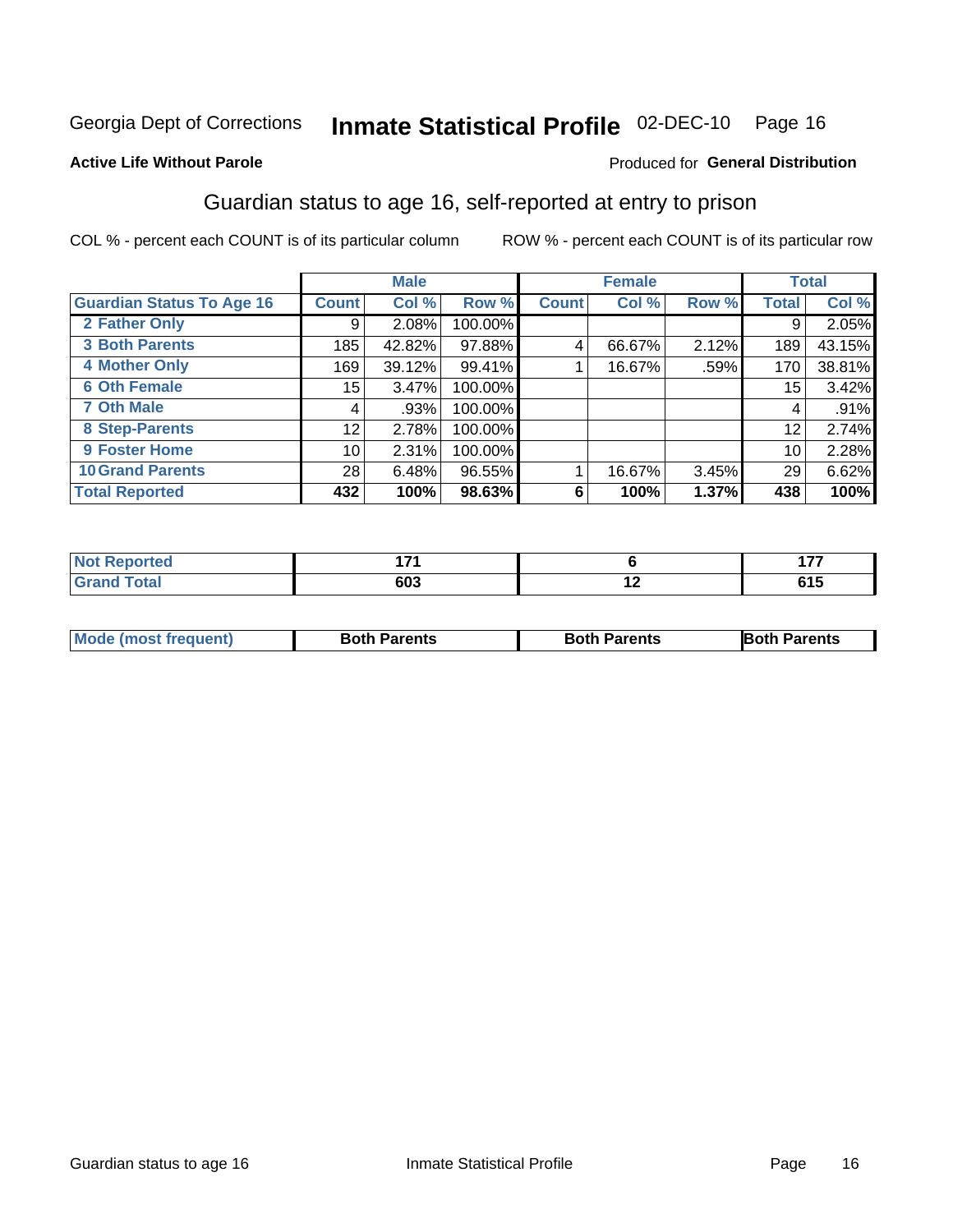#### Inmate Statistical Profile 02-DEC-10 Page 17

#### **Active Life Without Parole**

#### Produced for General Distribution

### Employment status before prison, self-reported at entry to prison

COL % - percent each COUNT is of its particular column

|                                  |              | <b>Male</b> |         |              | <b>Female</b> |       |              | <b>Total</b> |
|----------------------------------|--------------|-------------|---------|--------------|---------------|-------|--------------|--------------|
| <b>Employment Status</b>         | <b>Count</b> | Col %       | Row %   | <b>Count</b> | Col %         | Row % | <b>Total</b> | Col %        |
| <b>Full Time</b>                 | 283          | 54.32%      | 98.26%  | 5            | 71.43%        | 1.74% | 288          | 54.55%       |
| <b>Part Time</b><br>$\mathbf{2}$ | 35           | 6.72%       | 100.00% |              |               |       | 35           | 6.63%        |
| Unempl $<$ 6m<br>$\mathbf{3}$    | 52           | 9.98%       | 98.11%  |              | 14.29%        | 1.89% | 53           | 10.04%       |
| Unempl > 6m<br>4                 | 87           | 16.70%      | 98.86%  |              | 14.29%        | 1.14% | 88           | 16.67%       |
| <b>Never Workd</b><br>5          | 37           | 7.10%       | 100.00% |              |               |       | 37           | 7.01%        |
| <b>Student</b><br>6              | 4            | $.77\%$     | 100.00% |              |               |       | 4            | .76%         |
| <b>Incapable</b>                 | 23           | 4.41%       | 100.00% |              |               |       | 23           | 4.36%        |
| <b>Total Reported</b>            | 521          | 100%        | 98.67%  |              | 100%          | 1.33% | 528          | 100%         |

| ימש<br>тео. | UΖ  |     | --<br>$-$ |
|-------------|-----|-----|-----------|
|             | 603 | . . | .<br>טונ  |

| Mc | ∙u∥<br>----<br>ıme | ίuΙ<br>Πmε |
|----|--------------------|------------|
|    |                    |            |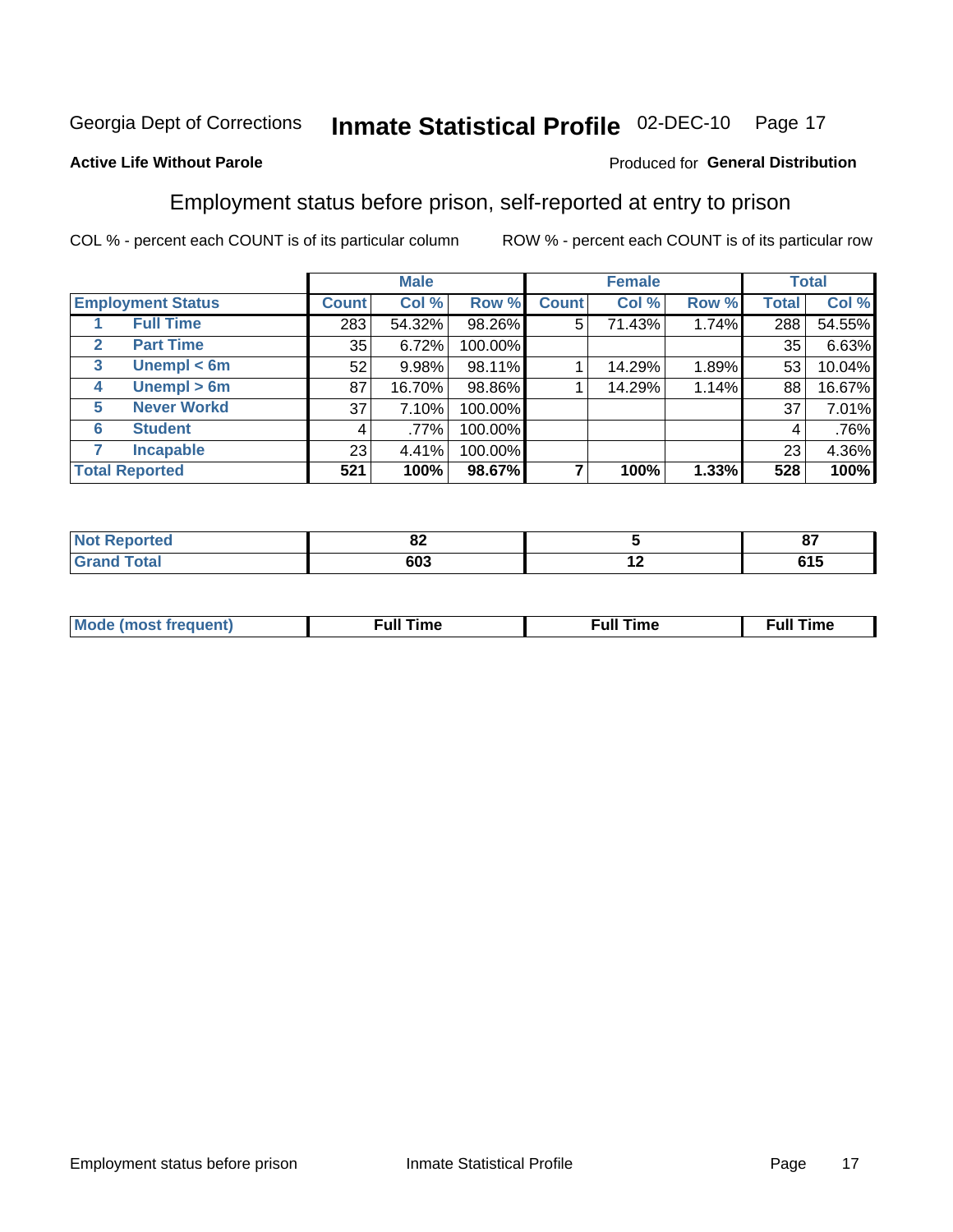# Inmate Statistical Profile 02-DEC-10 Page 18

#### **Active Life Without Parole**

Produced for General Distribution

### Age at admission

COL % - percent each COUNT is of its particular column

|                         |                         | <b>Male</b> |         |                | <b>Female</b> |         |                | <b>Total</b> |
|-------------------------|-------------------------|-------------|---------|----------------|---------------|---------|----------------|--------------|
| <b>Age At Admission</b> | <b>Count</b>            | Col %       | Row %   | <b>Count</b>   | Col %         | Row %   | <b>Total</b>   | Col %        |
| 15                      | 1                       | 0.17%       | 100.00% |                |               |         | 1              | 0.16%        |
| 16                      | 1                       | 0.17%       | 100.00% |                |               |         | $\mathbf{1}$   | 0.16%        |
| $\overline{17}$         | $\overline{\mathbf{c}}$ | 0.33%       | 100.00% |                |               |         | $\overline{2}$ | 0.33%        |
| 18                      | 5                       | 0.83%       | 100.00% |                |               |         | 5              | 0.81%        |
| 19                      | 12                      | 1.99%       | 100.00% |                |               |         | 12             | 1.95%        |
| $\overline{20}$         | 7                       | 1.16%       | 87.50%  | 1              | 8.33%         | 12.50%  | 8              | 1.30%        |
| 21                      | 19                      | 3.15%       | 100.00% |                |               |         | 19             | 3.09%        |
| 22                      | 27                      | 4.48%       | 100.00% |                |               |         | 27             | 4.39%        |
| 23                      | 17                      | 2.82%       | 94.44%  | 1              | 8.33%         | 5.56%   | 18             | 2.93%        |
| 24                      | 19                      | 3.15%       | 100.00% |                |               |         | 19             | 3.09%        |
| $\overline{25}$         | 19                      | 3.15%       | 95.00%  | 1              | 8.33%         | 5.00%   | 20             | 3.25%        |
| 26                      | 24                      | 3.98%       | 100.00% |                |               |         | 24             | 3.90%        |
| $\overline{27}$         | 21                      | 3.48%       | 95.45%  | $\mathbf{1}$   | 8.33%         | 4.55%   | 22             | 3.58%        |
| 28                      | 23                      | 3.81%       | 100.00% |                |               |         | 23             | 3.74%        |
| 29                      | 26                      | 4.31%       | 100.00% |                |               |         | 26             | 4.23%        |
| 30                      | 20                      | 3.32%       | 100.00% |                |               |         | 20             | 3.25%        |
| $\overline{31}$         | 22                      | 3.65%       | 100.00% |                |               |         | 22             | 3.58%        |
| 32                      | 23                      | 3.81%       | 95.83%  | 1              | 8.33%         | 4.17%   | 24             | 3.90%        |
| 33                      | 16                      | 2.65%       | 100.00% |                |               |         | 16             | 2.60%        |
| 34                      | 13                      | 2.16%       | 100.00% |                |               |         | 13             | 2.11%        |
| 35                      | 18                      | 2.99%       | 94.74%  | 1              | 8.33%         | 5.26%   | 19             | 3.09%        |
| 36                      | 32                      | 5.31%       | 100.00% |                |               |         | 32             | 5.20%        |
| $\overline{37}$         | 21                      | 3.48%       | 100.00% |                |               |         | 21             | 3.41%        |
| 38                      | 18                      | 2.99%       | 100.00% |                |               |         | 18             | 2.93%        |
| 39                      | 18                      | 2.99%       | 100.00% |                |               |         | 18             | 2.93%        |
| 40                      | 13                      | 2.16%       | 100.00% |                |               |         | 13             | 2.11%        |
| 41                      | 22                      | 3.65%       | 100.00% |                |               |         | 22             | 3.58%        |
| 42                      | 20                      | 3.32%       | 100.00% |                |               |         | 20             | 3.25%        |
| 43                      | 14                      | 2.32%       | 100.00% |                |               |         | 14             | 2.28%        |
| 44                      | 9                       | 1.49%       | 90.00%  | 1              | 8.33%         | 10.00%  | 10             | 1.63%        |
| 45                      | 13                      | 2.16%       | 100.00% |                |               |         | 13             | 2.11%        |
| 46                      | 13                      | 2.16%       | 86.67%  | $\overline{2}$ | 16.67%        | 13.33%  | 15             | 2.44%        |
| 47                      | 11                      | 1.82%       | 91.67%  | 1              | 8.33%         | 8.33%   | 12             | 1.95%        |
| 48                      | 10                      | 1.66%       | 90.91%  | 1              | 8.33%         | 9.09%   | 11             | 1.79%        |
| 49                      | 11                      | 1.82%       | 100.00% |                |               |         | 11             | 1.79%        |
| 50                      | 4                       | 0.66%       | 100.00% |                |               |         | 4              | 0.65%        |
| $\overline{51}$         | 4                       | 0.66%       | 100.00% |                |               |         | 4              | 0.65%        |
| 52                      | $6\phantom{1}6$         | 1.00%       | 100.00% |                |               |         | 6              | 0.98%        |
| 53                      |                         |             |         | 1              | 8.33%         | 100.00% | 1              | 0.16%        |
| 54                      | $\overline{2}$          | 0.33%       | 100.00% |                |               |         | $\overline{2}$ | 0.33%        |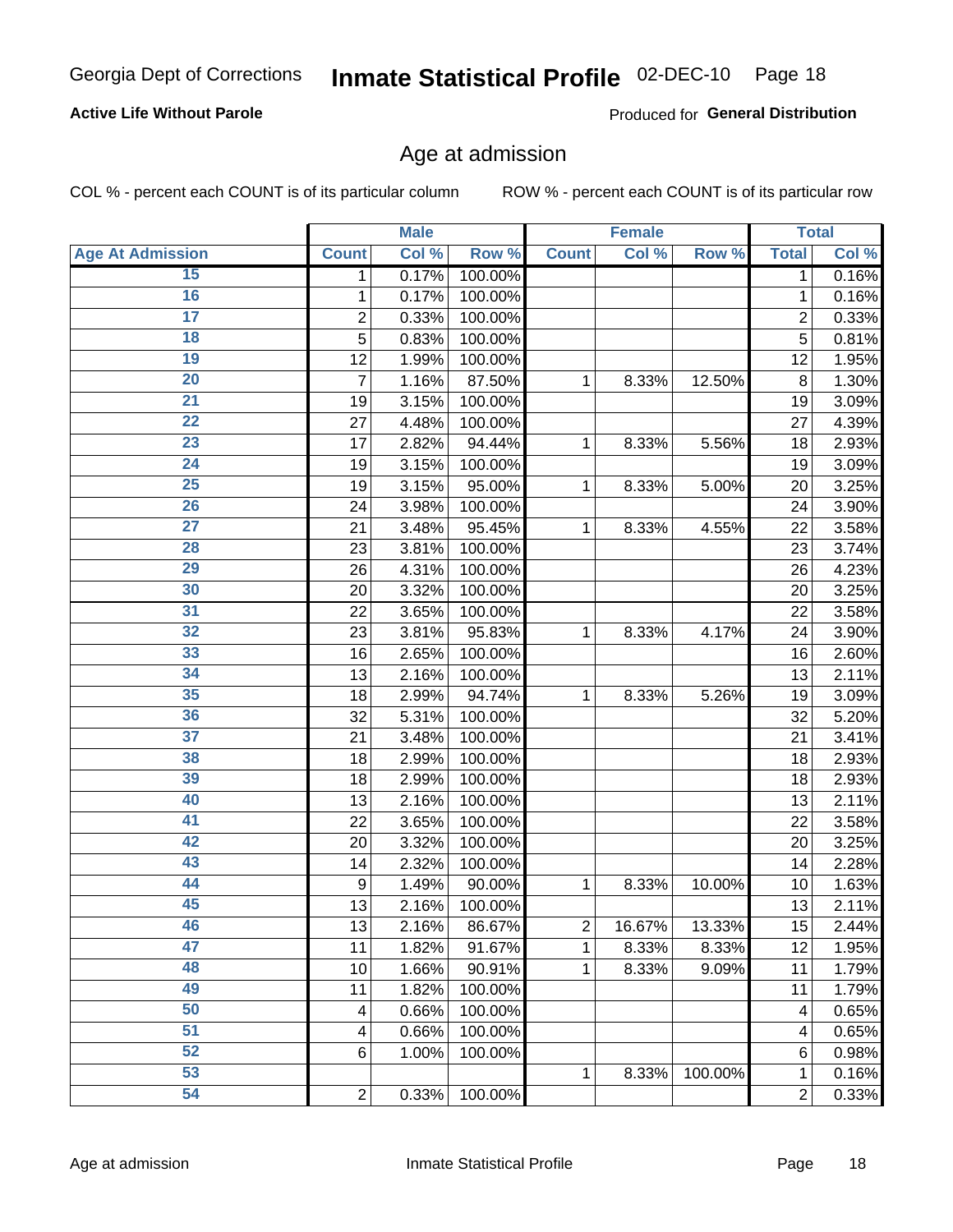# Inmate Statistical Profile 02-DEC-10 Page 19

#### **Active Life Without Parole**

Produced for General Distribution

### Age at admission

COL % - percent each COUNT is of its particular column

|                         |              | <b>Male</b> |         |              | <b>Female</b> |       |       | <b>Total</b> |
|-------------------------|--------------|-------------|---------|--------------|---------------|-------|-------|--------------|
| <b>Age At Admission</b> | <b>Count</b> | Col %       | Row %   | <b>Count</b> | Col %         | Row % | Total | Col %        |
| 55                      | 2            | 0.33%       | 100.00% |              |               |       | 2     | 0.33%        |
| 56                      | 5            | 0.83%       | 100.00% |              |               |       | 5     | 0.81%        |
| 57                      | 5            | 0.83%       | 100.00% |              |               |       | 5     | 0.81%        |
| 58                      | 2            | 0.33%       | 100.00% |              |               |       | 2     | 0.33%        |
| 60                      | 2            | 0.33%       | 100.00% |              |               |       | 2     | 0.33%        |
| 62                      | 2            | 0.33%       | 100.00% |              |               |       | 2     | 0.33%        |
| 63                      |              | 0.17%       | 100.00% |              |               |       |       | 0.16%        |
| 64                      | 3            | 0.50%       | 100.00% |              |               |       | 3     | 0.49%        |
| 65                      |              | 0.17%       | 100.00% |              |               |       |       | 0.16%        |
| 66                      |              | 0.17%       | 100.00% |              |               |       |       | 0.16%        |
| 67                      |              | 0.17%       | 100.00% |              |               |       |       | 0.16%        |
| 69                      |              | 0.17%       | 100.00% |              |               |       |       | 0.16%        |
| 71                      |              | 0.17%       | 100.00% |              |               |       |       | 0.16%        |
| <b>Total Reported</b>   | 603          | 100%        | 98.05%  | 12           | 100%          | 1.95% | 615   | 100%         |

| Reported<br>NA               |     |     |                             |
|------------------------------|-----|-----|-----------------------------|
| <b>Total</b><br><b>Grand</b> | 603 | . . | $\sim$ $\sim$ $\sim$<br>טוט |

| <b>Mean</b><br>(average) | 34.48 | 37.17 | 34.53 |
|--------------------------|-------|-------|-------|
| <b>Median (middle)</b>   | JJ    | 39.5  | 33    |
| Mode<br>(most frequent)  | 36    | 46    | 36    |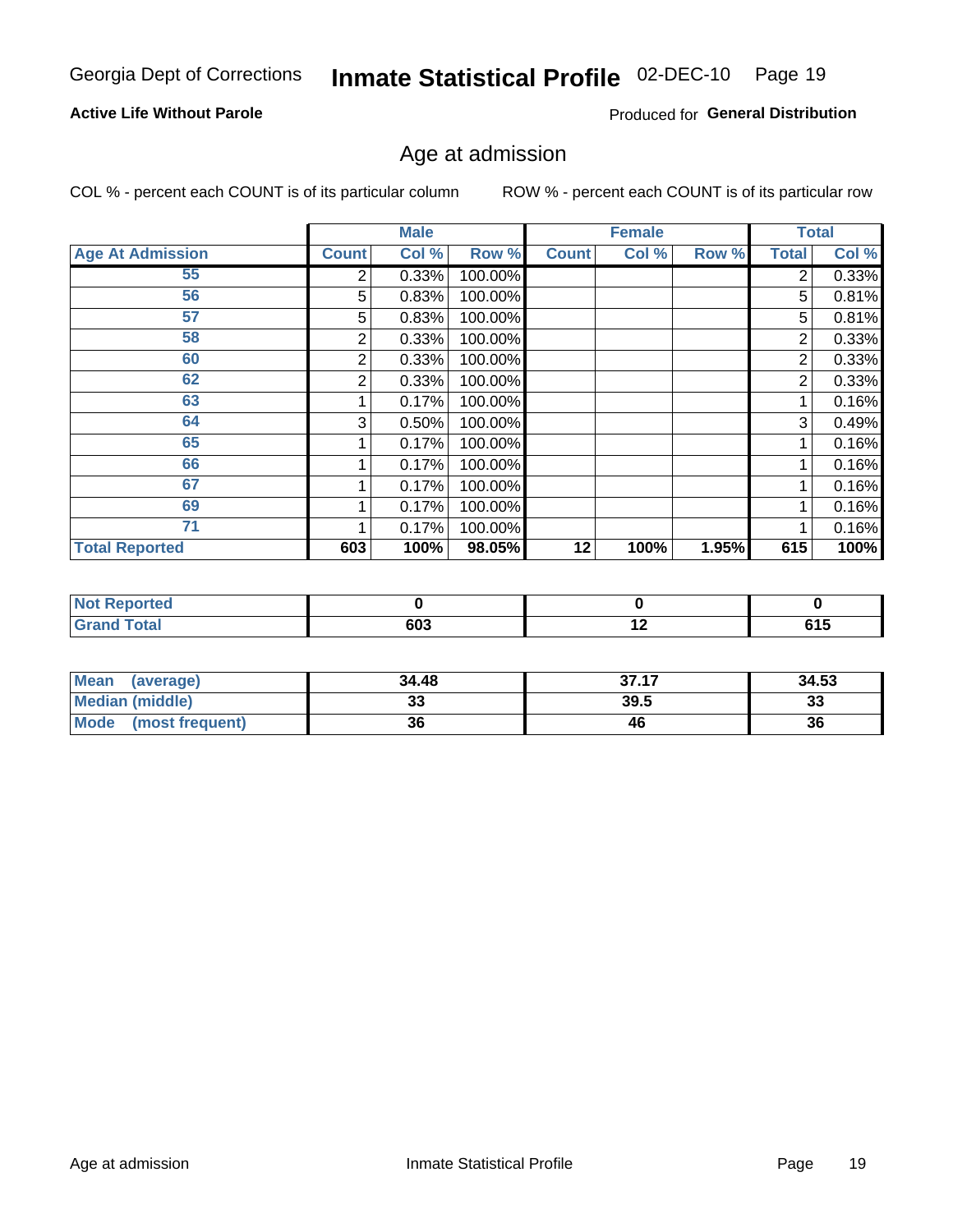# Inmate Statistical Profile 02-DEC-10 Page 20

#### **Active Life Without Parole**

Produced for General Distribution

### Height, measured at entry to prison

COL % - percent each COUNT is of its particular column

|                       |              | <b>Male</b> |         |              | <b>Female</b> |       |                  | Total     |
|-----------------------|--------------|-------------|---------|--------------|---------------|-------|------------------|-----------|
| <b>Height</b>         | <b>Count</b> | Col %       | Row %   | <b>Count</b> | Col %         | Row % | <b>Total</b> I   | Col %     |
| 5'10''                | 87           | 51.48%      | 100.00% |              |               |       |                  | 87 51.48% |
| 5'11''                | 82           | 48.52%      | 100.00% |              |               |       |                  | 82 48.52% |
| <b>Total Reported</b> | 169          | 100%        | 100.00% |              |               | 0.00% | 169 <sub>1</sub> | 100%      |

| <b>Reported</b> | .<br>.34<br>___ | . . | A A C<br>440<br>__ |
|-----------------|-----------------|-----|--------------------|
| `otal           | 603             | . . | ノーン                |

| <b>Mean</b><br>(average) | 5'10" | ш           | 5'10"  |
|--------------------------|-------|-------------|--------|
| <b>Median (middle)</b>   | 5'10" |             | 5'10'' |
| Mode<br>(most frequent)  | 5'10" | <b>Null</b> | 5'10'' |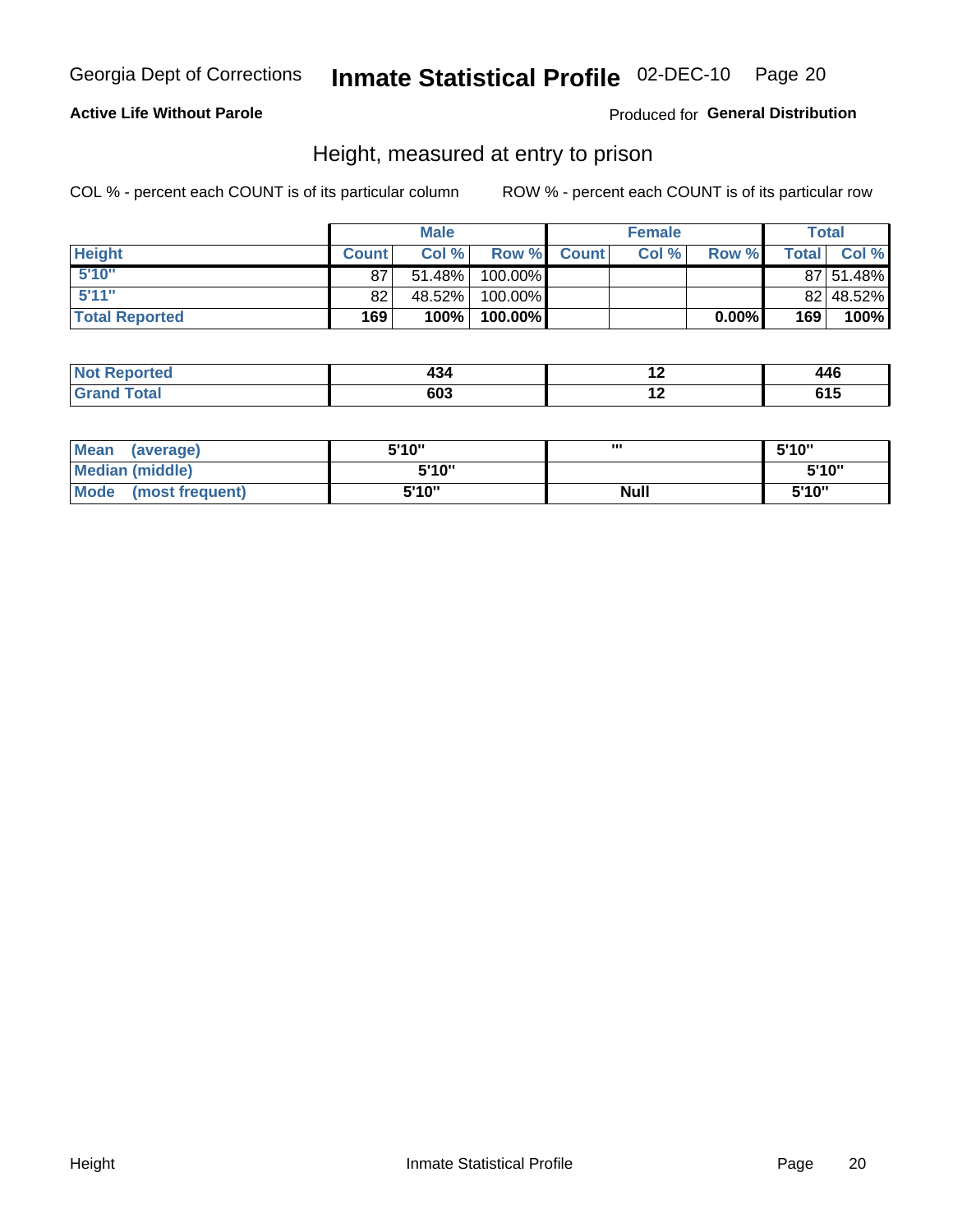# Inmate Statistical Profile 02-DEC-10 Page 21

#### **Active Life Without Parole**

#### Produced for General Distribution

## Weight, measured at entry to prison

COL % - percent each COUNT is of its particular column

|                       |                | <b>Male</b> |         |                 | <b>Female</b> |         | <b>Total</b>   |                            |
|-----------------------|----------------|-------------|---------|-----------------|---------------|---------|----------------|----------------------------|
| <b>Weight</b>         | <b>Count</b>   | Col %       | Row %   | <b>Count</b>    | Col %         | Row %   | <b>Total</b>   | $\overline{\text{Col }^9}$ |
| 90 - 99 pounds        | 1              | 0.17%       | 100.00% |                 |               |         | 1.             | 0.16%                      |
| 110 - 119 pounds      |                |             |         | $\overline{2}$  | 16.67%        | 100.00% | $\overline{2}$ | 0.33%                      |
| 120 - 129 pounds      | 1              | 0.17%       | 33.33%  | $\overline{2}$  | 16.67%        | 66.67%  | 3              | 0.49%                      |
| 130 - 139 pounds      | 14             | 2.33%       | 100.00% |                 |               |         | 14             | 2.28%                      |
| 140 - 149 pounds      | 35             | 5.81%       | 100.00% |                 |               |         | 35             | 5.70%                      |
| 150 - 159 pounds      | 52             | 8.64%       | 96.30%  | $\overline{2}$  | 16.67%        | 3.70%   | 54             | 8.79%                      |
| 160 - 169 pounds      | 79             | 13.12%      | 100.00% |                 |               |         | 79             | 12.87%                     |
| 170 - 179 pounds      | 93             | 15.45%      | 98.94%  | 1               | 8.33%         | 1.06%   | 94             | 15.31%                     |
| 180 - 189 pounds      | 78             | 12.96%      | 97.50%  | $\overline{2}$  | 16.67%        | 2.50%   | 80             | 13.03%                     |
| 190 - 199 pounds      | 46             | 7.64%       | 100.00% |                 |               |         | 46             | 7.49%                      |
| 200 - 209 pounds      | 51             | 8.47%       | 98.08%  | 1               | 8.33%         | 1.92%   | 52             | 8.47%                      |
| 210 - 219 pounds      | 39             | 6.48%       | 97.50%  | 1               | 8.33%         | 2.50%   | 40             | 6.51%                      |
| 220 - 229 pounds      | 41             | 6.81%       | 100.00% |                 |               |         | 41             | 6.68%                      |
| 230 - 239 pounds      | 20             | 3.32%       | 100.00% |                 |               |         | 20             | 3.26%                      |
| 240 - 249 pounds      | 20             | 3.32%       | 100.00% |                 |               |         | 20             | 3.26%                      |
| 250 - 259 pounds      | 8              | 1.33%       | 100.00% |                 |               |         | 8              | 1.30%                      |
| 260 - 269 pounds      | $\overline{7}$ | 1.16%       | 87.50%  | 1               | 8.33%         | 12.50%  | 8              | 1.30%                      |
| 270 - 279 pounds      | 5              | 0.83%       | 100.00% |                 |               |         | 5              | 0.81%                      |
| 280 - 289 pounds      | 4              | 0.66%       | 100.00% |                 |               |         | 4              | 0.65%                      |
| 290 - 299 pounds      | $\overline{2}$ | 0.33%       | 100.00% |                 |               |         | $\overline{2}$ | 0.33%                      |
| 320 - 329 pounds      | 4              | 0.66%       | 100.00% |                 |               |         | 4              | 0.65%                      |
| 330 - 339 pounds      | 1              | 0.17%       | 100.00% |                 |               |         | 1              | 0.16%                      |
| 400 pounds and over   | 1              | 0.17%       | 100.00% |                 |               |         |                | 0.16%                      |
| <b>Total Reported</b> | 602            | 100%        | 98.05%  | $\overline{12}$ | 100%          | 1.95%   | 614            | 100%                       |

| <b>Not Reported</b>    |     |     |       |
|------------------------|-----|-----|-------|
| <b>Total</b><br>l Gran | 603 | . . | u I J |

| <b>Mean</b><br>(average)       | 189 | 164   | 188 |
|--------------------------------|-----|-------|-----|
| <b>Median (middle)</b>         | 180 | 162.5 | 180 |
| <b>Mode</b><br>(most frequent) | 170 | 180   | 170 |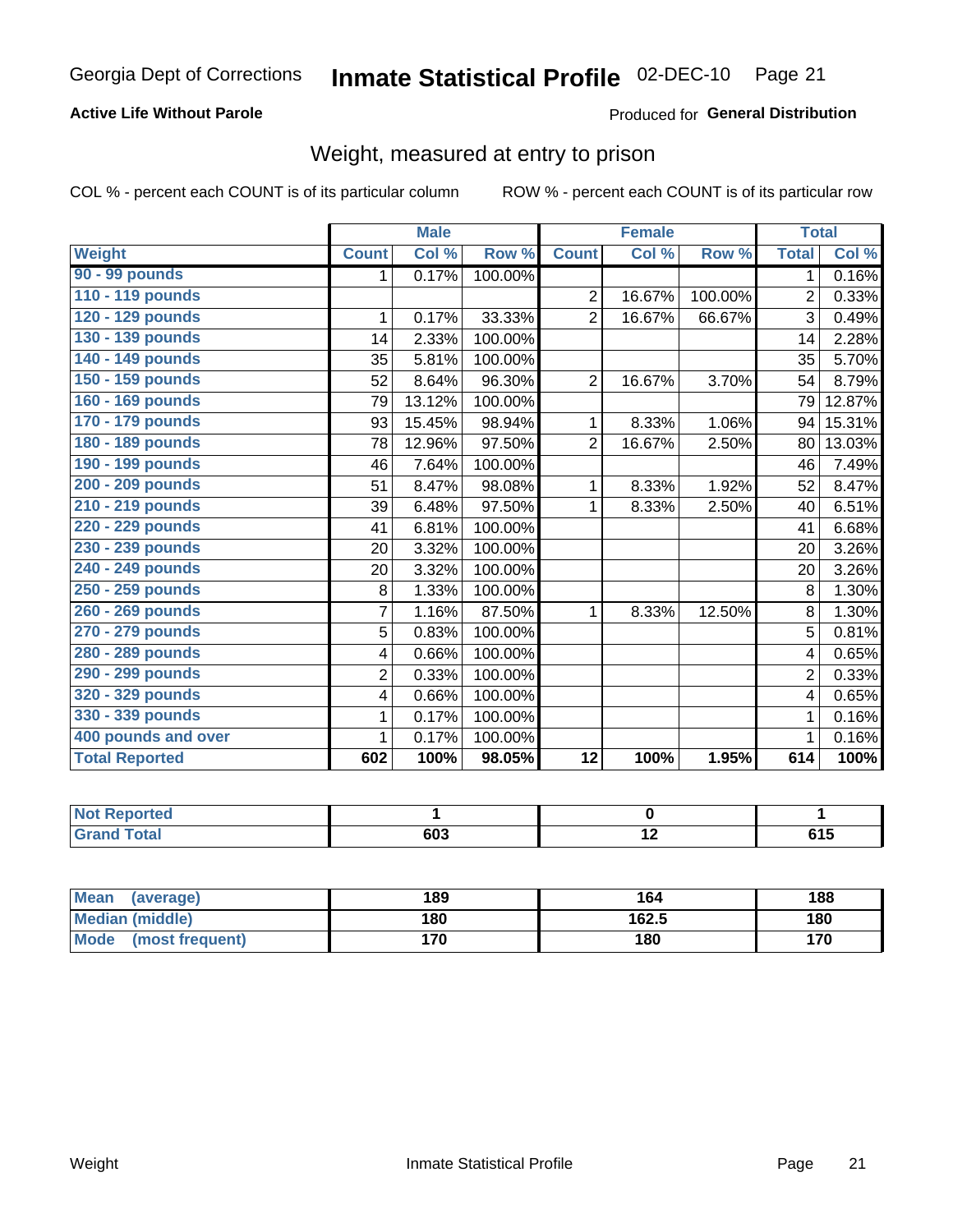#### Inmate Statistical Profile 02-DEC-10 Page 22

**Active Life Without Parole** 

Produced for General Distribution

### Military service

COL % - percent each COUNT is of its particular column

|              |                         |              | <b>Male</b> |         |             | <b>Female</b> |       |              | <b>Total</b> |
|--------------|-------------------------|--------------|-------------|---------|-------------|---------------|-------|--------------|--------------|
|              | <b>Military service</b> | <b>Count</b> | Col %       |         | Row % Count | Col %         | Row % | <b>Total</b> | Col %        |
|              | <b>Air Force</b>        | 40           | 9.62%       | 100.00% |             |               |       | 40           | 9.37%        |
| $\mathbf{2}$ | <b>Army</b>             | 6            | 1.44%       | 100.00% |             |               |       | 6            | 1.41%        |
| 3            | <b>Navy</b>             | 3            | .72%        | 100.00% |             |               |       | 3            | .70%         |
| 4            | <b>Marines</b>          |              | .24%        | 100.00% |             |               |       |              | .23%         |
| 5.           | <b>Coast Guard</b>      | 5            | $1.20\%$    | 100.00% |             |               |       | 5            | 1.17%        |
| 96           | <b>None</b>             | 361          | 86.78%      | 97.04%  | 11          | 100.00%       | 2.96% | 372          | 87.12%       |
|              | <b>Total Reported</b>   | 416          | 100%        | 97.42%  | 11          | 100%          | 2.58% | 427          | 100%         |

| วrted<br>'N (                 | 187 |     | 188      |
|-------------------------------|-----|-----|----------|
| <b>otal</b><br><b>'</b> Gran⊾ | 603 | . . | .<br>. . |

|  |  | <b>Mode</b><br>uent)<br>most tren | Force<br>Aır | <b>Null</b> | orce |
|--|--|-----------------------------------|--------------|-------------|------|
|--|--|-----------------------------------|--------------|-------------|------|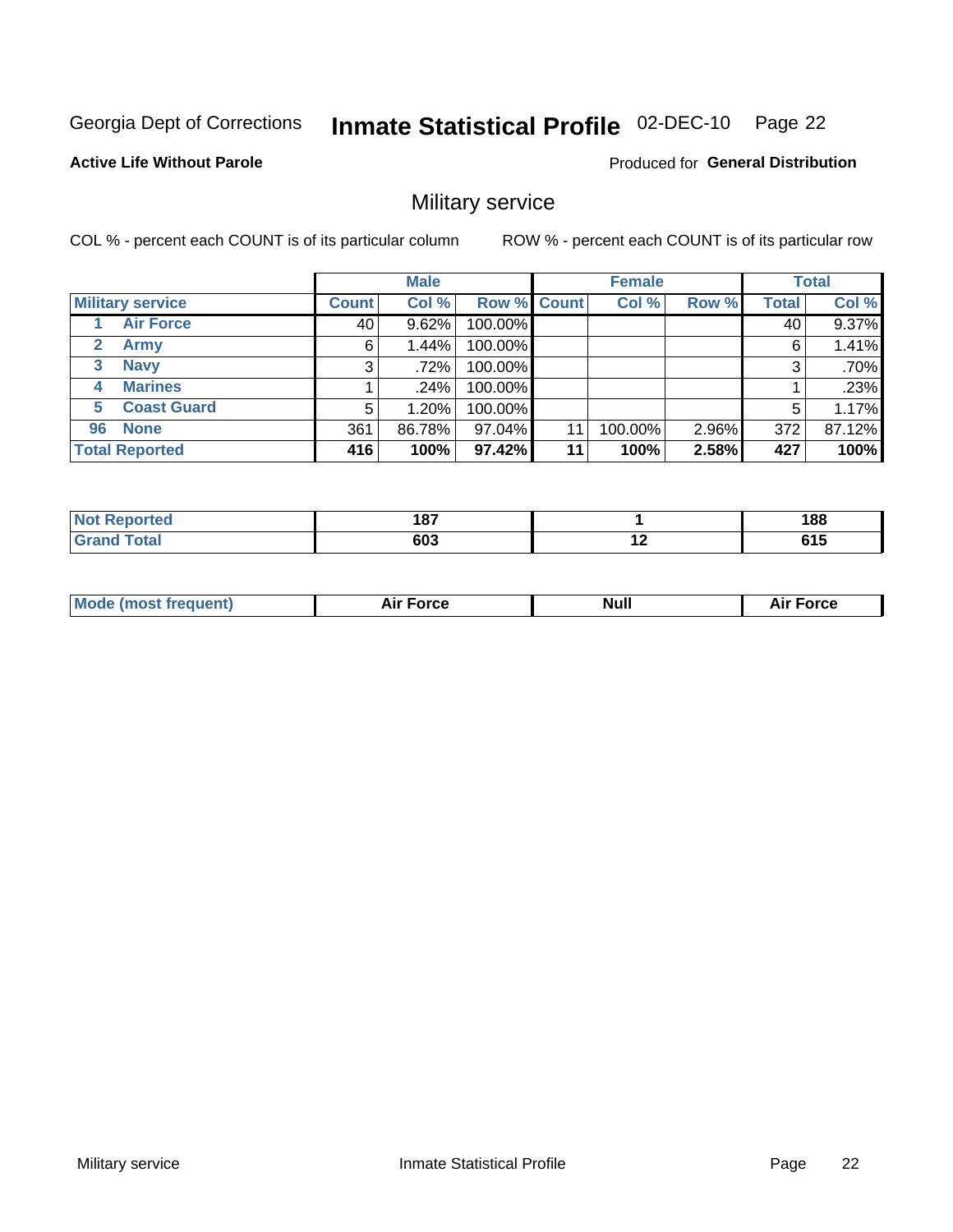#### Inmate Statistical Profile 02-DEC-10 Page 23

**Active Life Without Parole** 

Produced for General Distribution

### Type of admission to prison

COL % - percent each COUNT is of its particular column

|                             |              | <b>Male</b> |                    |                 | <b>Female</b> |          |       | <b>Total</b> |
|-----------------------------|--------------|-------------|--------------------|-----------------|---------------|----------|-------|--------------|
| <b>Type of Admission</b>    | <b>Count</b> | Col%        | <b>Row % Count</b> |                 | Col %         | Row %    | Total | Col %        |
| <b>Committed From Court</b> | 591          | $98.01\%$   | $98.01\%$          | 12 <sup>2</sup> | 100.00%       | $1.99\%$ | 603   | 98.05%       |
| <b>Par Rev/No New Sent</b>  |              | $.17\%$     | 100.00%            |                 |               |          |       | .16%l        |
| <b>Life W/O Parole</b>      |              | $1.82\%$    | 100.00%            |                 |               |          | 11    | 1.79%        |
| <b>Total Reported</b>       | 603          | 100%        | 98.05%             | 12              | 100%          | $1.95\%$ | 615   | 100%         |

| ιθυ              |                   |  |
|------------------|-------------------|--|
| <b>Juan</b><br>- | <b>000</b><br>טפי |  |

| <b>Mode (most frequent)</b> | Court Cmmt | <b>Court Cmmt</b> | Court Cmmt |
|-----------------------------|------------|-------------------|------------|
|                             |            |                   |            |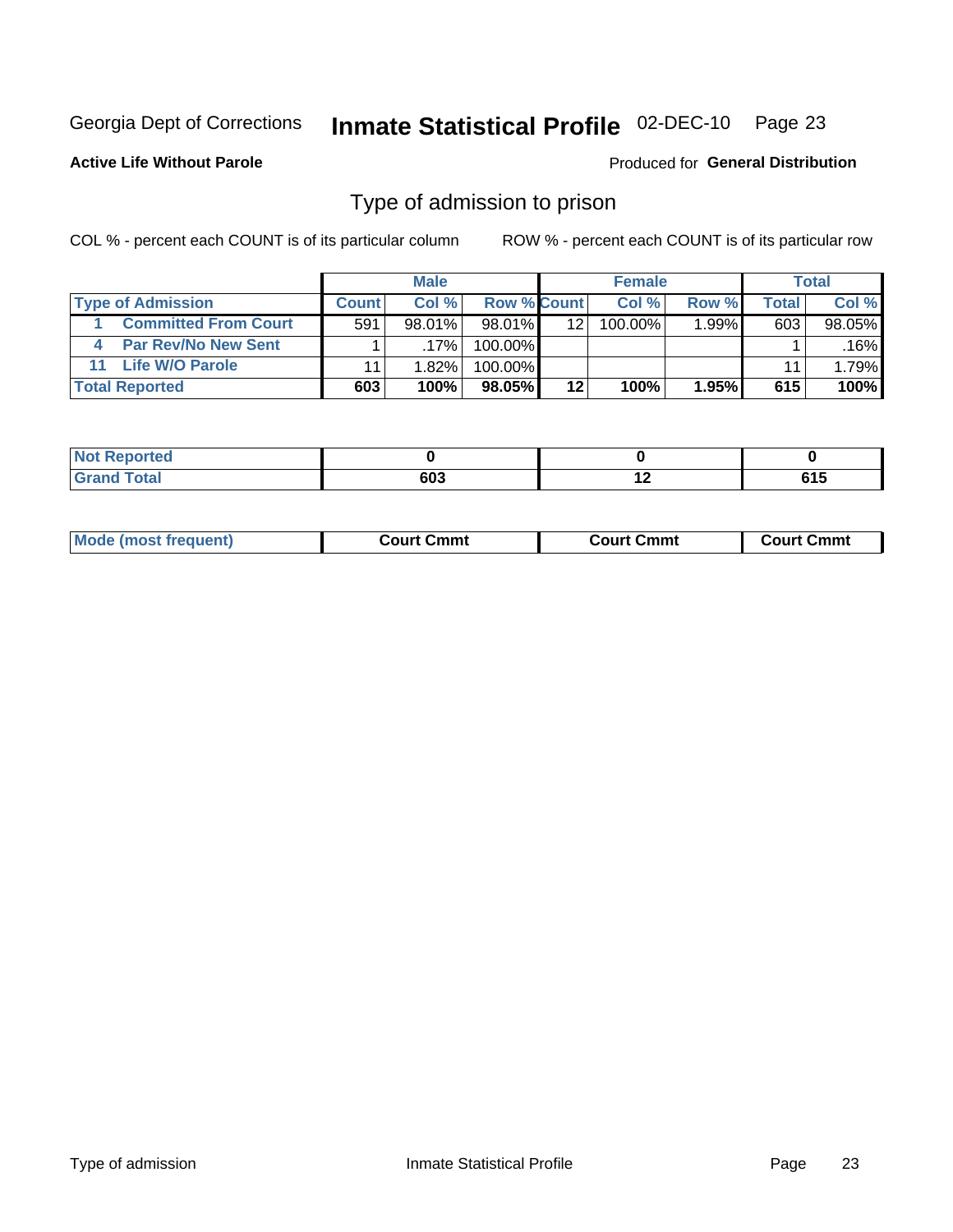# Inmate Statistical Profile 02-DEC-10 Page 24

**Active Life Without Parole** 

#### Produced for General Distribution

### Current / last security status

COL % - percent each COUNT is of its particular column

|                        |              | <b>Male</b> |                    |    | <b>Female</b> |       |                 | <b>Total</b> |
|------------------------|--------------|-------------|--------------------|----|---------------|-------|-----------------|--------------|
| <b>Security Status</b> | <b>Count</b> | Col %       | <b>Row % Count</b> |    | Col %         | Row % | Total           | Col %        |
| 3 Minimum              |              | .33%        | $100.00\%$         |    | .00%          |       |                 | .33%         |
| 4 Medium               | 13           | 2.16%       | 100.00%            |    | $.00\%$       |       | 13 <sub>1</sub> | 2.12%        |
| 5 Close                | 586          | 97.34%      | 98.16%             | 11 | 100.00%       | 1.84% | 597             | 97.39%       |
| <b>6 Maximum</b>       |              | $.17\%$     | 100.00%            |    | .00%          |       |                 | .16%         |
| <b>Total Reported</b>  | 602          | 100%        | 98.21%             | 11 | 100%          | 1.79% | 613             | 100%         |

| <b>Still being diagnosed</b> |     |    |     |
|------------------------------|-----|----|-----|
| <b>Not Reported</b>          |     |    |     |
| <b>Grand Total</b>           | 603 | '' | 615 |

| <b>Mode (most frequent)</b><br>Close | Close | Close |
|--------------------------------------|-------|-------|
|--------------------------------------|-------|-------|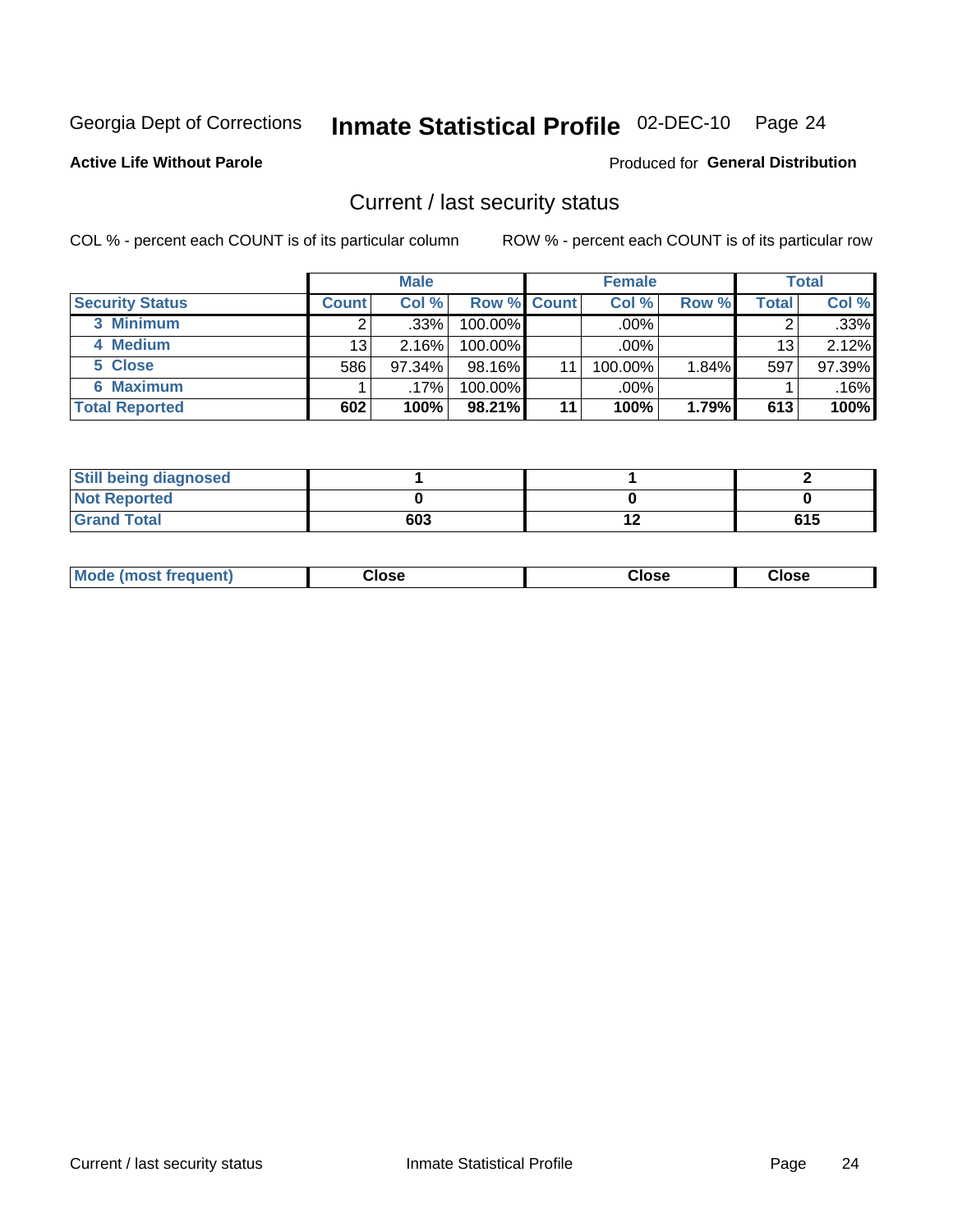# Inmate Statistical Profile 02-DEC-10 Page 25

**Active Life Without Parole** 

Produced for General Distribution

## Current / last type of institution

COL % - percent each COUNT is of its particular column

|                            |              | <b>Male</b> |                    |    | <b>Female</b> |       |                          | <b>Total</b> |
|----------------------------|--------------|-------------|--------------------|----|---------------|-------|--------------------------|--------------|
| <b>Type of Institution</b> | <b>Count</b> | Col %       | <b>Row % Count</b> |    | Col %         | Row % | $\mathsf{Total}_{\perp}$ | Col %        |
| <b>State Prison</b>        | 601          | 99.83%      | $98.04\%$          | 12 | 100.00%       | 1.96% | 613                      | 99.84%       |
| <b>Private Prison</b>      |              | 17%         | 100.00%            |    |               |       |                          | $.16\%$      |
| <b>Total Reported</b>      | 602          | 100%        | $98.05\%$          | 12 | 100%          | 1.95% | 614                      | 100%         |

| الداري الأمير<br>τeα |     |                    |                             |
|----------------------|-----|--------------------|-----------------------------|
| المفحد               | 603 | . .<br><u>. . </u> | $\sim$ $\sim$ $\sim$<br>UIJ |

| <b>Mode (most frequent)</b> | <b>State Prison</b> | <b>State Prison</b> | <b>State Prison</b> |
|-----------------------------|---------------------|---------------------|---------------------|
|                             |                     |                     |                     |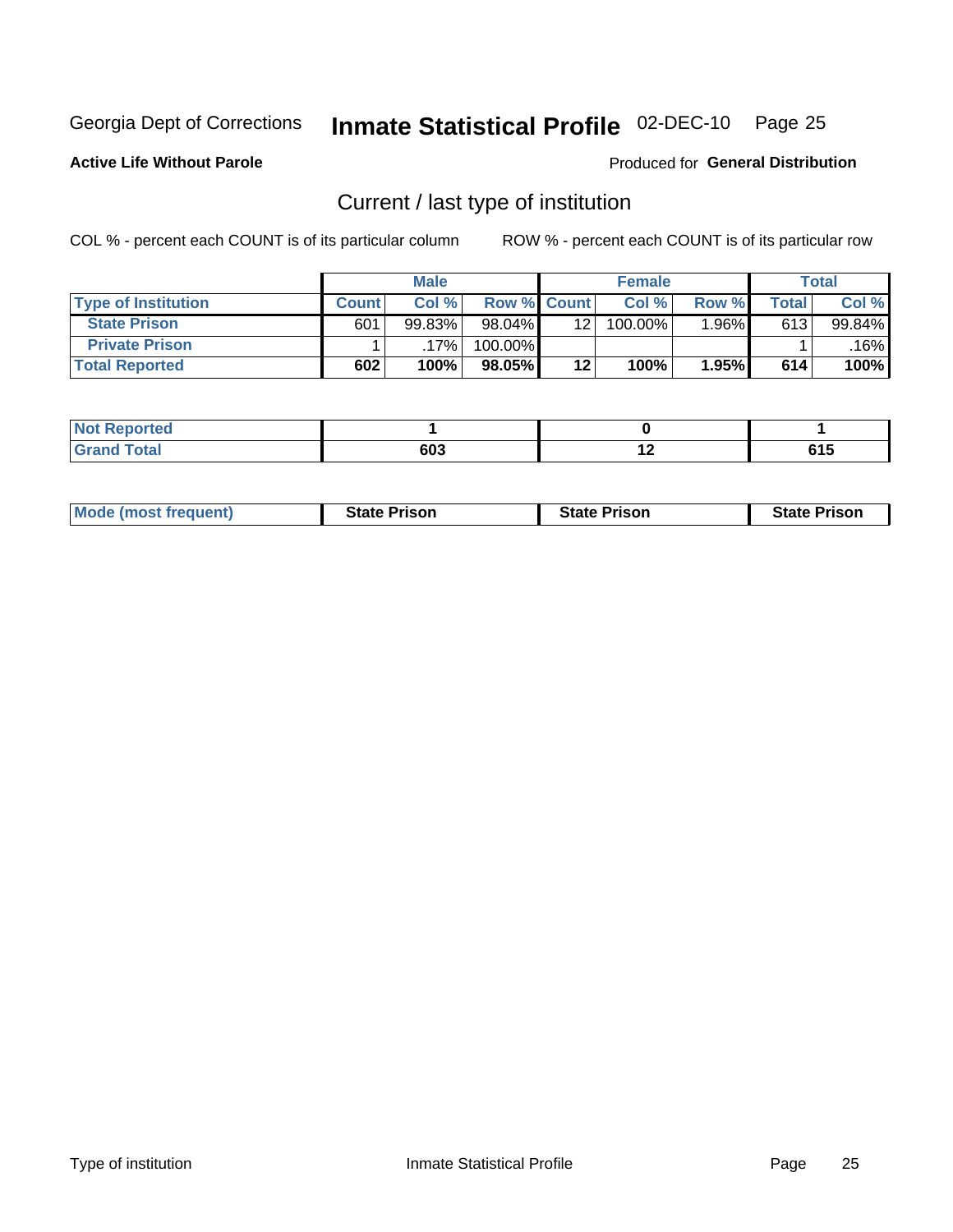# Inmate Statistical Profile 02-DEC-10 Page 26

**Active Life Without Parole** 

#### Produced for General Distribution

### Institution type - transitional centers

COL % - percent each COUNT is of its particular column

|                                          |              | <b>Male</b> |                    | <b>Female</b> |             | <b>Total</b> |
|------------------------------------------|--------------|-------------|--------------------|---------------|-------------|--------------|
| <b>Institution Type - Trans. Centers</b> | <b>Count</b> | CoI%        | <b>Row % Count</b> | Col %         | Row % Total | Col %        |
| <b>Total Reported</b>                    |              |             |                    |               |             |              |

| <b>Reported</b><br><b>NOT</b>  |  |  |
|--------------------------------|--|--|
| $n+n$<br>C <sub>r</sub><br>--- |  |  |

| Mode (most frequent) | <b>Null</b> | <b>Null</b> | <b>Null</b> |
|----------------------|-------------|-------------|-------------|
|                      |             |             |             |
|                      |             |             |             |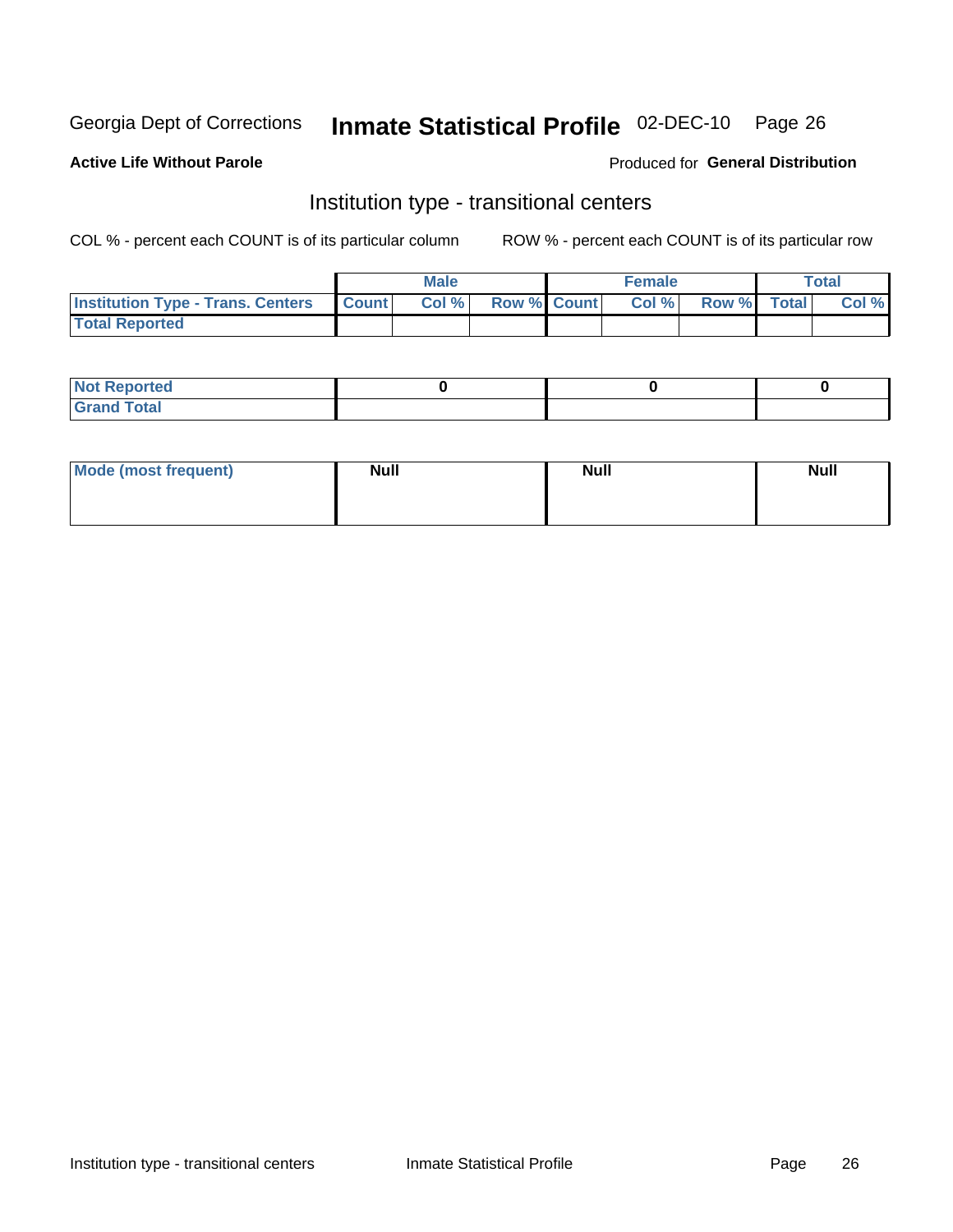# Inmate Statistical Profile 02-DEC-10 Page 27

#### **Active Life Without Parole**

#### Produced for General Distribution

### Institution type - mental hospitals

COL % - percent each COUNT is of its particular column

|                                                  | Male  |                    | <b>Female</b> |                   | <b>Total</b> |
|--------------------------------------------------|-------|--------------------|---------------|-------------------|--------------|
| <b>Institution Type - Mental Hospitals Count</b> | Col % | <b>Row % Count</b> |               | Col % Row % Total | Col %        |
| <b>Total Reported</b>                            |       |                    |               |                   |              |

| <b>Not Reported</b>   |  |  |
|-----------------------|--|--|
| <b>Total</b><br>_____ |  |  |

| Mode.<br>frequent) | <b>Nul</b><br>_____ | <b>Null</b> | <b>Null</b> |
|--------------------|---------------------|-------------|-------------|
|                    |                     |             |             |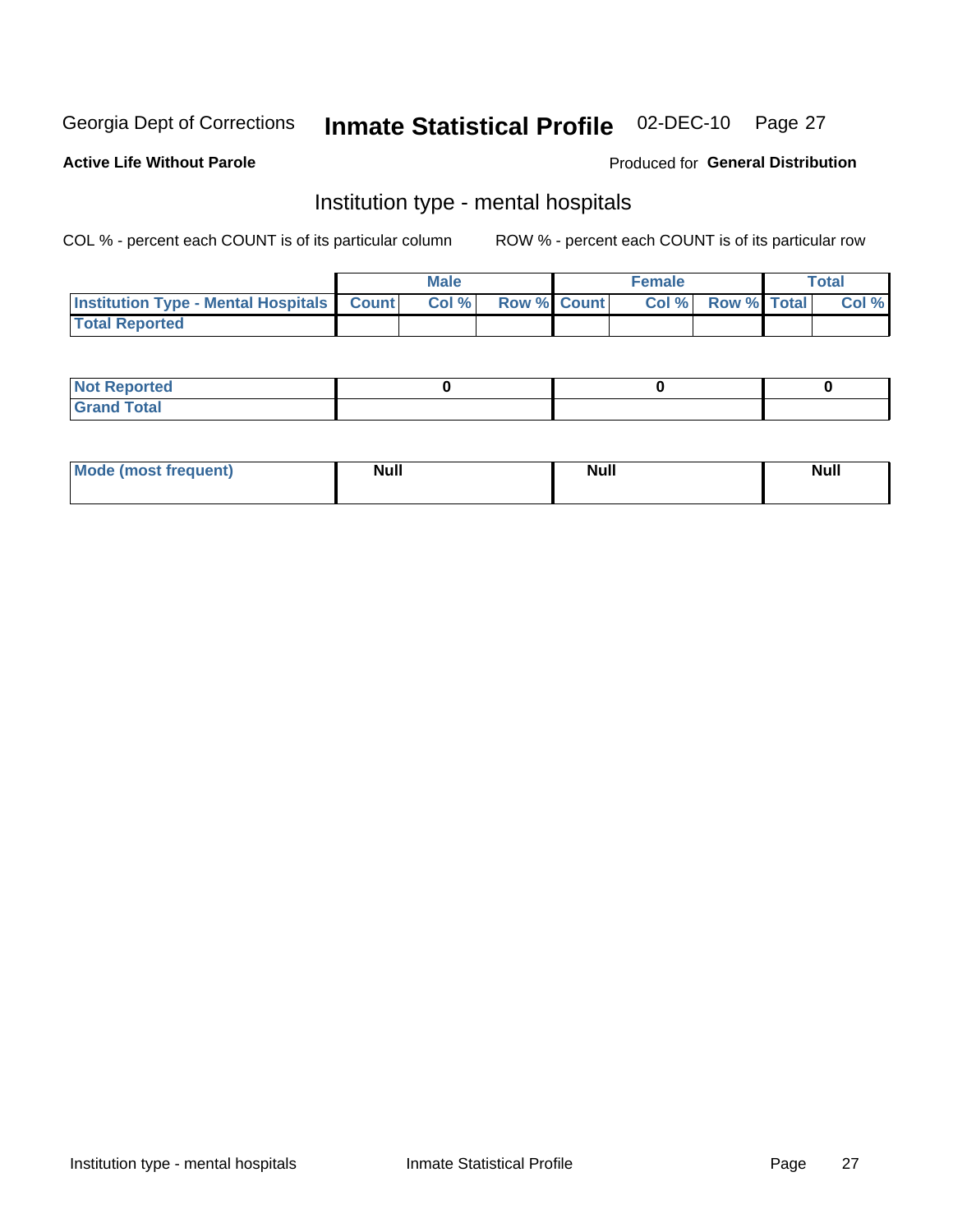# Inmate Statistical Profile 02-DEC-10 Page 28

**Active Life Without Parole** 

**Produced for General Distribution** 

### Institution type - county prisons

COL % - percent each COUNT is of its particular column

|                                                    | <b>Male</b> |                          | <b>Female</b> |             | <b>Total</b> |
|----------------------------------------------------|-------------|--------------------------|---------------|-------------|--------------|
| <b>Institution Type - County Prisons   Count  </b> | Col %       | <b>Row % Count Col %</b> |               | Row % Total | Col %        |
| <b>Total Reported</b>                              |             |                          |               |             |              |

| <b>Not Reported</b>         |  |  |
|-----------------------------|--|--|
| <b>Total</b><br>-<br>______ |  |  |

| <b>Mode</b>      | <b>Null</b> | <b>Null</b> | <b>Null</b> |  |
|------------------|-------------|-------------|-------------|--|
| (most freauent). |             |             |             |  |
|                  |             |             |             |  |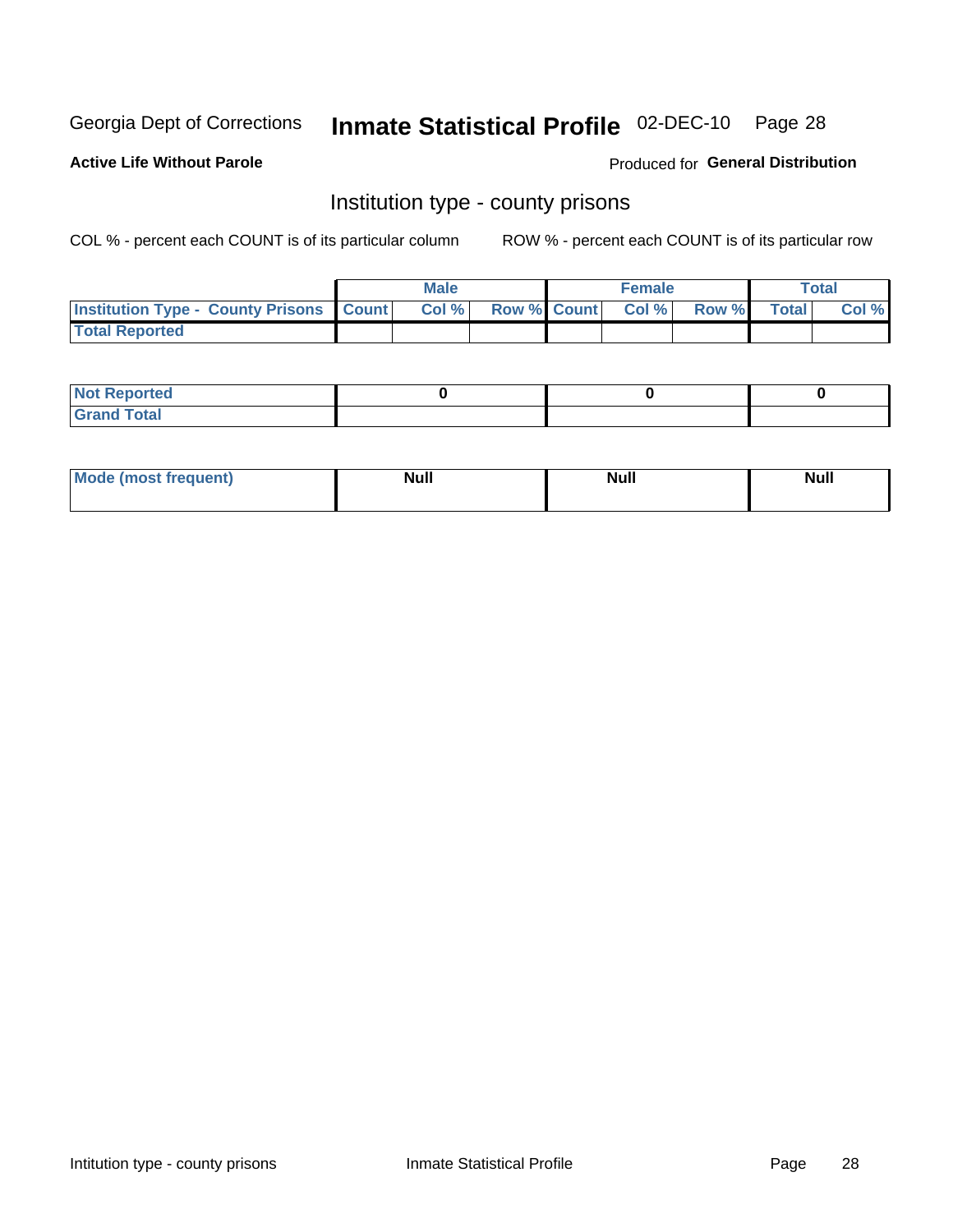# Inmate Statistical Profile 02-DEC-10 Page 29

#### **Active Life Without Parole**

#### Produced for General Distribution

### Institution type - state prisons

COL % - percent each COUNT is of its particular column

|                                         |              | <b>Male</b> |         |                 | <b>Female</b> |         | <b>Total</b>   |        |
|-----------------------------------------|--------------|-------------|---------|-----------------|---------------|---------|----------------|--------|
| <b>Institution Type - State Prisons</b> | <b>Count</b> | Col %       | Row %   | <b>Count</b>    | Col %         | Row %   | <b>Total</b>   | Col %  |
| 532 Augusta State Med.                  | 33           | 5.49%       | 100.00% |                 |               |         | 33             | 5.38%  |
| <b>Prison</b>                           |              |             |         |                 |               |         |                |        |
| <b>Autry State Prison</b><br>543        |              | .17%        | 100.00% |                 |               |         |                | .16%   |
| <b>Baldwin State Prison</b><br>553      | 29           | 4.83%       | 100.00% |                 |               |         | 29             | 4.73%  |
| <b>Coastal State Prison</b><br>523      |              | .17%        | 100.00% |                 |               |         |                | .16%   |
| <b>Ga Diag &amp; Class Pris</b><br>521  | 30           | 4.99%       | 100.00% |                 |               |         | 30             | 4.89%  |
| <b>Ga State Prison</b><br>517           | 10           | 1.66%       | 100.00% |                 |               |         | 10             | 1.63%  |
| <b>Hancock State Prison</b><br>541      | 53           | 8.82%       | 100.00% |                 |               |         | 53             | 8.65%  |
| <b>Hays State Prison</b><br>540         | 80           | 13.31%      | 100.00% |                 |               |         | 80             | 13.05% |
| <b>Johnson State Prison</b><br>545      | 2            | .33%        | 100.00% |                 |               |         | 2              | .33%   |
| <b>Macon State Prison</b><br>549        | 90           | 14.98%      | 100.00% |                 |               |         | 90             | 14.68% |
| <b>Metro State Prison (W)</b><br>554    |              |             |         | 10 <sup>1</sup> | 83.33%        | 100.00% | 10             | 1.63%  |
| <b>Phillips State Prison</b><br>505     | 15           | 2.50%       | 100.00% |                 |               |         | 15             | 2.45%  |
| <b>Pulaski State Prison (W)</b><br>557  |              |             |         | 2               | 16.67%        | 100.00% | $\overline{2}$ | .33%   |
| <b>Smith State Prison</b><br>550        | 71           | 11.81%      | 100.00% |                 |               |         | 71             | 11.58% |
| <b>Telfair State Prison</b><br>542      | 75           | 12.48%      | 100.00% |                 |               |         | 75             | 12.23% |
| <b>Valdosta State Prison</b><br>537     | 54           | 8.99%       | 100.00% |                 |               |         | 54             | 8.81%  |
| <b>Ware State Prison</b><br>501         | 57           | 9.48%       | 100.00% |                 |               |         | 57             | 9.30%  |
| <b>Total Reported</b>                   | 601          | 100%        | 98.04%  | 12              | 100%          | 1.96%   | 613            | 100%   |

| <b>Reported</b><br><b>NOT</b><br> |                   |                          |       |
|-----------------------------------|-------------------|--------------------------|-------|
| Total                             | co.<br>oι<br>$ -$ | $\overline{\phantom{a}}$ | .est- |

| <b>Mode (most frequent)</b> | <b>1549 Macon State Prison</b> | 554 Metro State Prison (W) | $\overline{549}$ Macon State<br><b>Prison</b> |
|-----------------------------|--------------------------------|----------------------------|-----------------------------------------------|
|-----------------------------|--------------------------------|----------------------------|-----------------------------------------------|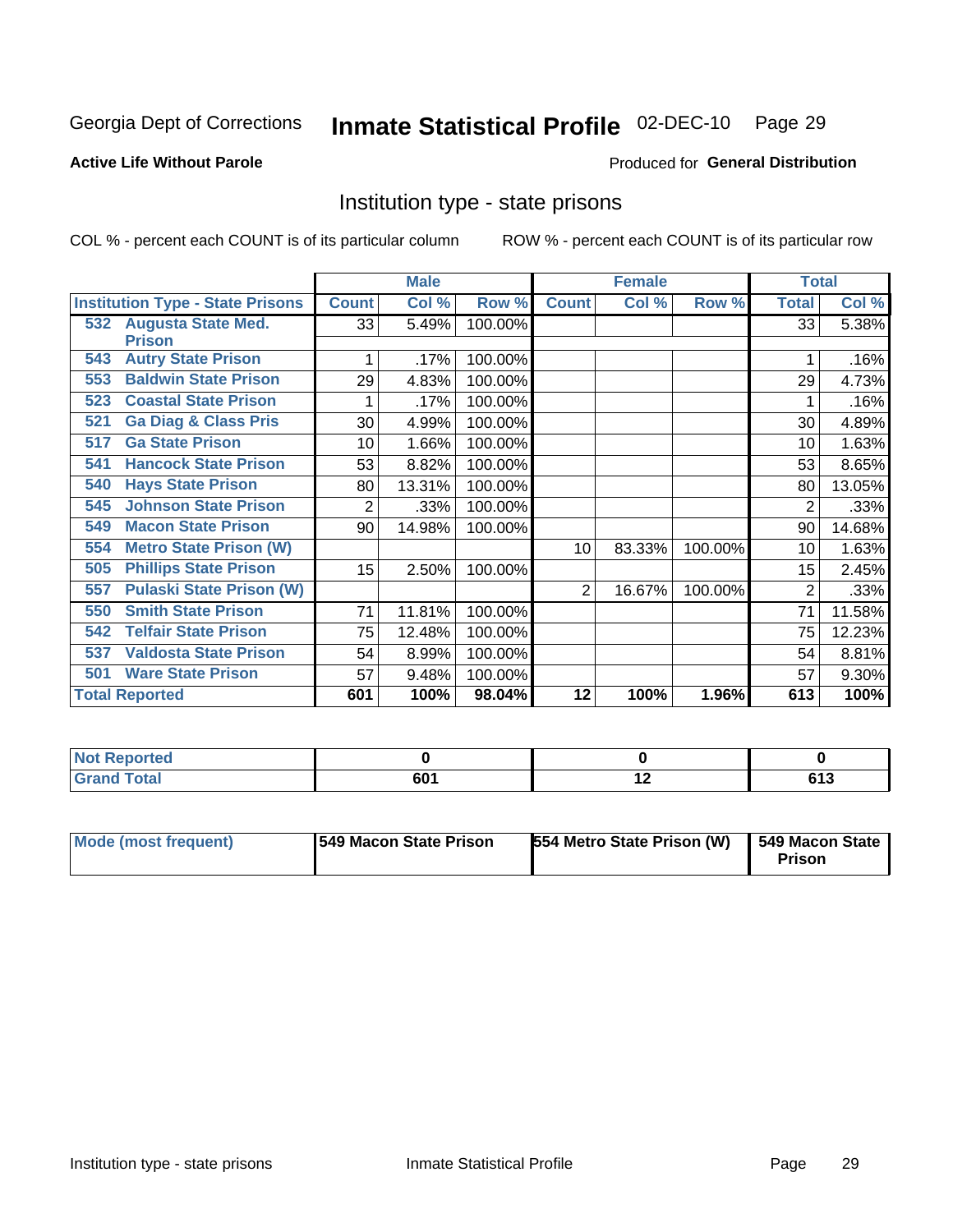# Inmate Statistical Profile 02-DEC-10 Page 30

**Active Life Without Parole** 

Produced for General Distribution

### Institution type - private prisons

COL % - percent each COUNT is of its particular column

|                                           |              | <b>Male</b> |                    | <b>Female</b> |       |              | Total   |
|-------------------------------------------|--------------|-------------|--------------------|---------------|-------|--------------|---------|
| <b>Institution Type - Private Prisons</b> | <b>Count</b> | Col%        | <b>Row % Count</b> | Col%          | Row % | <b>Total</b> | Col %   |
| 569<br><b>Coffee Corr Facility</b>        |              | $100.00\%$  | 100.00%            |               |       |              | 100.00% |
| <b>Total Reported</b>                     |              | $100\%$ .   | 100%               |               | %     |              | 100%    |

| Not Reported |  |  |
|--------------|--|--|
|              |  |  |

| Mode (most frequent) | 569 Coffee Corr Facility | <b>Null</b> | 569 Coffee Corr<br><b>Facility</b> |
|----------------------|--------------------------|-------------|------------------------------------|
|----------------------|--------------------------|-------------|------------------------------------|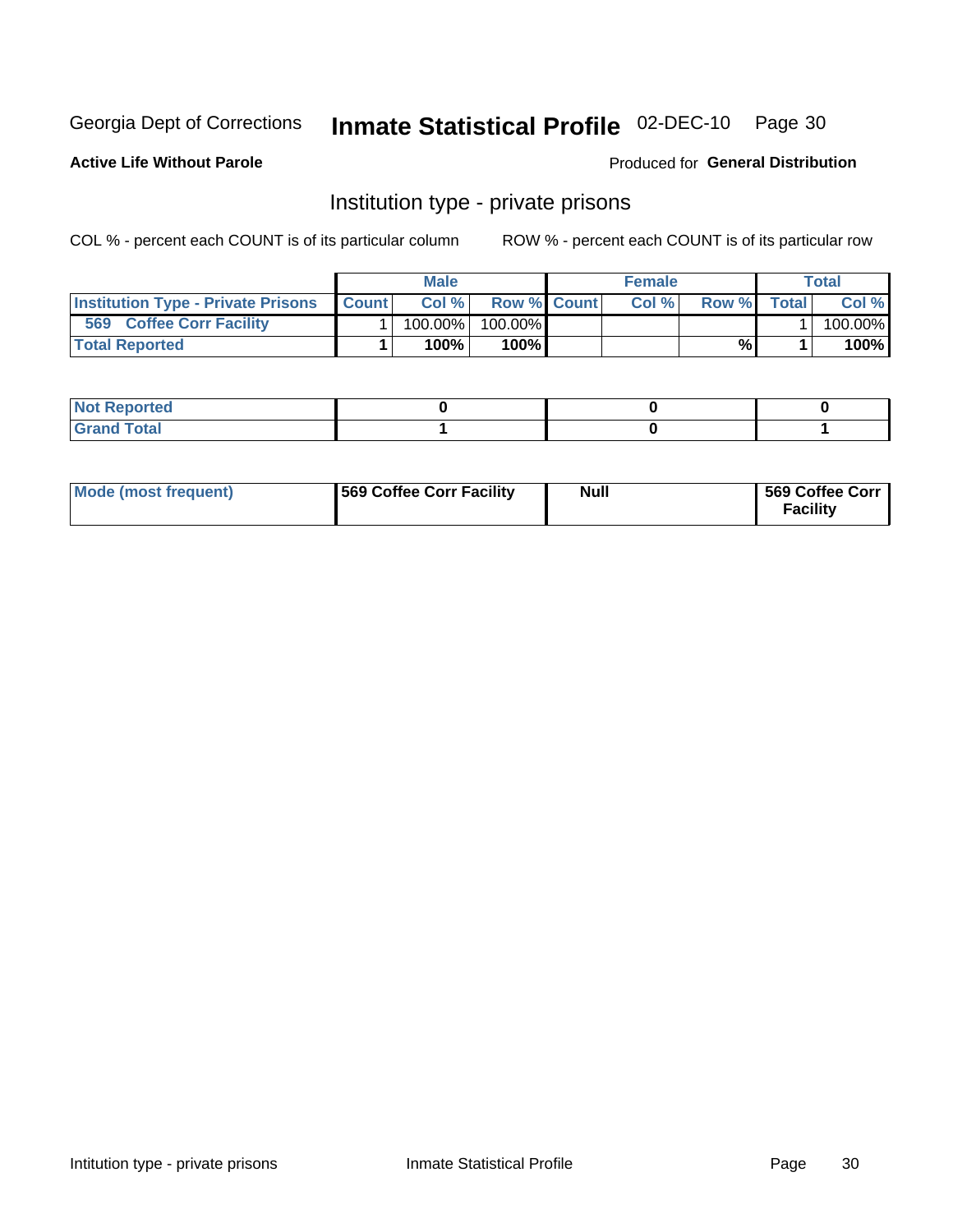# Inmate Statistical Profile 02-DEC-10 Page 31

**Active Life Without Parole** 

Produced for General Distribution

# Institution type - prison annexes

COL % - percent each COUNT is of its particular column

|                                                   | <b>Male</b> |              |       | <b>Female</b> |                    | <b>Total</b> |
|---------------------------------------------------|-------------|--------------|-------|---------------|--------------------|--------------|
| <b>Institution Type - Prison Annexe   Count  </b> | Col %       | <b>Row %</b> | Count | Col %         | <b>Row %</b> Total | Col %        |
| <b>Total Reported</b>                             |             |              |       |               |                    |              |

| <b>Reported</b><br>I NOT |  |  |
|--------------------------|--|--|
| <b>Total</b><br>$C$ ren  |  |  |

| <b>Mode</b>     | <b>Null</b> | <b>Null</b> | <b>Null</b> |
|-----------------|-------------|-------------|-------------|
| most frequent). |             |             |             |
|                 |             |             |             |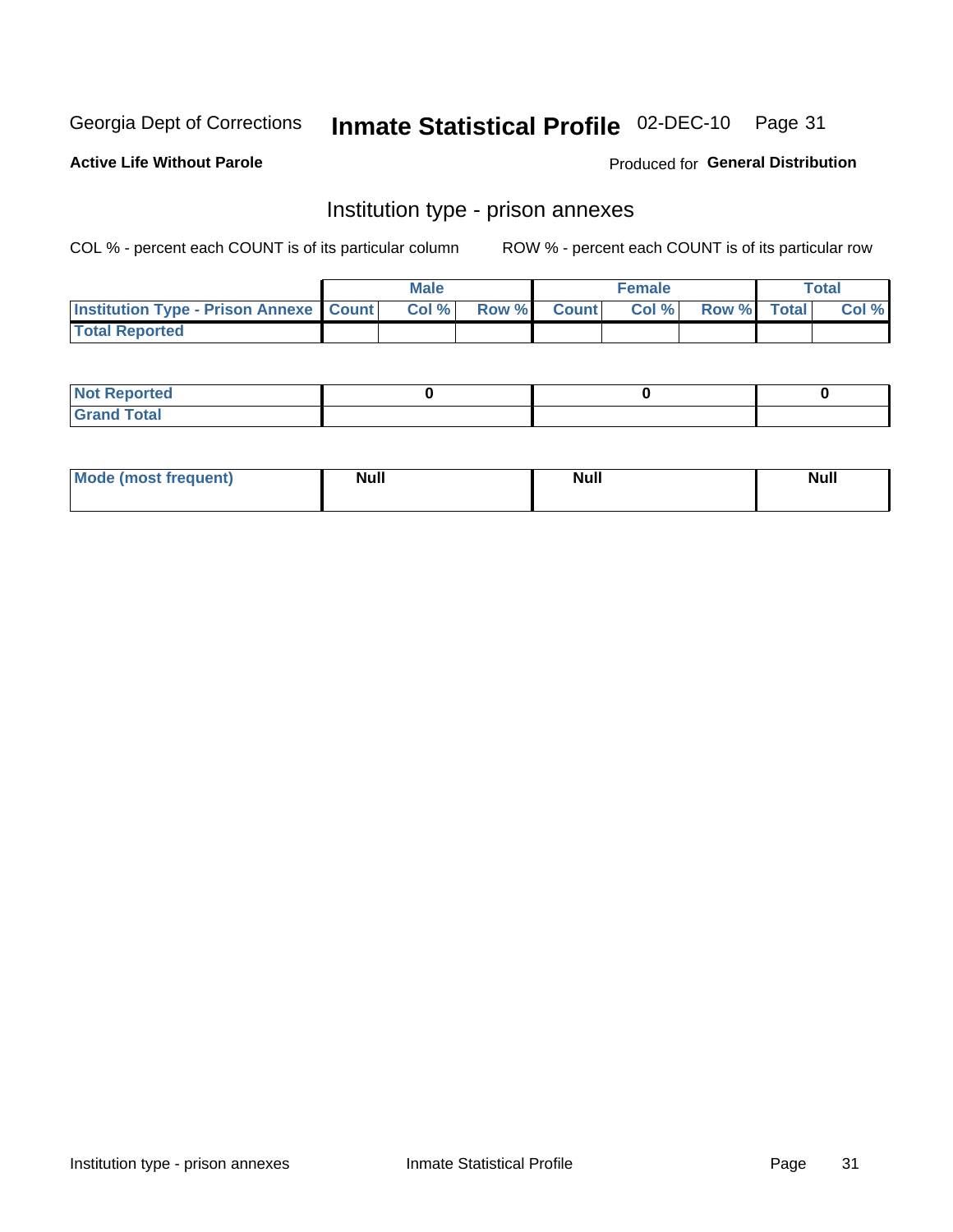# Inmate Statistical Profile 02-DEC-10 Page 32

**Active Life Without Parole** 

**Produced for General Distribution** 

# Institution type - pre-release centers

COL % - percent each COUNT is of its particular column

|                                                   | <b>Male</b> |              |       | <b>Female</b> |                    | <b>Total</b> |
|---------------------------------------------------|-------------|--------------|-------|---------------|--------------------|--------------|
| <b>Institution Type - Prison Annexe   Count  </b> | Col %       | <b>Row %</b> | Count | Col %         | <b>Row %</b> Total | Col %        |
| <b>Total Reported</b>                             |             |              |       |               |                    |              |

| <b>Reported</b><br>I NOT |  |  |
|--------------------------|--|--|
| <b>Total</b><br>$C$ ren  |  |  |

| <b>Mo</b><br>frequent)<br>(most | <b>Null</b> | <b>Null</b> | <b>Null</b> |
|---------------------------------|-------------|-------------|-------------|
|                                 |             |             |             |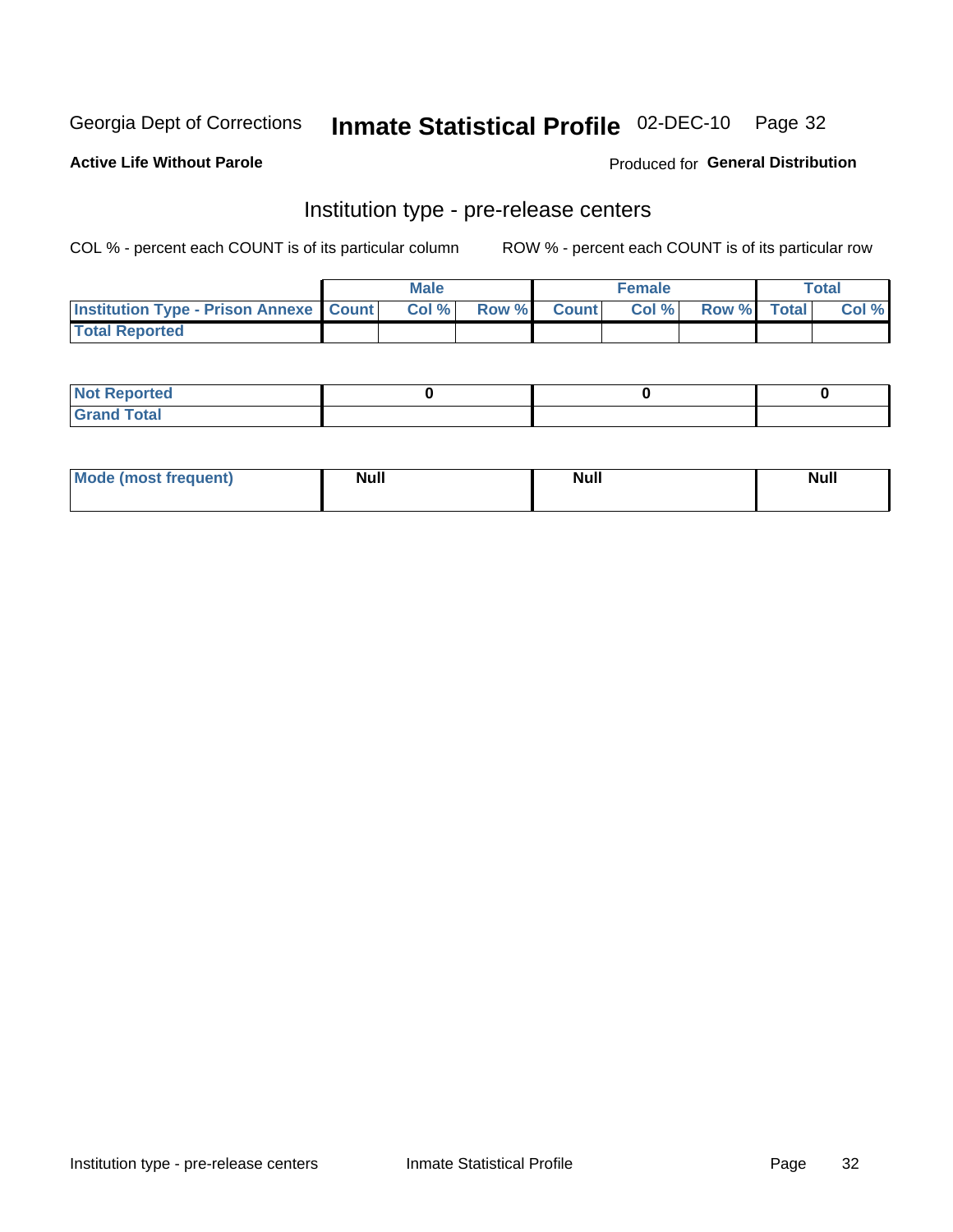# Inmate Statistical Profile 02-DEC-10 Page 33

#### **Active Life Without Parole**

#### **Produced for General Distribution**

### Institution type - inmate boot camp

COL % - percent each COUNT is of its particular column

|                                      |              | <b>Male</b> |               |              | <b>Female</b> |             | <b>Total</b> |
|--------------------------------------|--------------|-------------|---------------|--------------|---------------|-------------|--------------|
| <b>Institution Type - Boot Camps</b> | <b>Count</b> | Col %       | <b>Row %I</b> | <b>Count</b> | Col %         | Row % Total | Col %        |
| <b>Total Rported</b>                 |              |             |               |              |               |             |              |

| <b>Not Reported</b>            |  |  |
|--------------------------------|--|--|
| <b>Total</b><br>C <sub>r</sub> |  |  |

| <b>I Mode (most frequent)</b> | <b>Null</b> | <b>Null</b> | <b>Null</b> |
|-------------------------------|-------------|-------------|-------------|
|                               |             |             |             |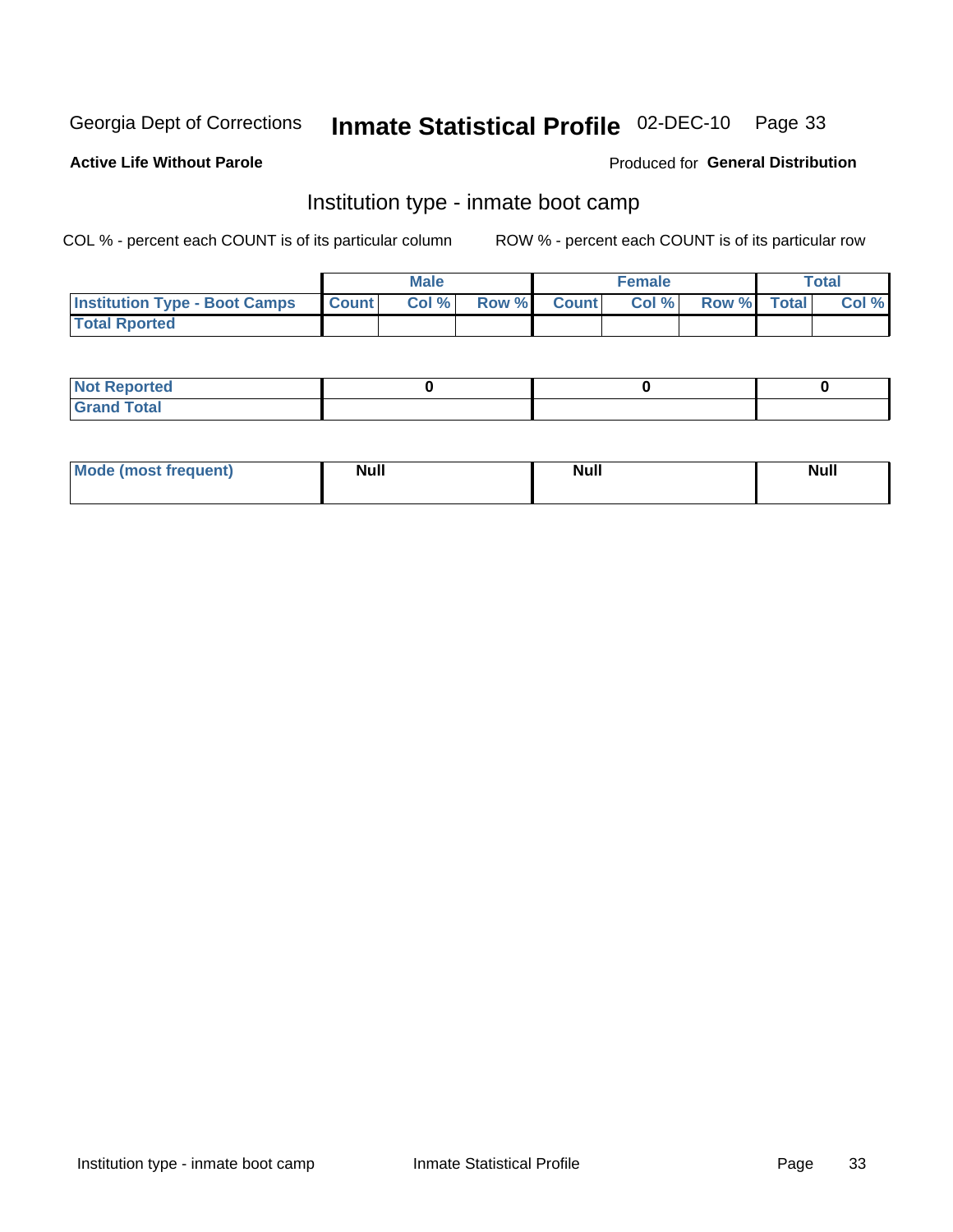# Inmate Statistical Profile 02-DEC-10 Page 34

**Active Life Without Parole** 

**Produced for General Distribution** 

### Number of disciplinary reports

COL % - percent each COUNT is of its particular column

|                                       |              | <b>Male</b> |                    |    | <b>Female</b> |          |       | <b>Total</b> |
|---------------------------------------|--------------|-------------|--------------------|----|---------------|----------|-------|--------------|
| <b>Number of Disciplinary Reports</b> | <b>Count</b> | Col %       | <b>Row % Count</b> |    | Col %         | Row %    | Total | Col %        |
|                                       | 160          | 26.53%      | 96.39%             | 6  | 50.00%        | $3.61\%$ | 166   | 26.99%       |
|                                       | 52           | 8.62%       | 100.00%            |    |               |          | 52    | 8.46%        |
|                                       | 51           | 8.46%       | 96.23%             | 2  | 16.67%        | 3.77%    | 53    | 8.62%        |
| 3                                     | 34           | 5.64%       | 97.14%             |    | 8.33%         | 2.86%    | 35    | 5.69%        |
|                                       | 40           | 6.63%       | 100.00%            |    |               |          | 40    | 6.50%        |
|                                       | 27           | 4.48%       | 100.00%            |    |               |          | 27    | 4.39%        |
| <b>More Than 5</b>                    | 239          | 39.64%      | 98.76%             | 3  | 25.00%        | 1.24%    | 242   | 39.35%       |
| <b>Total Reported</b>                 | 603          | 100%        | 98.05%             | 12 | 100%          | 1.95%    | 615   | 100%         |

| NO.<br>teo |     |             |       |
|------------|-----|-------------|-------|
| Total      | 603 | $\cdot$ $-$ | . . J |

| Mean (average)       | 8.61 | 8.56 |
|----------------------|------|------|
| Median (middle)      |      |      |
| Mode (most frequent) |      |      |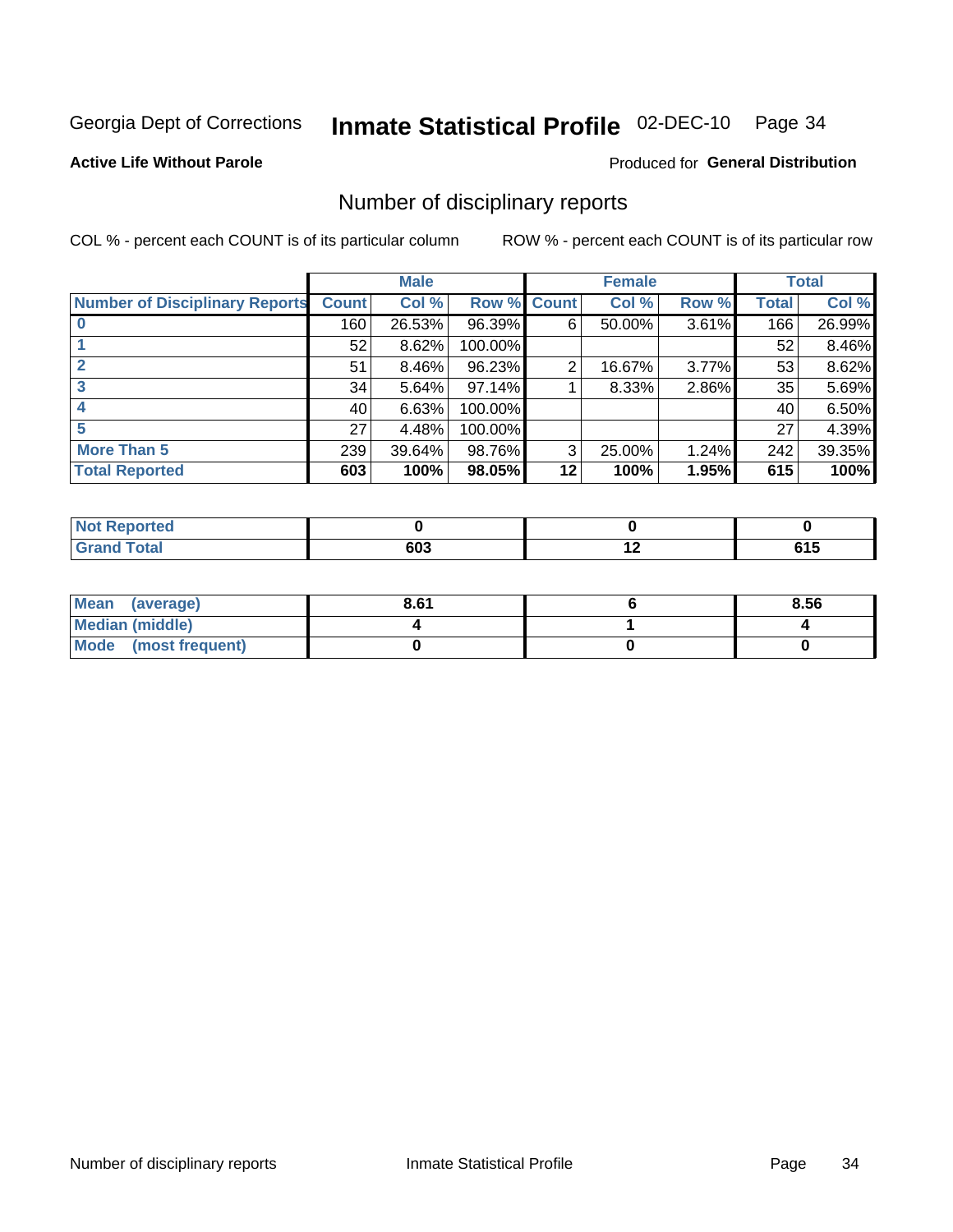# Inmate Statistical Profile 02-DEC-10 Page 35

**Active Life Without Parole** 

**Produced for General Distribution** 

### Number of transfers

COL % - percent each COUNT is of its particular column

|                            |              | <b>Male</b> |             |    | <b>Female</b> |        |              | <b>Total</b> |
|----------------------------|--------------|-------------|-------------|----|---------------|--------|--------------|--------------|
| <b>Number of Transfers</b> | <b>Count</b> | Col %       | Row % Count |    | Col %         | Row %  | <b>Total</b> | Col %        |
|                            | 9            | 1.49%       | 64.29%      | 5  | 41.67%        | 35.71% | 14           | 2.28%        |
|                            | 77           | 12.77%      | 97.47%      | 2  | 16.67%        | 2.53%  | 79           | 12.85%       |
| $\mathbf{2}$               | 130          | 21.56%      | 99.24%      |    | 8.33%         | 0.76%  | 131          | 21.30%       |
| 3                          | 118          | 19.57%      | 96.72%      | 4  | 33.33%        | 3.28%  | 122          | 19.84%       |
|                            | 73           | 12.11%      | 100.00%     |    |               |        | 73           | 11.87%       |
| 5                          | 41           | 6.80%       | 100.00%     |    |               |        | 41           | 6.67%        |
| <b>More Than 5</b>         | 155          | 25.70%      | 100.00%     |    |               |        | 155          | 25.20%       |
| <b>Total Reported</b>      | 603          | 100%        | 98.05%      | 12 | 100%          | 1.95%  | 615          | 100.0%       |

| N<br>тес |     |                          |               |
|----------|-----|--------------------------|---------------|
| Total    | თსა | $\overline{\phantom{0}}$ | v 1 v<br>$ -$ |

| Mean (average)       | 4.23 | 1.33 |  |
|----------------------|------|------|--|
| Median (middle)      |      |      |  |
| Mode (most frequent) |      |      |  |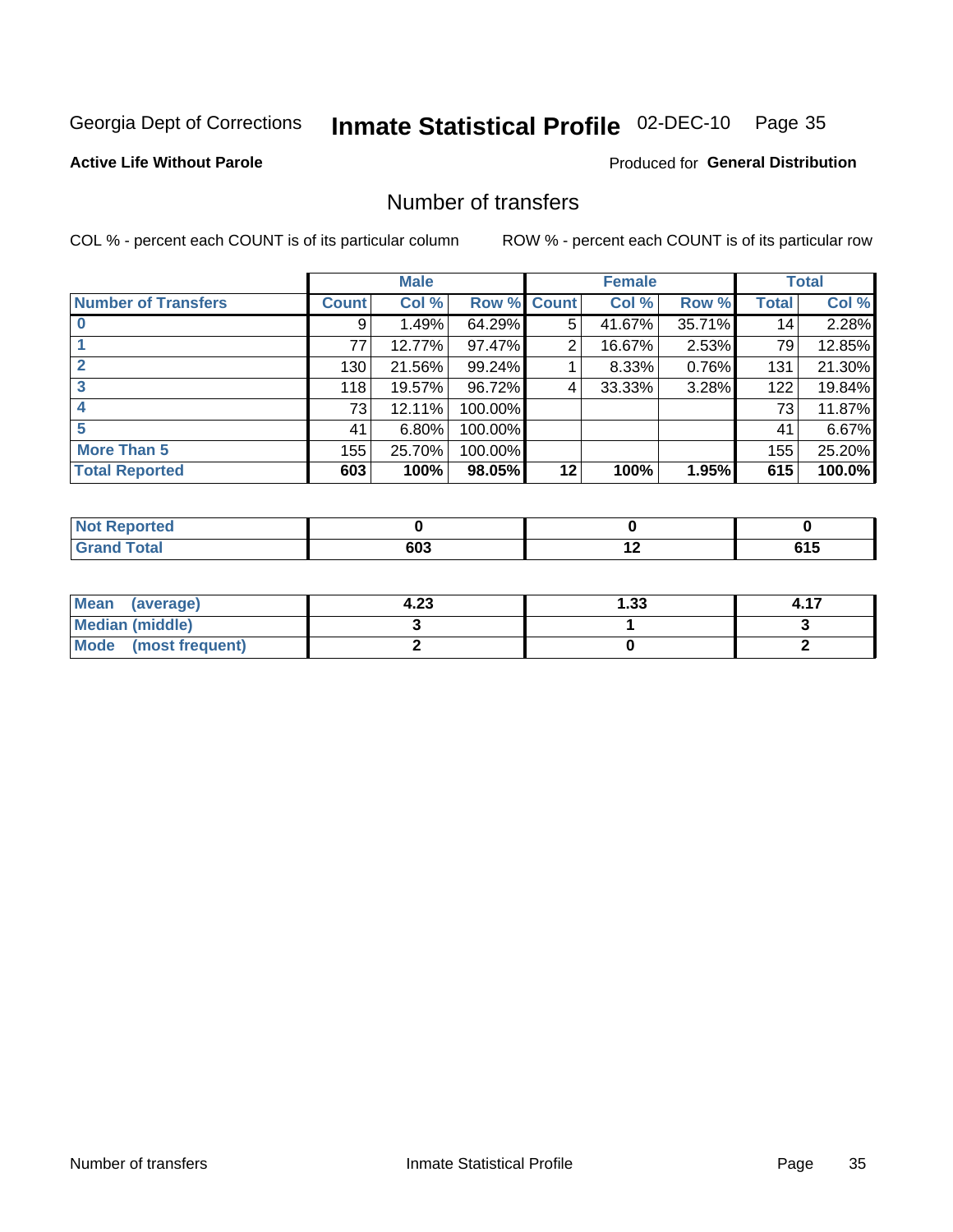# Inmate Statistical Profile 02-DEC-10 Page 36

**Active Life Without Parole** 

Produced for General Distribution

## Number of escapes

COL % - percent each COUNT is of its particular column

|                          |              | <b>Male</b> |                    |    | <b>Female</b> |          |       | <b>Total</b> |
|--------------------------|--------------|-------------|--------------------|----|---------------|----------|-------|--------------|
| <b>Number of Escapes</b> | <b>Count</b> | Col%        | <b>Row % Count</b> |    | Col %         | Row %    | Total | Col %        |
|                          | 601          | $99.67\%$   | $98.04\%$          | 12 | 100.00%       | $1.96\%$ | 613   | 99.67%       |
|                          |              | 0.17%       | 100.00%            |    |               |          |       | 0.16%        |
|                          |              | 0.17%       | 100.00%            |    |               |          |       | 0.16%        |
| <b>Total Reported</b>    | 603          | 100%        | 98.05%             | 12 | 100%          | 1.95%    | 615   | 100%         |

| <b>Not Reported</b> |     |     |             |
|---------------------|-----|-----|-------------|
| <b>Grand Total</b>  | 603 | . . | C4 E<br>UIJ |

| Mean (average)       |  |  |
|----------------------|--|--|
| Median (middle)      |  |  |
| Mode (most frequent) |  |  |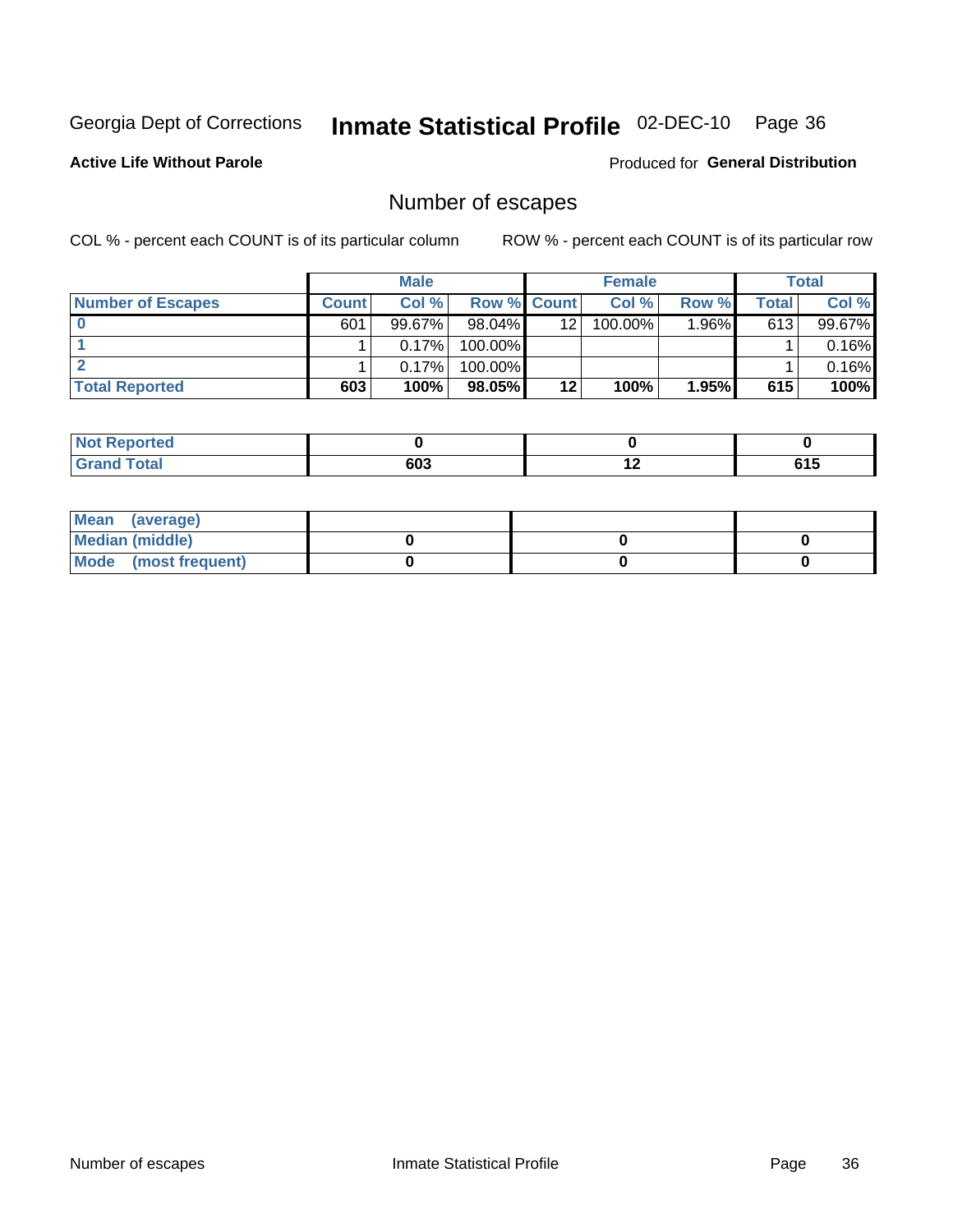## **Active Life Without Parole**

## **Produced for General Distribution**

## Time served in current (or last) institution

COL % - percent each COUNT is of its particular column

|                            |              | <b>Male</b> |         |                | <b>Female</b> |       |              | <b>Total</b> |
|----------------------------|--------------|-------------|---------|----------------|---------------|-------|--------------|--------------|
| <b>Time In Institution</b> | <b>Count</b> | Col %       | Row %   | <b>Count</b>   | Col %         | Row % | <b>Total</b> | Col %        |
| 0 to 3 months              | 66           | 10.95%      | 98.51%  | 1              | 8.33%         | 1.49% | 67           | 10.89%       |
| <b>3.01 to 6 months</b>    | 49           | 8.13%       | 100.00% |                |               |       | 49           | 7.97%        |
| 6.01 to 9 months           | 46           | 7.63%       | 95.83%  | $\overline{2}$ | 16.67%        | 4.17% | 48           | 7.80%        |
| 9.01 to 12 months          | 27           | 4.48%       | 96.43%  |                | 8.33%         | 3.57% | 28           | 4.55%        |
| 12.01 to 18 months         | 67           | 11.11%      | 100.00% |                |               |       | 67           | 10.89%       |
| <b>18.01 to 24 months</b>  | 68           | 11.28%      | 100.00% |                |               |       | 68           | 11.06%       |
| 2.01 to 3 years            | 84           | 13.93%      | 93.33%  | 6              | 50.00%        | 6.67% | 90           | 14.63%       |
| 3.01 to 4 years            | 39           | 6.47%       | 100.00% |                |               |       | 39           | 6.34%        |
| $4.01$ to 5 years          | 37           | 6.14%       | 100.00% |                |               |       | 37           | 6.02%        |
| 5.01 to 6 years            | 32           | 5.31%       | 96.97%  | 1              | 8.33%         | 3.03% | 33           | 5.37%        |
| 6.01 to 7 years            | 21           | 3.48%       | 95.45%  | 1              | 8.33%         | 4.55% | 22           | 3.58%        |
| $7.01$ to 8 years          | 18           | 2.99%       | 100.00% |                |               |       | 18           | 2.93%        |
| 8.01 to 9 years            | 18           | 2.99%       | 100.00% |                |               |       | 18           | 2.93%        |
| 9.01 to 10 years           | 14           | 2.32%       | 100.00% |                |               |       | 14           | 2.28%        |
| Over 10 years              | 17           | 2.82%       | 100.00% |                |               |       | 17           | 2.76%        |
| <b>Total Reported</b>      | 603          | 100%        | 98.05%  | 12             | 100%          | 1.95% | 615          | 100%         |

| Reported<br><b>NOT</b> |            |     |     |
|------------------------|------------|-----|-----|
| <i>i</i> otal          | con<br>ישי | . . | UIJ |

| <b>Mean</b><br>(average) | 34 months | 28 months | 34 months |
|--------------------------|-----------|-----------|-----------|
| Median (middle)          | 22 months | 29 months | 22 months |
| Mode (most frequent)     | 32 months | 1 months  | 2 months  |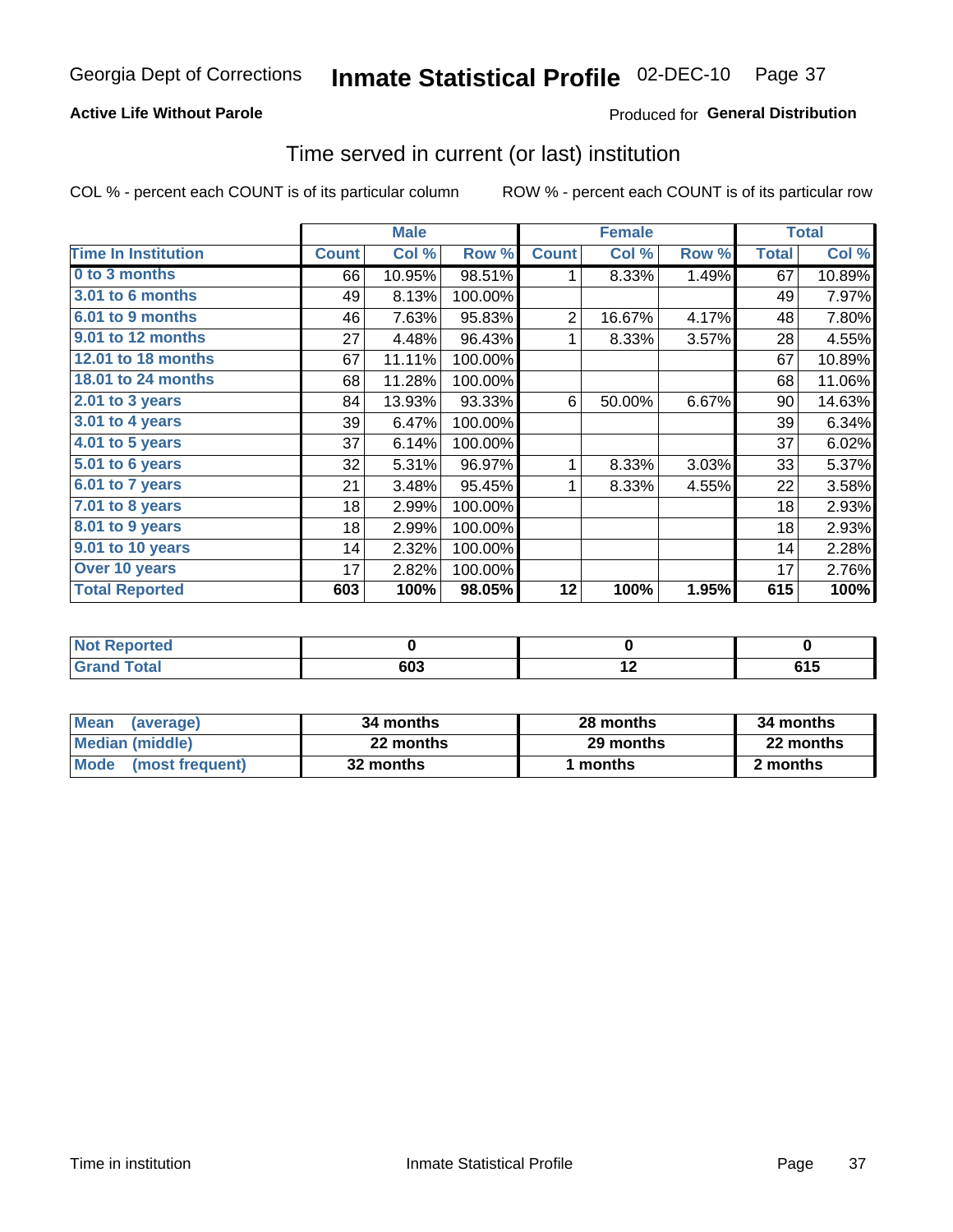# Inmate Statistical Profile 02-DEC-10 Page 38

#### **Active Life Without Parole**

### Produced for General Distribution

## Highest grade level attained

COL % - percent each COUNT is of its particular column

|                              |              | <b>Male</b> |         |                 | <b>Female</b> |        |                | <b>Total</b> |
|------------------------------|--------------|-------------|---------|-----------------|---------------|--------|----------------|--------------|
| <b>Grade Level</b>           | <b>Count</b> | Col %       | Row %   | <b>Count</b>    | Col %         | Row %  | <b>Total</b>   | Col %        |
| No school at all             | 1            | 0.17%       | 100.00% |                 |               |        | 1              | 0.17%        |
| <b>Grade 1</b>               |              | 0.17%       | 100.00% |                 |               |        | 1              | 0.17%        |
| <b>Grade 2</b>               | 1            | 0.17%       | 100.00% |                 |               |        | 1              | 0.17%        |
| Grade 4                      | 4            | 0.68%       | 100.00% |                 |               |        | 4              | 0.66%        |
| Grade 5                      | 4            | 0.68%       | 100.00% |                 |               |        | 4              | 0.66%        |
| Grade 6                      | 9            | 1.52%       | 100.00% |                 |               |        | 9              | 1.49%        |
| <b>Grade 7</b>               | 22           | 3.72%       | 100.00% |                 |               |        | 22             | 3.65%        |
| <b>Grade 8</b>               | 49           | 8.29%       | 98.00%  | 1               | 8.33%         | 2.00%  | 50             | 8.29%        |
| <b>Grade 9</b>               | 75           | 12.69%      | 98.68%  | 1               | 8.33%         | 1.32%  | 76             | 12.60%       |
| Grade 10                     | 109          | 18.44%      | 98.20%  | $\overline{2}$  | 16.67%        | 1.80%  | 111            | 18.41%       |
| Grade 11                     | 82           | 13.87%      | 98.80%  | 1               | 8.33%         | 1.20%  | 83             | 13.76%       |
| <b>Grade 12 or GED</b>       | 132          | 22.34%      | 96.35%  | 5               | 41.67%        | 3.65%  | 137            | 22.72%       |
| <b>Some tech school</b>      | 7            | 1.18%       | 87.50%  | 1               | 8.33%         | 12.50% | 8              | 1.33%        |
| <b>Completed tech school</b> | 10           | 1.69%       | 100.00% |                 |               |        | 10             | 1.66%        |
| College, 1 year              | 22           | 3.72%       | 100.00% |                 |               |        | 22             | 3.65%        |
| College, 2 year              | 31           | 5.25%       | 96.88%  | 1               | 8.33%         | 3.13%  | 32             | 5.31%        |
| College, 3 year              | 13           | 2.20%       | 100.00% |                 |               |        | 13             | 2.16%        |
| <b>Bachelor's degree</b>     | 12           | 2.03%       | 100.00% |                 |               |        | 12             | 1.99%        |
| <b>Master's degree</b>       | 4            | 0.68%       | 100.00% |                 |               |        | 4              | 0.66%        |
| Ph.D. degree                 | 1            | 0.17%       | 100.00% |                 |               |        | 1              | 0.17%        |
| Law degree                   | 2            | 0.34%       | 100.00% |                 |               |        | $\overline{2}$ | 0.33%        |
| <b>Total Reported</b>        | 591          | 100%        | 98.01%  | $\overline{12}$ | 100%          | 1.99%  | 603            | 100.0%       |

| orreg      | $\sim$ | $\overline{\phantom{a}}$ |
|------------|--------|--------------------------|
| <b>ota</b> | 603    | u I L                    |

| Mean (average)       | 10.76           | 11.25           | 10.77             |
|----------------------|-----------------|-----------------|-------------------|
| Median (middle)      | Grade 11        | Grade 12 or GED | Grade 11          |
| Mode (most frequent) | Grade 12 or GED | Grade 12 or GED | I Grade 12 or GED |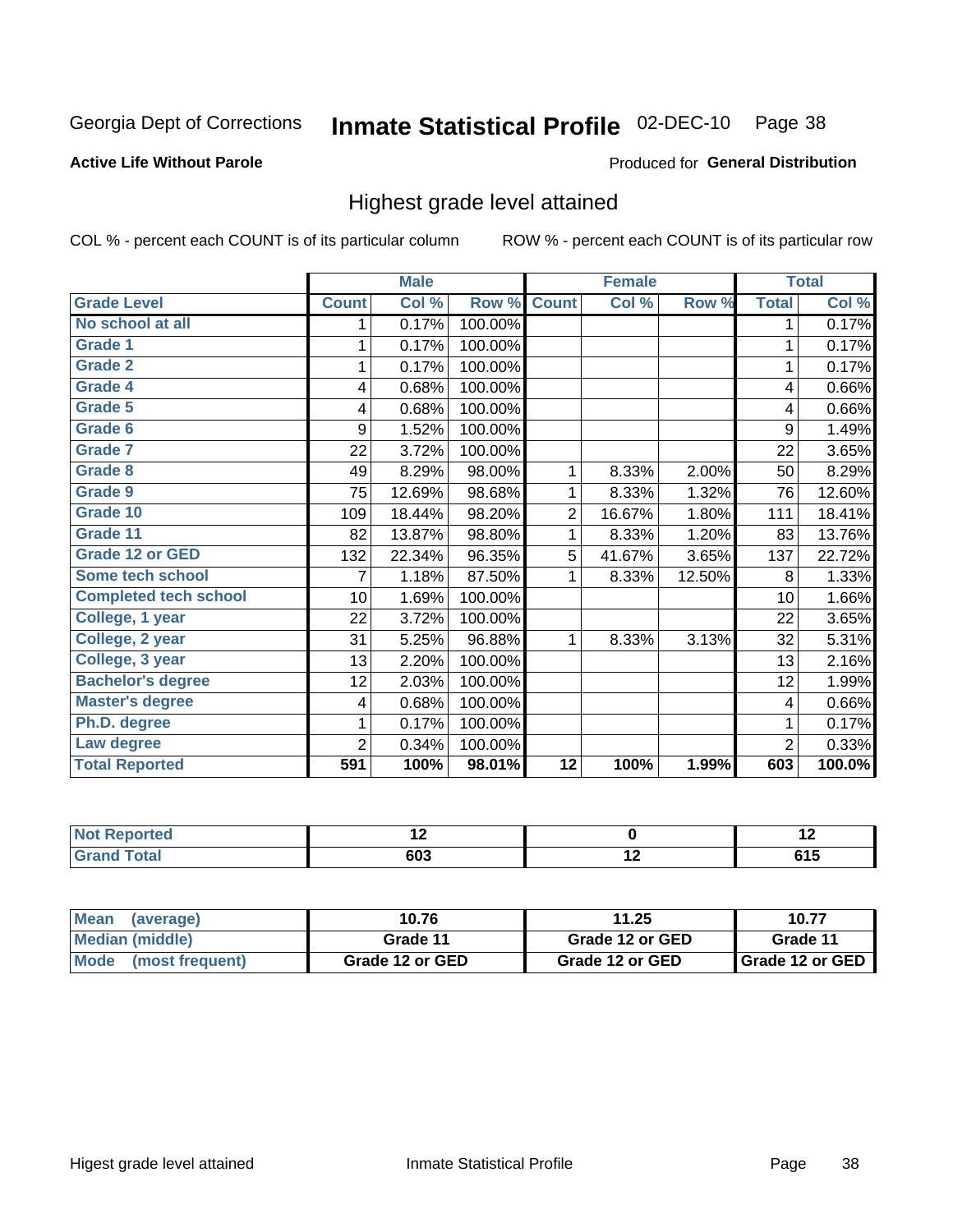# Inmate Statistical Profile 02-DEC-10 Page 39

**Active Life Without Parole** 

**Produced for General Distribution** 

## Culture fair IQ scores

COL % - percent each COUNT is of its particular column

|                       |              | <b>Male</b> |                    |    | <b>Female</b> |       |              | <b>Total</b> |
|-----------------------|--------------|-------------|--------------------|----|---------------|-------|--------------|--------------|
| <b>IQ Scores</b>      | <b>Count</b> | Col %       | <b>Row % Count</b> |    | Col %         | Row % | <b>Total</b> | Col %        |
| $60 - 69$             | 25           | 4.60%       | 100.00%            |    |               |       | 25           | 4.50%        |
| $70 - 79$             | 41           | 7.54%       | 100.00%            |    |               |       | 41           | 7.39%        |
| $80 - 89$             | 90           | 16.54%      | 96.77%             | 3  | 27.27%        | 3.23% | 93           | 16.76%       |
| $90 - 99$             | 99           | 18.20%      | 97.06%             | 3  | 27.27%        | 2.94% | 102          | 18.38%       |
| $100 - 109$           | 147          | 27.02%      | 98.66%             | 2  | 18.18%        | 1.34% | 149          | 26.85%       |
| $110 - 119$           | 119          | 21.88%      | 98.35%             | 2  | 18.18%        | 1.65% | 121          | 21.80%       |
| $120 - 129$           | 23           | 4.23%       | 95.83%             |    | 9.09%         | 4.17% | 24           | 4.32%        |
| <b>Total Reported</b> | 544          | 100%        | 98.02%             | 11 | 100%          | 1.98% | 555          | 100%         |

| <b>Not Reported</b>         | 55  |     | 55  |
|-----------------------------|-----|-----|-----|
| <b>Not Valid (under 60)</b> |     |     |     |
| <b>Grand Total</b>          | 603 | . . | 615 |

| <b>Mean</b><br>(average)       | 98  | 101 | 98  |
|--------------------------------|-----|-----|-----|
| <b>Median (middle)</b>         | 101 | 96  | 101 |
| <b>Mode</b><br>(most frequent) | 110 | 96  | 110 |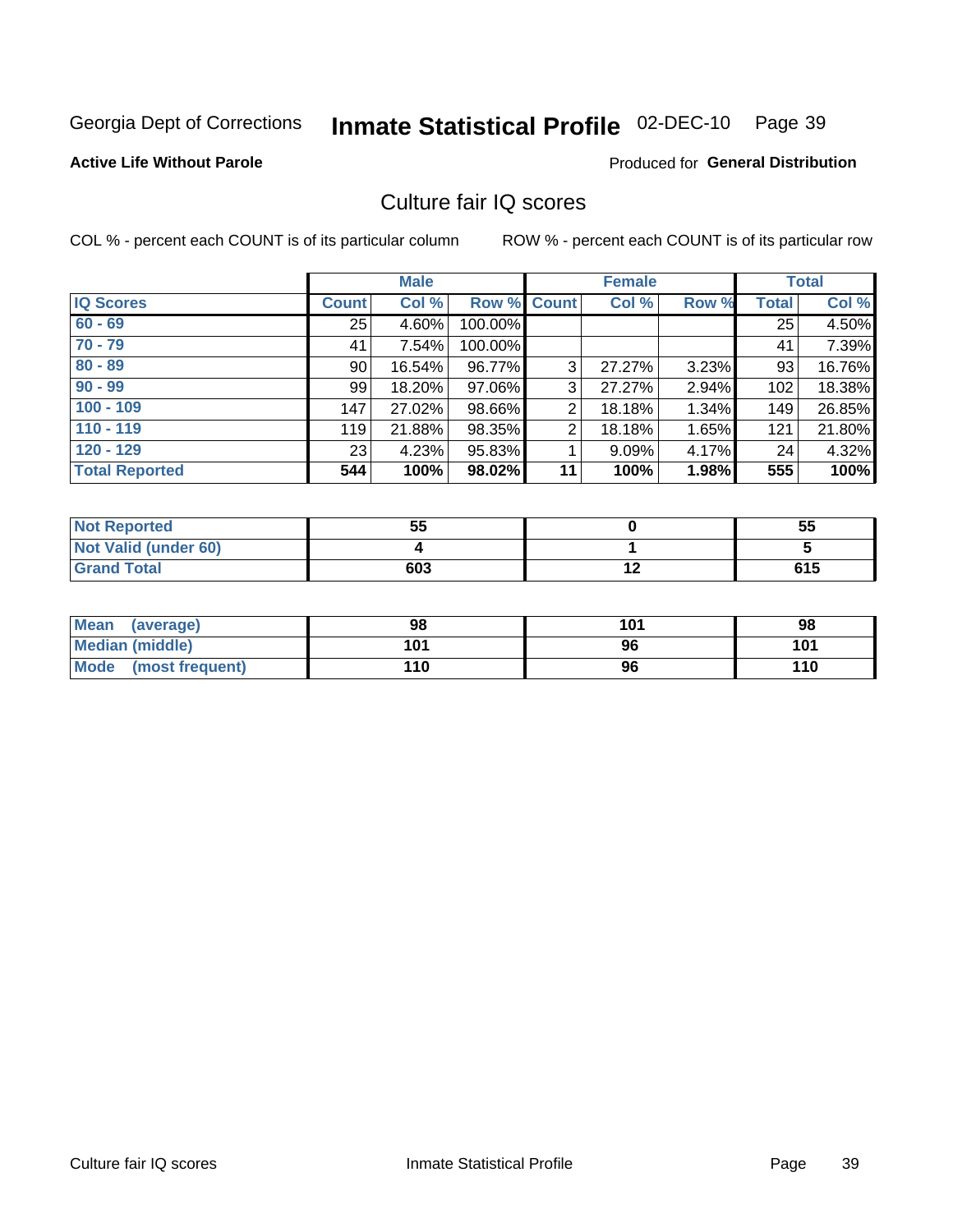#### Inmate Statistical Profile 02-DEC-10 Page 40

**Active Life Without Parole** 

## Produced for General Distribution

# Wide Range Achievement Test (WRAT) reading score

COL % - percent each COUNT is of its particular column

|                           |              | <b>Male</b> |         |                | <b>Female</b> |       |              | <b>Total</b> |
|---------------------------|--------------|-------------|---------|----------------|---------------|-------|--------------|--------------|
| <b>WRAT Reading Score</b> | <b>Count</b> | Col %       | Row %   | <b>Count</b>   | Col %         | Row % | <b>Total</b> | Col %        |
| 0.1 to 0.9                | 15           | 2.71%       | 100.00% |                |               |       | 15           | 2.65%        |
| 1.0 to 1.9                | 16           | 2.89%       | 100.00% |                |               |       | 16           | 2.83%        |
| 2.0 to 2.9                | 28           | 5.06%       | 96.55%  | 1              | 8.33%         | 3.45% | 29           | 5.13%        |
| 3.0 to 3.9                | 33           | 5.97%       | 100.00% |                |               |       | 33           | 5.84%        |
| 4.0 to 4.9                | 43           | 7.78%       | 97.73%  | 1              | 8.33%         | 2.27% | 44           | 7.79%        |
| 5.0 to 5.9                | 50           | 9.04%       | 98.04%  | 1              | 8.33%         | 1.96% | 51           | 9.03%        |
| 6.0 to 6.9                | 48           | 8.68%       | 100.00% |                |               |       | 48           | 8.50%        |
| 7.0 to 7.9                | 20           | 3.62%       | 100.00% |                |               |       | 20           | 3.54%        |
| 8.0 to 8.9                | 40           | 7.23%       | 100.00% |                |               |       | 40           | 7.08%        |
| 9.0 to 9.9                | 44           | 7.96%       | 97.78%  | 1              | 8.33%         | 2.22% | 45           | 7.96%        |
| 10.0 to 10.9              | 13           | 2.35%       | 92.86%  | 1              | 8.33%         | 7.14% | 14           | 2.48%        |
| 11.0 to 11.9              | 33           | 5.97%       | 94.29%  | $\overline{2}$ | 16.67%        | 5.71% | 35           | 6.19%        |
| 12.0 to 12.9              | 115          | 20.80%      | 98.29%  | $\overline{2}$ | 16.67%        | 1.71% | 117          | 20.71%       |
| 13                        | 55           | 9.95%       | 94.83%  | 3              | 25.00%        | 5.17% | 58           | 10.27%       |
| <b>Total Reported</b>     | 553          | 100%        | 97.88%  | $12 \,$        | 100%          | 2.12% | 565          | 100%         |
|                           |              |             |         |                |               |       |              |              |
|                           |              |             |         |                |               |       |              |              |

| onreg                    | ວບ  |                          | ้วน           |
|--------------------------|-----|--------------------------|---------------|
| $n+1$<br>______<br>_____ | 603 | $\overline{\phantom{a}}$ | C4 E<br>ט ו ט |

| <b>Mean</b><br>(average) | 8.30 | 9.96                            | 8.33 |
|--------------------------|------|---------------------------------|------|
| <b>Median (middle)</b>   | 8.5  | 11 <sub>2</sub><br>. . <u>.</u> | 6.J  |
| Mode<br>(most frequent)  |      |                                 | יי   |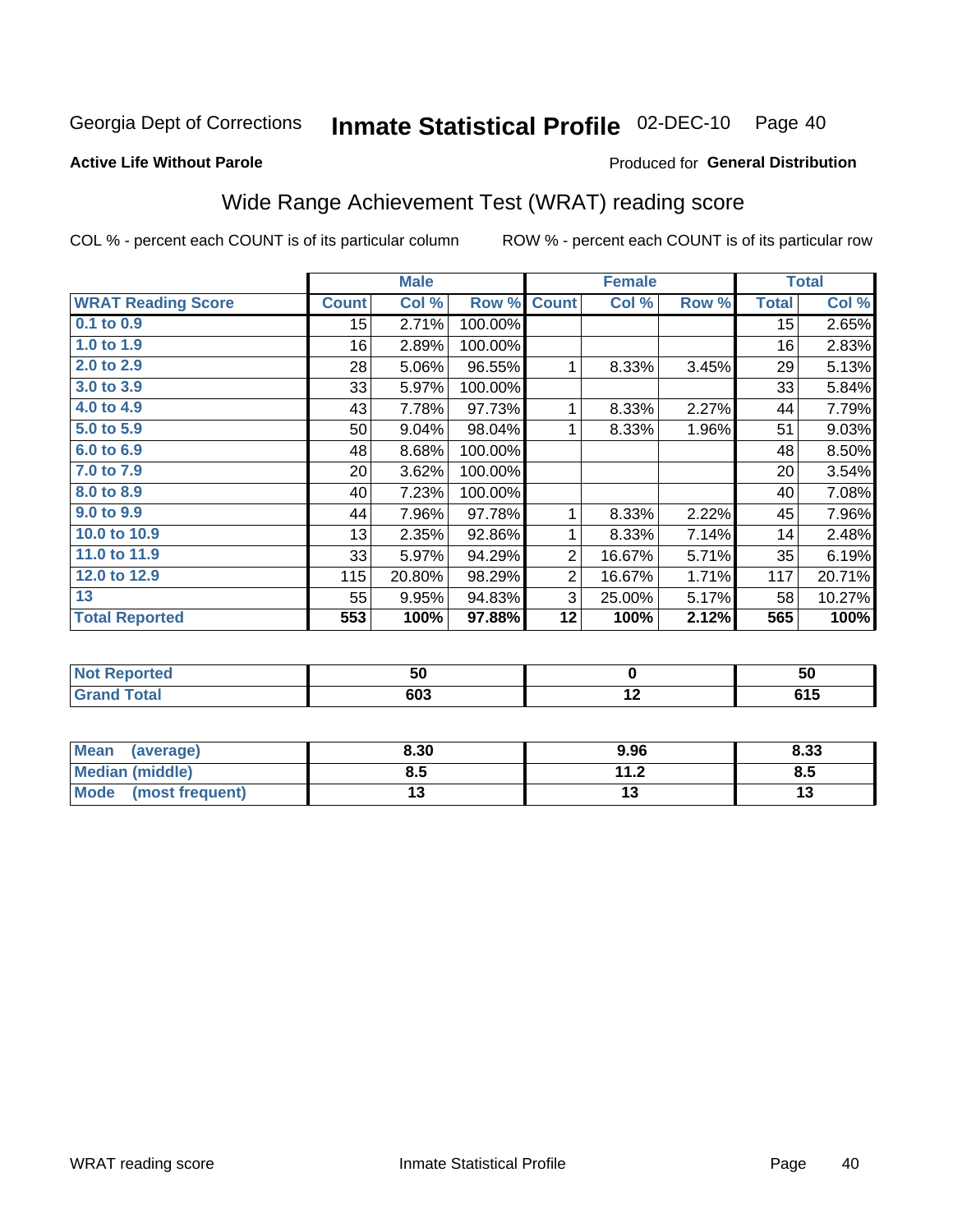#### Inmate Statistical Profile 02-DEC-10 Page 41

#### **Active Life Without Parole**

### Produced for General Distribution

# Wide Range Achievement Test (WRAT) math score

COL % - percent each COUNT is of its particular column

|                              |                | <b>Male</b> |         |                | <b>Female</b> |        |              | <b>Total</b> |
|------------------------------|----------------|-------------|---------|----------------|---------------|--------|--------------|--------------|
| <b>WRAT Mathematic Score</b> | <b>Count</b>   | Col %       | Row %   | <b>Count</b>   | Col %         | Row %  | <b>Total</b> | Col %        |
| 0.1 to 0.9                   | $\overline{2}$ | 0.36%       | 100.00% |                |               |        | 2            | 0.35%        |
| 1.0 to 1.9                   | 4              | 0.72%       | 100.00% |                |               |        | 4            | 0.71%        |
| 2.0 to 2.9                   | 17             | 3.07%       | 100.00% |                |               |        | 17           | 3.01%        |
| 3.0 to 3.9                   | 37             | 6.69%       | 100.00% |                |               |        | 37           | 6.55%        |
| 4.0 to 4.9                   | 63             | 11.39%      | 95.45%  | 3              | 25.00%        | 4.55%  | 66           | 11.68%       |
| 5.0 to 5.9                   | 74             | 13.38%      | 98.67%  | 1              | 8.33%         | 1.33%  | 75           | 13.27%       |
| 6.0 to 6.9                   | 110            | 19.89%      | 99.10%  | 1              | 8.33%         | 0.90%  | 111          | 19.65%       |
| 7.0 to 7.9                   | 65             | 11.75%      | 98.48%  | 1              | 8.33%         | 1.52%  | 66           | 11.68%       |
| 8.0 to 8.9                   | 43             | 7.78%       | 95.56%  | $\overline{2}$ | 16.67%        | 4.44%  | 45           | 7.96%        |
| 9.0 to 9.9                   | 52             | 9.40%       | 96.30%  | $\overline{2}$ | 16.67%        | 3.70%  | 54           | 9.56%        |
| 10.0 to 10.9                 | 26             | 4.70%       | 100.00% |                |               |        | 26           | 4.60%        |
| 11.0 to 11.9                 | 15             | 2.71%       | 100.00% |                |               |        | 15           | 2.65%        |
| 12.0 to 12.9                 | 36             | 6.51%       | 97.30%  | 1              | 8.33%         | 2.70%  | 37           | 6.55%        |
| 13                           | 9              | 1.63%       | 90.00%  | 1              | 8.33%         | 10.00% | 10           | 1.77%        |
| <b>Total Reported</b>        | 553            | 100%        | 97.88%  | 12             | 100%          | 2.12%  | 565          | 100%         |
|                              |                |             |         |                |               |        |              |              |
| Not Reported                 |                | 50          |         |                | $\Omega$      |        |              | 50           |

| REDULIEU. | ວບ  |     | ວບ       |
|-----------|-----|-----|----------|
|           | 603 | . . | .<br>. . |
|           |     |     |          |

| Mean<br>(average)       | 7.16 | 7.94  | 7.18 |
|-------------------------|------|-------|------|
| <b>Median (middle)</b>  | 6.9  |       | ხ.ყ  |
| Mode<br>(most frequent) | 6.9  | . . o | 6.9  |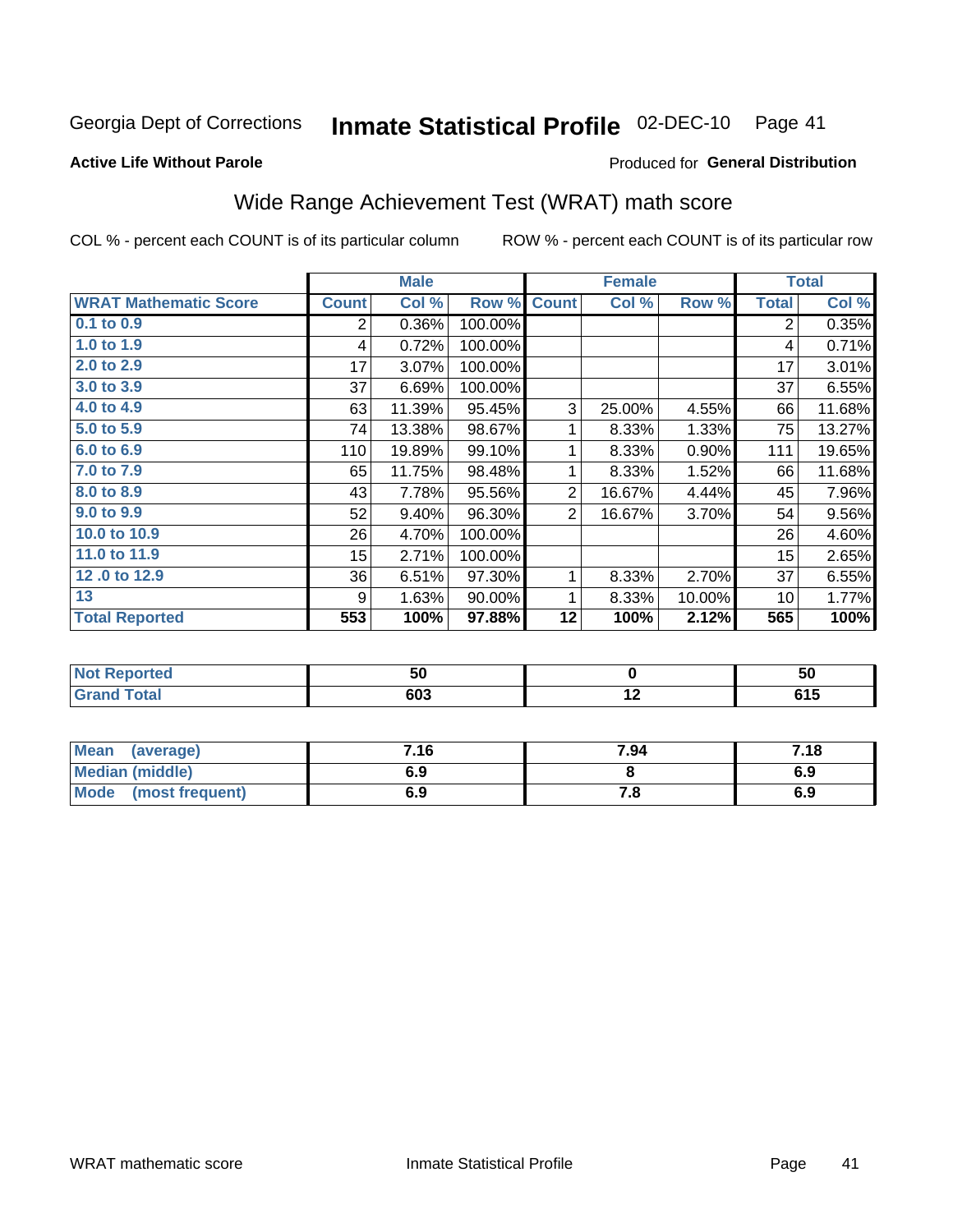#### Inmate Statistical Profile 02-DEC-10 Page 42

#### **Active Life Without Parole**

## Produced for General Distribution

## Wide Range Achievement Test (WRAT) spelling score

COL % - percent each COUNT is of its particular column

ROW % - percent each COUNT is of its particular row

 $\overline{12.3}$ 

|                            |              | <b>Male</b>     |         |                 | <b>Female</b>             |       |              | <b>Total</b> |
|----------------------------|--------------|-----------------|---------|-----------------|---------------------------|-------|--------------|--------------|
| <b>WRAT Spelling Score</b> | <b>Count</b> | Col %           | Row %   | <b>Count</b>    | $\overline{\text{Col}}$ % | Row % | <b>Total</b> | Col %        |
| $0.1$ to $0.9$             | 8            | 1.45%           | 100.00% |                 |                           |       | 8            | 1.42%        |
| 1.0 to 1.9                 | 25           | 4.53%           | 100.00% |                 |                           |       | 25           | 4.43%        |
| 2.0 to 2.9                 | 40           | 7.25%           | 100.00% |                 |                           |       | 40           | 7.09%        |
| 3.0 to 3.9                 | 32           | 5.80%           | 96.97%  | 1               | 8.33%                     | 3.03% | 33           | 5.85%        |
| 4.0 to 4.9                 | 47           | 8.51%           | 97.92%  | 1               | 8.33%                     | 2.08% | 48           | 8.51%        |
| 5.0 to 5.9                 | 54           | 9.78%           | 100.00% |                 |                           |       | 54           | 9.57%        |
| 6.0 to 6.9                 | 61           | 11.05%          | 98.39%  | 1               | 8.33%                     | 1.61% | 62           | 10.99%       |
| 7.0 to 7.9                 | 47           | 8.51%           | 100.00% |                 |                           |       | 47           | 8.33%        |
| 8.0 to 8.9                 | 41           | 7.43%           | 95.35%  | $\overline{2}$  | 16.67%                    | 4.65% | 43           | 7.62%        |
| 9.0 to 9.9                 | 39           | 7.07%           | 100.00% |                 |                           |       | 39           | 6.91%        |
| 10.0 to 10.9               | 35           | 6.34%           | 100.00% |                 |                           |       | 35           | 6.21%        |
| 11.0 to 11.9               | 33           | 5.98%           | 91.67%  | 3               | 25.00%                    | 8.33% | 36           | 6.38%        |
| 12.0 to 12.9               | 64           | 11.59%          | 95.52%  | 3               | 25.00%                    | 4.48% | 67           | 11.88%       |
| 13                         | 26           | 4.71%           | 96.30%  | 1               | 8.33%                     | 3.70% | 27           | 4.79%        |
| <b>Total Reported</b>      | 552          | 100%            | 97.87%  | $\overline{12}$ | 100%                      | 2.13% | 564          | 100%         |
|                            |              |                 |         |                 |                           |       |              |              |
| <b>Not Reported</b>        |              | $\overline{51}$ |         |                 | $\mathbf 0$               |       | 51           |              |
| <b>Grand Total</b>         |              | 603             |         |                 | 12                        |       |              | 615          |
|                            |              |                 |         |                 |                           |       |              |              |
| <b>Mean</b><br>(average)   |              | 7.46            |         |                 | 9.72                      |       | 7.50         |              |
| <b>Median (middle)</b>     |              | 7.5             |         |                 | 11.15                     |       |              | 7.5          |

 $\overline{8.5}$ 

**Mode** 

(most frequent)

 $\overline{8.5}$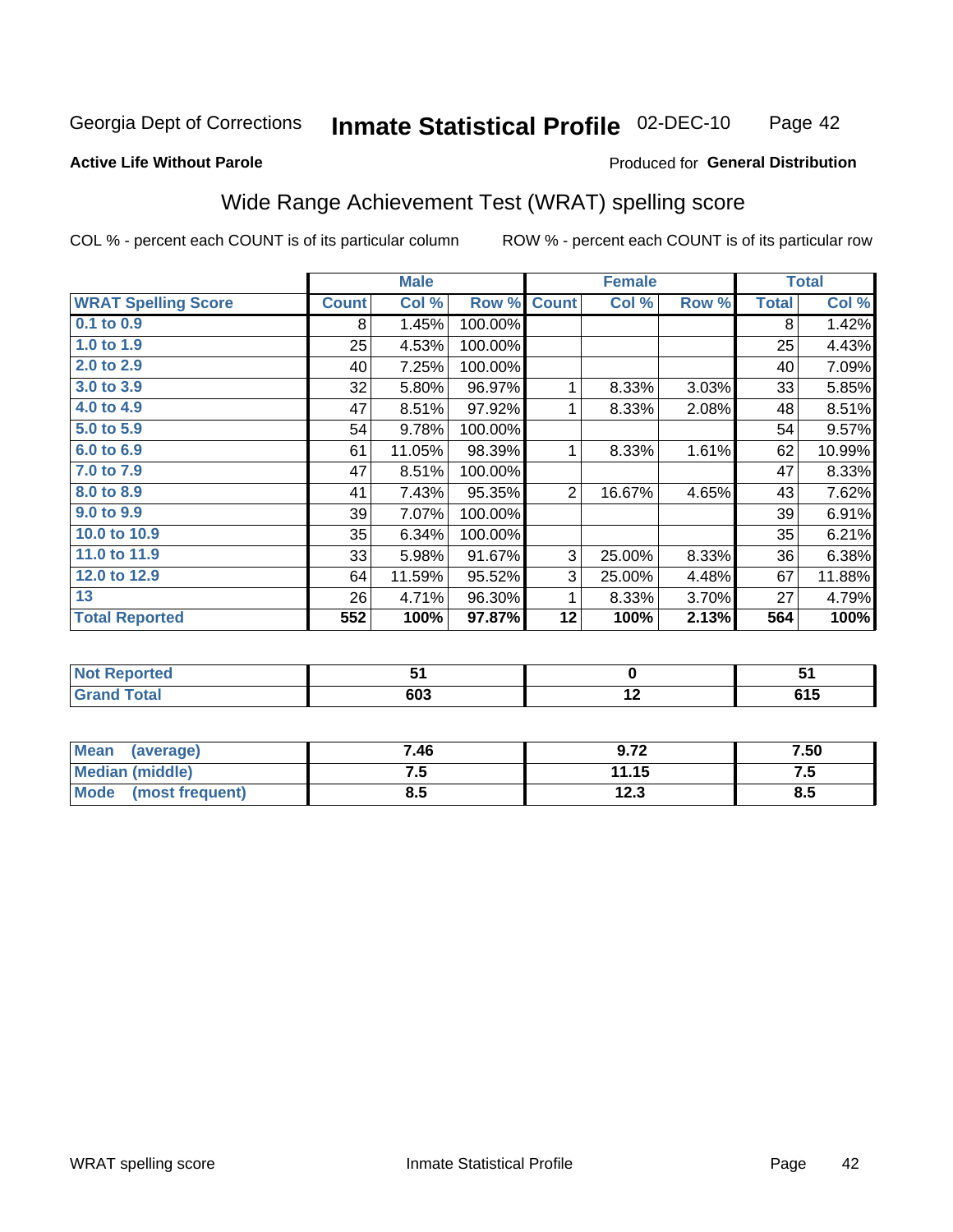## **Active Life Without Parole**

## **Produced for General Distribution**

## Scope of substance abuse - summary

COL % - percent each COUNT is of its particular column

|                        |              | <b>Male</b> |         |              | <b>Female</b> |          |              | <b>Total</b> |
|------------------------|--------------|-------------|---------|--------------|---------------|----------|--------------|--------------|
| <b>Substance Abuse</b> | <b>Count</b> | Col %       | Row %   | <b>Count</b> | Col %         | Row %    | <b>Total</b> | Col %        |
| <b>None</b>            | 245          | 40.63%      | 97.61%  |              | $50.00\%$     | $2.39\%$ | 251          | 40.81%       |
| <b>Drugs only</b>      | 208          | $34.49\%$   | 98.58%  |              | 25.00%        | 1.42%    | 211          | 34.31%       |
| <b>Alcohol only</b>    | 33           | 5.47%       | 100.00% |              |               |          | 33           | 5.37%        |
| Drugs and alcohol      | 117          | 19.40%      | 97.50%  |              | $25.00\%$     | 2.50%    | 120          | 19.51%       |
| <b>Total Reported</b>  | 603          | 100%        | 98.05%  | 12           | 100%          | 1.95%    | 615          | 100%         |

| <b>Not</b><br>Reported       |     |             |
|------------------------------|-----|-------------|
| <b>Total</b><br><b>Grand</b> | 603 | C4 E<br>,,, |

| <b>Mod</b><br>'one<br>None<br><b>None</b> |
|-------------------------------------------|
|-------------------------------------------|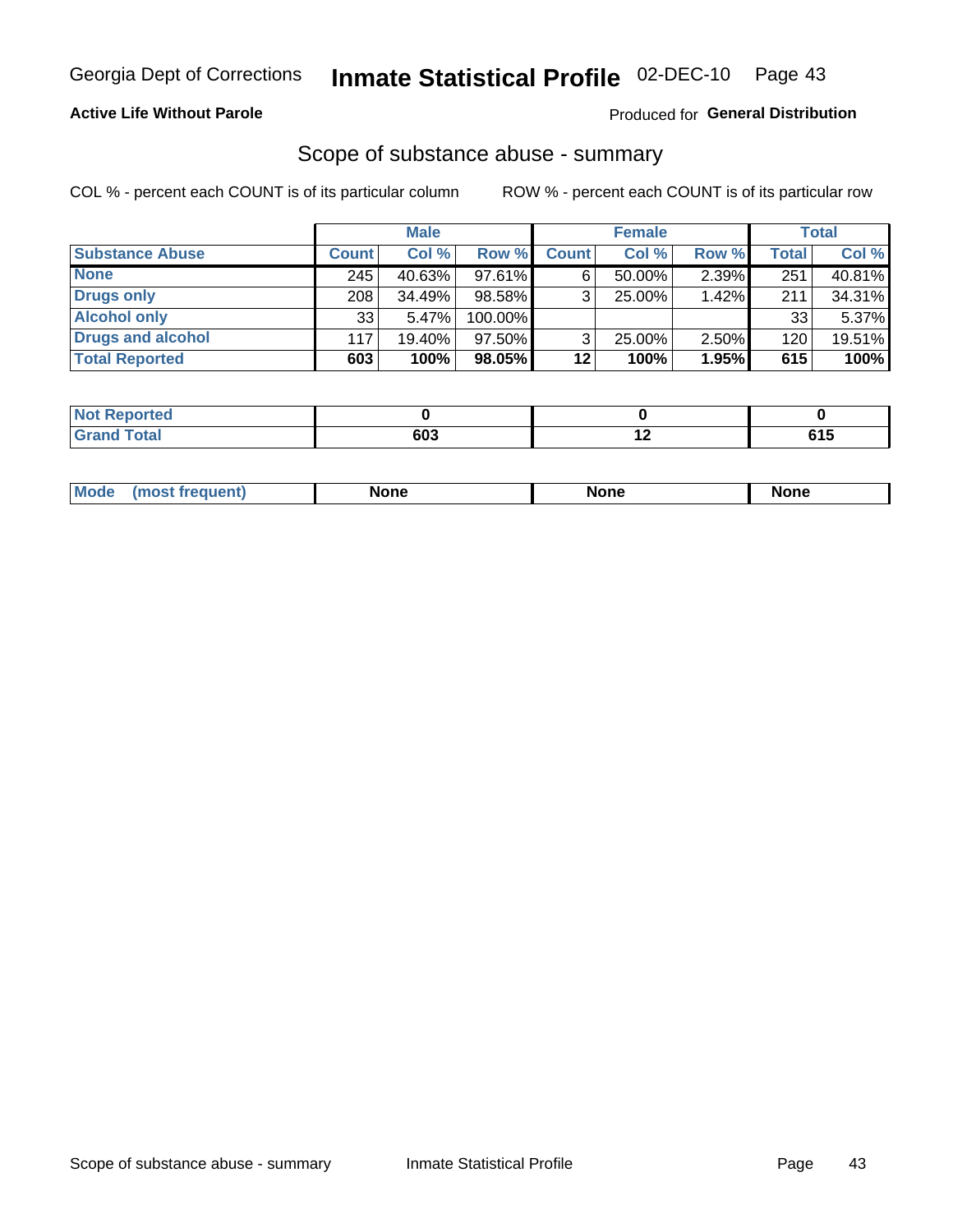## **Active Life Without Parole**

## Produced for General Distribution

## Scope of substance abuse - detail

COL % - percent each COUNT is of its particular column

|                                      |                | <b>Male</b> |         |              | <b>Female</b> |        |                | <b>Total</b> |
|--------------------------------------|----------------|-------------|---------|--------------|---------------|--------|----------------|--------------|
| <b>Substance Abuse</b>               | <b>Count</b>   | Col %       | Row %   | <b>Count</b> | Col %         | Row %  | <b>Total</b>   | Col %        |
| No drug or alcohol problems          | 245            | 40.63%      | 97.61%  | 6            | 50.00%        | 2.39%  | 251            | 40.81%       |
| Drug addiction but no alcohol        | 3              | 0.50%       | 100.00% |              |               |        | 3              | 0.49%        |
| <b>Drug addiction and alcohol</b>    | 3              | 0.50%       | 100.00% |              |               |        | 3              | 0.49%        |
| abuse                                |                |             |         |              |               |        |                |              |
| <b>Drug addiction and alcoholism</b> | $\overline{2}$ | 0.33%       | 100.00% |              |               |        | $\overline{2}$ | 0.33%        |
| No drug problem but alcohol          | 27             | 4.48%       | 100.00% |              |               |        | 27             | 4.39%        |
| abuse                                |                |             |         |              |               |        |                |              |
| No drug problem but alcoholism       | 6              | 1.00%       | 100.00% |              |               |        | 6              | 0.98%        |
| Drug experiment but no alcohol       | 120            | 19.90%      | 99.17%  |              | 8.33%         | 0.83%  | 121            | 19.67%       |
| <b>Drug experiment &amp; alcohol</b> | 13             | 2.16%       | 100.00% |              |               |        | 13             | 2.11%        |
| abuse                                |                |             |         |              |               |        |                |              |
| Drug experiment & alcoholism         | 10             | 1.66%       | 100.00% |              |               |        | 10             | 1.63%        |
| Drug abuse but no alcohol            | 85             | 14.10%      | 97.70%  | 2            | 16.67%        | 2.30%  | 87             | 14.15%       |
| Drug abuse and alcohol abuse         | 74             | 12.27%      | 98.67%  |              | 8.33%         | 1.33%  | 75             | 12.20%       |
| <b>Drug abuse and alcoholism</b>     | 15             | 2.49%       | 88.24%  | 2            | 16.67%        | 11.76% | 17             | 2.76%        |
| <b>Total Reported</b>                | 603            | 100%        | 98.05%  | 12           | 100%          | 1.95%  | 615            | 100.0%       |

| <b>Not Reported</b> |     |     |                       |
|---------------------|-----|-----|-----------------------|
| <b>cotal</b>        | 603 | . . | C <sub>4</sub> E<br>. |

| Mode (most frequent) | No drug or alcohol problems No drug or alcohol problems No drug or alcohol |          |
|----------------------|----------------------------------------------------------------------------|----------|
|                      |                                                                            | problems |
|                      |                                                                            |          |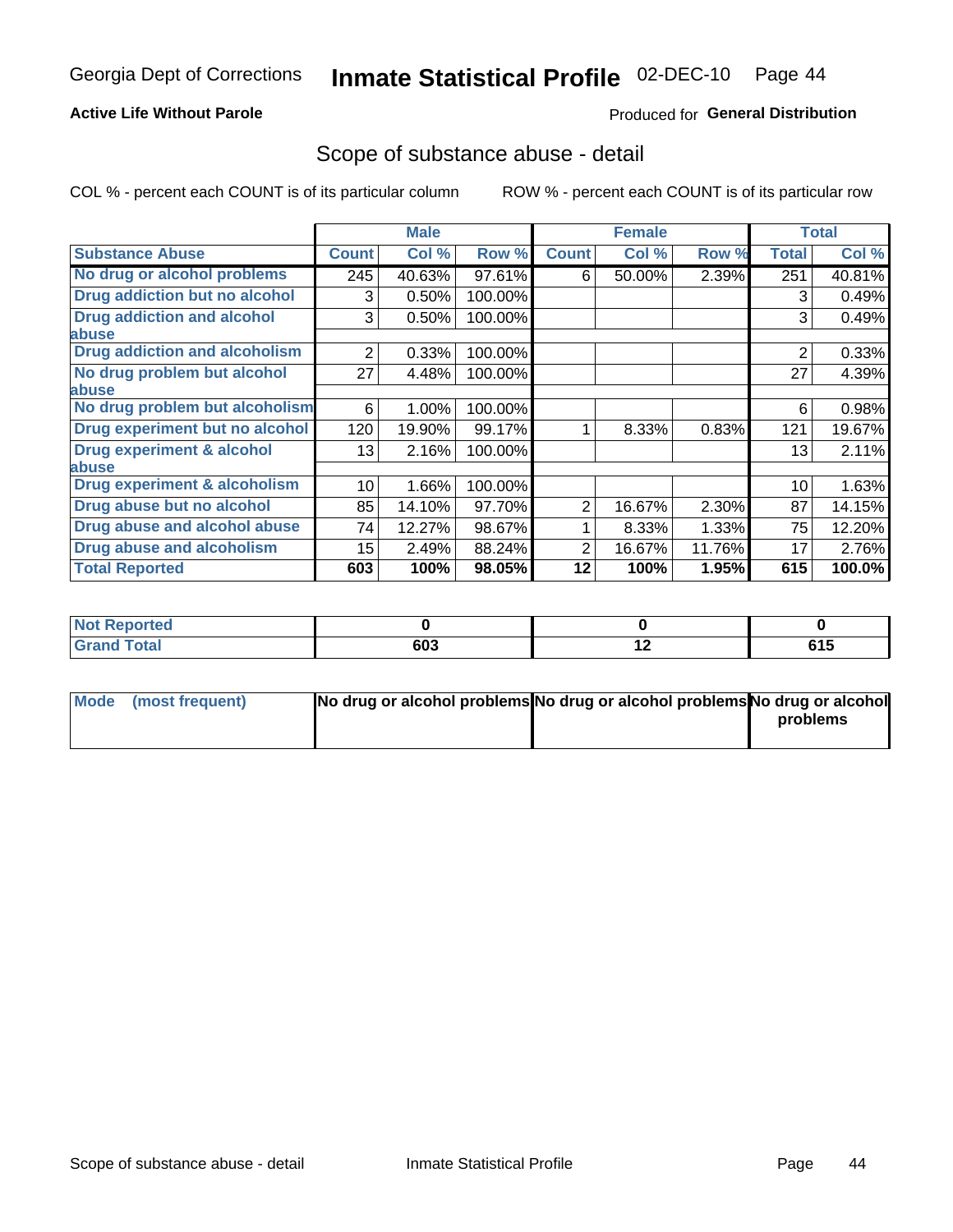#### Inmate Statistical Profile 02-DEC-10 Page 45

#### **Active Life Without Parole**

### Produced for General Distribution

# Current / last mental health treatment level

COL % - percent each COUNT is of its particular column

|                                                |                 | <b>Male</b> |         |              | <b>Female</b> |          |              | <b>Total</b> |
|------------------------------------------------|-----------------|-------------|---------|--------------|---------------|----------|--------------|--------------|
| <b>Mental Health Treatment Lev</b>             | <b>Count</b>    | Col %       | Row %   | <b>Count</b> | Col %         | Row %    | <b>Total</b> | Col %        |
| 1 No problem at current time                   | 62              | 26.27%      | 98.41%  |              | 9.09%         | 1.59%    | 63           | 25.51%       |
| 2 Receiving outpatient<br><b>Treatment</b>     | 135             | 57.20%      | 93.10%  | 10           | 90.91%        | $6.90\%$ | 145          | 58.70%       |
| 3 Inpatient, moderate                          | 31 <sup>1</sup> | 13.14%      | 100.00% |              |               |          | 31           | 12.55%       |
| Treatment<br>4 Inpatient, intensive            | 7               | 2.97%       | 100.00% |              |               |          |              | 2.83%        |
| <b>Treatment</b><br><b>5 Undergoing crisis</b> |                 | 0.42%       | 100.00% |              |               |          |              | 0.40%        |
| <b>stabilization</b><br><b>Total Evaluated</b> | 236             | 100%        | 95.55%  | 11           | 100%          | 4.45%    | 247          | 100%         |
|                                                |                 |             |         |              |               |          |              |              |

| evaluation<br>'м<br>Never I<br>nan | 367 |     | 368 |
|------------------------------------|-----|-----|-----|
|                                    | 603 | . . |     |

| Median (middle)         | <b>Receiving outpatient</b><br>treatment | <b>Receiving outpatient</b><br>treatment | <b>Receiving</b><br>outpatient<br>treatment |  |
|-------------------------|------------------------------------------|------------------------------------------|---------------------------------------------|--|
| Mode<br>(most frequent) | <b>Receiving outpatient</b><br>treatment | <b>Receiving outpatient</b><br>treatment | <b>Receiving</b><br>outpatient<br>treatment |  |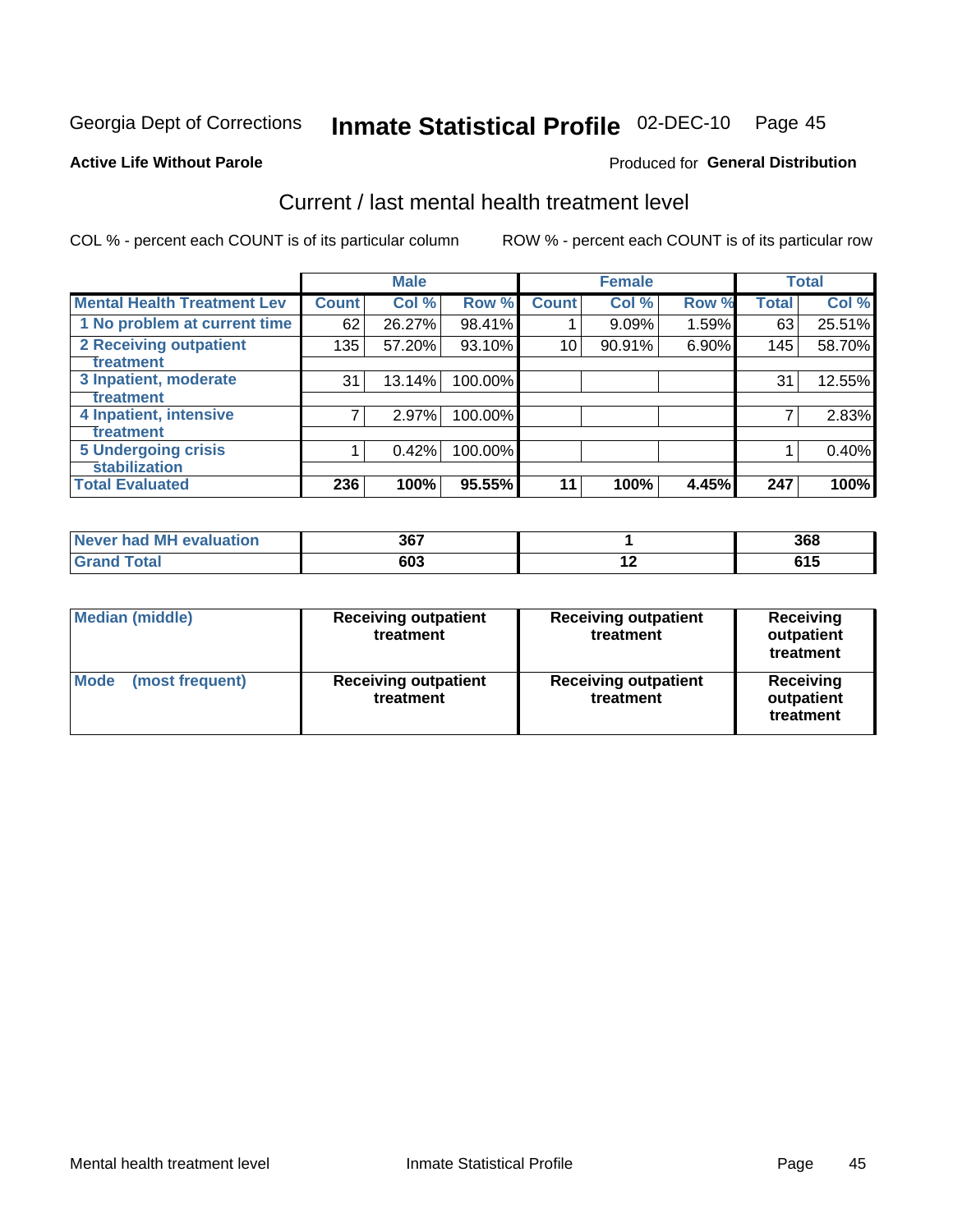#### Inmate Statistical Profile 02-DEC-10 Page 46

## **Active Life Without Parole**

## Produced for General Distribution

# PULHESDWIT medical scale - 'P' overall condition ('P'hysical)

COL % - percent each COUNT is of its particular column

|                                  |         | <b>Male</b> |                    |         | <b>Female</b> |       |              | <b>Total</b> |
|----------------------------------|---------|-------------|--------------------|---------|---------------|-------|--------------|--------------|
| 'P' Overall Condition            | Count l | Col %       | <b>Row % Count</b> |         | Col %         | Row % | <b>Total</b> | Col %        |
| 1 No medical illness             | 402     | 69.91%      | 98.77%             | 5       | 41.67%        | 1.23% | 407          | 69.34%       |
| 2 Well-controlled chronic        | 140     | 24.35%      | 95.24%             |         | 58.33%        | 4.76% | 147          | 25.04%       |
| <b>illness</b>                   |         |             |                    |         |               |       |              |              |
| 3 Poorly-controlled chronic      | 31      | 5.39%       | 100.00%            |         |               |       | 31           | 5.28%        |
| <b>illness</b>                   |         |             |                    |         |               |       |              |              |
| 4 Significant problems requiring | ົ       | 0.35%       | 100.00%            |         |               |       | 2            | 0.34%        |
| special housing                  |         |             |                    |         |               |       |              |              |
| <b>Total Reported</b>            | 575     | 100%        | 97.96%             | $12 \,$ | 100%          | 2.04% | 587          | 100%         |

|       | റ<br>∠∪<br>__ |                          | $\sim$<br>- 96<br>40 |
|-------|---------------|--------------------------|----------------------|
| _____ | 603           | $\overline{\phantom{0}}$ | .<br>U I J           |

| Mode | (most frequent) | No medical illness | 2 Well-controlled chronic<br>illness | 1 No medical<br>illness |
|------|-----------------|--------------------|--------------------------------------|-------------------------|
|------|-----------------|--------------------|--------------------------------------|-------------------------|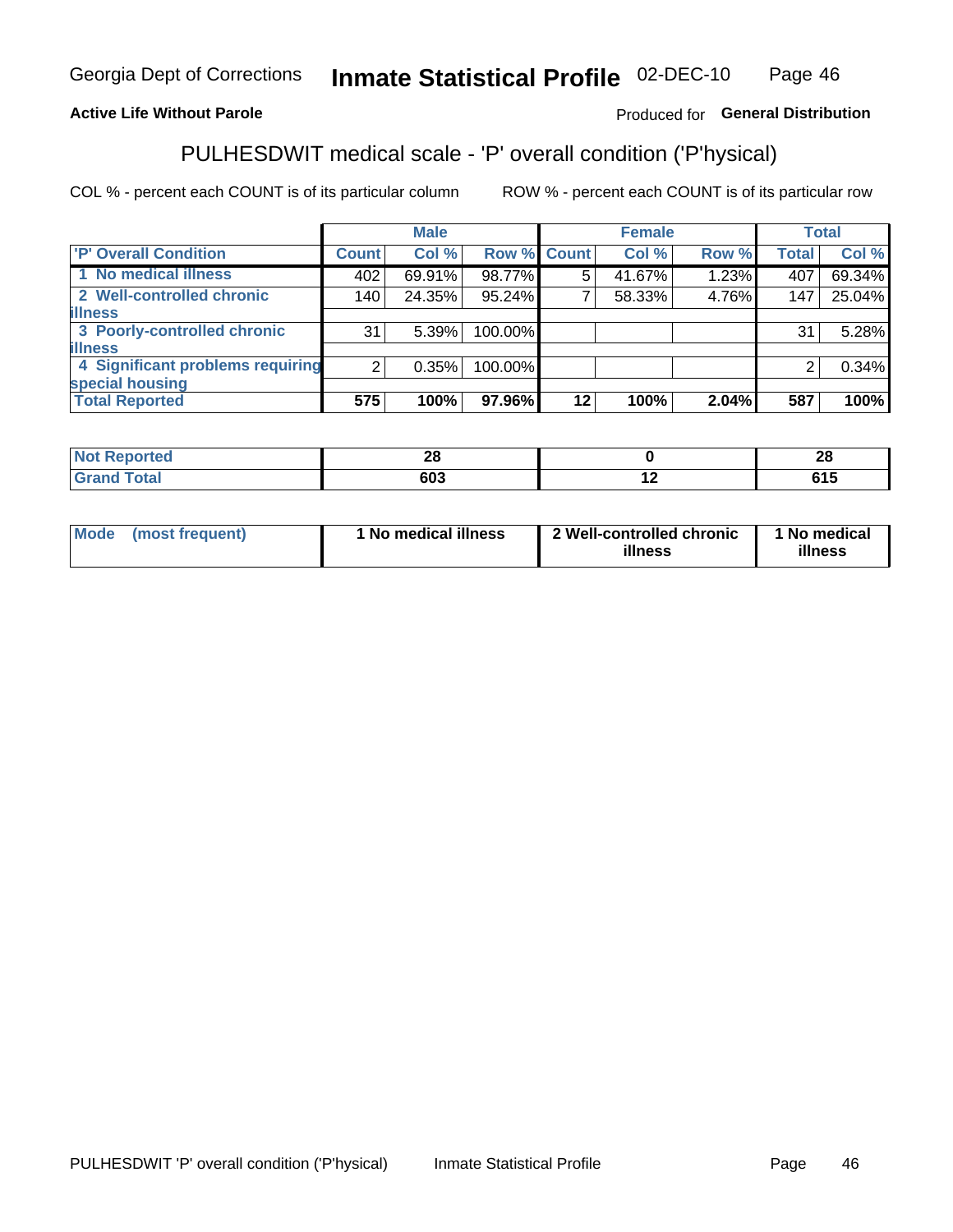## **Active Life Without Parole**

## Produced for General Distribution

# PULHESDWIT medical scale - 'U' upper body

COL % - percent each COUNT is of its particular column

|                              |              | <b>Male</b> |         |              | <b>Female</b> |       |              | <b>Total</b> |
|------------------------------|--------------|-------------|---------|--------------|---------------|-------|--------------|--------------|
| <b>'U' Upper Body</b>        | <b>Count</b> | Col %       | Row %   | <b>Count</b> | Col %         | Row % | <b>Total</b> | Col %        |
| 1 Upper bones, joints,       | 542          | 94.26%      | 98.19%  | 10           | 83.33%        | 1.81% | 552          | 94.04%       |
| muscles all OK               |              |             |         |              |               |       |              |              |
| 2 One or both arms minimally | 28           | 4.87%       | 93.33%  | 2            | 16.67%        | 6.67% | 30           | 5.11%        |
| limited                      |              |             |         |              |               |       |              |              |
| 3 One or both arms           | 4            | 0.70%       | 100.00% |              |               |       | 4            | 0.68%        |
| <b>moderately limited</b>    |              |             |         |              |               |       |              |              |
| 4 One arm disabled,          |              | 0.17%       | 100.00% |              |               |       |              | 0.17%        |
| paralyzed, or amputated      |              |             |         |              |               |       |              |              |
| <b>Total Reported</b>        | 575          | 100%        | 97.96%  | $12 \,$      | 100%          | 2.04% | 587          | 100%         |

| <b>Not Reported</b>      | ጣ   | n.<br>ZU |
|--------------------------|-----|----------|
| <b>Total</b><br>ا الله ا | 603 | u i j    |

| Mode | (most frequent) | 1 Upper bones, joints,<br>muscles all OK | 1 Upper bones, joints,<br>muscles all OK | 1 Upper bones,<br>ljoints, muscles all<br>ΟK |
|------|-----------------|------------------------------------------|------------------------------------------|----------------------------------------------|
|------|-----------------|------------------------------------------|------------------------------------------|----------------------------------------------|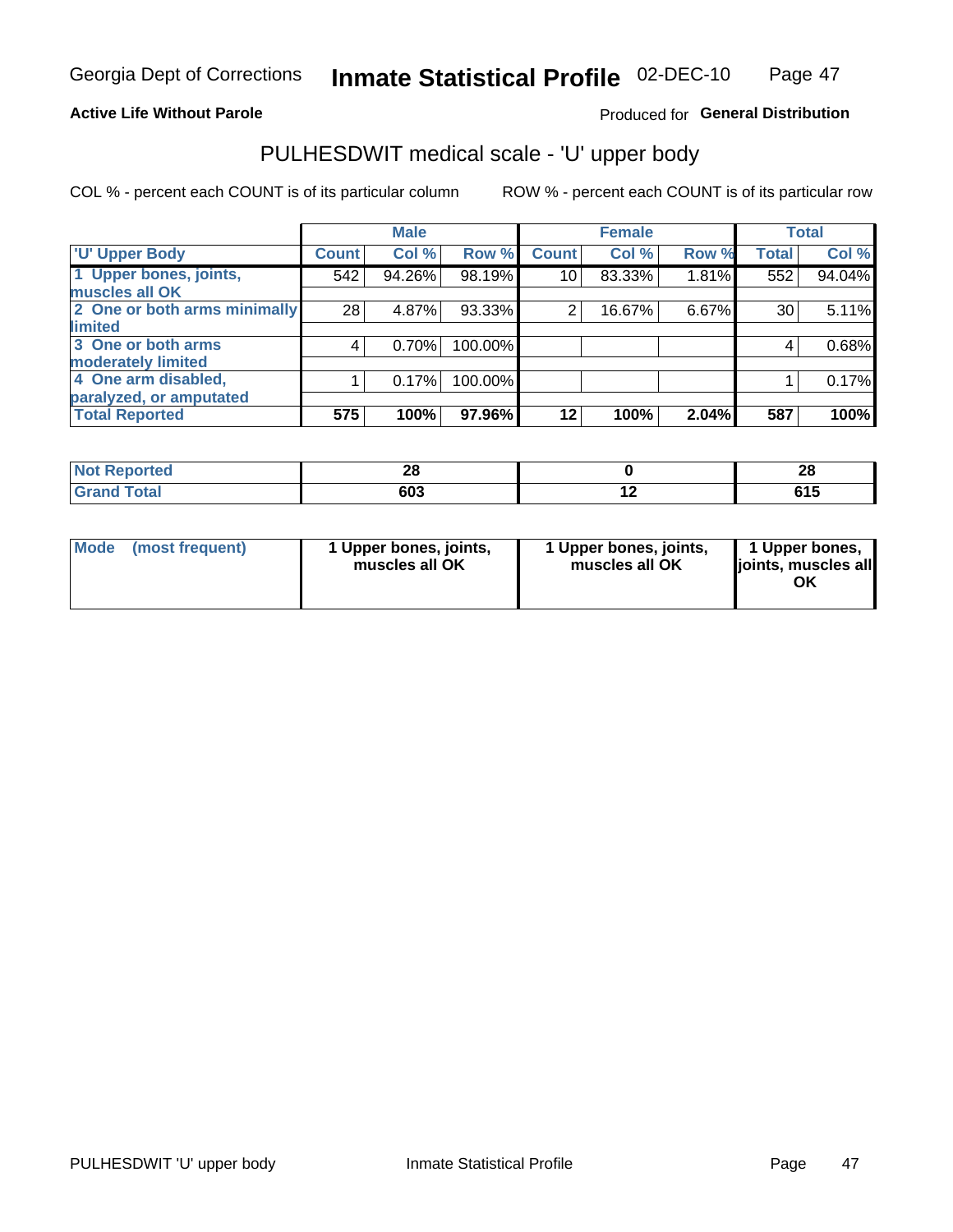## **Active Life Without Parole**

## Produced for General Distribution

## PULHESDWIT medical scale - 'L' lower body

COL % - percent each COUNT is of its particular column

|                                |                 | <b>Male</b> |         |              | <b>Female</b> |       |              | <b>Total</b> |
|--------------------------------|-----------------|-------------|---------|--------------|---------------|-------|--------------|--------------|
| 'L' Lower Body                 | <b>Count</b>    | Col %       | Row %   | <b>Count</b> | Col %         | Row % | <b>Total</b> | Col %        |
| 1 Lower bones, joints,         | 486             | 84.52%      | 98.18%  | 9            | 75.00%        | 1.82% | 495          | 84.33%       |
| muscles all OK                 |                 |             |         |              |               |       |              |              |
| 2 One or both legs minimally   | 76              | 13.22%      | 96.20%  | 3            | 25.00%        | 3.80% | 79           | 13.46%       |
| limited                        |                 |             |         |              |               |       |              |              |
| 3 One or both legs             | 12 <sub>1</sub> | 2.09%       | 100.00% |              |               |       | 12           | 2.04%        |
| moderately limited             |                 |             |         |              |               |       |              |              |
| 4 One leg disabled, paralyzed, |                 | 0.17%       | 100.00% |              |               |       |              | 0.17%        |
| or amputated                   |                 |             |         |              |               |       |              |              |
| <b>Total Reported</b>          | 575             | 100%        | 97.96%  | $12 \,$      | 100%          | 2.04% | 587          | 100%         |

| <b>Not Reported</b><br>. <b>.</b> | ົ   | n.<br>Z C |
|-----------------------------------|-----|-----------|
| <b>Total</b>                      | 603 | u I J     |

| Mode | (most frequent) | 1 Lower bones, joints,<br>muscles all OK | 1 Lower bones, joints,<br>muscles all OK | 1 Lower bones,<br>ljoints, muscles all<br>OK |
|------|-----------------|------------------------------------------|------------------------------------------|----------------------------------------------|
|------|-----------------|------------------------------------------|------------------------------------------|----------------------------------------------|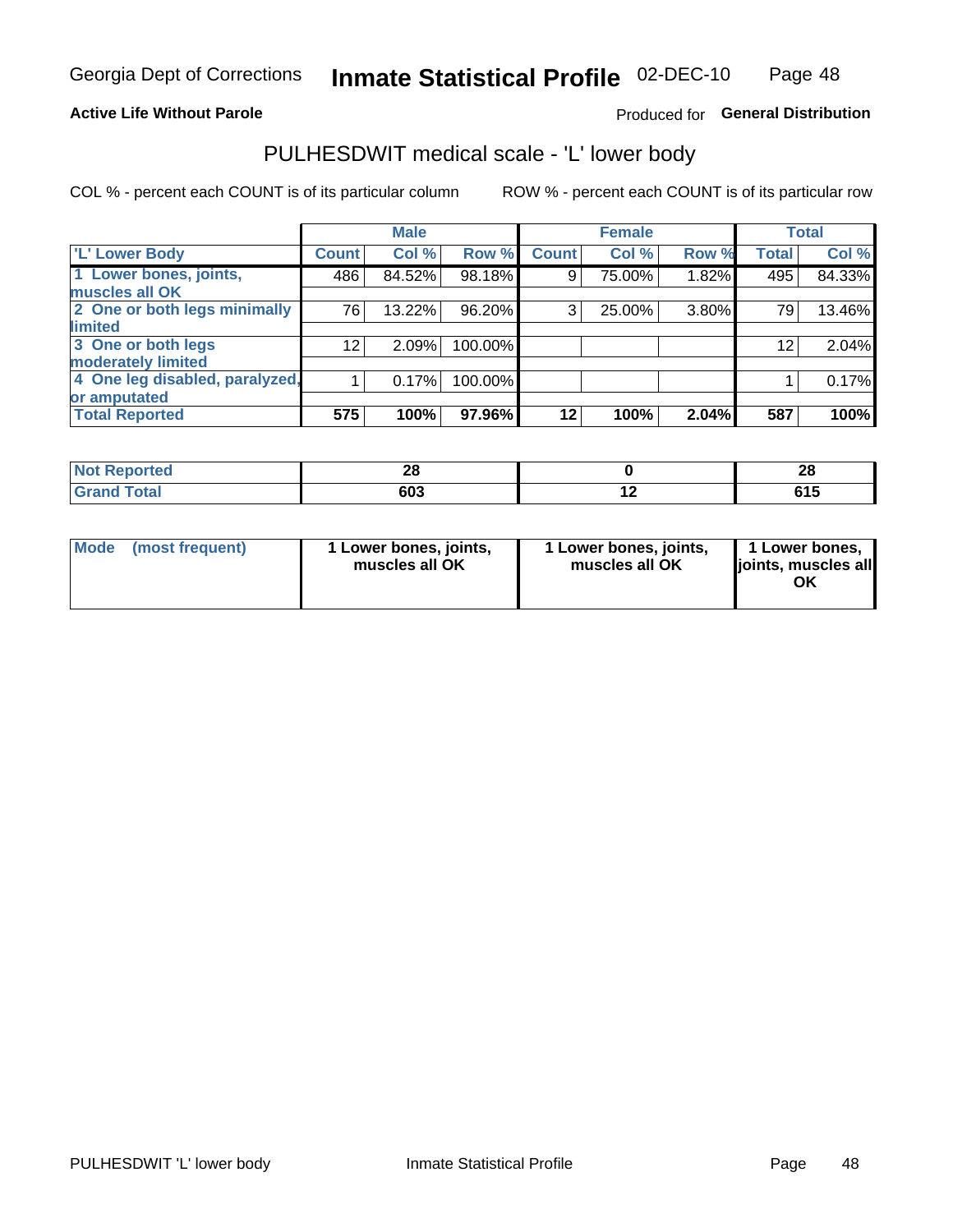**Active Life Without Parole** 

Produced for General Distribution

## PULHESDWIT medical scale - 'H' hearing

COL % - percent each COUNT is of its particular column

|                                |              | <b>Male</b> |                    |         | <b>Female</b> |          | <b>Total</b> |        |
|--------------------------------|--------------|-------------|--------------------|---------|---------------|----------|--------------|--------|
| <b>H' Hearing</b>              | <b>Count</b> | Col %       | <b>Row % Count</b> |         | Col %         | Row %    | Total        | Col %  |
| 1 Normal hearing both ears     | 561          | $97.74\%$   | 97.91%             | 12      | 100.00%       | 2.09%    | 573          | 97.78% |
| 2 Some loss in one ear with    | 12           | 2.09%       | 100.00%            |         |               |          | 12           | 2.05%  |
| other OK, or mild loss in both |              |             |                    |         |               |          |              |        |
| 4 Severe loss in both ears     |              | 0.17%       | 100.00%            |         |               |          |              | 0.17%  |
| <b>Total Reported</b>          | 574          | $100\%$     | $97.95\%$          | $12 \,$ | 100%          | $2.05\%$ | 586          | 100%   |

| æ | n n<br>23  | oc<br>ZУ   |
|---|------------|------------|
|   | cna<br>ისა | .<br>U I J |

| Mode (most frequent) | 1 Normal hearing both ears 11 Normal hearing both ears 1 Normal hearing |           |
|----------------------|-------------------------------------------------------------------------|-----------|
|                      |                                                                         | both ears |
|                      |                                                                         |           |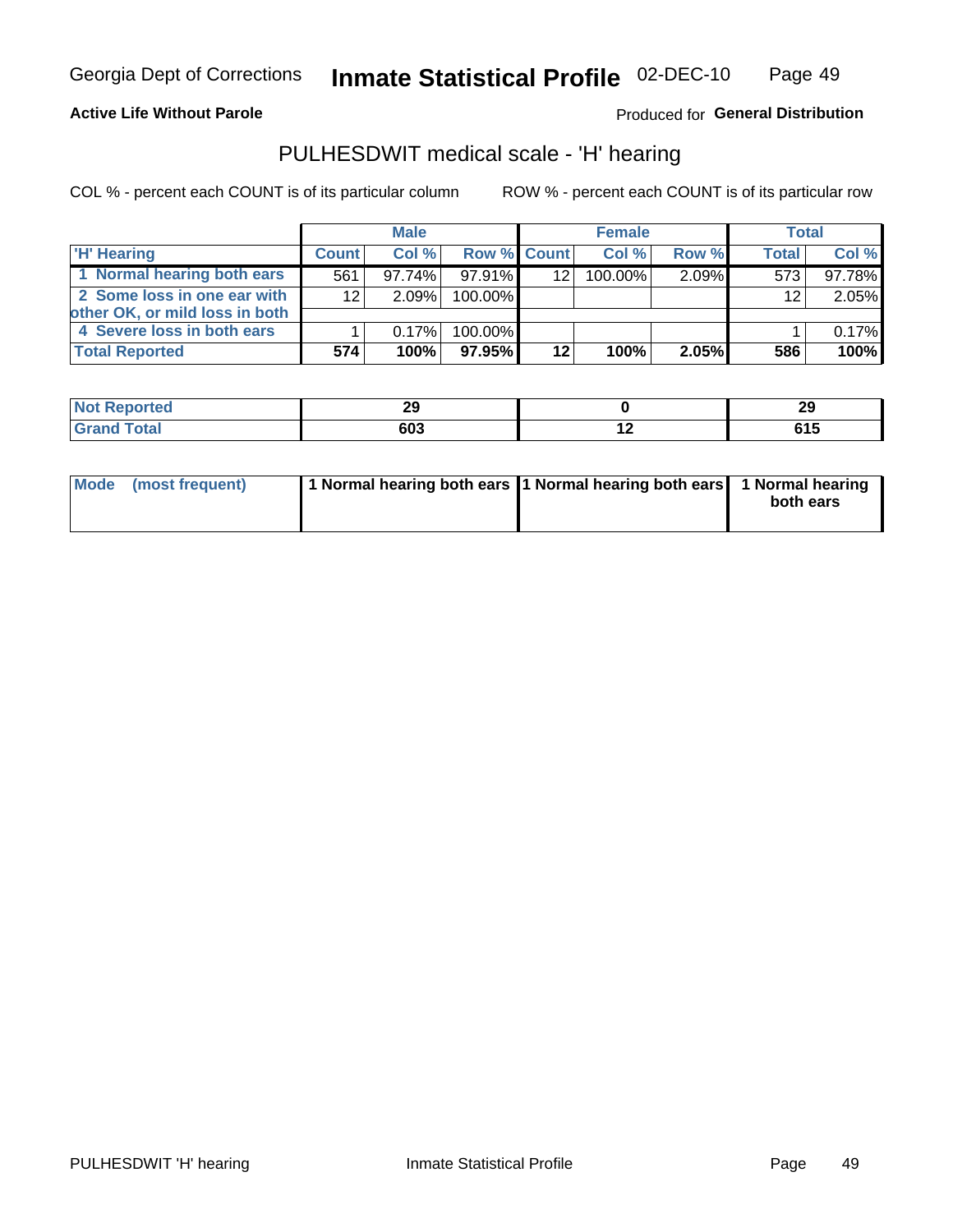**Active Life Without Parole** 

Produced for General Distribution

## PULHESDWIT medical scale - 'E' vision

COL % - percent each COUNT is of its particular column

|                                |              | <b>Male</b> |             |    | <b>Female</b> |       |              | <b>Total</b> |
|--------------------------------|--------------|-------------|-------------|----|---------------|-------|--------------|--------------|
| <b>E' Vision</b>               | <b>Count</b> | Col %       | Row % Count |    | Col %         | Row % | <b>Total</b> | Col %        |
| 1 Correctable to 20/40 in both | 440          | 82.24%      | 98.43%      |    | 58.33%        | 1.57% | 447          | 81.72%       |
| eyes                           |              |             |             |    |               |       |              |              |
| 2 Correctable to 20/70 in one  | 83           | 15.51%      | 94.32%      | 5  | 41.67%        | 5.68% | 88           | 16.09%       |
| eye, may be blind in other     |              |             |             |    |               |       |              |              |
| 3 Correctable to 20/200 in one | 11           | $2.06\%$    | 100.00%     |    |               |       | 11           | 2.01%        |
| eye, may be blind in other     |              |             |             |    |               |       |              |              |
| 4 One eye not correctable to   |              | 0.19%       | 100.00%     |    |               |       |              | 0.18%        |
| 20/200, other may be blind     |              |             |             |    |               |       |              |              |
| <b>Total Reported</b>          | 535          | 100%        | 97.81%      | 12 | 100%          | 2.19% | 547          | 100%         |

| <b>Not Reported</b><br>$\cdots$ | 68  |     | 68    |
|---------------------------------|-----|-----|-------|
| <b>Total</b>                    | 603 | . . | . . J |

| Mode (most frequent) | <sup>1</sup> Correctable to 20/40 in both 1 Correctable to 20/40 in 1 Correctable to<br>eves | both eyes | 20/40 in both eyes |
|----------------------|----------------------------------------------------------------------------------------------|-----------|--------------------|
|                      |                                                                                              |           |                    |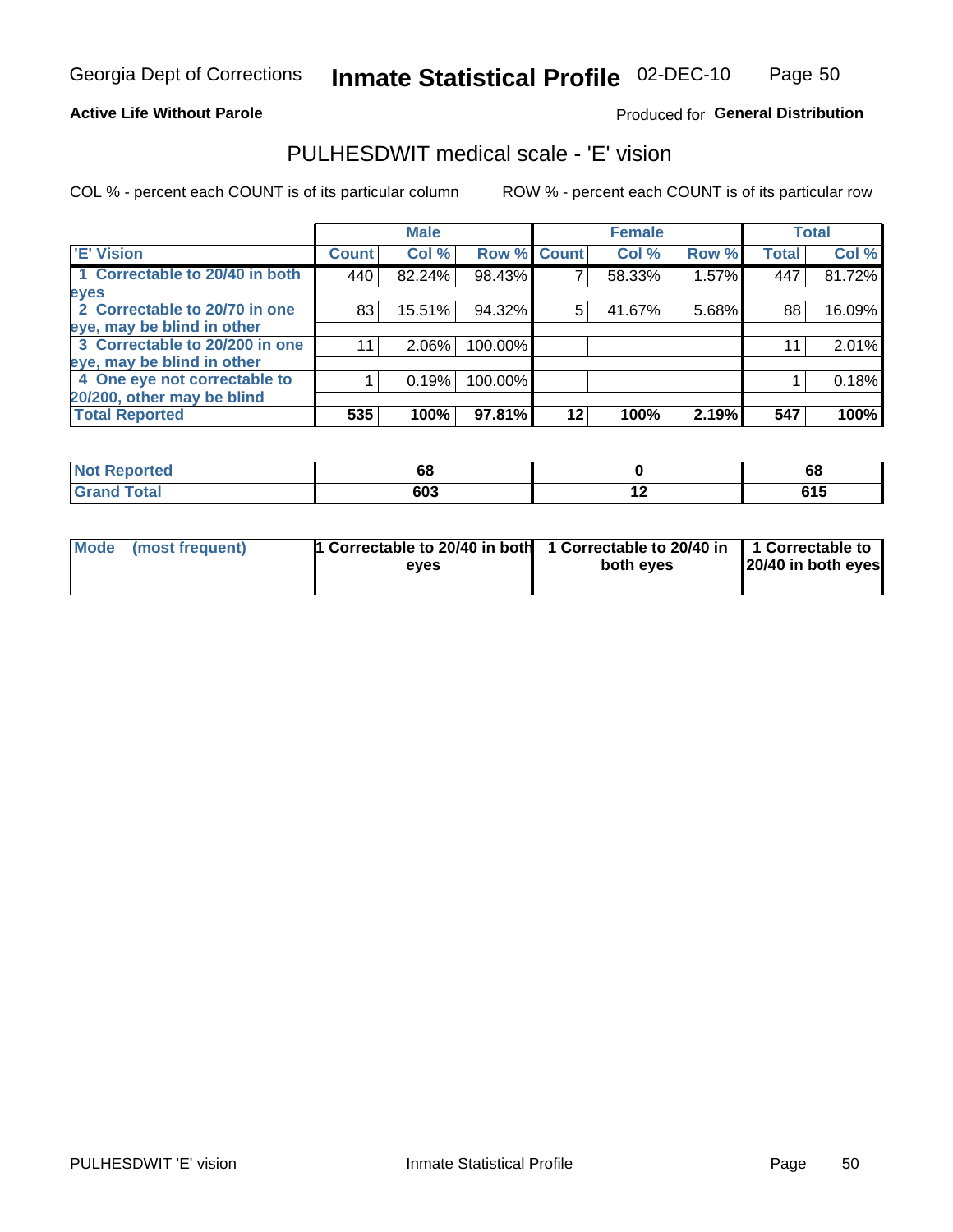## **Active Life Without Parole**

## Produced for General Distribution

# PULHESDWIT medical scale - 'S' pSychiatric

COL % - percent each COUNT is of its particular column

|                                                                 |              | <b>Male</b> |                    |    | <b>Female</b> |       |              | <b>Total</b> |
|-----------------------------------------------------------------|--------------|-------------|--------------------|----|---------------|-------|--------------|--------------|
| 'S' pSychiatric                                                 | <b>Count</b> | Col %       | <b>Row % Count</b> |    | Col %         | Row % | <b>Total</b> | Col %        |
| 1 No impairment or disorders                                    | 447          | 81.87%      | 98.89%             | 5  | 45.45%        | 1.11% | 452          | 81.15%       |
| 2 Stable, or in remission, or<br>mild impairment or retardation | 66           | 12.09%      | 91.67%             | 6  | 54.55%        | 8.33% | 72           | 12.93%       |
| 3 Requires moderate inpatient                                   | 29           | 5.31%       | 100.00%            |    |               |       | 29           | 5.21%        |
| treatment                                                       |              |             |                    |    |               |       |              |              |
| 4 Requires intensive inpatient                                  | 3            | 0.55%       | 100.00%            |    |               |       | 3            | 0.54%        |
| treatment                                                       |              |             |                    |    |               |       |              |              |
| <b>5 Requires Crisis Stabilization</b>                          |              | 0.18%       | 100.00%            |    |               |       |              | 0.18%        |
| Unit (CSU) inpatient care                                       |              |             |                    |    |               |       |              |              |
| <b>Total Reported</b>                                           | 546          | 100%        | 98.03%             | 11 | 100%          | 1.97% | 557          | 100.0%       |

| <b>Not Reported</b>   | --<br>. ب |  | 58          |
|-----------------------|-----------|--|-------------|
| <b>Total</b><br>Grand | 603       |  | CA F<br>טוט |

| Mode (most frequent) | <b>1 No impairment or disorders</b> 2 Stable, or in remission, 11 No impairment or |                       |           |
|----------------------|------------------------------------------------------------------------------------|-----------------------|-----------|
|                      |                                                                                    | or mild impairment or | disorders |
|                      |                                                                                    | retardation           |           |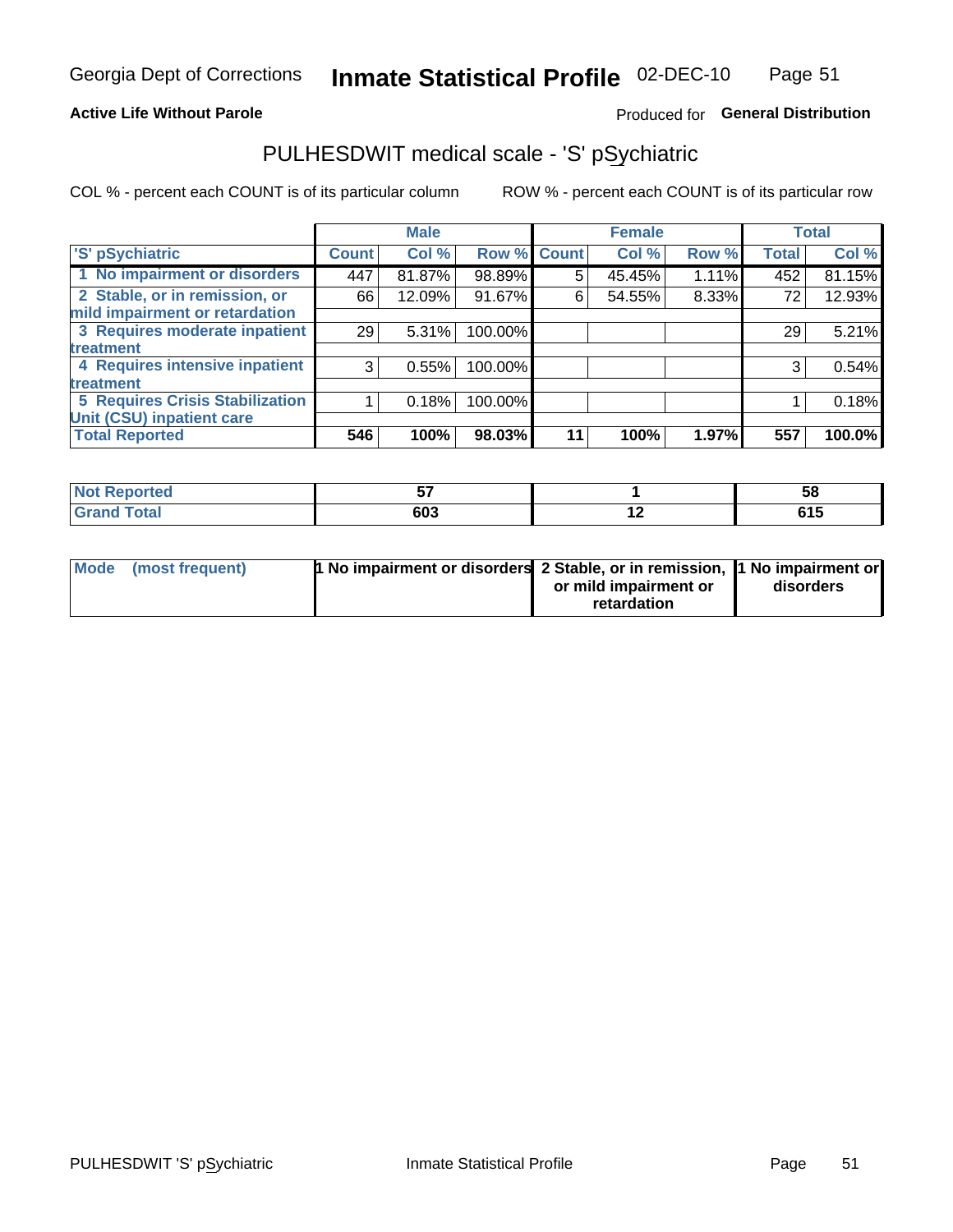## **Active Life Without Parole**

## Produced for General Distribution

## PULHESDWIT medical scale - 'D' dental

COL % - percent each COUNT is of its particular column

|                                 |              | <b>Male</b> |         |             | <b>Female</b> |       |              | <b>Total</b> |
|---------------------------------|--------------|-------------|---------|-------------|---------------|-------|--------------|--------------|
| <b>D'</b> Dental                | <b>Count</b> | Col %       |         | Row % Count | Col %         | Row % | <b>Total</b> | Col %        |
| 1 Minimal routine dental health | 380          | 71.70%      | 97.69%  | 9           | 81.82%        | 2.31% | 389          | 71.90%       |
| <b>needs</b>                    |              |             |         |             |               |       |              |              |
| 2 Moderate cavities and/or gum  | 117          | 22.08%      | 98.32%  | 2           | 18.18%        | 1.68% | 119          | 22.00%       |
| disease                         |              |             |         |             |               |       |              |              |
| 3 Extensive gum disease         | 32           | 6.04%       | 100.00% |             |               |       | 32           | 5.91%        |
| and/or widespread decay         |              |             |         |             |               |       |              |              |
| 4 Urgent need for dental        |              | 0.19%       | 100.00% |             |               |       |              | 0.18%        |
| <b>services</b>                 |              |             |         |             |               |       |              |              |
| <b>Total Reported</b>           | 530          | 100%        | 97.97%  | 11          | 100%          | 2.03% | 541          | 100%         |

| الداريم الألمان<br>rtea<br>N<br>. | $\rightarrow$ |                          |       |
|-----------------------------------|---------------|--------------------------|-------|
| $F = 4 - F$                       | cna           | $\overline{\phantom{0}}$ | .     |
| <u>i vtal</u>                     | ົດບພ          |                          | . . J |

| <b>Mode</b> | (most frequent) | <b>Minimal routine dental</b><br>health needs | 1 Minimal routine dental<br>health needs | <b>11 Minimal routine I</b><br>dental health<br>needs |
|-------------|-----------------|-----------------------------------------------|------------------------------------------|-------------------------------------------------------|
|-------------|-----------------|-----------------------------------------------|------------------------------------------|-------------------------------------------------------|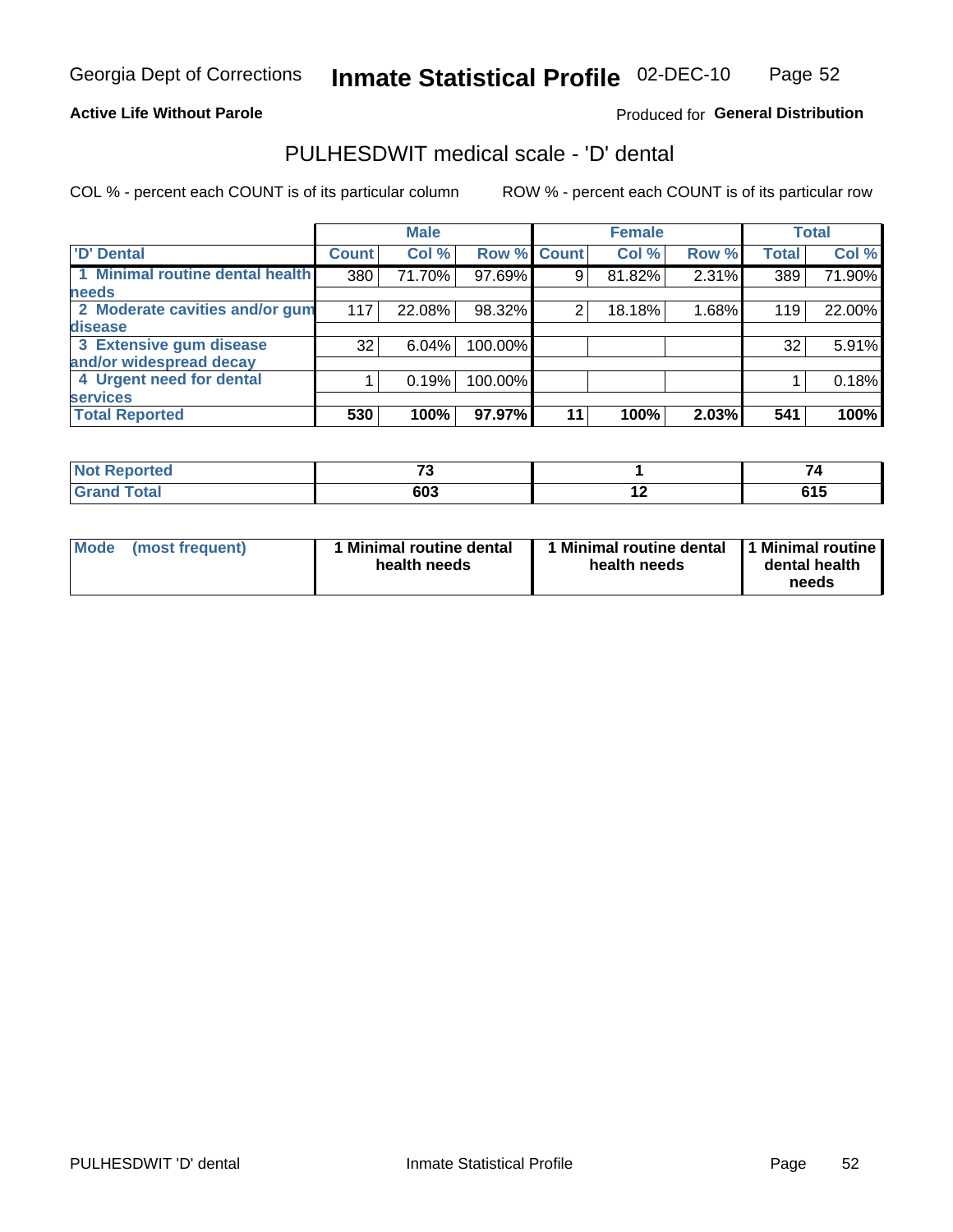## **Active Life Without Parole**

## Produced for General Distribution

## PULHESDWIT medical scale - 'W' work ability

COL % - percent each COUNT is of its particular column

|                                 |              | <b>Male</b> |         |             | <b>Female</b> |       |              | <b>Total</b> |
|---------------------------------|--------------|-------------|---------|-------------|---------------|-------|--------------|--------------|
| <b>W' work ability</b>          | <b>Count</b> | Col %       |         | Row % Count | Col %         | Row % | <b>Total</b> | Col %        |
| 1 Unrestricted work or activity | 438          | 76.31%      | 97.99%  | 9           | 75.00%        | 2.01% | 447          | 76.28%       |
| 2 Minor restrictions on type of | 110          | 19.16%      | 97.35%  | 3           | 25.00%        | 2.65% | 113          | 19.28%       |
| <b>work</b>                     |              |             |         |             |               |       |              |              |
| 3 Moderate restrictions on type | 14           | 2.44%       | 100.00% |             |               |       | 14           | 2.39%        |
| lof work                        |              |             |         |             |               |       |              |              |
| 4 Major restrictions on type of | 10           | 1.74%       | 100.00% |             |               |       | 10           | 1.71%        |
| <b>work</b>                     |              |             |         |             |               |       |              |              |
| 5 Cannot work under any         |              | 0.35%       | 100.00% |             |               |       | 2            | 0.34%        |
| <b>circumstances</b>            |              |             |         |             |               |       |              |              |
| <b>Total Reported</b>           | 574          | 100%        | 97.95%  | 12          | 100%          | 2.05% | 586          | 100%         |

| <b>Not Reported</b><br>ົາເ<br>-- |     |     | nr<br>- 3 |
|----------------------------------|-----|-----|-----------|
| <b>Grand Total</b>               | 603 | . . | u I J     |

| Mode            | 1 Unrestricted work or | 1 Unrestricted work or | 1 Unrestricted   |
|-----------------|------------------------|------------------------|------------------|
| (most frequent) | activity               | activity               | work or activity |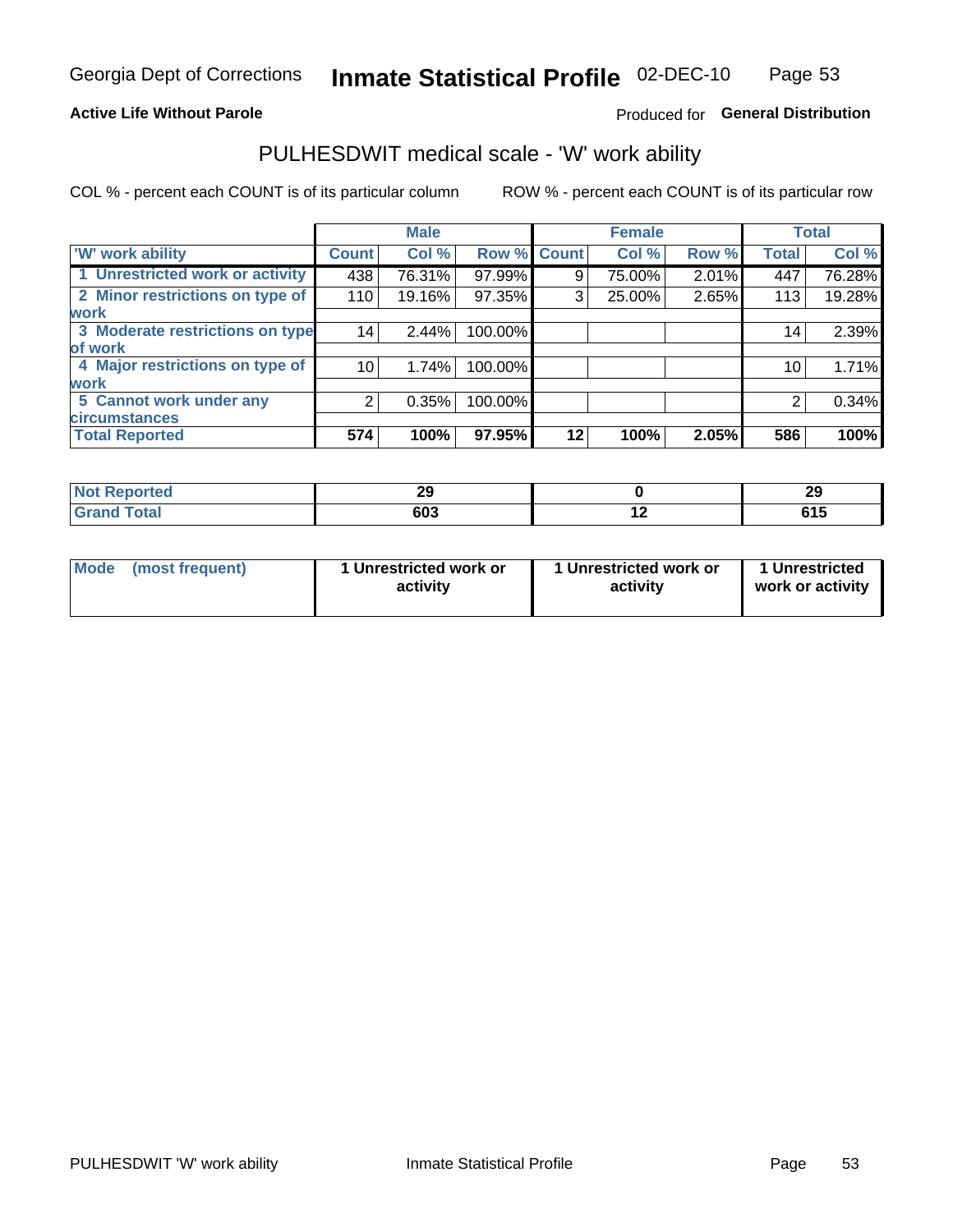## **Active Life Without Parole**

## Produced for General Distribution

# PULHESDWIT medical scale - 'I' impairment

COL % - percent each COUNT is of its particular column ROW % - percent each COUNT is of its particular row

|                           |                 | <b>Male</b> |             |         | <b>Female</b> |       |              | <b>Total</b> |
|---------------------------|-----------------|-------------|-------------|---------|---------------|-------|--------------|--------------|
| <b>T' Impairment</b>      | <b>Count</b>    | Col %       | Row % Count |         | Col %         | Row % | <b>Total</b> | Col %        |
| 1 No impairments or       | 563             | 97.91%      | 97.91%      | 12      | 100.00%       | 2.09% | 575          | 97.96%       |
| disabilities              |                 |             |             |         |               |       |              |              |
| 2 Wheelchair-bound but    | 10 <sup>1</sup> | 1.74%       | 100.00%     |         |               |       | 10           | 1.70%        |
| otherwise OK              |                 |             |             |         |               |       |              |              |
| 4 Needs moderate Assisted |                 | 0.17%       | 100.00%     |         |               |       |              | 0.17%        |
| Living (level II)         |                 |             |             |         |               |       |              |              |
| 5 Needs maximal Assisted  |                 | 0.17%       | 100.00%     |         |               |       |              | 0.17%        |
| Living (level III)        |                 |             |             |         |               |       |              |              |
| <b>Total Reported</b>     | 575             | 100%        | 97.96%      | $12 \,$ | 100%          | 2.04% | 587          | 100%         |

| oorted<br>N | ററ<br>ZO |     | 28                    |
|-------------|----------|-----|-----------------------|
| <b>otal</b> | 603      | . . | - - -<br>. .<br>0 I J |

| Mode | (most frequent) | 1 No impairments or<br>disabilities | 1 No impairments or<br>disabilities | 1 No impairments  <br>or disabilities |
|------|-----------------|-------------------------------------|-------------------------------------|---------------------------------------|
|------|-----------------|-------------------------------------|-------------------------------------|---------------------------------------|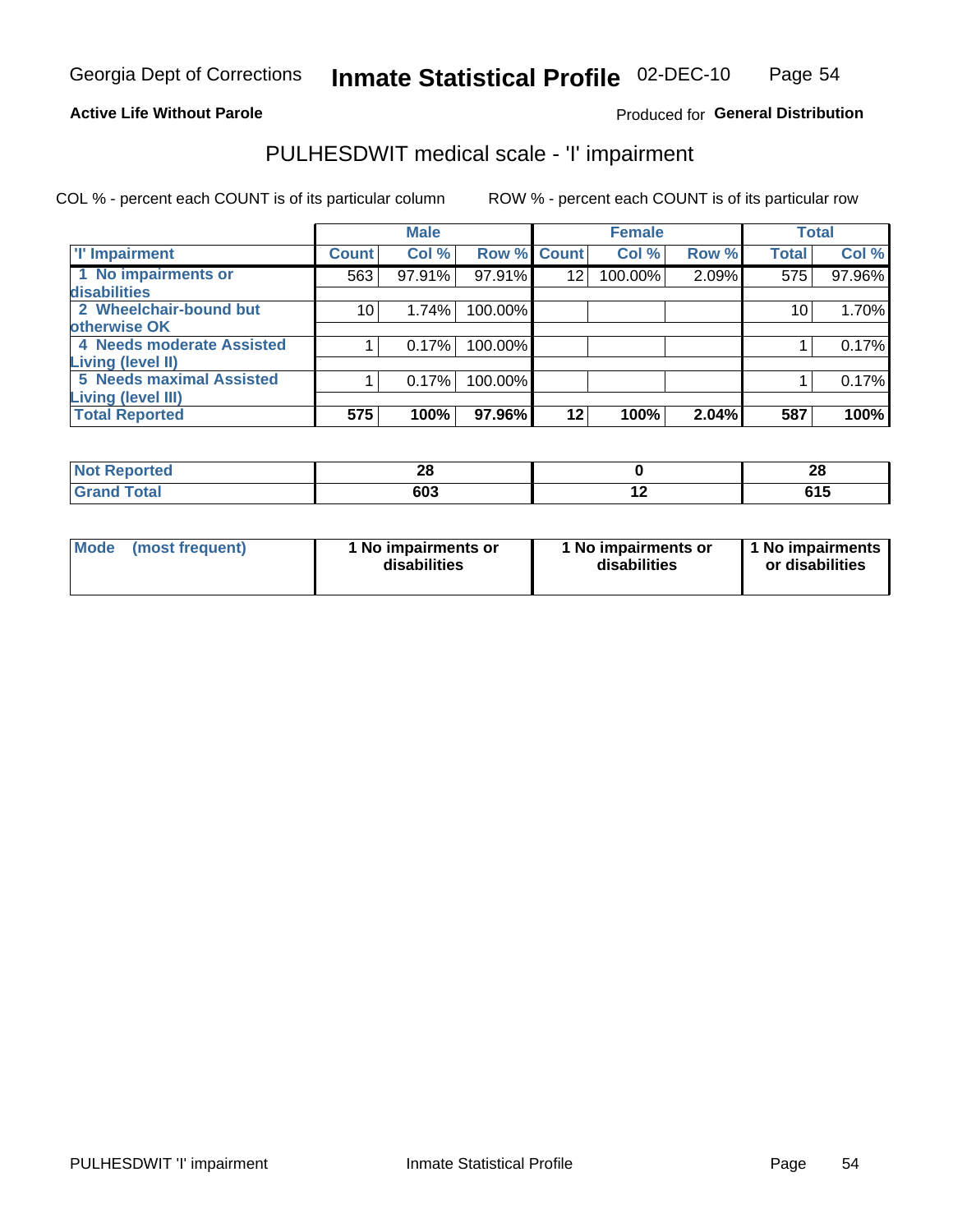## **Active Life Without Parole**

## Produced fo General Distribution

# PULHESDWIT medical scale - 'T' transportability

COL % - percent each COUNT is of its particular column

|                              |              | <b>Male</b> |             |         | <b>Female</b> |       |              | <b>Total</b> |
|------------------------------|--------------|-------------|-------------|---------|---------------|-------|--------------|--------------|
| <b>T' Transportability</b>   | <b>Count</b> | Col %       | Row % Count |         | Col %         | Row % | <b>Total</b> | Col %        |
| 1 Can be transported in any  | 572          | 98.96%      | 97.95%      | 12      | 100.00%       | 2.05% | 584          | 98.98%       |
| ordinary approved vehicle    |              |             |             |         |               |       |              |              |
| 2 Wheelchair-bound, not      | 4            | 0.69%       | 100.00%     |         |               |       |              | 0.68%        |
| needing special vehicle      |              |             |             |         |               |       |              |              |
| 3 Wheelchair-bound, requires |              | 0.17%       | 100.00%     |         |               |       |              | 0.17%        |
| special vehicle              |              |             |             |         |               |       |              |              |
| 5 Requires ambulance         |              | 0.17%       | 100.00%     |         |               |       |              | 0.17%        |
| transport                    |              |             |             |         |               |       |              |              |
| <b>Total Reported</b>        | 578          | 100%        | 97.97%      | $12 \,$ | 100%          | 2.03% | 590          | 100%         |

| m.<br>portea | ሳሪ<br>ΔJ |                          | --<br>∠J<br>$\overline{\phantom{0}}$ |
|--------------|----------|--------------------------|--------------------------------------|
| υιαι         | 603      | $\overline{\phantom{0}}$ | JIV                                  |

| <b>Mode</b> | (most frequent) | 11 Can be transported in any 1 Can be transported in any<br>ordinary approved vehicle   ordinary approved vehicle   transported in any |  | 1 Can be<br>ordinary approved<br>vehicle |
|-------------|-----------------|----------------------------------------------------------------------------------------------------------------------------------------|--|------------------------------------------|
|-------------|-----------------|----------------------------------------------------------------------------------------------------------------------------------------|--|------------------------------------------|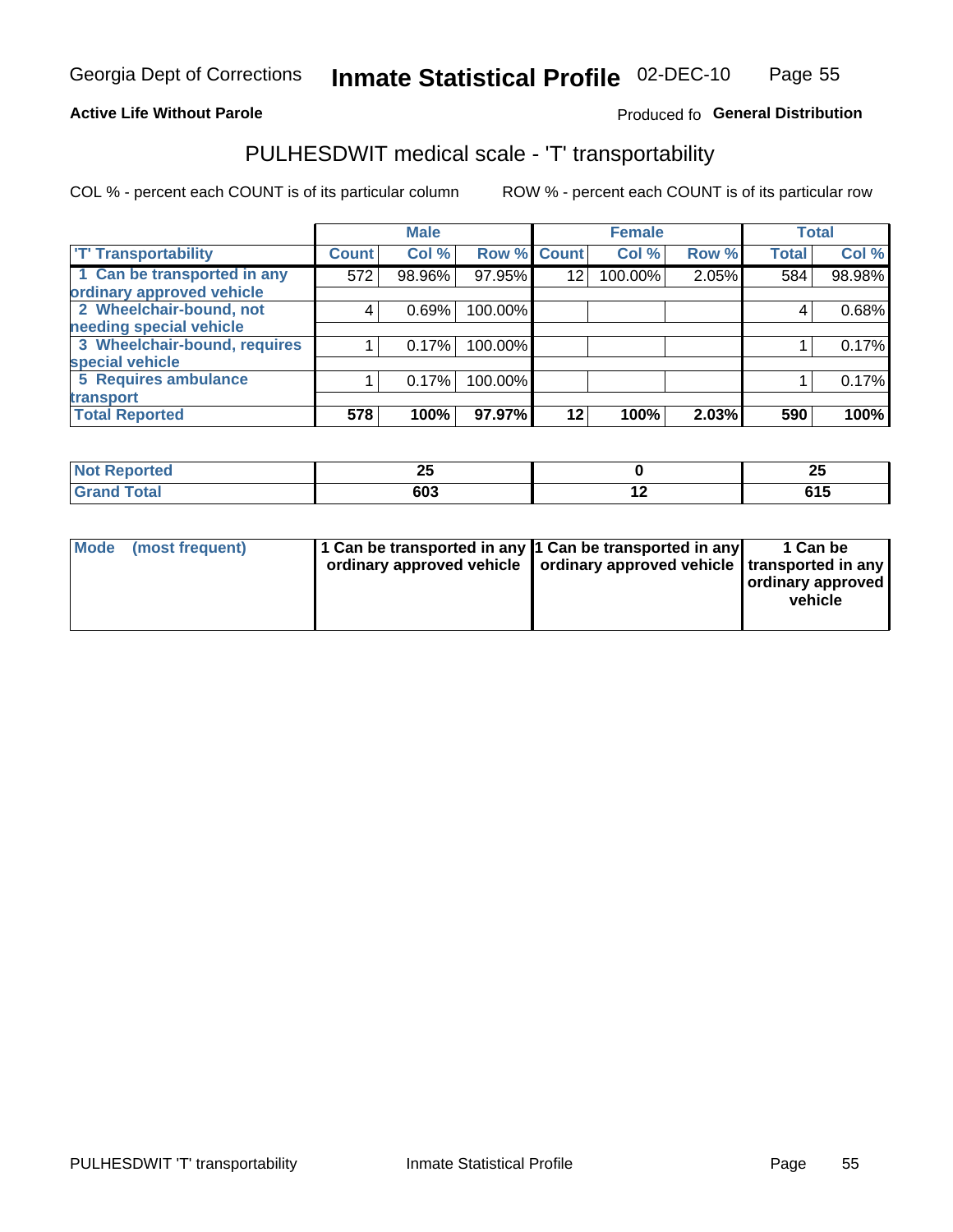## **Active Life Without Parole**

## Produced for General Distribution

## Criminality in family, self-reported

COL % - percent each COUNT is of its particular column

|                              |              | <b>Male</b> |        |              | <b>Female</b> |          |              | Total  |
|------------------------------|--------------|-------------|--------|--------------|---------------|----------|--------------|--------|
| <b>Criminality In Family</b> | <b>Count</b> | Col %       | Row %  | <b>Count</b> | Col%          | Row %    | <b>Total</b> | Col %  |
| Yes, criminality in family   | 155          | 28.49%      | 96.88% | 5            | $55.56\%$     | $3.13\%$ | 160          | 28.93% |
| No criminality in family     | 389          | 71.51%      | 98.98% | 4            | 44.44%        | 1.02%    | 393          | 71.07% |
| <b>Total Reported</b>        | 544          | 100%        | 98.37% | 9            | 100%          | 1.63%    | 553          | 100%   |

| keporteg<br>NO | --<br>◡ |     | . .<br>VŁ     |
|----------------|---------|-----|---------------|
| <b>otal</b>    | 603     | . . | C4 E<br>ט ו ט |

|  | Mode (most frequent) | No criminality in family | Yes, criminality in family | No criminality in<br>family |
|--|----------------------|--------------------------|----------------------------|-----------------------------|
|--|----------------------|--------------------------|----------------------------|-----------------------------|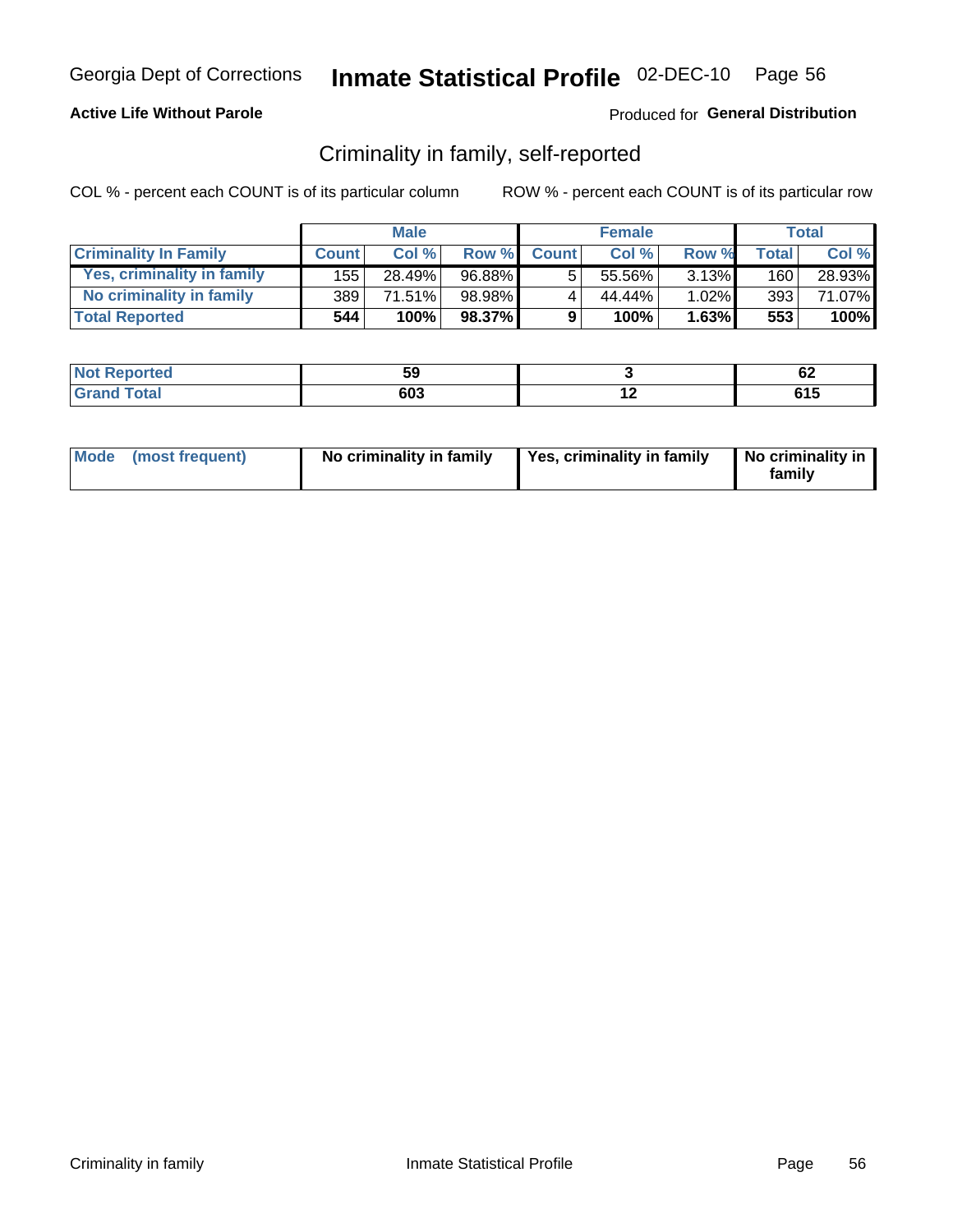## **Active Life Without Parole**

## **Produced for General Distribution**

## Alcoholism in family, self-reported

COL % - percent each COUNT is of its particular column

|                             |              | <b>Male</b> |        |              | <b>Female</b> |          |              | Total  |
|-----------------------------|--------------|-------------|--------|--------------|---------------|----------|--------------|--------|
| <b>Alcoholism In Family</b> | <b>Count</b> | Col%        | Row %  | <b>Count</b> | Col %         | Row %    | <b>Total</b> | Col %  |
| Yes, alcoholism in family   | 107          | $19.67\%$   | 97.27% | $\mathbf{r}$ | 33.33%        | $2.73\%$ | 110          | 19.89% |
| No alcoholism in family     | 437          | 80.33%      | 98.65% | 6            | 66.67%        | $1.35\%$ | 443          | 80.11% |
| <b>Total Reported</b>       | 544          | 100%        | 98.37% | 9            | 100%          | 1.63%    | 553          | 100%   |

| <b>rted</b>      | --  |          |
|------------------|-----|----------|
| <b>NOT</b>       | JJ  | VŁ       |
| $\sim$<br>$\sim$ | con | . .<br>. |

|  | Mode (most frequent) | No alcoholism in family | No alcoholism in family | No alcoholism in<br>family |
|--|----------------------|-------------------------|-------------------------|----------------------------|
|--|----------------------|-------------------------|-------------------------|----------------------------|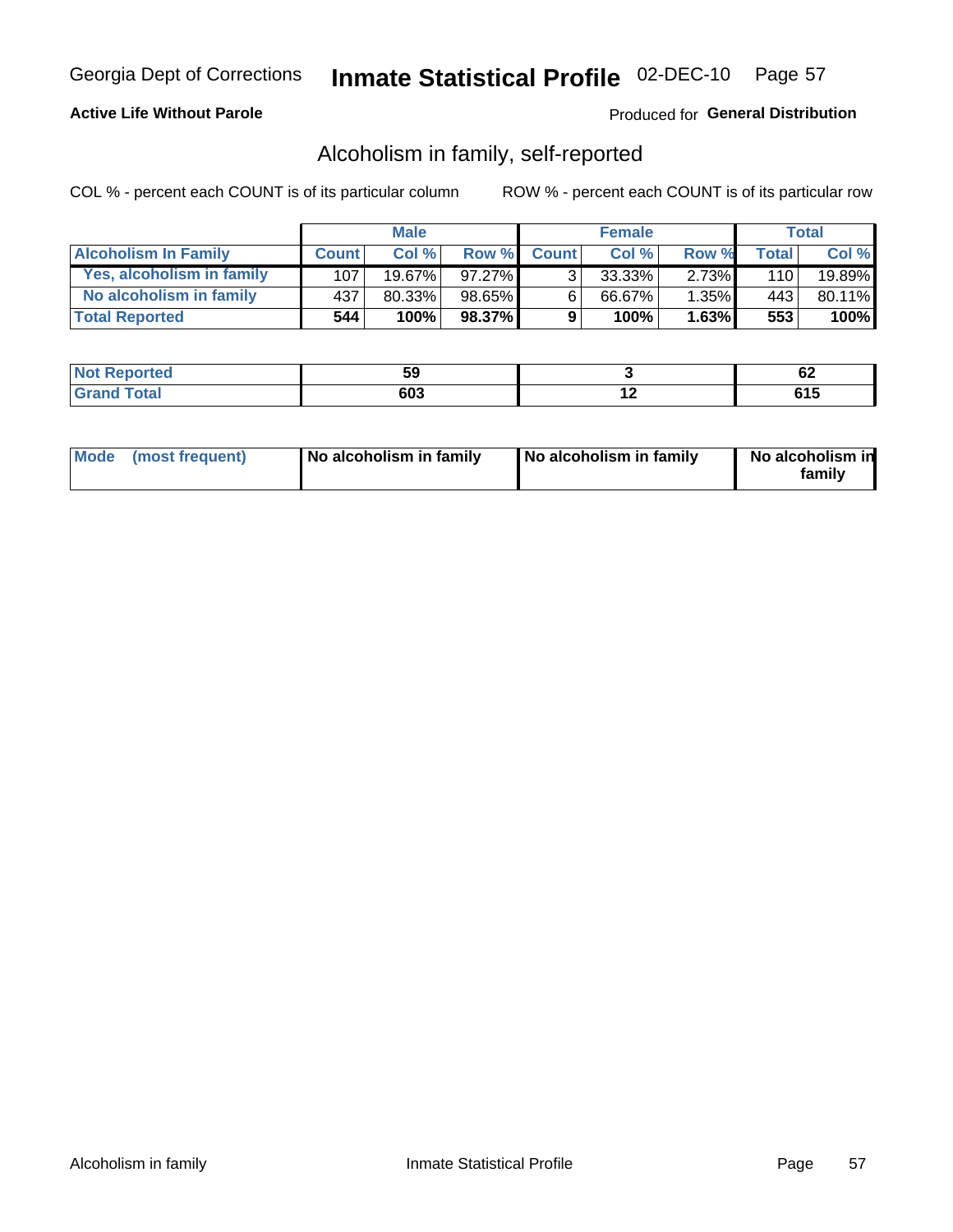## **Active Life Without Parole**

## Produced for General Distribution

## Drug abuse in family, self-reported

COL % - percent each COUNT is of its particular column

|                           |              | <b>Male</b> |           |                | <b>Female</b> |          |       | Total  |
|---------------------------|--------------|-------------|-----------|----------------|---------------|----------|-------|--------|
| Drug Abuse In Family      | <b>Count</b> | Col %       | Row %     | <b>Count</b>   | Col %         | Row %    | Total | Col %  |
| Yes, drug abuse in family | 63           | 11.58%      | $95.45\%$ | 3 <sub>1</sub> | $33.33\%$     | $4.55\%$ | 66    | 11.93% |
| No drug abuse in family   | 481          | 88.42%      | 98.77%    | 6              | 66.67%        | 1.23%    | 487   | 88.07% |
| <b>Total Reported</b>     | 544          | 100%        | 98.37%    | 9              | 100%          | 1.63%    | 553   | 100%   |

| <b>Not Reported</b> | JJ   |     | ~~<br>VZ |
|---------------------|------|-----|----------|
| 'otal               | GN 2 | . . | .        |
| Gran                | טכ-  |     | . . J    |

|  | Mode (most frequent) | No drug abuse in family | No drug abuse in family | No drug abuse in<br>family |
|--|----------------------|-------------------------|-------------------------|----------------------------|
|--|----------------------|-------------------------|-------------------------|----------------------------|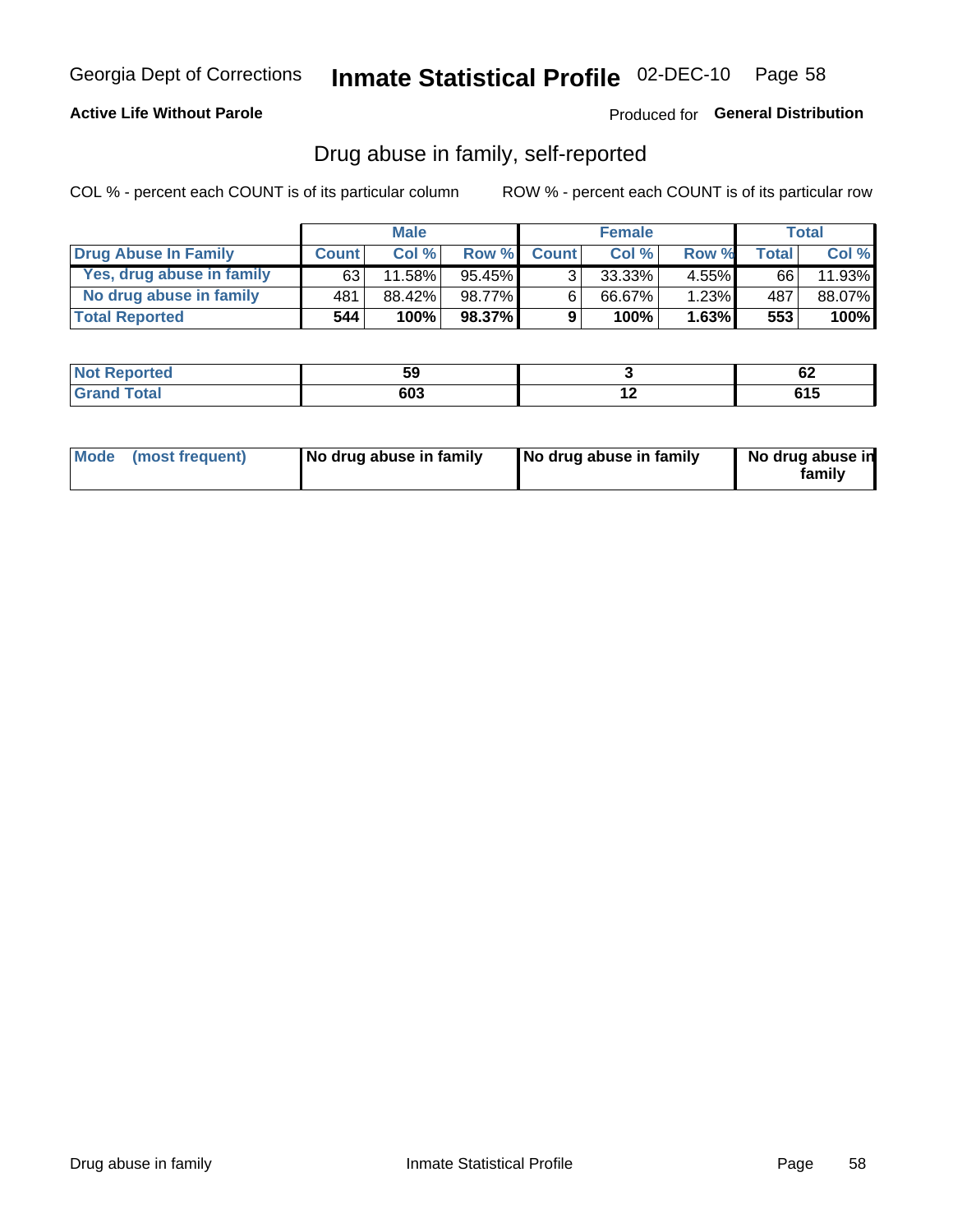## **Active Life Without Parole**

## **Produced for General Distribution**

## Subjected to frequent beatings, self-reported

COL % - percent each COUNT is of its particular column

|                                   |              | <b>Male</b> |        |              | <b>Female</b> |       |       | Total  |
|-----------------------------------|--------------|-------------|--------|--------------|---------------|-------|-------|--------|
| <b>Frequent beatings</b>          | <b>Count</b> | Col %       | Row %  | <b>Count</b> | Col %         | Row % | Total | Col %  |
| <b>Yes, subjected to frequent</b> | 34           | 6.25%       | 97.14% |              | 11.11%        | 2.86% | 35    | 6.33%  |
| <b>beatings</b>                   |              |             |        |              |               |       |       |        |
| Not subjected to frequent         | 510          | 93.75%      | 98.46% | 8            | 88.89%        | 1.54% | 518   | 93.67% |
| <b>beatings</b>                   |              |             |        |              |               |       |       |        |
| <b>Total Reported</b>             | 544          | 100%        | 98.37% | 9            | 100%          | 1.63% | 553   | 100%   |

| <b>Not Reported</b> | JJ  |     | c.<br><u>UZ</u>   |
|---------------------|-----|-----|-------------------|
| Total               | 603 | . . | <b>CAF</b><br>UIJ |

| Mode | (most frequent) | Not subjected to frequent<br>beatings | Not subjected to frequent<br>beatings | Not subjected to<br><b>frequent beatings</b> |
|------|-----------------|---------------------------------------|---------------------------------------|----------------------------------------------|
|      |                 |                                       |                                       |                                              |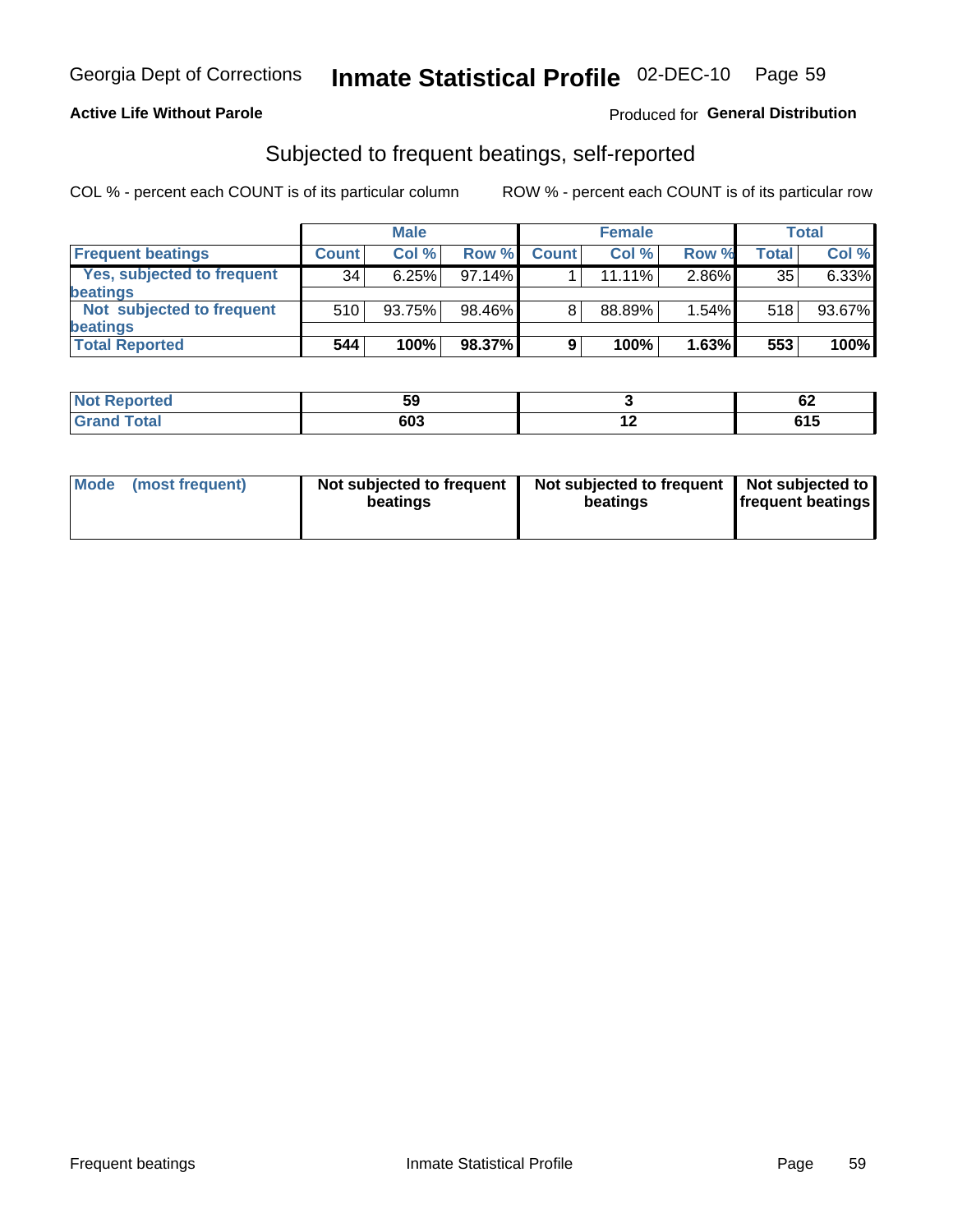## **Active Life Without Parole**

## Produced for General Distribution

## Father absent during inmate's childhood

COL % - percent each COUNT is of its particular column

|                           |              | <b>Male</b> |           |                | <b>Female</b> |          |       | Total   |
|---------------------------|--------------|-------------|-----------|----------------|---------------|----------|-------|---------|
| <b>Father Absent</b>      | <b>Count</b> | Col%        | Row %     | <b>Count</b>   | Col %         | Row %    | Total | Col %   |
| Yes, father was absent    | 268          | 49.26%      | 98.89%    | 3 <sub>1</sub> | $33.33\%$     | $1.11\%$ | 271   | 49.01%  |
| No, father was not absent | 276          | $50.74\%$   | 97.87%    | 6              | 66.67%        | $2.13\%$ | 282   | 50.99%  |
| <b>Total Reported</b>     | 544          | 100%        | $98.37\%$ | 9              | 100%          | 1.63%    | 553   | $100\%$ |

| <b>Not Reported</b>     | --<br>ັບ |     | ~<br><u>UŁ</u> |
|-------------------------|----------|-----|----------------|
| <b>c</b> otal<br>l Gran | 603      | . . | . . J          |

|  | Mode (most frequent) | No, father was not absent No, father was not absent |  | No, father was not<br>absent |
|--|----------------------|-----------------------------------------------------|--|------------------------------|
|--|----------------------|-----------------------------------------------------|--|------------------------------|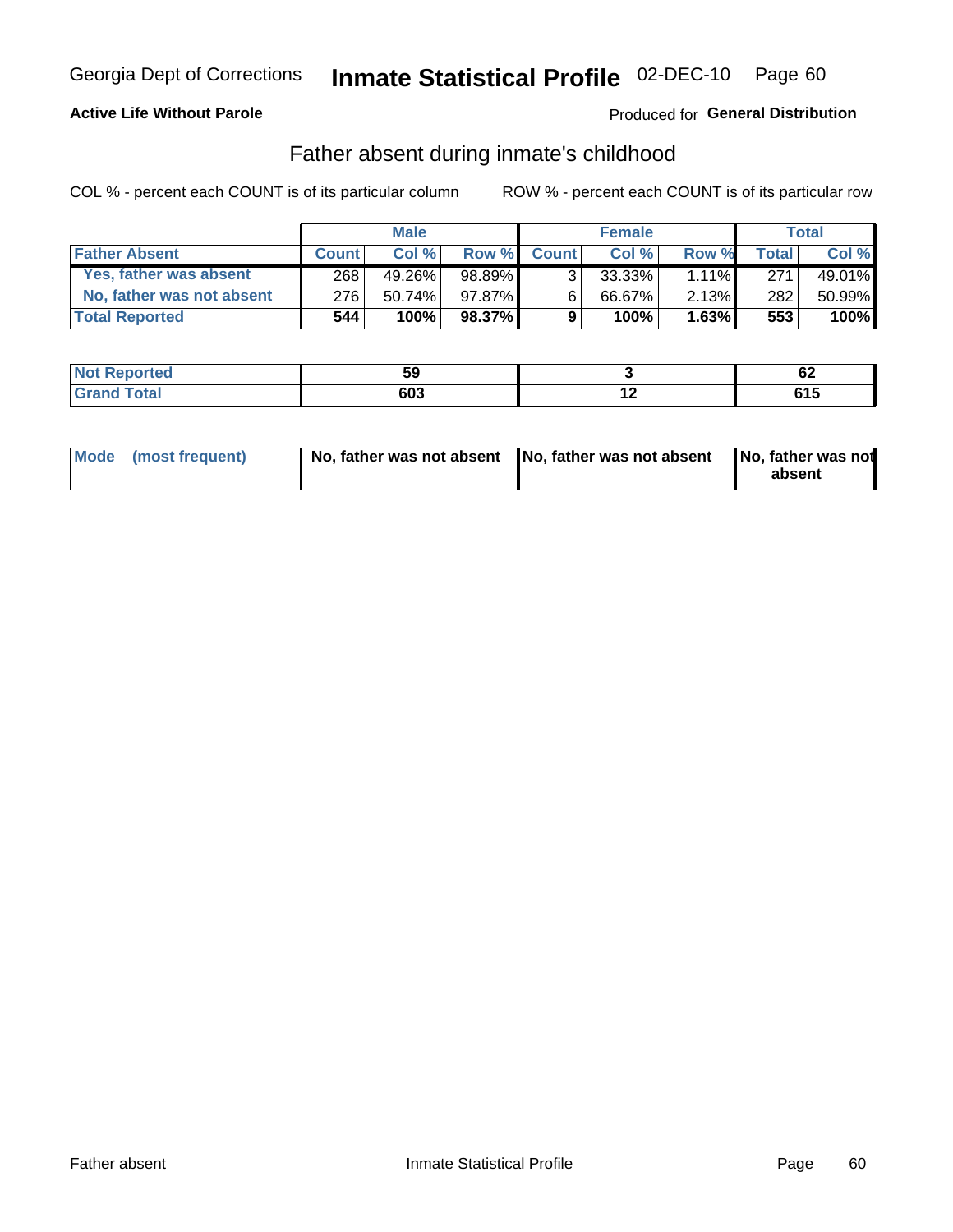## **Active Life Without Parole**

## Produced for General Distribution

## Mother absent during inmate's childhood

COL % - percent each COUNT is of its particular column

|                           |              | <b>Male</b> |           |              | <b>Female</b> |          |         | <b>Total</b> |
|---------------------------|--------------|-------------|-----------|--------------|---------------|----------|---------|--------------|
| <b>Mother Absent</b>      | <b>Count</b> | Col%        | Row %     | <b>Count</b> | Col %         | Row %    | Total ⊧ | Col %        |
| Yes, mother was absent    | 781          | $14.34\%$   | $97.50\%$ | ◠            | 22.22%        | $2.50\%$ | 80      | 14.47%       |
| No, mother was not absent | 466          | 85.66%      | 98.52%    |              | 77.78%        | $1.48\%$ | 473     | 85.53%       |
| <b>Total Reported</b>     | 544          | 100%        | $98.37\%$ | 9            | 100%          | 1.63%    | 553     | 100%         |

| <b>rted</b>      | --  |          |
|------------------|-----|----------|
| <b>NOT</b>       | JJ  | VŁ       |
| $\sim$<br>$\sim$ | con | . .<br>. |

| Mode (most frequent) | No, mother was not absent   No, mother was not absent   No, mother was | not absent |
|----------------------|------------------------------------------------------------------------|------------|
|                      |                                                                        |            |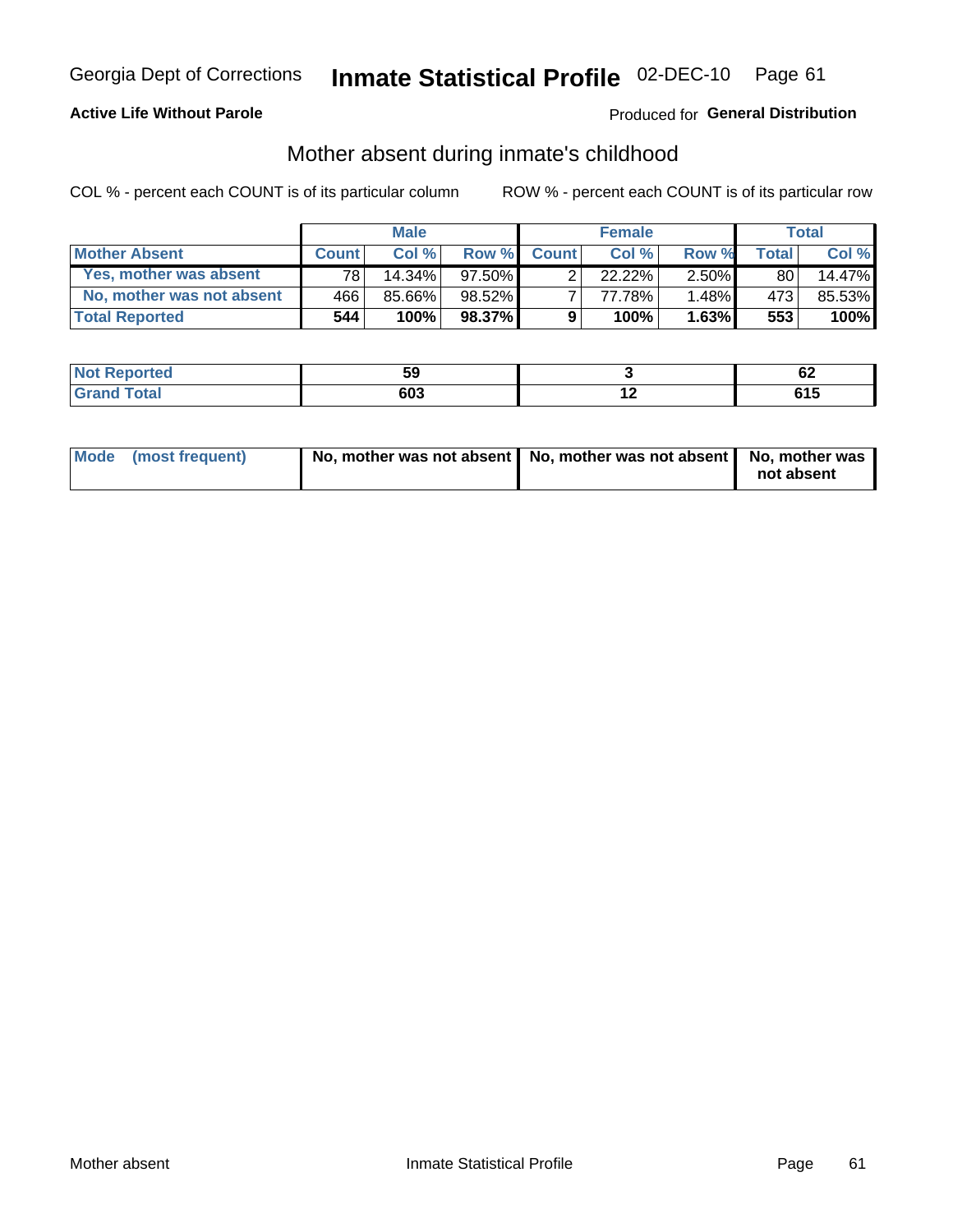## **Active Life Without Parole**

## Produced for General Distribution

## Inmate diagnosed as manipulative

COL % - percent each COUNT is of its particular column

|                          |              | <b>Male</b> |           |              | <b>Female</b> |          |              | Total  |
|--------------------------|--------------|-------------|-----------|--------------|---------------|----------|--------------|--------|
| <b>Manipulative</b>      | <b>Count</b> | Col %       | Row %     | <b>Count</b> | Col %         | Row %    | <b>Total</b> | Col %  |
| <b>Yes, manipulative</b> | 128 l        | 23.70%      | $99.22\%$ |              | 11.11%        | $0.78\%$ | 129          | 23.50% |
| No, not manipulative     | 412          | 76.30%      | 98.10%    | 8            | 88.89%        | 1.90%    | 420          | 76.50% |
| <b>Total Reported</b>    | 540          | 100%        | 98.36%    | 9            | 100%          | 1.64%    | 549          | 100%   |

| <b>Not Reported</b>     | $\overline{\phantom{a}}$<br>uu |     | oo    |
|-------------------------|--------------------------------|-----|-------|
| <b>c</b> otal<br>l Gran | 603                            | . . | u i j |

|  | Mode (most frequent) | No, not manipulative | No, not manipulative | No. not<br><b>I</b> manipulative |
|--|----------------------|----------------------|----------------------|----------------------------------|
|--|----------------------|----------------------|----------------------|----------------------------------|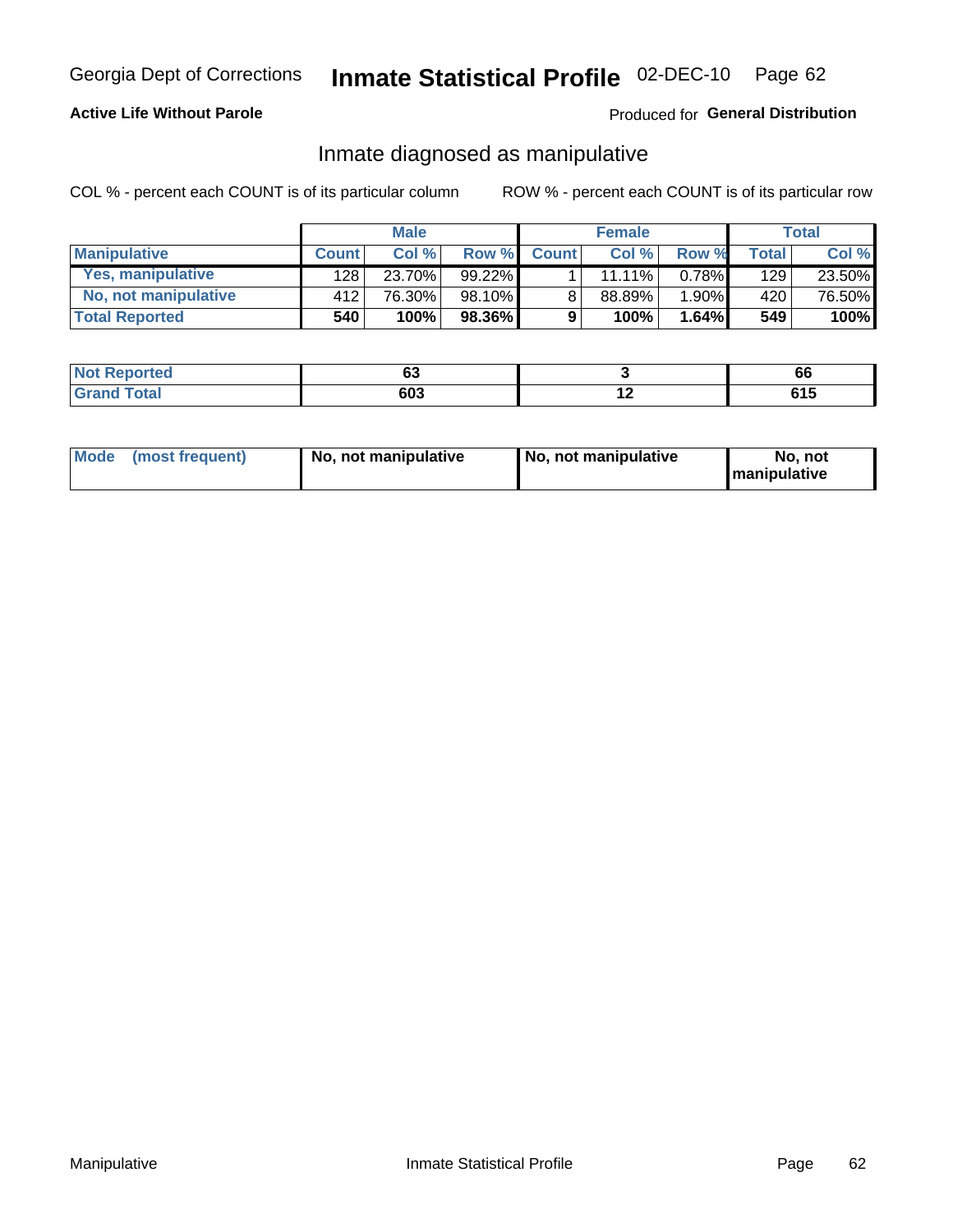# Inmate Statistical Profile 02-DEC-10 Page 63

## **Active Life Without Parole**

## Produced for General Distribution

## Inmate diagnosed as assaultive

COL % - percent each COUNT is of its particular column

|                       |              | <b>Male</b> |           |              | <b>Female</b> |          |       | Total  |
|-----------------------|--------------|-------------|-----------|--------------|---------------|----------|-------|--------|
| <b>Assaultive</b>     | <b>Count</b> | Col %       | Row %     | <b>Count</b> | Col %         | Row %    | Total | Col %  |
| Yes, assaultive       | 429          | 79.44%      | $97.95\%$ | 9            | 100.00%       | $2.05\%$ | 438   | 79.78% |
| No, not assaultive    | 111          | 20.56%      | 100.00%   |              |               |          | 111   | 20.22% |
| <b>Total Reported</b> | 540          | 100%        | 98.36%    | 9            | 100%          | 1.64%    | 549   | 100%   |

| <b>Reported</b><br><b>NO</b> t<br>. | ^^<br>vJ |     | 66         |
|-------------------------------------|----------|-----|------------|
| <b>otal</b>                         | 603      | . . | .<br>v 1 J |

| <b>Mode</b><br>(most frequent) | <b>Yes, assaultive</b> | Yes, assaultive | <b>Yes, assaultive</b> |
|--------------------------------|------------------------|-----------------|------------------------|
|--------------------------------|------------------------|-----------------|------------------------|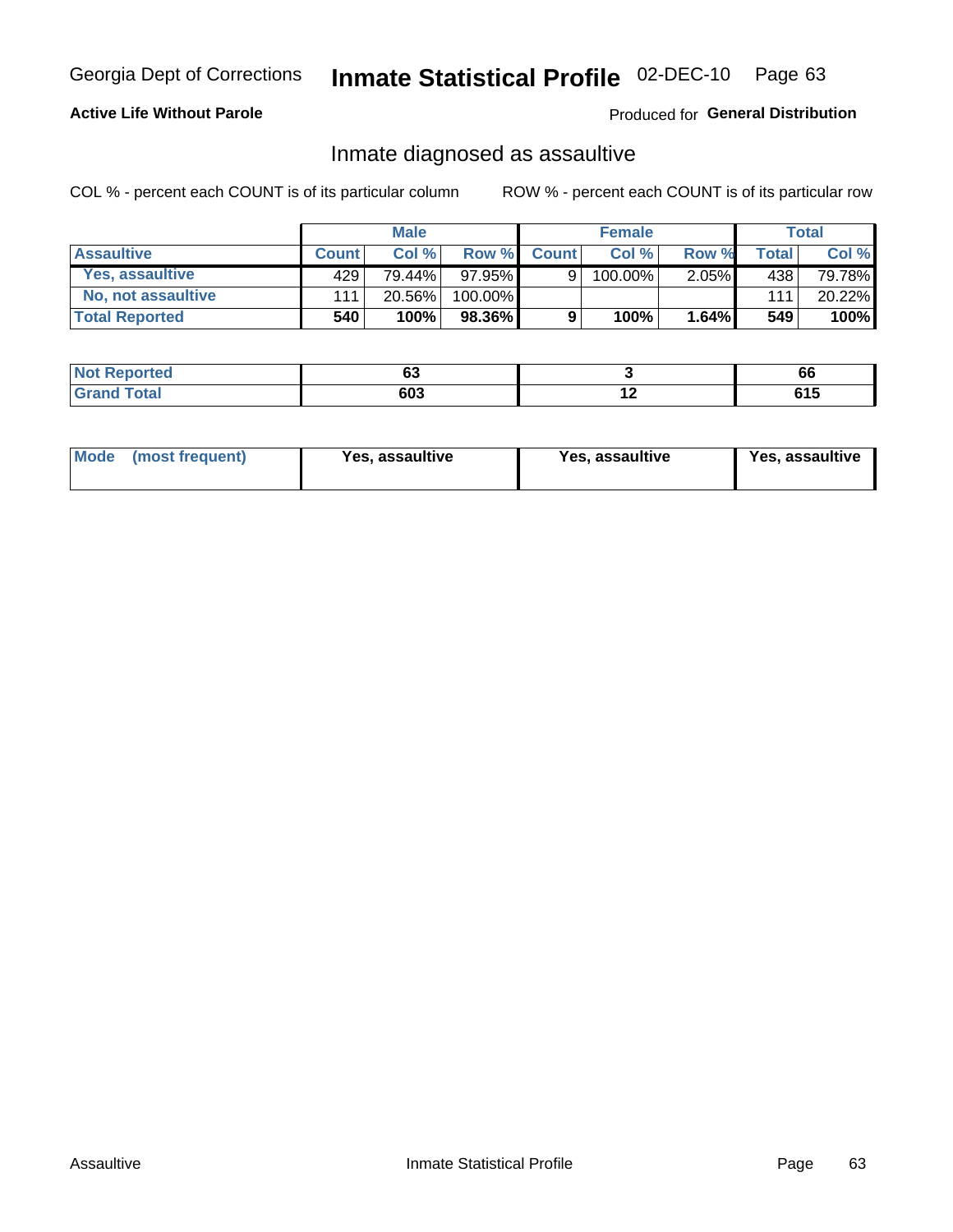# Inmate Statistical Profile 02-DEC-10 Page 64

#### **Active Life Without Parole**

## **Produced for General Distribution**

## Number of prior Georgia incarcerations

COL % - percent each COUNT is of its particular column

|                                       |                 | <b>Male</b> |                    |    | <b>Female</b> |       |       | <b>Total</b> |
|---------------------------------------|-----------------|-------------|--------------------|----|---------------|-------|-------|--------------|
| <b>Num of Prior GA Incarcerations</b> | <b>Count</b>    | Col %       | <b>Row % Count</b> |    | Col %         | Row % | Total | Col %        |
|                                       | 285             | 47.26%      | 96.28%             |    | 91.67%        | 3.72% | 296   | 48.13%       |
|                                       | 123             | 20.40%      | 100.00%            |    |               |       | 123   | 20.00%       |
|                                       | 73              | 12.11%      | 100.00%            |    |               |       | 73    | 11.87%       |
|                                       | 59              | 9.78%       | 98.33%             |    | 8.33%         | 1.67% | 60    | 9.76%        |
|                                       | 30 <sup>°</sup> | 4.98%       | 100.00%            |    |               |       | 30    | 4.88%        |
| 5                                     | 17              | 2.82%       | 100.00%            |    |               |       | 17    | 2.76%        |
| <b>More Than 5</b>                    | 16 <sub>1</sub> | 2.65%       | 100.00%            |    |               |       | 16    | 2.60%        |
| <b>Total Reported</b>                 | 603             | 100%        | 98.05%             | 12 | 100%          | 1.95% | 615   | 100%         |

| Reported<br>N.            |     |            |
|---------------------------|-----|------------|
| <b>Total</b><br>$\sim$ וש | 603 | .<br>ט ו ט |

| Mean (average)       | 1.25 | ن 2. | 1.23 |
|----------------------|------|------|------|
| Median (middle)      |      |      |      |
| Mode (most frequent) |      |      |      |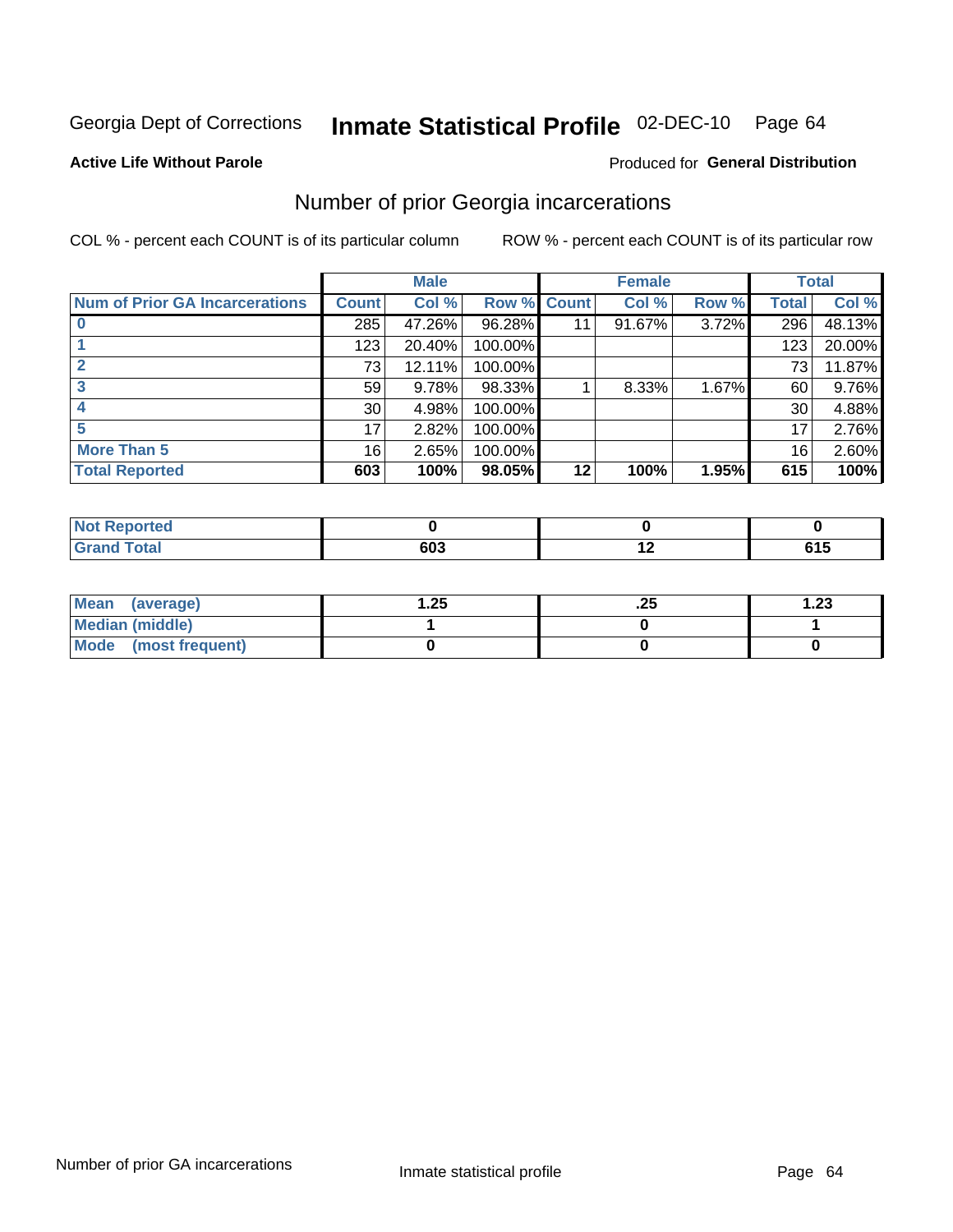#### Inmate Statistical Profile 02-DEC-10 Page 65

**Active Life Without Parole** 

Produced for General Distribution

## Prison sentence in years

COL % - percent each COUNT is of its particular column

ROW % - percent each COUNT is of its particular row

|                                 | <b>Male</b>  |         |             | <b>Female</b> |                    |          | Total       |         |
|---------------------------------|--------------|---------|-------------|---------------|--------------------|----------|-------------|---------|
| <b>Prison Sentence In Years</b> | <b>Count</b> | Col %   | Row % Count |               | Col % <sub>1</sub> | Row %    | $\tau$ otal | Col %   |
| <b>Life Without Parole</b>      | 603          | 100.00% | 98.05%      |               | $100.00\%$         | $1.95\%$ | 615         | 100.00% |
| <b>Total Reported</b>           | 603          | 100%    | 98.05%      | 12            | 100%               | 1.95%    | 615         | 100%    |

| <b>Reported</b>     |     |     |     |
|---------------------|-----|-----|-----|
| <b>Total</b><br>Gra | 603 | . . | . . |

#### **Determinate (numeric) sentences only**

| <b>Mean</b><br><i>(average)</i> |  |
|---------------------------------|--|
|---------------------------------|--|

All sentences (including determinate), with life, life without parole, and death sentences figured at 45 years

| l Mea<br>апе<br>. | -⊷ |  |
|-------------------|----|--|
|                   |    |  |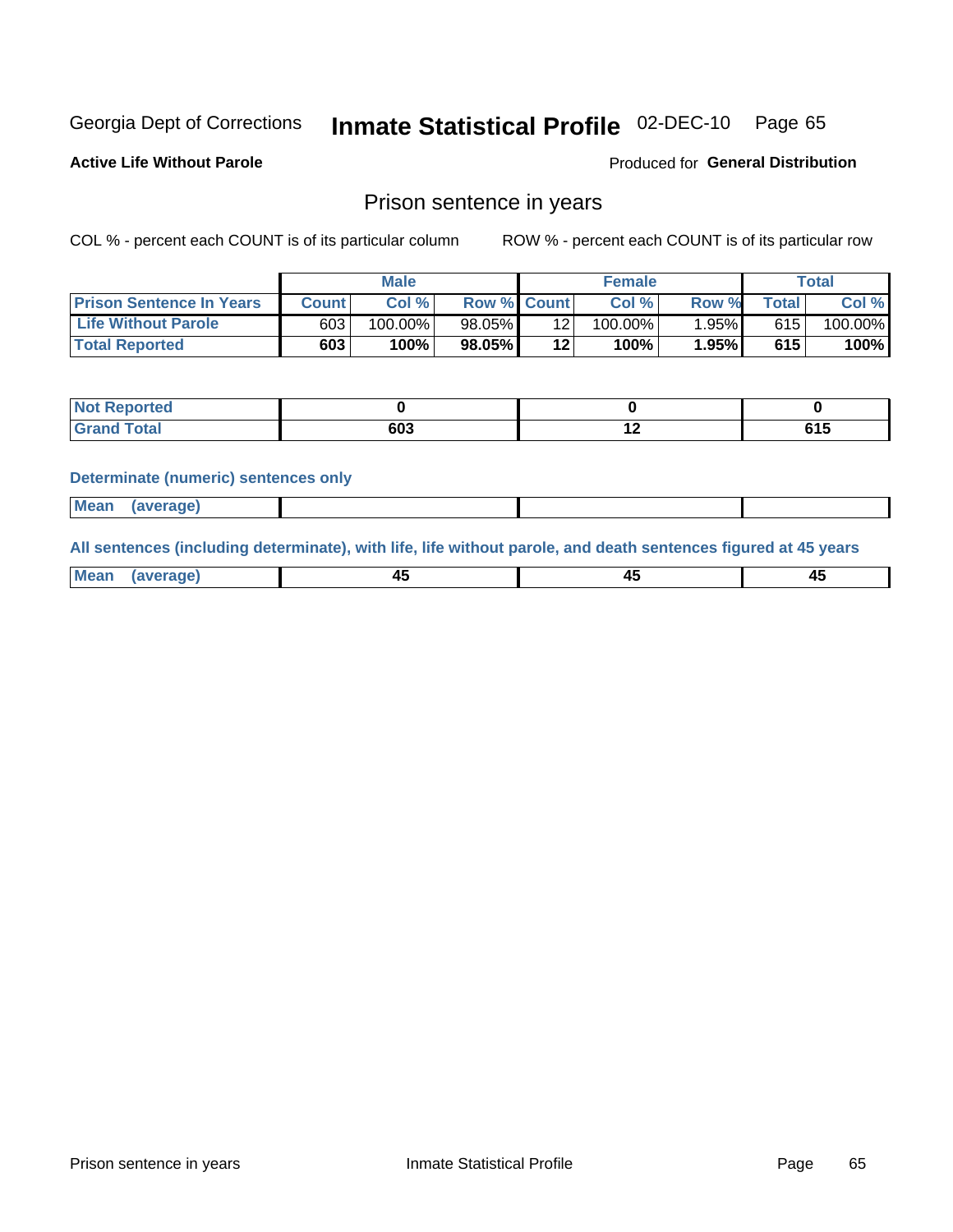#### Inmate Statistical Profile 02-DEC-10 Georgia Dept of Corrections Page 66

#### **Active Life Without Parole**

### Produced for General Distribution

## Primary offense, broken out into felonies vs misdemeanors

COL % - percent each COUNT is of its particular column

|                                  | <b>Male</b>  |         |                    | <b>Female</b>   |            |          | Total        |         |  |
|----------------------------------|--------------|---------|--------------------|-----------------|------------|----------|--------------|---------|--|
| <b>Felonies and Misdemeanors</b> | <b>Count</b> | Col%    | <b>Row % Count</b> |                 | Col%       | Row %    | <b>Total</b> | Col %   |  |
| <b>Felonies</b>                  | 603          | 100.00% | $98.05\%$          | 12 <sub>1</sub> | $100.00\%$ | $1.95\%$ | 615          | 100.00% |  |
| <b>Total Reported</b>            | 603          | $100\%$ | 98.05%             | 12'             | 100%       | 1.95%    | 615          | 100%    |  |

| <b>Not Reported</b>   |     |     |     |
|-----------------------|-----|-----|-----|
| Total<br>Grand<br>uuu | ນບວ | 603 | 615 |

| $Mc$<br>equent)<br>нез<br>$\sim$<br>. | onies<br>. | <b>onies</b><br>. |
|---------------------------------------|------------|-------------------|
|---------------------------------------|------------|-------------------|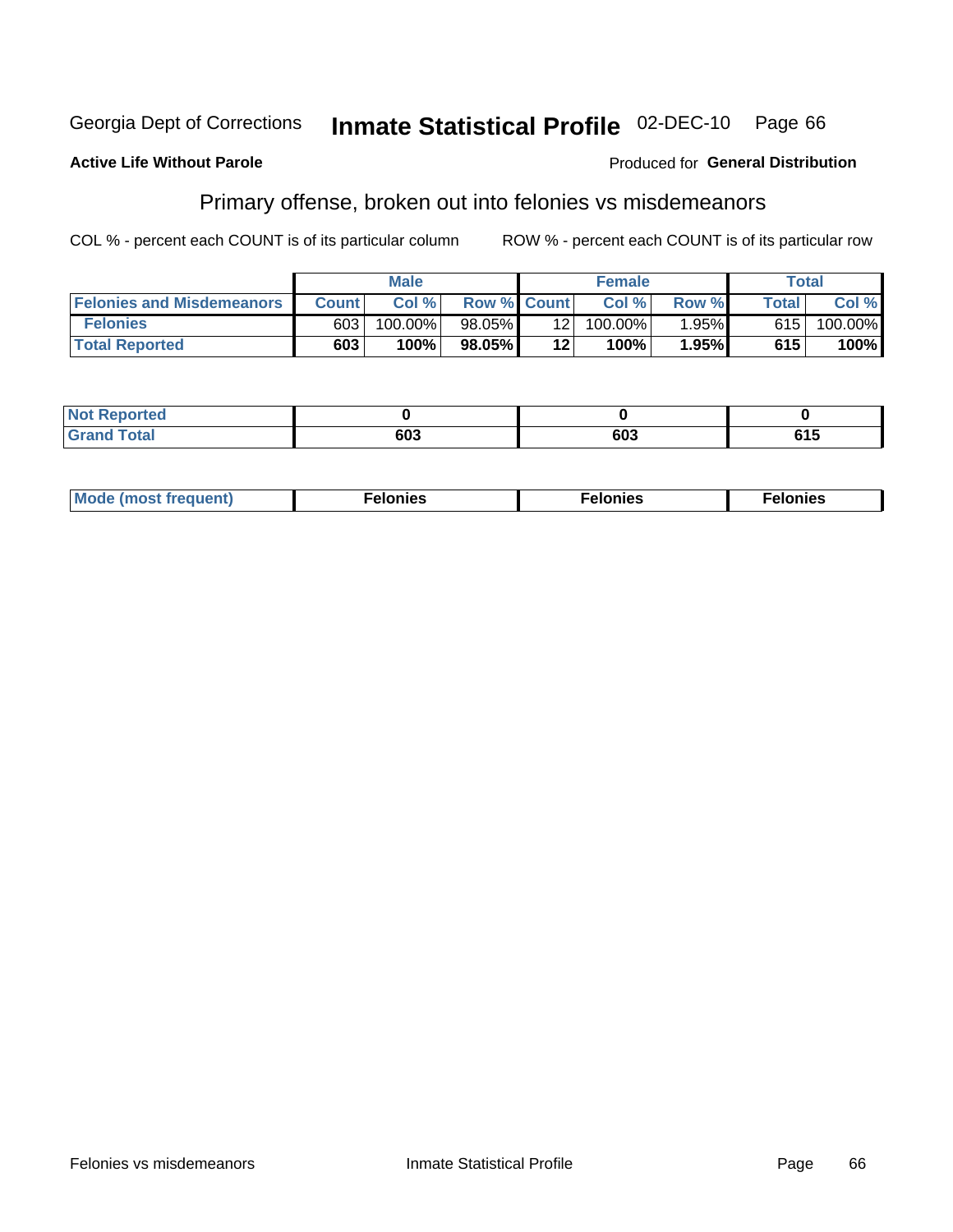#### Inmate Statistical Profile 02-DEC-10 Page 67

## **Active Life Without Parole**

### Produced for General Distribution

## Primary offense, broken out into six broad crime categories

COL % - percent each COUNT is of its particular column

|                         | <b>Male</b>  |        |                    | <b>Female</b> |         |       | Total        |        |
|-------------------------|--------------|--------|--------------------|---------------|---------|-------|--------------|--------|
| <b>Crime Categories</b> | <b>Count</b> | Col %  | <b>Row % Count</b> |               | Col %   | Row % | <b>Total</b> | Col %  |
| <b>Violent</b>          | 493          | 81.76% | $97.62\%$          | 12            | 100.00% | 2.38% | 505          | 82.11% |
| <b>Sex Crime</b>        | 91           | 15.09% | 100.00%            |               | .00%    |       | 91           | 14.80% |
| 3<br><b>Property</b>    |              | .17%   | 100.00%            |               | .00%    |       |              | .16%   |
| <b>Drug</b><br>4        | 18           | 2.99%  | 100.00%            |               | .00%    |       | 18           | 2.93%  |
| <b>Total Reported</b>   | 603          | 100%   | 98.05%             | 12            | 100%    | 1.95% | 615          | 100%   |

| .     |                    |                          |                |
|-------|--------------------|--------------------------|----------------|
| _____ | con<br>שס<br>- - - | $\overline{\phantom{0}}$ | - - -<br>U I J |

| <b>Mode (most frequent)</b> |         |                | --             |
|-----------------------------|---------|----------------|----------------|
|                             | violent | <b>Violent</b> | <b>Violent</b> |
|                             |         |                |                |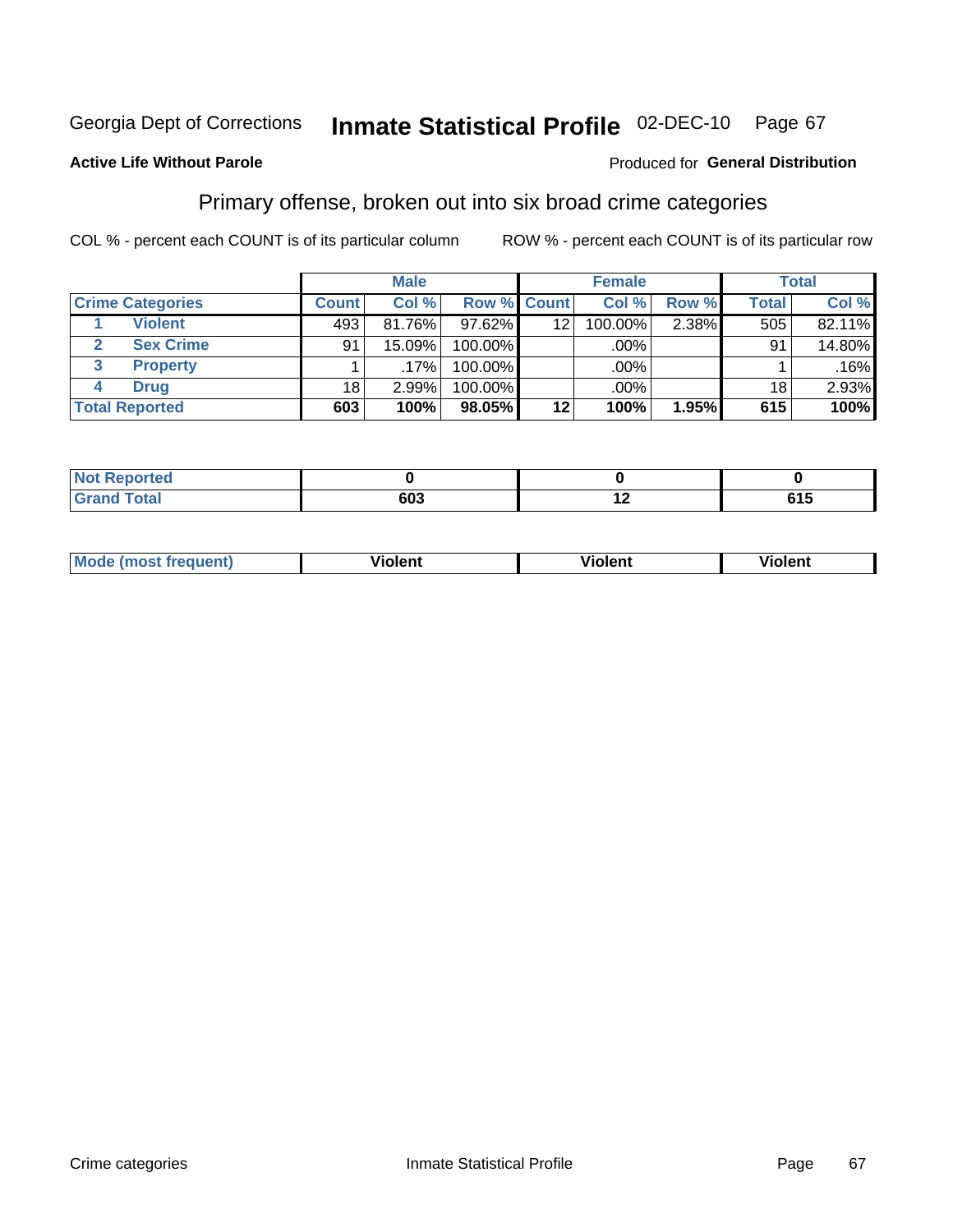# Inmate Statistical Profile 02-DEC-10 Page 68

## **Active Life Without Parole**

### Produced for General Distribution

# Primary offense, detailed offense code

COL % - percent each COUNT is of its particular column

|                      |                                     |                 | <b>Male</b> |         |                 | <b>Female</b> |        |                  | <b>Total</b>               |
|----------------------|-------------------------------------|-----------------|-------------|---------|-----------------|---------------|--------|------------------|----------------------------|
|                      | <b>Primary Offense</b>              | <b>Count</b>    | Col %       | Row %   | <b>Count</b>    | Col %         | Row %  | <b>Total</b>     | $\overline{\text{Col }\%}$ |
| 1101                 | <b>Murder</b>                       | 335             | 55.56%      | 97.10%  | 10 <sup>1</sup> | 83.33%        | 2.90%  | $\overline{345}$ | 56.10%                     |
| 1302                 | <b>Aggrav Assault</b>               | $\overline{2}$  | .33%        | 66.67%  | 1               | 8.33%         | 33.33% | 3                | .49%                       |
| 1311                 | <b>Kidnapping</b>                   | 61              | 10.12%      | 100.00% |                 |               |        | 61               | 9.92%                      |
| 1601                 | <b>Burglary</b>                     |                 | .17%        | 100.00% |                 |               |        | 1                | .16%                       |
| 1902                 | <b>Armed Robbery</b>                | 92              | 15.26%      | 98.92%  | 1.              | 8.33%         | 1.08%  | 93               | 15.12%                     |
| 1911                 | <b>Hijacking Motor Vehicle</b>      |                 | .17%        | 100.00% |                 |               |        | 1                | .16%                       |
| 2001                 | <b>Rape</b>                         | 65              | 10.78%      | 100.00% |                 |               |        | 65               | 10.57%                     |
| 2003                 | <b>Aggrav Sodomy</b>                | 6               | 1.00%       | 100.00% |                 |               |        | 6                | .98%                       |
| 2009                 | <b>Aggrav Sexual Battery</b>        | 4               | .66%        | 100.00% |                 |               |        | 4                | .65%                       |
| 2019                 | <b>Child Molestation</b>            | 3               | .50%        | 100.00% |                 |               |        | 3                | .49%                       |
| 2021                 | <b>Aggrav Child Molestation</b>     | $\overline{13}$ | 2.16%       | 100.00% |                 |               |        | 13               | 2.11%                      |
| 2801                 | <b>Cruelty To Children</b>          |                 | .17%        | 100.00% |                 |               |        | 1                | .16%                       |
| 2911                 | <b>Poss Knife During Crime</b>      | 1               | .17%        | 100.00% |                 |               |        | 1                | .16%                       |
| 4001                 | <b>S/D Narcotics Opiates</b>        | $\overline{2}$  | .33%        | 100.00% |                 |               |        | $\overline{2}$   | .33%                       |
| 4012                 | <b>Viol Ga Cntrl Sbst Act</b>       | 1               | .17%        | 100.00% |                 |               |        | 1                | .16%                       |
| 4018                 | <b>S/D Cont Sub School</b>          | 1               | .17%        | 100.00% |                 |               |        | 1                | .16%                       |
| 4021                 | <b>S/D Cocaine</b>                  | 4               | .66%        | 100.00% |                 |               |        | 4                | .65%                       |
| 4022                 | <b>Poss Of Cocaine</b>              | 3               | .50%        | 100.00% |                 |               |        | 3                | .49%                       |
| 4050                 | <b>Poss W Int Dist Cocaine</b>      | 1               | .17%        | 100.00% |                 |               |        | 1                | .16%                       |
| 4101                 | <b>Traf Cocaine Less 200</b>        | $\overline{2}$  | .33%        | 100.00% |                 |               |        | $\overline{2}$   | .33%                       |
|                      | Gm                                  |                 |             |         |                 |               |        |                  |                            |
| 4103                 | <b>Traf Cocaine 401+ Gm</b>         | $\overline{2}$  | $.33\%$     | 100.00% |                 |               |        | $\overline{2}$   | .33%                       |
| 4134                 | <b>Att/Consprcy Commt</b><br>C/S/Of | 1               | .17%        | 100.00% |                 |               |        | 1                | .16%                       |
| 4140                 | <b>Traf Methamph 28-199</b>         | 1               | .17%        | 100.00% |                 |               |        | 1                | .16%                       |
|                      | Gm                                  |                 |             |         |                 |               |        |                  |                            |
| <b>Total Rported</b> |                                     | 603             | 100%        | 98.05%  | $\overline{12}$ | 100%          | 1.95%  | 615              | 100%                       |

| ported<br>m.                    |     |     |                   |
|---------------------------------|-----|-----|-------------------|
| $int^{\bullet}$<br><b>TULAI</b> | 603 | . . | <b>CAF</b><br>. . |

| Mode (most frequent) | 1101 Murder | 1101 Murder | 1101 Murder |
|----------------------|-------------|-------------|-------------|
|                      |             |             |             |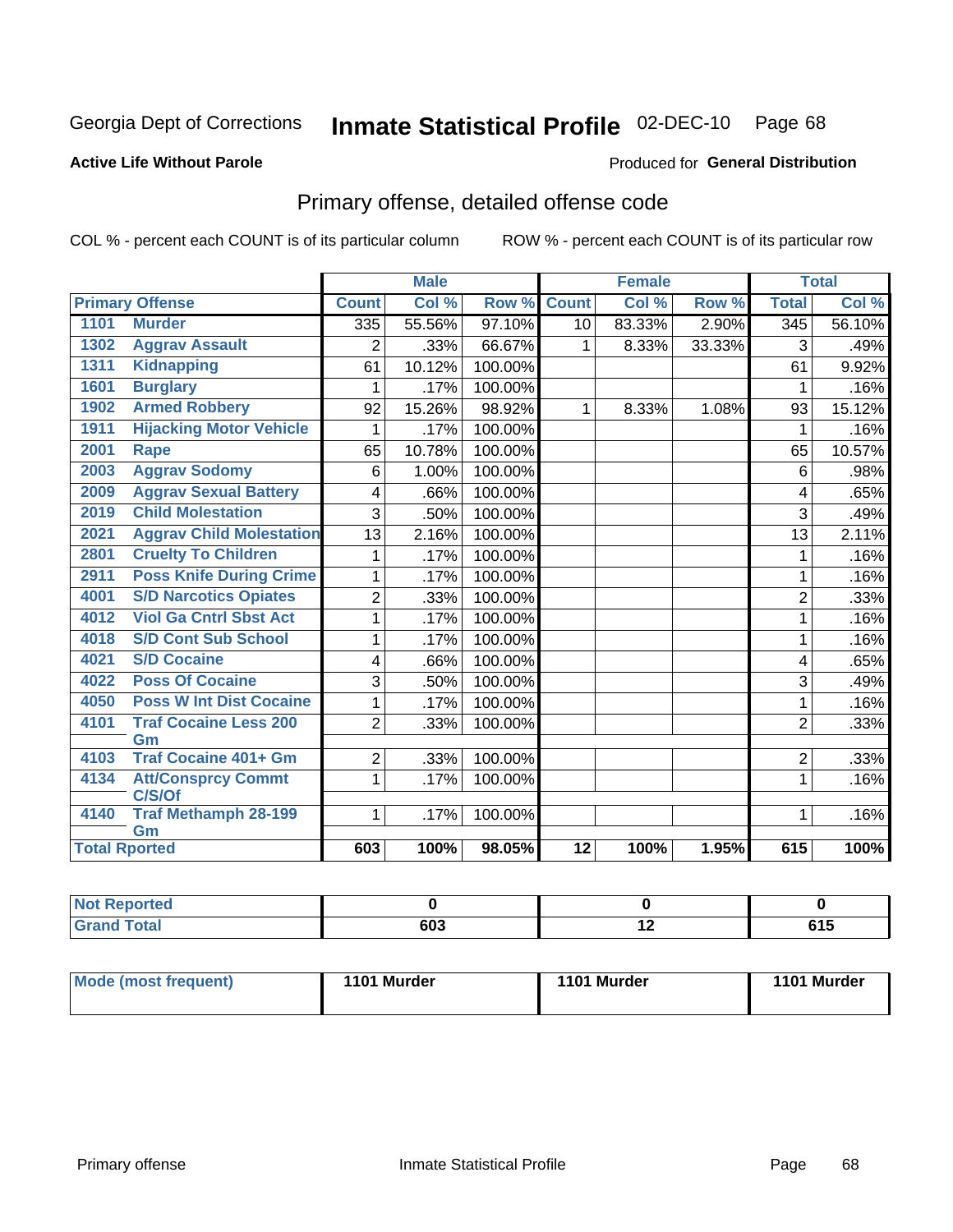#### Inmate Statistical Profile 02-DEC-10 Page 69

#### **Active Life Without Parole**

### Produced for General Distribution

## County of conviction of primary offense

COL % - percent each COUNT is of its particular column

|                         |                             |                | <b>Male</b> |         |              | <b>Female</b> |        |                  | <b>Total</b> |
|-------------------------|-----------------------------|----------------|-------------|---------|--------------|---------------|--------|------------------|--------------|
|                         | <b>County of Conviction</b> | <b>Count</b>   | Col %       | Row %   | <b>Count</b> | Col %         | Row %  | <b>Total</b>     | Col %        |
| 1                       | <b>Appling</b>              | 1              | .17%        | 100.00% |              |               |        | 1                | .16%         |
| $\overline{2}$          | <b>Atkinson</b>             | $\overline{2}$ | .33%        | 100.00% |              |               |        | $\overline{2}$   | .33%         |
| $\overline{\mathbf{3}}$ | <b>Bacon</b>                | 1              | .17%        | 100.00% |              |               |        | $\mathbf 1$      | .16%         |
| 5                       | <b>Baldwin</b>              | 5              | .83%        | 100.00% |              |               |        | 5                | .81%         |
| $6\phantom{a}$          | <b>Banks</b>                | 1              | .17%        | 100.00% |              |               |        | 1                | .16%         |
| 7                       | <b>Barrow</b>               | 3              | .50%        | 100.00% |              |               |        | 3                | .49%         |
| 8                       | <b>Bartow</b>               | 4              | .66%        | 100.00% |              |               |        | 4                | .65%         |
| $\overline{9}$          | <b>Ben Hill</b>             | 4              | .66%        | 100.00% |              |               |        | 4                | .65%         |
| 10                      | <b>Berrien</b>              | 1              | .17%        | 100.00% |              |               |        | 1                | .16%         |
| $\overline{11}$         | <b>Bibb</b>                 | 17             | 2.82%       | 100.00% |              |               |        | 17               | 2.76%        |
| $\overline{12}$         | <b>Bleckley</b>             | 1              | .17%        | 100.00% |              |               |        | 1                | .16%         |
| $\overline{13}$         | <b>Brantley</b>             | 1              | .17%        | 100.00% |              |               |        | $\mathbf{1}$     | .16%         |
| $\overline{14}$         | <b>Brooks</b>               | 1              | .17%        | 100.00% |              |               |        | $\mathbf 1$      | .16%         |
| 16                      | <b>Bulloch</b>              | $\mathbf{3}$   | .50%        | 75.00%  | 1            | 8.33%         | 25.00% | 4                | .65%         |
| $\overline{17}$         | <b>Burke</b>                | $\,6$          | 1.00%       | 100.00% |              |               |        | 6                | .98%         |
| $\overline{18}$         | <b>Butts</b>                | 3              | .50%        | 100.00% |              |               |        | $\sqrt{3}$       | .49%         |
| $\overline{20}$         | <b>Camden</b>               | 3              | .50%        | 100.00% |              |               |        | 3                | .49%         |
| $\overline{22}$         | <b>Carroll</b>              | 3              | .50%        | 100.00% |              |               |        | 3                | .49%         |
| 23                      | <b>Catoosa</b>              | $\overline{2}$ | .33%        | 100.00% |              |               |        | $\overline{2}$   | .33%         |
| 25                      | <b>Chatham</b>              | 25             | 4.15%       | 100.00% |              |               |        | 25               | 4.07%        |
| 27                      | Chattooga                   | $\mathbf 1$    | .17%        | 50.00%  | $\mathbf{1}$ | 8.33%         | 50.00% | $\overline{2}$   | .33%         |
| 28                      | <b>Cherokee</b>             | $\overline{2}$ | .33%        | 100.00% |              |               |        | $\overline{2}$   | .33%         |
| 29                      | <b>Clarke</b>               | 11             | 1.82%       | 100.00% |              |               |        | 11               | 1.79%        |
| 31                      | <b>Clayton</b>              | 21             | 3.48%       | 100.00% |              |               |        | 21               | 3.41%        |
| 33                      | <b>Cobb</b>                 | 19             | 3.15%       | 95.00%  | 1            | 8.33%         | 5.00%  | 20               | 3.25%        |
| 34                      | <b>Coffee</b>               | 4              | .66%        | 100.00% |              |               |        | 4                | .65%         |
| 35                      | <b>Colquitt</b>             | 4              | .66%        | 100.00% |              |               |        | 4                | .65%         |
| 36                      | <b>Columbia</b>             | 5              | .83%        | 100.00% |              |               |        | 5                | .81%         |
| 37                      | <b>Cook</b>                 | 4              | .66%        | 100.00% |              |               |        | 4                | .65%         |
| 38                      | <b>Coweta</b>               | 4              | .66%        | 100.00% |              |               |        | 4                | .65%         |
| 40                      | <b>Crisp</b>                | $\overline{c}$ | .33%        | 100.00% |              |               |        | $\overline{c}$   | .33%         |
| 41                      | <b>Dade</b>                 | 1              | .17%        | 100.00% |              |               |        | 1                | .16%         |
| 42                      | <b>Dawson</b>               | $\mathbf{1}$   | .17%        | 100.00% |              |               |        | 1                | .16%         |
| 43                      | <b>Decatur</b>              | $\overline{2}$ | .33%        | 100.00% |              |               |        | $\overline{2}$   | .33%         |
| 44                      | <b>Dekalb</b>               | 46             | 7.63%       | 97.87%  | 1            | 8.33%         | 2.13%  | 47               | 7.64%        |
| 45                      | <b>Dodge</b>                | 1              | .17%        | 100.00% |              |               |        | 1                | .16%         |
| 46                      | <b>Dooly</b>                | $\mathbf 2$    | .33%        | 100.00% |              |               |        | $\boldsymbol{2}$ | .33%         |
| 47                      | <b>Dougherty</b>            | 21             | 3.48%       | 95.45%  | $\mathbf{1}$ | 8.33%         | 4.55%  | 22               | 3.58%        |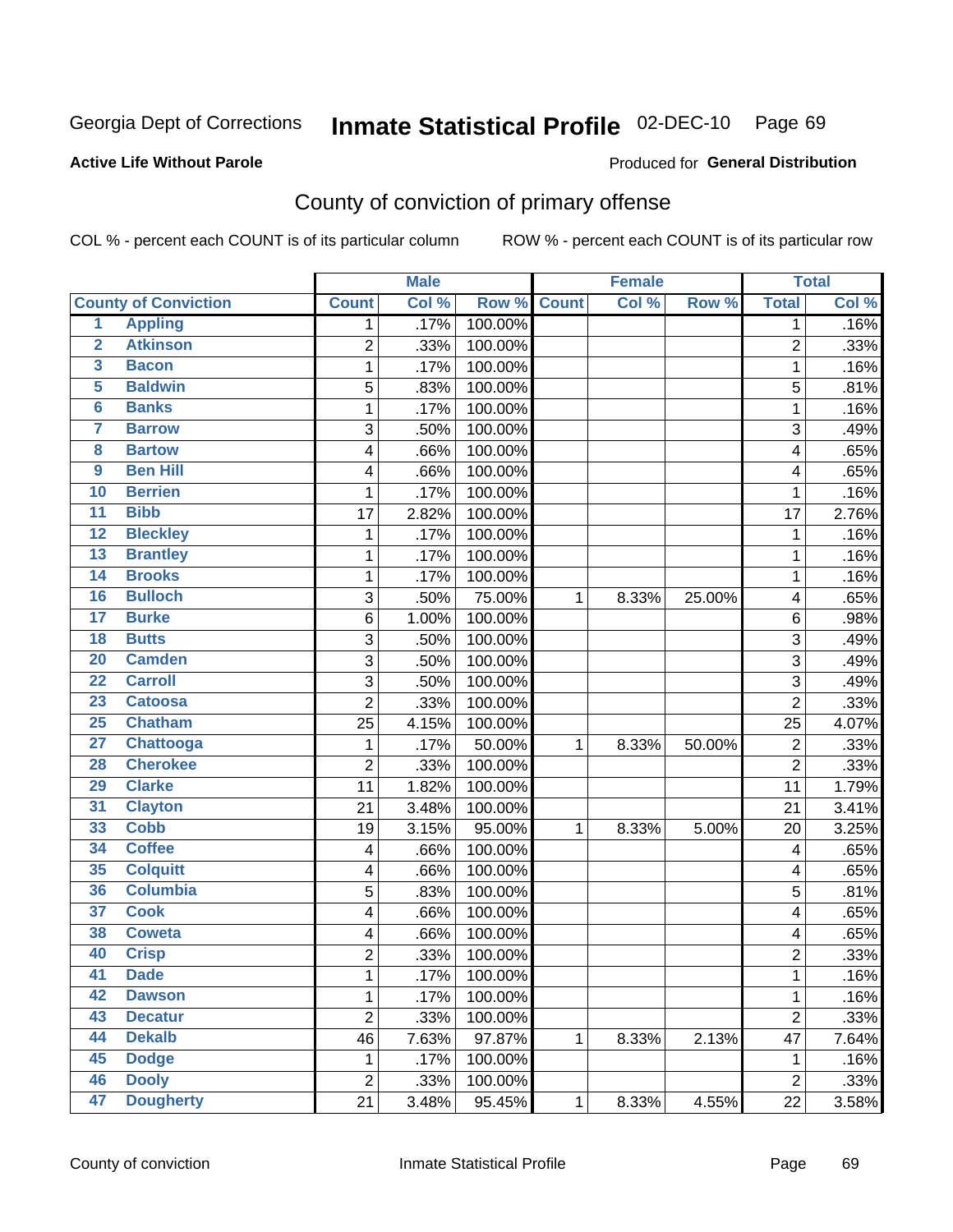# Inmate Statistical Profile 02-DEC-10 Page 70

### **Active Life Without Parole**

### Produced for General Distribution

# County of conviction of primary offense

COL % - percent each COUNT is of its particular column

|                 |                             |                         | <b>Male</b> |         |              | <b>Female</b> |       |                         | <b>Total</b> |
|-----------------|-----------------------------|-------------------------|-------------|---------|--------------|---------------|-------|-------------------------|--------------|
|                 | <b>County of Conviction</b> | <b>Count</b>            | Col %       | Row %   | <b>Count</b> | Col %         | Row % | <b>Total</b>            | Col%         |
| 48              | <b>Douglas</b>              | $\overline{16}$         | 2.65%       | 94.12%  | 1            | 8.33%         | 5.88% | $\overline{17}$         | 2.76%        |
| 49              | <b>Early</b>                | 1                       | .17%        | 100.00% |              |               |       | 1                       | .16%         |
| $\overline{51}$ | <b>Effingham</b>            | $\overline{c}$          | .33%        | 100.00% |              |               |       | $\overline{2}$          | .33%         |
| 52              | <b>Elbert</b>               | $\overline{2}$          | .33%        | 100.00% |              |               |       | $\overline{2}$          | .33%         |
| 53              | <b>Emanuel</b>              | 3                       | .50%        | 100.00% |              |               |       | 3                       | .49%         |
| 56              | <b>Fayette</b>              | 4                       | .66%        | 100.00% |              |               |       | 4                       | .65%         |
| 57              | <b>Floyd</b>                | 10                      | 1.66%       | 100.00% |              |               |       | 10                      | 1.63%        |
| 58              | <b>Forsyth</b>              | 1                       | .17%        | 100.00% |              |               |       | 1                       | .16%         |
| 59              | <b>Franklin</b>             | $\overline{2}$          | .33%        | 100.00% |              |               |       | $\overline{2}$          | .33%         |
| 60              | <b>Fulton</b>               | 77                      | 12.77%      | 100.00% |              |               |       | 77                      | 12.52%       |
| 61              | <b>Gilmer</b>               | 1                       | .17%        | 100.00% |              |               |       | $\mathbf 1$             | .16%         |
| 63              | <b>Glynn</b>                | 16                      | 2.65%       | 100.00% |              |               |       | 16                      | 2.60%        |
| 66              | <b>Greene</b>               | $\mathbf 1$             | .17%        | 100.00% |              |               |       | 1                       | .16%         |
| 67              | <b>Gwinnett</b>             | 10                      | 1.66%       | 90.91%  | 1            | 8.33%         | 9.09% | 11                      | 1.79%        |
| 68              | <b>Habersham</b>            | 4                       | .66%        | 100.00% |              |               |       | 4                       | .65%         |
| 69              | <b>Hall</b>                 | 11                      | 1.82%       | 100.00% |              |               |       | 11                      | 1.79%        |
| $\overline{71}$ | <b>Haralson</b>             | $\overline{2}$          | .33%        | 100.00% |              |               |       | $\overline{2}$          | .33%         |
| $\overline{72}$ | <b>Harris</b>               | 1                       | .17%        | 100.00% |              |               |       | 1                       | .16%         |
| $\overline{73}$ | <b>Hart</b>                 | $\overline{\mathbf{4}}$ | .66%        | 100.00% |              |               |       | 4                       | .65%         |
| 75              | <b>Henry</b>                | 10                      | 1.66%       | 100.00% |              |               |       | 10                      | 1.63%        |
| 76              | <b>Houston</b>              | $\overline{7}$          | 1.16%       | 100.00% |              |               |       | $\overline{7}$          | 1.14%        |
| $\overline{77}$ | <b>Irwin</b>                | 1                       | .17%        | 100.00% |              |               |       | $\mathbf{1}$            | .16%         |
| 78              | <b>Jackson</b>              | 10                      | 1.66%       | 100.00% |              |               |       | 10                      | 1.63%        |
| 79              | <b>Jasper</b>               | 1                       | .17%        | 100.00% |              |               |       | 1                       | .16%         |
| 80              | <b>Jeff Davis</b>           | 1                       | .17%        | 100.00% |              |               |       | 1                       | .16%         |
| $\overline{81}$ | <b>Jefferson</b>            | 1                       | .17%        | 100.00% |              |               |       | 1                       | .16%         |
| 82              | <b>Jenkins</b>              | 1                       | .17%        | 100.00% |              |               |       | $\mathbf 1$             | .16%         |
| 84              | <b>Jones</b>                | 1                       | .17%        | 100.00% |              |               |       | 1                       | .16%         |
| 87              | <b>Laurens</b>              | 3                       | .50%        | 100.00% |              |               |       | 3                       | .49%         |
| 88              | Lee                         | $\boldsymbol{2}$        | .33%        | 100.00% |              |               |       | $\overline{2}$          | .33%         |
| 89              | <b>Liberty</b>              | $\overline{5}$          | .83%        | 100.00% |              |               |       | 5                       | .81%         |
| 91              | Long                        | 3                       | .50%        | 100.00% |              |               |       | 3                       | .49%         |
| 92              | <b>Lowndes</b>              | 4                       | .66%        | 100.00% |              |               |       | $\overline{\mathbf{4}}$ | .65%         |
| 95              | <b>Madison</b>              | 1                       | .17%        | 100.00% |              |               |       | 1                       | .16%         |
| 96              | <b>Marion</b>               | 1                       | .17%        | 100.00% |              |               |       | 1                       | .16%         |
| 97              | <b>Mcduffie</b>             | 1                       | .17%        | 100.00% |              |               |       | 1                       | .16%         |
| 98              | <b>Mcintosh</b>             | 1                       | .17%        | 100.00% |              |               |       | $\mathbf{1}$            | .16%         |
| 100             | <b>Miller</b>               | $\mathbf 1$             | .17%        | 100.00% |              |               |       | 1                       | .16%         |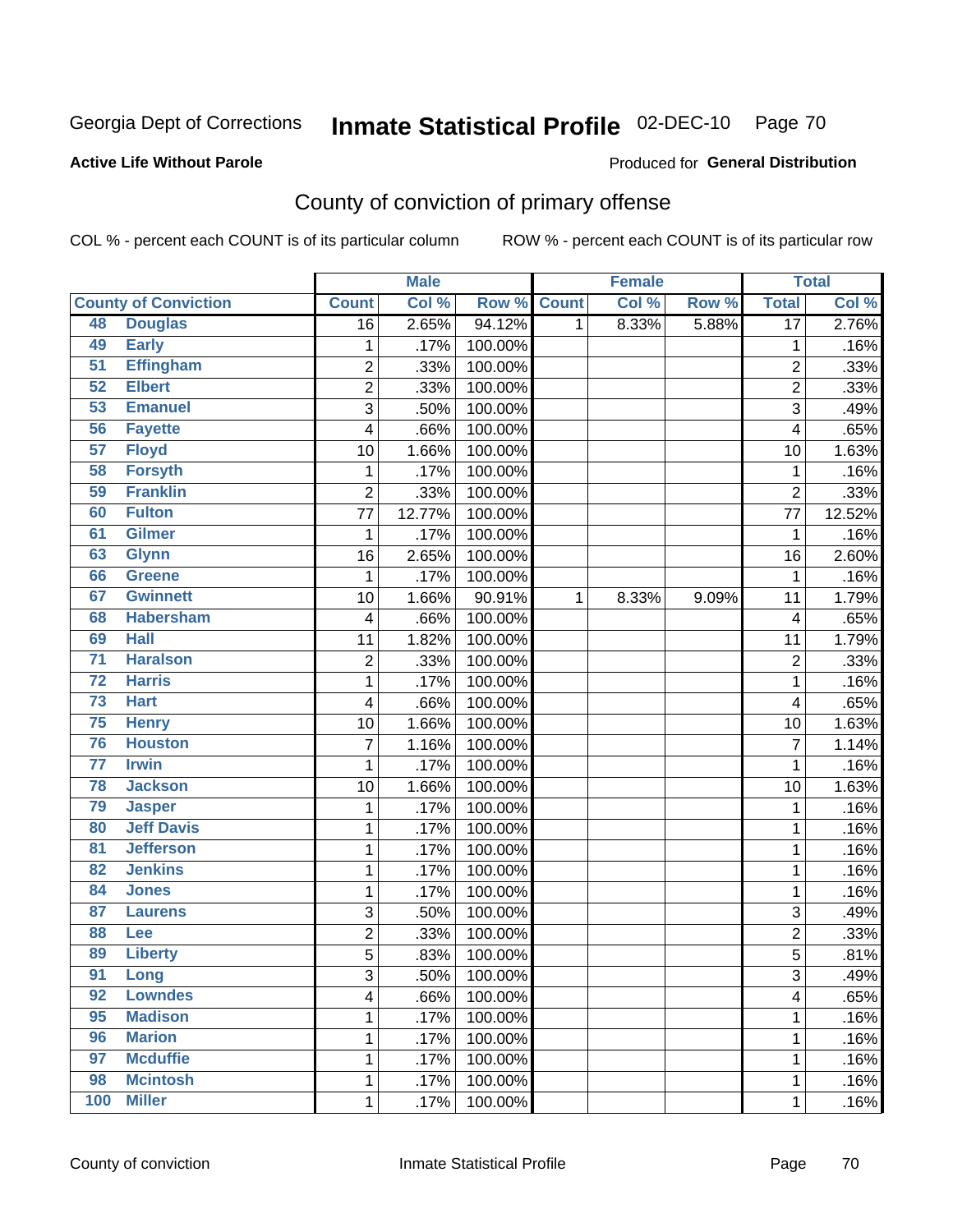# Inmate Statistical Profile 02-DEC-10 Page 71

### **Active Life Without Parole**

### Produced for General Distribution

# County of conviction of primary offense

COL % - percent each COUNT is of its particular column

|                                   |                | <b>Male</b> |             |                 | <b>Female</b> |        |                | <b>Total</b> |
|-----------------------------------|----------------|-------------|-------------|-----------------|---------------|--------|----------------|--------------|
| <b>County of Conviction</b>       | <b>Count</b>   | Col %       | Row % Count |                 | Col %         | Row %  | <b>Total</b>   | Col %        |
| <b>Monroe</b><br>102              | 3              | .50%        | 100.00%     |                 |               |        | 3              | .49%         |
| 106<br><b>Muscogee</b>            | 19             | 3.15%       | 95.00%      | 1               | 8.33%         | 5.00%  | 20             | 3.25%        |
| 107<br><b>Newton</b>              | 3              | .50%        | 75.00%      | 1               | 8.33%         | 25.00% | 4              | .65%         |
| <b>Oglethorpe</b><br>109          | 1              | .17%        | 100.00%     |                 |               |        | 1              | .16%         |
| <b>Paulding</b><br>110            | $\overline{c}$ | .33%        | 100.00%     |                 |               |        | $\overline{2}$ | .33%         |
| <b>Pierce</b><br>$\overline{113}$ | 3              | .50%        | 100.00%     |                 |               |        | 3              | .49%         |
| 114<br><b>Pike</b>                | 3              | .50%        | 75.00%      | 1               | 8.33%         | 25.00% | 4              | .65%         |
| $\overline{115}$<br><b>Polk</b>   | 2              | .33%        | 100.00%     |                 |               |        | $\overline{2}$ | .33%         |
| 116<br><b>Pulaski</b>             | 1              | .17%        | 100.00%     |                 |               |        | 1              | .16%         |
| 117<br><b>Putnam</b>              | 6              | 1.00%       | 100.00%     |                 |               |        | 6              | .98%         |
| <b>Rabun</b><br>119               | 1              | .17%        | 100.00%     |                 |               |        | 1              | .16%         |
| <b>Randolph</b><br>120            | 1              | .17%        | 100.00%     |                 |               |        | 1              | .16%         |
| 121<br><b>Richmond</b>            | 24             | 3.98%       | 96.00%      | 1               | 8.33%         | 4.00%  | 25             | 4.07%        |
| <b>Rockdale</b><br>122            | 3              | .50%        | 100.00%     |                 |               |        | 3              | .49%         |
| <b>Spalding</b><br>126            | 6              | 1.00%       | 100.00%     |                 |               |        | 6              | .98%         |
| <b>Stephens</b><br>127            | 2              | .33%        | 100.00%     |                 |               |        | $\overline{2}$ | .33%         |
| 129<br><b>Sumter</b>              | 1              | .17%        | 100.00%     |                 |               |        | 1              | .16%         |
| <b>Taliaferro</b><br>131          | 1              | .17%        | 100.00%     |                 |               |        | 1              | .16%         |
| <b>Tattnall</b><br>132            | 1              | .17%        | 100.00%     |                 |               |        | 1              | .16%         |
| 135<br><b>Terrell</b>             | $\overline{c}$ | .33%        | 100.00%     |                 |               |        | 2              | .33%         |
| 136<br><b>Thomas</b>              | 4              | .66%        | 100.00%     |                 |               |        | 4              | .65%         |
| <b>Tift</b><br>137                | 6              | 1.00%       | 100.00%     |                 |               |        | 6              | .98%         |
| <b>Toombs</b><br>138              | 8              | 1.33%       | 100.00%     |                 |               |        | 8              | 1.30%        |
| <b>Towns</b><br>139               | 1              | .17%        | 100.00%     |                 |               |        | 1              | .16%         |
| $\overline{141}$<br><b>Troup</b>  | 1              | .17%        | 100.00%     |                 |               |        | 1              | .16%         |
| $\overline{142}$<br><b>Turner</b> | 1              | .17%        | 100.00%     |                 |               |        | 1              | .16%         |
| 144<br><b>Union</b>               | 1              | .17%        | 100.00%     |                 |               |        | 1              | .16%         |
| 145<br><b>Upson</b>               | 2              | .33%        | 100.00%     |                 |               |        | $\overline{2}$ | .33%         |
| <b>Walker</b><br>146              | 3              | .50%        | 75.00%      | 1               | 8.33%         | 25.00% | 4              | .65%         |
| 147<br><b>Walton</b>              | $\,6$          | 1.00%       | 100.00%     |                 |               |        | 6              | .98%         |
| <b>Ware</b><br>148                | 10             | 1.66%       | 100.00%     |                 |               |        | 10             | 1.63%        |
| 150<br><b>Washington</b>          | 3              | .50%        | 100.00%     |                 |               |        | 3              | .49%         |
| 151<br><b>Wayne</b>               | 3              | .50%        | 100.00%     |                 |               |        | 3              | .49%         |
| <b>Whitfield</b><br>155           | 6              | 1.00%       | 100.00%     |                 |               |        | 6              | .98%         |
| <b>Wilkes</b><br>157              | 1              | .17%        | 100.00%     |                 |               |        | 1              | .16%         |
| 159 Worth                         | 1              | .17%        | 100.00%     |                 |               |        | 1              | .16%         |
| <b>Total Rported</b>              | 603            | 100%        | 98.05%      | $\overline{12}$ | 100%          | 1.95%  | 615            | 100%         |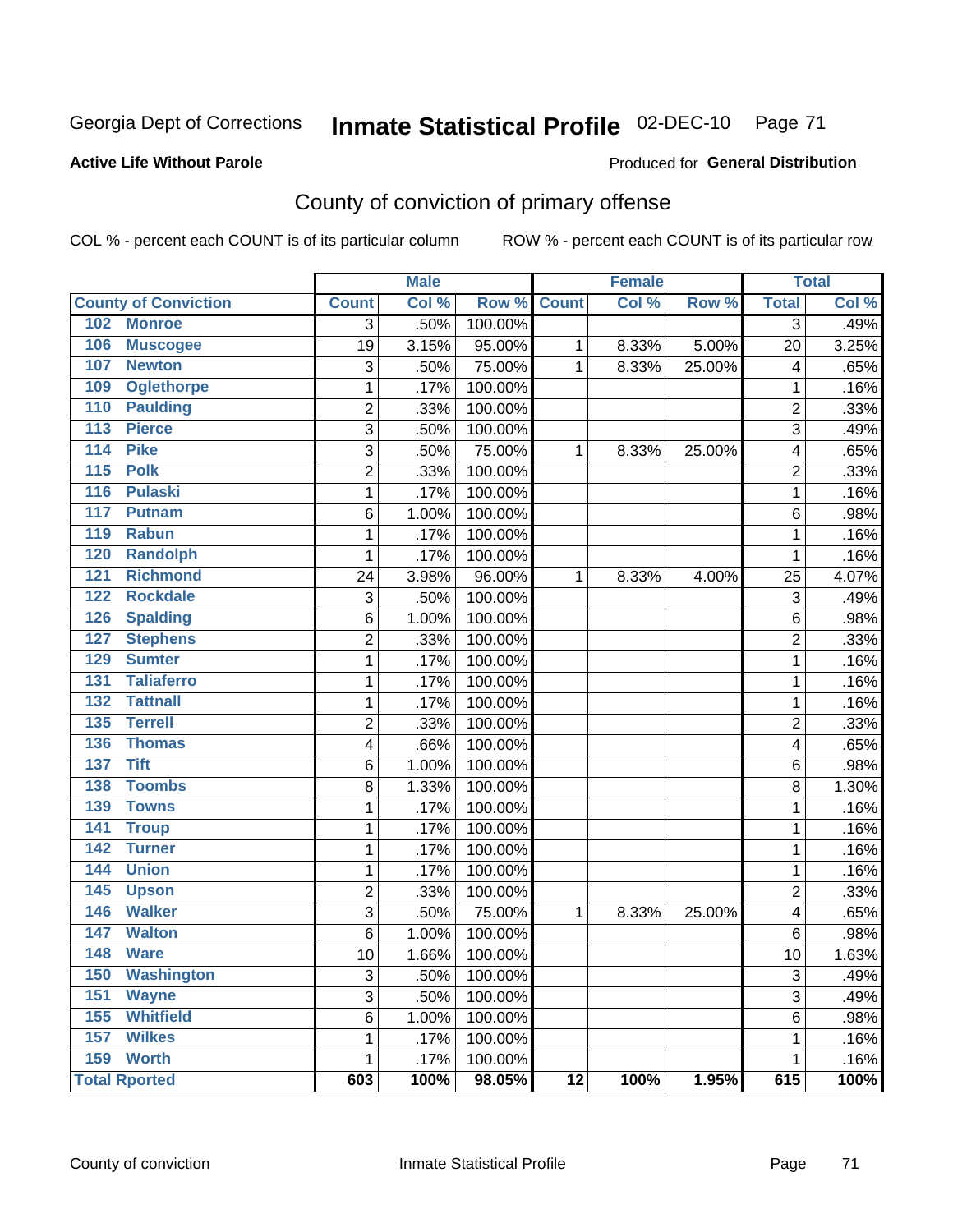# Inmate Statistical Profile 02-DEC-10 Page 72

### **Active Life Without Parole**

## **Produced for General Distribution**

# County of conviction of primary offense

COL % - percent each COUNT is of its particular column

|                     | <b>Male</b> | Female | Total |
|---------------------|-------------|--------|-------|
| <b>Not Reported</b> |             |        |       |
| <b>Grand Total</b>  | 603         | $\sim$ | 615   |

|  | <b>AhoM</b><br>-----<br>nuent. |  | ouanerty<br>. IC | ัulton |
|--|--------------------------------|--|------------------|--------|
|--|--------------------------------|--|------------------|--------|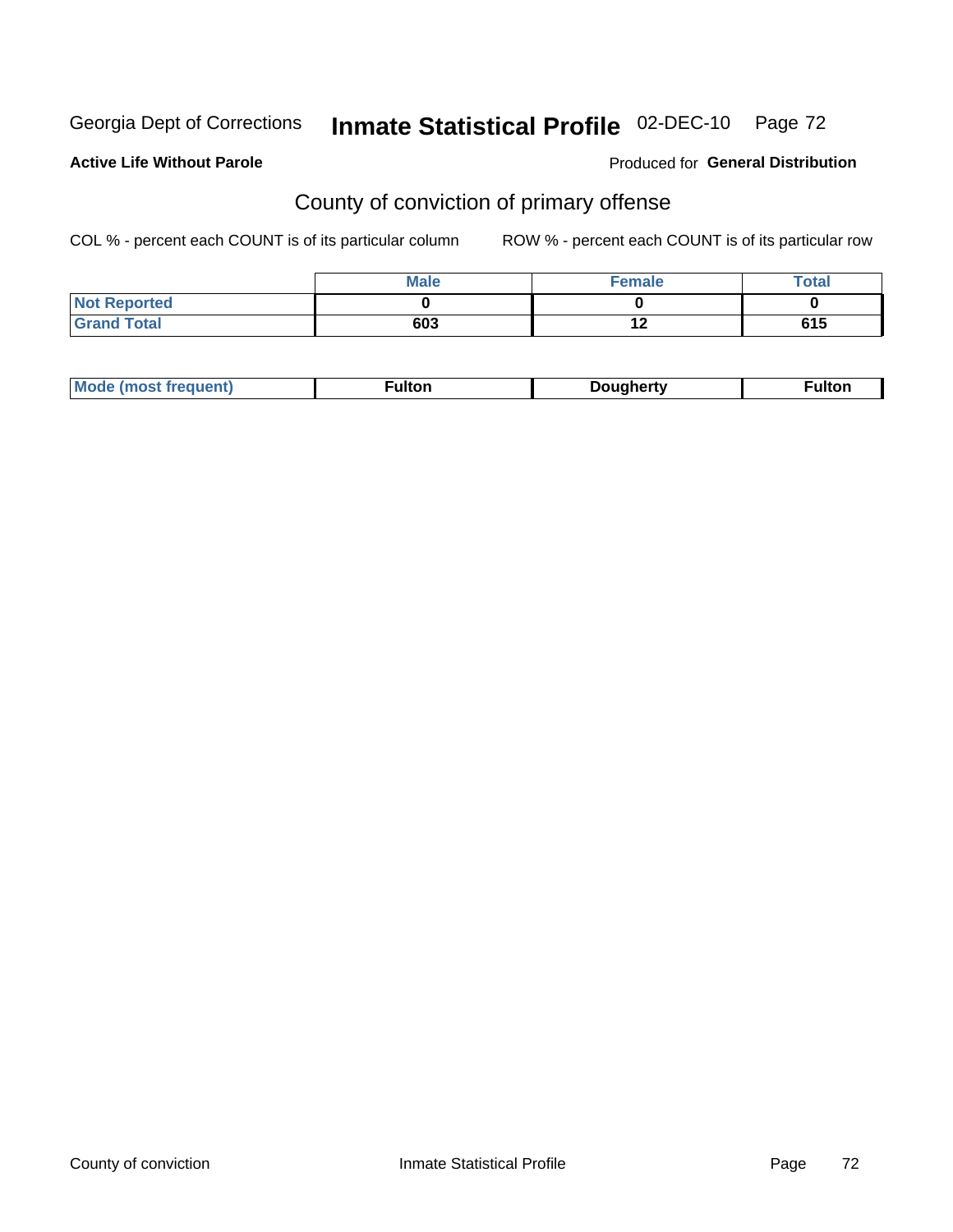Georgia Dept of Corrections

# Inmate Statistical Profile 02-DEC-10 Page 73

#### **Active Life Without Parole**

#### Produced for General Distribution

# Circuit of conviction of primary offense

COL % - percent each COUNT is of its particular column

|                              |              | <b>Male</b> |                    | <b>Female</b> |       |              | <b>Total</b> |
|------------------------------|--------------|-------------|--------------------|---------------|-------|--------------|--------------|
| <b>Circuit of Conviction</b> | <b>Count</b> | Col %       | <b>Row % Count</b> | Col %         | Row % | <b>Total</b> | Col %        |
| <b>Total Rported</b>         |              |             |                    |               |       |              |              |

| <b>Not Reported</b>   | 603 | <u>. .</u> | <b>CAF</b><br>טוט |
|-----------------------|-----|------------|-------------------|
| <b>Total</b><br>Grand |     |            |                   |

| <b>Mode</b><br>frequent)<br>. | <b>Null</b> | <b>Nul</b> ı<br>------ | <b>Null</b> |
|-------------------------------|-------------|------------------------|-------------|
|-------------------------------|-------------|------------------------|-------------|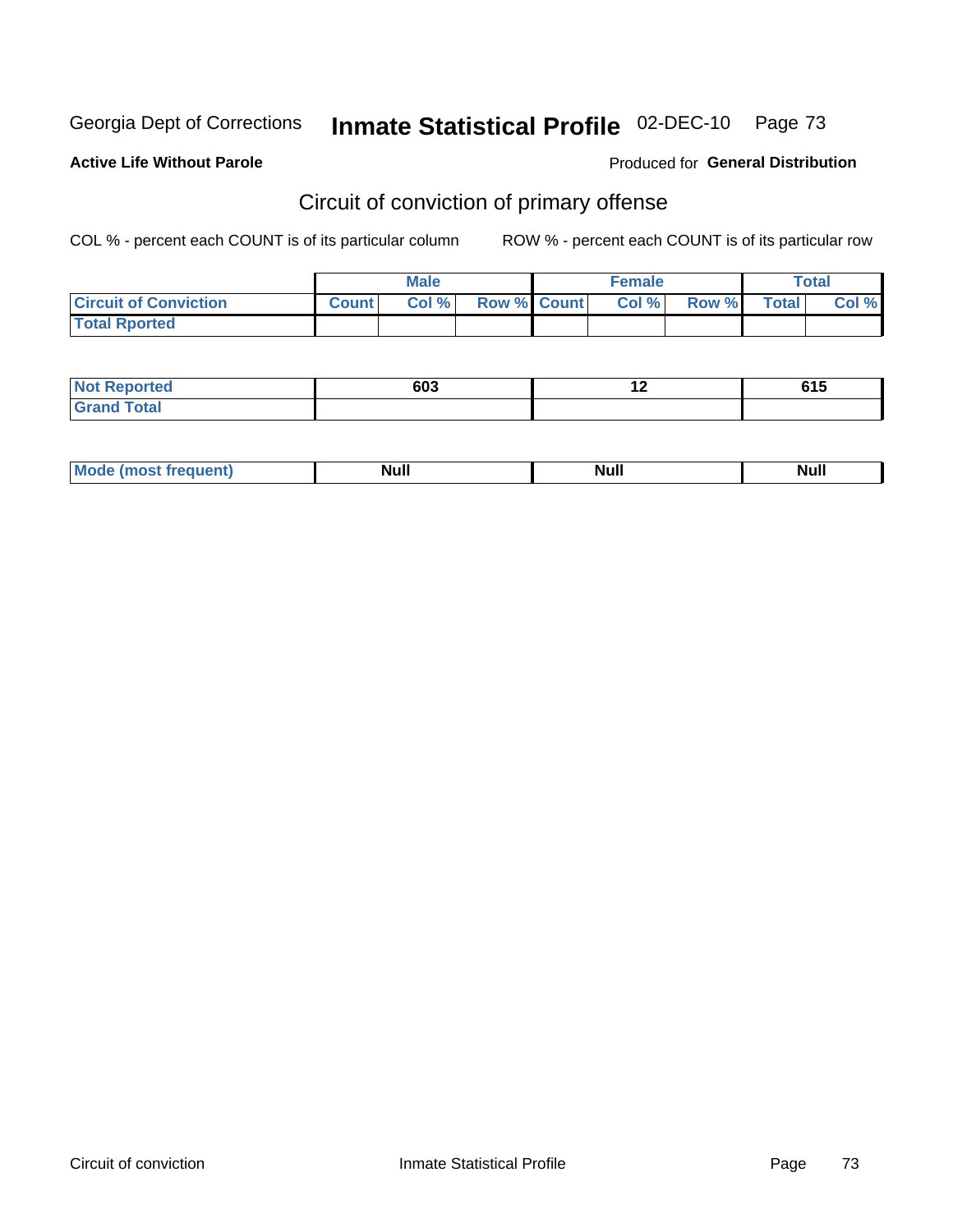### **Active Life Without Parole**

### Produced for General Distribution

### Years served (jail + prison) in this incarceration

COL % - percent each COUNT is of its particular column

|                       |                | <b>Male</b> |         |                 | <b>Female</b> |       |                | <b>Total</b> |
|-----------------------|----------------|-------------|---------|-----------------|---------------|-------|----------------|--------------|
| <b>Years Served</b>   | <b>Count</b>   | Col %       | Row %   | <b>Count</b>    | Col %         | Row % | <b>Total</b>   | Col %        |
| Less than one year    | 7              | 1.16%       | 100.00% |                 |               |       | 7              | 1.14%        |
| 1 to 1.99 years       | 26             | 4.31%       | 92.86%  | $\overline{2}$  | 16.67%        | 7.14% | 28             | 4.55%        |
| 2 to 2.99 years       | 39             | 6.47%       | 97.50%  | 1               | 8.33%         | 2.50% | 40             | 6.50%        |
| 3 to 3.99 years       | 36             | 5.97%       | 100.00% |                 |               |       | 36             | 5.85%        |
| 4 to 4.99 years       | 21             | 3.48%       | 95.45%  | 1               | 8.33%         | 4.55% | 22             | 3.58%        |
| 5 to 5.99 years       | 28             | 4.64%       | 96.55%  | $\mathbf{1}$    | 8.33%         | 3.45% | 29             | 4.72%        |
| 6 to 6.99 years       | 35             | 5.80%       | 100.00% |                 |               |       | 35             | 5.69%        |
| 7 to 7.99 years       | 28             | 4.64%       | 93.33%  | $\overline{2}$  | 16.67%        | 6.67% | 30             | 4.88%        |
| 8 to 8.99 years       | 41             | 6.80%       | 93.18%  | 3               | 25.00%        | 6.82% | 44             | 7.15%        |
| 9 to 9.99 years       | 42             | 6.97%       | 100.00% |                 |               |       | 42             | 6.83%        |
| 10 to 10.99 years     | 48             | 7.96%       | 100.00% |                 |               |       | 48             | 7.80%        |
| 11 to 11.99 years     | 32             | 5.31%       | 100.00% |                 |               |       | 32             | 5.20%        |
| 12 to 12.99 years     | 44             | 7.30%       | 97.78%  | 1               | 8.33%         | 2.22% | 45             | 7.32%        |
| 13 to 13.99 years     | 47             | 7.79%       | 97.92%  | 1               | 8.33%         | 2.08% | 48             | 7.80%        |
| 14 to 14.99 years     | 40             | 6.63%       | 100.00% |                 |               |       | 40             | 6.50%        |
| 15 to 15.99 years     | 25             | 4.15%       | 100.00% |                 |               |       | 25             | 4.07%        |
| 16 to 16.99 years     | 24             | 3.98%       | 100.00% |                 |               |       | 24             | 3.90%        |
| 17 to 17.99 years     | 14             | 2.32%       | 100.00% |                 |               |       | 14             | 2.28%        |
| 18 to 18.99 years     | 3              | 0.50%       | 100.00% |                 |               |       | 3              | 0.49%        |
| 19 to 19.99 years     | 6              | 1.00%       | 100.00% |                 |               |       | $6\phantom{1}$ | 0.98%        |
| 20 to 20.99 years     | 1              | 0.17%       | 100.00% |                 |               |       | $\mathbf{1}$   | 0.16%        |
| 21 to 21.99 years     | 5              | 0.83%       | 100.00% |                 |               |       | $\overline{5}$ | 0.81%        |
| 22 to 22.99 years     | $\overline{c}$ | 0.33%       | 100.00% |                 |               |       | $\overline{2}$ | 0.33%        |
| 23 to 23.99 years     | $\overline{2}$ | 0.33%       | 100.00% |                 |               |       | $\overline{2}$ | 0.33%        |
| 24 to 24.99 years     | 1              | 0.17%       | 100.00% |                 |               |       | 1              | 0.16%        |
| 26 to 26.99 years     | $\mathbf 1$    | 0.17%       | 100.00% |                 |               |       | $\mathbf 1$    | 0.16%        |
| Thirty $+$ years      | 5              | 0.83%       | 100.00% |                 |               |       | 5              | 0.81%        |
| <b>Total Reported</b> | 603            | 100%        | 98.05%  | $\overline{12}$ | 100%          | 1.95% | 615            | 100%         |

| . .<br>rtea |                       |                          |       |
|-------------|-----------------------|--------------------------|-------|
| $T = 4 - T$ | <b>CO<sub>2</sub></b> | $\overline{\phantom{0}}$ | - - - |
| $\sim$      | งบง                   |                          | U I J |

| <b>Mean</b><br>(average) | 9.92            | 6.72            | 9.86              |
|--------------------------|-----------------|-----------------|-------------------|
| Median (middle)          | 9.95            | 7.665           | 9.86              |
| Mode (most frequent)     | 3 to 3.99 years | 1 to 1.99 years | $3$ to 3.99 years |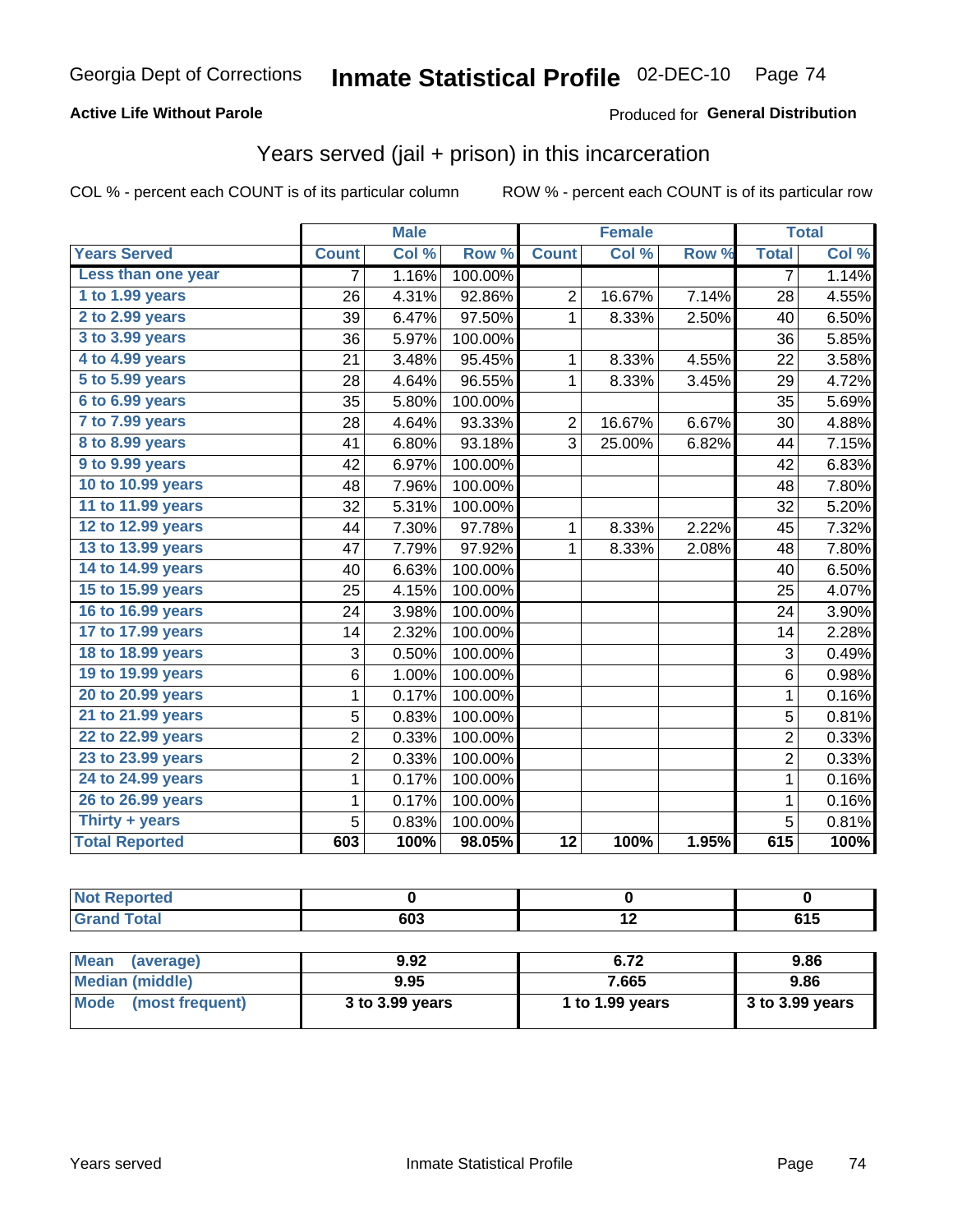Georgia Dept of Corrections

# Inmate Statistical Profile 02-DEC-10 Page 75

### **Active Life Without Parole**

Produced for General Distribution

### Results of most recent HIV tests

COL % - percent each COUNT is of its particular column

|                         |              | <b>Male</b> |        |              | <b>Female</b> |        |       | Total  |
|-------------------------|--------------|-------------|--------|--------------|---------------|--------|-------|--------|
| <b>HIV Test Results</b> | <b>Count</b> | Col%        | Row %I | <b>Count</b> | Col %         | Row %  | Total | Col %  |
| <b>Positive</b>         |              | 0.67%       | 80.00% |              | 8.33%         | 20.00% |       | 0.82%  |
| <b>Negative</b>         | 596          | 99.33%      | 98.19% | 11           | $91.67\%$     | 1.81%  | 607   | 99.18% |
| <b>Total Reported</b>   | 600          | 100%        | 98.04% | $12 \,$      | <b>100%</b>   | 1.96%  | 612   | 100%   |

| <b>Not Reported</b> |     |     |               |
|---------------------|-----|-----|---------------|
| <b>Total</b>        | 603 | . . | CA E<br>ט ו ט |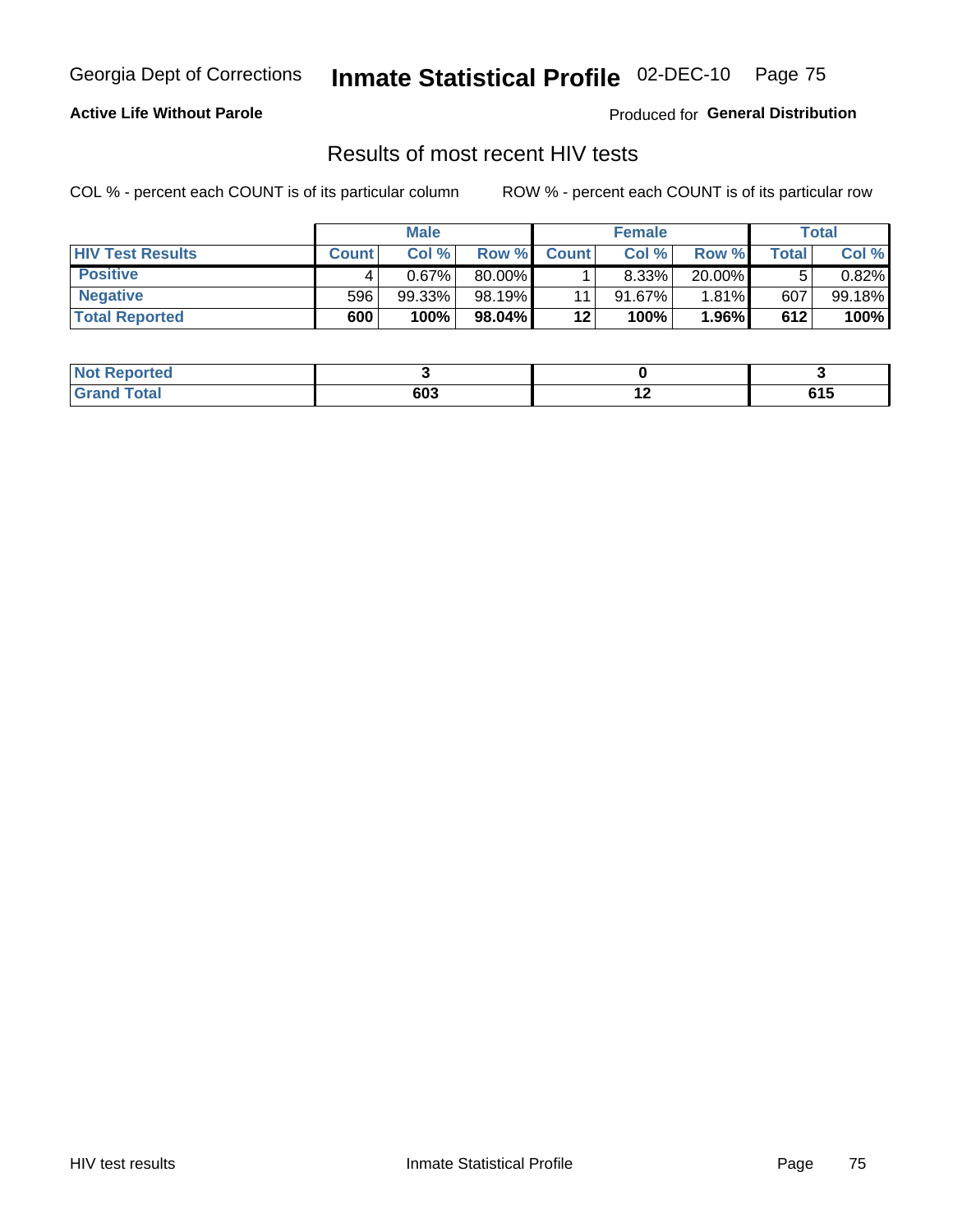### **Active Life Without Parole**

Produced for General Distribution

### Results of most recent tuberculosis test

COL % - percent each COUNT is of its particular column

|                                  |              | <b>Male</b> |            |              | <b>Female</b> |       |       | Total  |
|----------------------------------|--------------|-------------|------------|--------------|---------------|-------|-------|--------|
| <b>Tuberculosis Test Results</b> | <b>Count</b> | Col%        | Row %I     | <b>Count</b> | Col%          | Row % | Total | Col %  |
| <b>Positive on current test</b>  | 161          | 26.74%      | $100.00\%$ |              |               |       | 161.  | 26.22% |
| <b>Negative</b>                  | 441          | 73.26%      | 97.35%     | 12           | 100.00%       | 2.65% | 453   | 73.78% |
| <b>Total Reported</b>            | 602          | 100%        | 98.05%     | 12           | 100%          | 1.95% | 614   | 100%   |

| <b>Not Reported</b> |     |     |               |
|---------------------|-----|-----|---------------|
| <b>Total</b>        | 603 | . . | CA E<br>ט ו ט |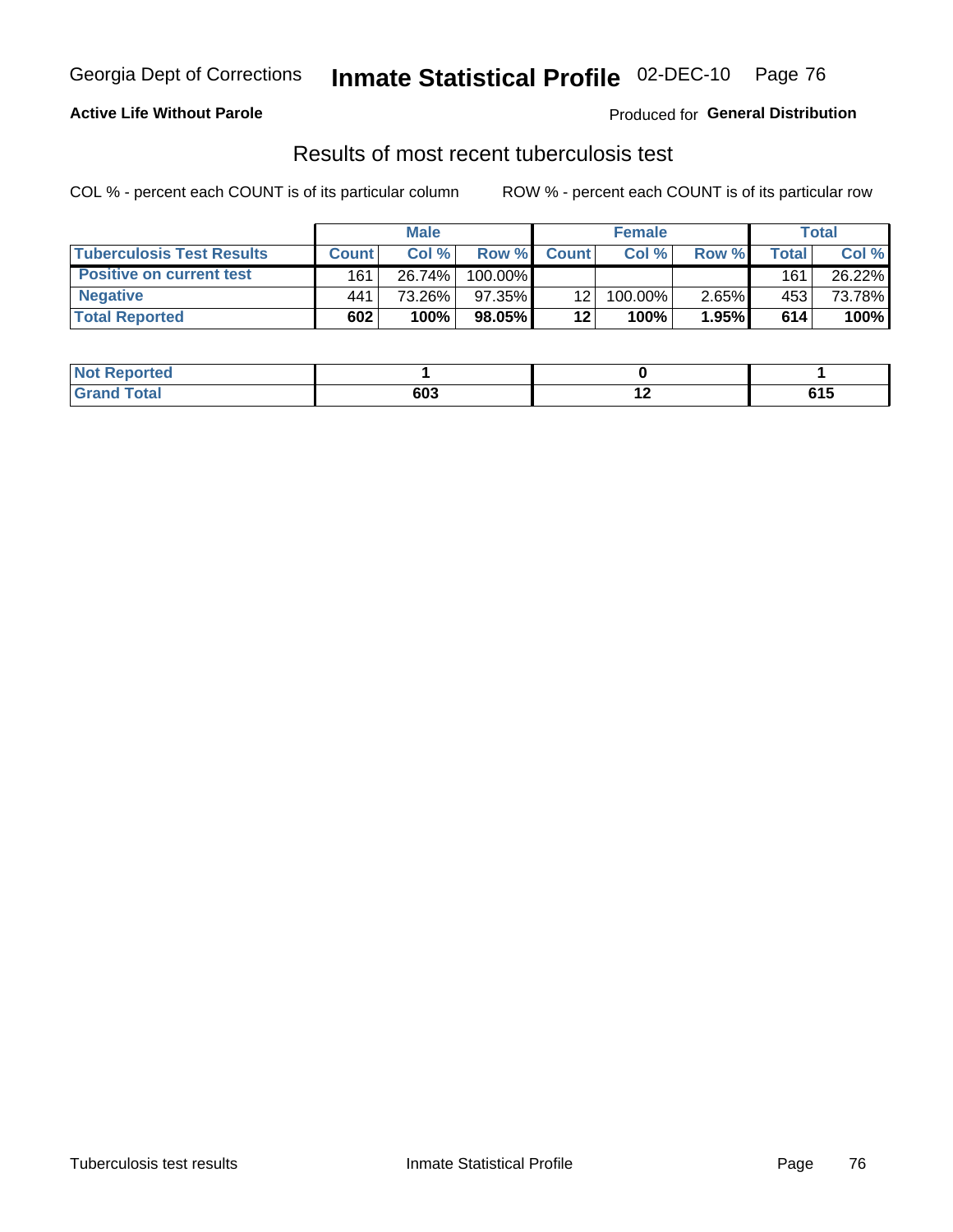### **Active Life Without Parole**

**Produced for General Distribution** 

### Results of most recent syphilis test

COL % - percent each COUNT is of its particular column

|                                 |              | <b>Male</b> |           |              | <b>Female</b> |          |         | Total  |
|---------------------------------|--------------|-------------|-----------|--------------|---------------|----------|---------|--------|
| <b>Syphilis Test Results</b>    | <b>Count</b> | Col%        | Row %     | <b>Count</b> | Col %         | Row %I   | Total i | Col %  |
| <b>Positive on current test</b> |              | $2.86\%$    | $94.44\%$ |              | $8.33\%$      | 5.56%    | 18      | 2.97%  |
| <b>Negative</b>                 | 578          | $97.14\%$   | 98.13%    |              | $91.67\%$     | $1.87\%$ | 589     | 97.03% |
| <b>Total Reported</b>           | 595          | 100%        | 98.02%    | $12 \,$      | 100%          | 1.98%    | 607     | 100%   |

| <b>Not Reported</b> |     |     |                          |
|---------------------|-----|-----|--------------------------|
| <b>Total</b>        | 603 | . . | C <sub>4</sub> F<br>ט וט |